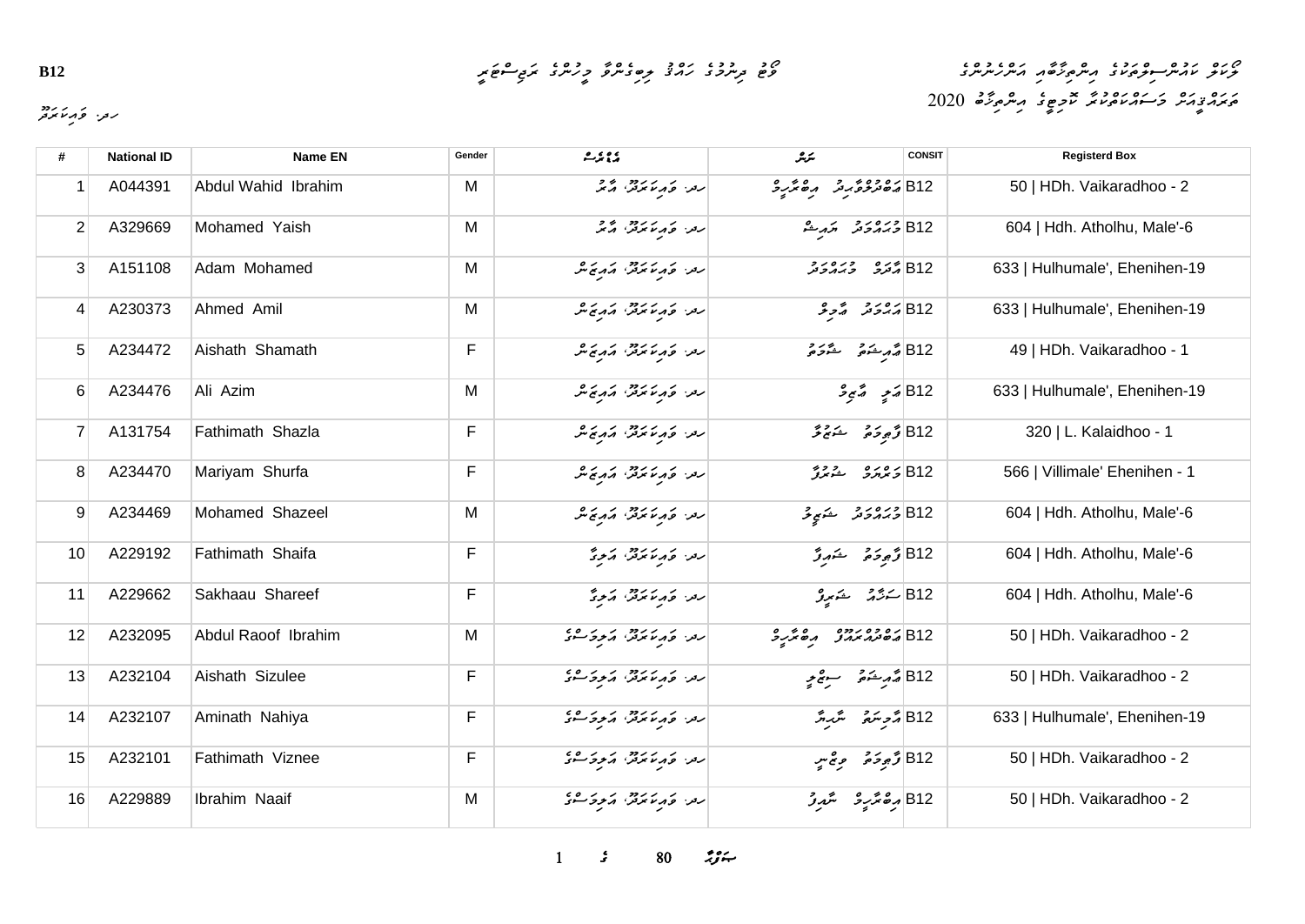*sCw7q7s5w7m< o<n9nOoAw7o< sCq;mAwBoEw7q<m; wBm;vB* م من المرة المرة المرة المرجع المرجع في المركبة 2020<br>مجم*د المريض المربوط المربع المرجع في المراجع المركبة* 

| $\overline{\phantom{a}}$<br>ردر ومستردر |  |
|-----------------------------------------|--|
|-----------------------------------------|--|

| 17 | A232098 | Mariyam Zahira        | $\mathsf{F}$ | رىر ئەرىئەتكە مەرزە ئ            | B12 <i>5 پر پر پی</i> پی پی                           | 50   HDh. Vaikaradhoo - 2     |
|----|---------|-----------------------|--------------|----------------------------------|-------------------------------------------------------|-------------------------------|
| 18 | A232105 | Mohamed Naafiu        | M            | رى ئەرىكىنى كەبىر ق              | B12 <i>وَبَهُ وَبَعْدِ مُعْ بِهِ</i>                  | 633   Hulhumale', Ehenihen-19 |
| 19 | A010885 | Abdulla Naseer        | M            | رى ئەرىكى ئەرەپى                 |                                                       | 50   HDh. Vaikaradhoo - 2     |
| 20 | A148309 | Aishath Naseera       | $\mathsf F$  | رى ئەرىكى ئەرەپى                 | B12 م <i>ەقىرىشكىق سىرسى</i> تىگە                     | 604   Hdh. Atholhu, Male'-6   |
| 21 | A148301 | Fathimath Naseera     | $\mathsf F$  | رو. ءَ دِ مَا مَرُوْ. دَ وِ ءُ ۽ | B12 ۇ <sub>ج</sub> وڭ <sub>م</sub> ۇ سىسب <i>ى</i> گە | 604   Hdh. Atholhu, Male'-6   |
| 22 | A230828 | Ibrahim Ameer         | M            | رى ئەرىكىن مۇئ                   | B12 م <i>وڭ ئۇر</i> ق م <i>ۇم</i> رىم                 | 388   Feydhoo Ehenihen - 1    |
| 23 | A022326 | Ahmed Latheef Ibrahim | M            | رى ئەرىكى ئەركىر                 | B12 كەندى كىرى ھەتگەر ق                               | 604   Hdh. Atholhu, Male'-6   |
| 24 | A234325 | Fathimath Waseema     | F            | رى ئەرىكى ئەركى                  | B12 <i>وَّجِوَة وَ</i> سِيرً                          | 604   Hdh. Atholhu, Male'-6   |
| 25 | A234327 | Hussain Wisaam        | M            | رىن ئەرىكىچە كەرگە               | B12 پرڪ <i>ي هو هو ش</i> وع                           | 604   Hdh. Atholhu, Male'-6   |
| 26 | A234326 | Ibrahim Waseem        | M            | رى ئەرىئەتكە ئەزىر               | B12 مەھمگەر تەسىر ئاسىر                               | 49   HDh. Vaikaradhoo - 1     |
| 27 | A234323 | Minna Mohamed         | $\mathsf F$  | رى ئەرىئەتكى ئەز ھ               | B12 <sub>حي</sub> ثر <i>يگ ويمگ</i> وتر               | 604   Hdh. Atholhu, Male'-6   |
| 28 | A229126 | Fathimath Ali         | F            | رى كەرىك بەر دە                  | B12 <i>وُجوحَ</i> هُ صَمِ                             | 633   Hulhumale', Ehenihen-19 |
| 29 | A230065 | Aaim Zameer           | M            | رى ئەرىئەتكە ئەيرت               | B12 م <i>حمد حسم تاجي</i> تر                          | 604   Hdh. Atholhu, Male'-6   |
| 30 | A230059 | Ahmed Haseen          | M            | رى ئەرىئىرى ئەيرت                | B12 <i>ړی.ی بی پرسپ</i> یل                            | 604   Hdh. Atholhu, Male'-6   |
| 31 | A230064 | Eema Zameer           | F            | رىن ئەرىئىرى كەيرىش              | B12 <sub>مو</sub> تر تج <i>و</i> یمر                  | 604   Hdh. Atholhu, Male'-6   |
| 32 | A233140 | Haseena Mohamed       | $\mathsf F$  | رى ئەرىئەتكە ئەيرىشى             | B12 كەسپەنتى ئ <i>ۇكەملا</i> قىر                      | 604   Hdh. Atholhu, Male'-6   |
| 33 | A106624 | Hassan Zameer         | M            | رىن ئەرىكىگە كەيرىش              | B12   يَرْسَسْ بَمَ حِرْ مَرْ                         | 604   Hdh. Atholhu, Male'-6   |

 $2$  *s* 80 *i*<sub>S</sub> $\approx$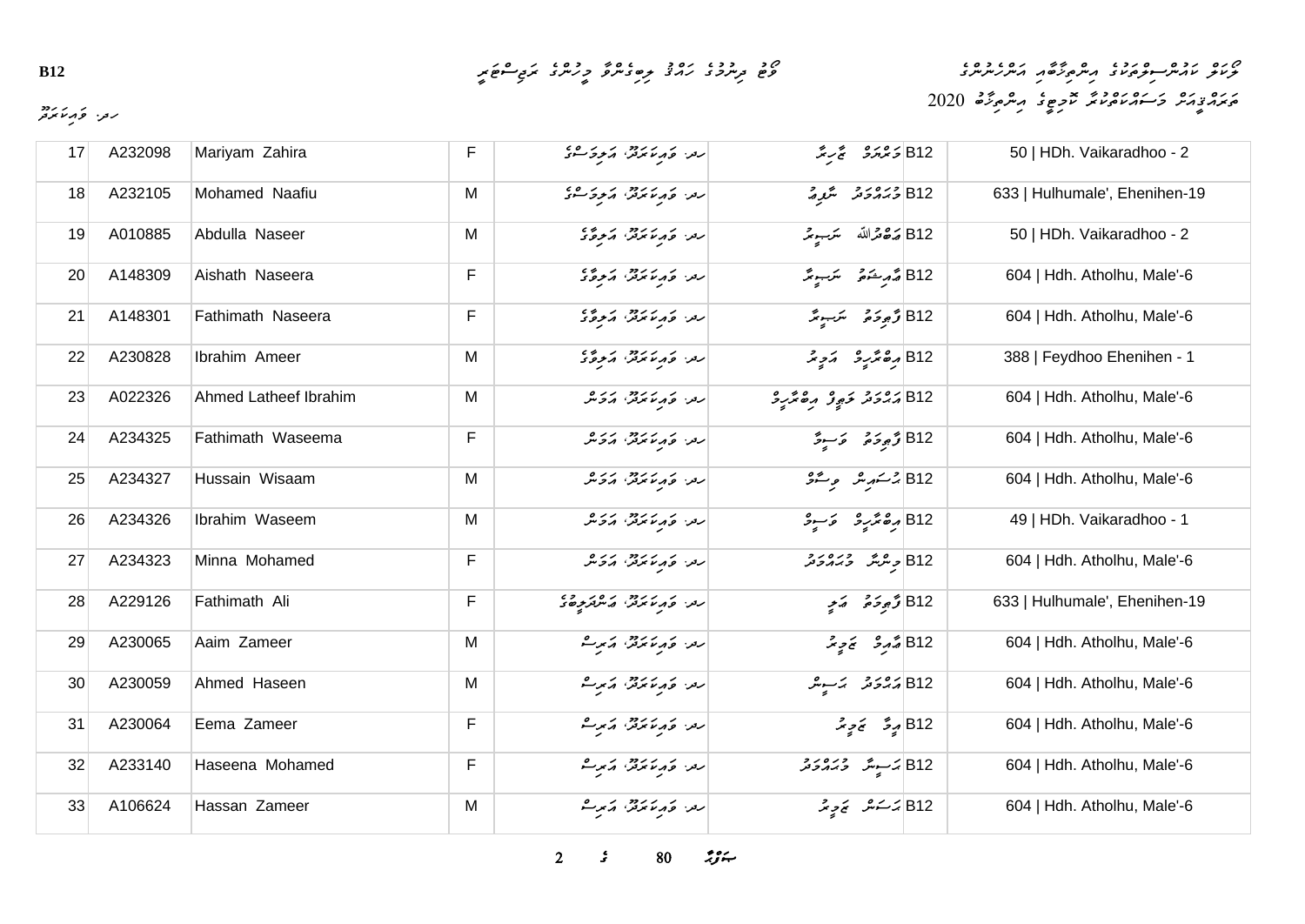*sCw7q7s5w7m< o<n9nOoAw7o< sCq;mAwBoEw7q<m; wBm;vB 2020*<br>*په پوهر وسوډيرونو لومو د موجو د مرمونه* 2020

| 34 | A233348 | Mohamed Hassaan      | M | رى ئەرىكى ئەرب                                                    | B12 <i>ۋېزەر دې</i> ئەرگىر                    | 604   Hdh. Atholhu, Male'-6   |
|----|---------|----------------------|---|-------------------------------------------------------------------|-----------------------------------------------|-------------------------------|
| 35 | A001734 | Abdulla Faiz Hussain | M | رى ئەرىئىرى ئەيرە                                                 | B12 كَمَە قَدْاللَّهَ قَرَمِهِ جَرْحَمَ مِسْر | 604   Hdh. Atholhu, Male'-6   |
| 36 | A229648 | Ahmed Faseeh Abdulla | M | رى ئەرىئىرى ئەيرە                                                 | B12 بَرْجْرَى تَرْسِيْرْ بَرَصْوَرْاللّه      | 49   HDh. Vaikaradhoo - 1     |
| 37 | A229671 | Fawaaz Abdulla Faiz  | M | رى ئەرىئىرى ئەيرە                                                 | B12 ترځې پره ټرالله څه چ                      | 604   Hdh. Atholhu, Male'-6   |
| 38 | A229385 | Nasira Abdul Sattar  | F | رى ئەرىكى ئەرەر                                                   | B12 مگر به پره ده بره د د                     | 49   HDh. Vaikaradhoo - 1     |
| 39 | A367244 | Ahmed Azfaan         | M | رود نوم با برود دربر ۱۵ د و د<br>رود نوم با بولس اردوی سوتربری    | B12 كەبر <i>ە بىر ئەيمۇ</i> ئىر               | 604   Hdh. Atholhu, Male'-6   |
| 40 | A132755 | Ahmed Waheed         | M | رود نوم با برود دربر ۱۵ د و د<br>رود نوم با بولس اردوی سوتربری    | B12 كەنزى قىرى <i>قى</i>                      | 604   Hdh. Atholhu, Male'-6   |
| 41 | A231688 | Fathmath Azfa        | F | رد. نوم نود. در ۱۳۶۵<br>رد. نوم نود. موی-متر دی                   | B12 تُهِ حَقَّ مَتَّى تَ                      | 604   Hdh. Atholhu, Male'-6   |
| 42 | A084802 | Mohamed Waheed       | M | رود نوم د برود در در ۲۵ دره<br>رود نوم د برود امروی سوتر در       | B12 <i>وُيَرْدُوَنْ وَبِ</i> سْ               | 604   Hdh. Atholhu, Male'-6   |
| 43 | A106412 | Rugiyya Ali          | F | رو که دکتر دو به در در ۲۶<br>رو که دنگران که دی سوتر دی           | B12 برتو <i>م</i> ه که مرکز پر                | 604   Hdh. Atholhu, Male'-6   |
| 44 | A128024 | Sakeena Usman        | F | رود نوم با برود ارد بر ۱۵ د و د<br>ارود نوم با بوتو امروی سوتوبری | B12 سَرِيٹر پرڈونٹر                           | 604   Hdh. Atholhu, Male'-6   |
| 45 | A128014 | Zahura Usman         | F | رود نوم ترود در در ۲۶۷۵<br>رود نوم ترود منوی سورتری               | B12 ئوجە ئەھمۇرىگە                            | 50   HDh. Vaikaradhoo - 2     |
| 46 | A230248 | Abdulla Athoof       | M | געי פאקט בני האביב                                                | B12 كەھىراللە كەج <i>ۇ</i> ر                  | 49   HDh. Vaikaradhoo - 1     |
| 47 | A234701 | Ahmed Imaadh         | M | געי <sub>ש</sub> בן מיבעי היה ב                                   | B12   كەش <sup>ى</sup> قىر مەڭ قىر            | 49   HDh. Vaikaradhoo - 1     |
| 48 | A234697 | Fathimath Ifaasha    | F | رو. و د رکور د د د                                                | B12 <i>وُّجِودَة ووُ</i> ّتْ                  | 49   HDh. Vaikaradhoo - 1     |
| 49 | A156021 | Mohamed Amir         | M | رودا تو مرتونو المروح                                             | B12 <i>وُيَدُوْدَوْ</i> گُرِيْرُ              | 633   Hulhumale', Ehenihen-19 |
| 50 | A156019 | Zareera Mohamed      | F | תנקי פאקט מציק מי פר                                              | B12 ئح مړيگر ت <i>ح ټرو چو</i>                | 49   HDh. Vaikaradhoo - 1     |

**3** *3* **<b>s** 80 *n***<sub>1</sub>** 

*r@m8m;o<m= .@5*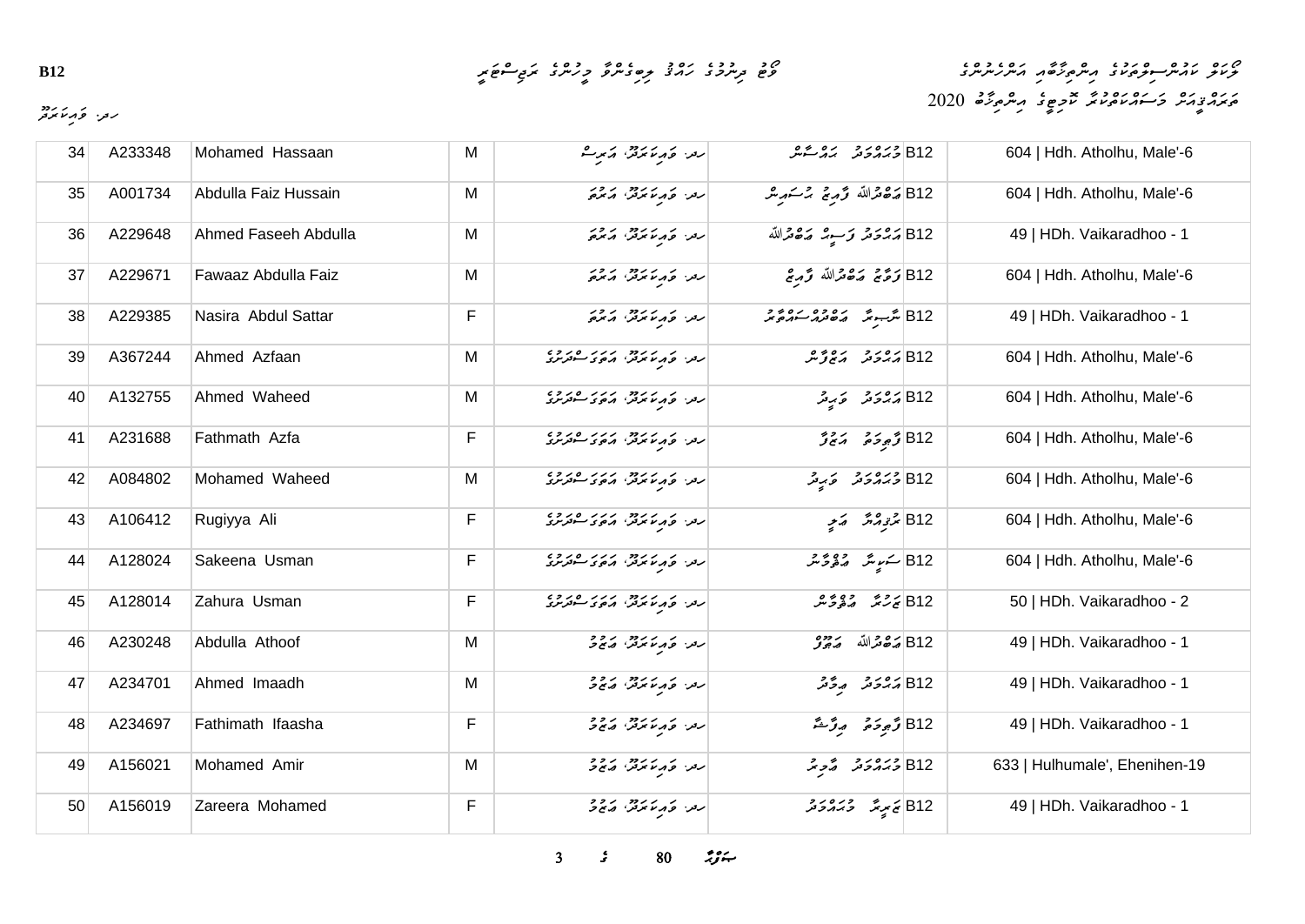*sCw7q7s5w7m< o<n9nOoAw7o< sCq;mAwBoEw7q<m; wBm;vB* م من المرة المرة المرة المرة المرة المرة العربية 2020<br>مجم*د المريض المريض المربع المربع المربع المراجع المراجع ال* 

| 51 | A078932 | Ali Shakir            | M           | رى ئەرىكى ئەدە                         | B12 <i>ھَ۔</i> مُشْرِعْرُ                          | 604   Hdh. Atholhu, Male'-6   |
|----|---------|-----------------------|-------------|----------------------------------------|----------------------------------------------------|-------------------------------|
| 52 | A046646 | Anisa Abdulla         | F           | رى ئەرىكى ئەرەپ                        | B12 قَرْسِرْتَتْهُ     قَدْقَاللَّهُ               | 604   Hdh. Atholhu, Male'-6   |
| 53 | A229921 | Fathimath Nishama     | F           | رفر كرد كور كار دور                    | B12 رَّجِ دَمَّ مِّ سِتَّمَّ                       | 604   Hdh. Atholhu, Male'-6   |
| 54 | A034514 | Rugiyya Mohamed       | F           | رو. و د روو. د و و و و                 | B12 برت <sub>ج</sub> پر په در در د                 | 604   Hdh. Atholhu, Male'-6   |
| 55 | A233096 | Hussain Shareef       | M           | رى ئەرىردە ئەس ئەر                     | B12  پرستمبر محموری                                | 604   Hdh. Atholhu, Male'-6   |
| 56 | A233093 | Murshidha Ibrahim     | F           | رىن ئەرىر دەپ ئەس ئەر                  | B12 ۇي <sub>مىشى</sub> ت <sub>ە مەھ</sub> مگەر ۋ   | 50   HDh. Vaikaradhoo - 2     |
| 57 | A233105 | Rilwan Shareef        | M           | رىر ئەرىئەتە ئەس ئەر                   | B12 مرڪوگير ڪمبرو                                  | 604   Hdh. Atholhu, Male'-6   |
| 58 | A229990 | Aishath Nahee         | F           | رىن ئەرىئەتە ئەئەتكە                   | B12 <i>مُذہب مُؤمِّد مُدَّبِي</i>                  | 604   Hdh. Atholhu, Male'-6   |
| 59 | A230407 | Fathimath Rasheeda    | F           | رىن ئەرىئەتكە ئەرىر                    | B12 گۇج <sub>ۇ</sub> چە ھەسىپەتگە                  | 604   Hdh. Atholhu, Male'-6   |
| 60 | A088104 | Hussain Rasheed       | M           | رىن ئەرىئەتكە ئەئەتكە                  | B12 بڑے پر نئر کرے پر تر                           | 633   Hulhumale', Ehenihen-19 |
| 61 | A326901 | Mariyam Nafla Rasheed | F           | رى ئەرىئىرلار ئۆگە                     | B12 <i>وَ مُرْمَرُوْ -مَرْبُوْ -مَرْ</i> خُومُرُ   | 50   HDh. Vaikaradhoo - 2     |
| 62 | A229805 | Mohamed Nahil         | M           | رىن ئەرىئەتكى ئەئەتكە                  | B12 <i>\$نەۋى مۇر</i> بۇ                           | 50   HDh. Vaikaradhoo - 2     |
| 63 | A232809 | Dawood Ahmed          | M           | رىن ئەرىئىرتى ھەج ج                    | B12 <i>قرەر مەر دە</i> ر                           | 49   HDh. Vaikaradhoo - 1     |
| 64 | A232811 | Rugiyya Ismail        | $\mathsf F$ | رى ئەرىئەتكى ھەج ئ                     | B12  ير <sub>تو</sub> مگر مرڪبر محمد محمد          | 49   HDh. Vaikaradhoo - 1     |
| 65 | A116005 | Aminath Hussain       | F           | رو. و د لامرو. ھ د و د د               | B12 مُ <i>جِي مَنْ مِيُّ سُورِيْتْر</i>            | 50   HDh. Vaikaradhoo - 2     |
| 66 | A102829 | Mariyam Risda         | F           | رى ئەرىكى ھۆۋۈر                        | B12 ى <i>ئەنگەنى مەس</i> ىقگە                      | 50   HDh. Vaikaradhoo - 2     |
| 67 | A115909 | Mohamed Shair         | M           | رد. و در دو.<br>رد. و د ما برد. صوموری | B12 <i>وُبَهُ دُونَرَ</i> شَ <sub>مَ</sub> هِ بَرُ | 50   HDh. Vaikaradhoo - 2     |

*4 sC 80 nNw?mS*

ر<sub>قر</sub>. و<sub>ك</sub>رم<sup>ود</sup>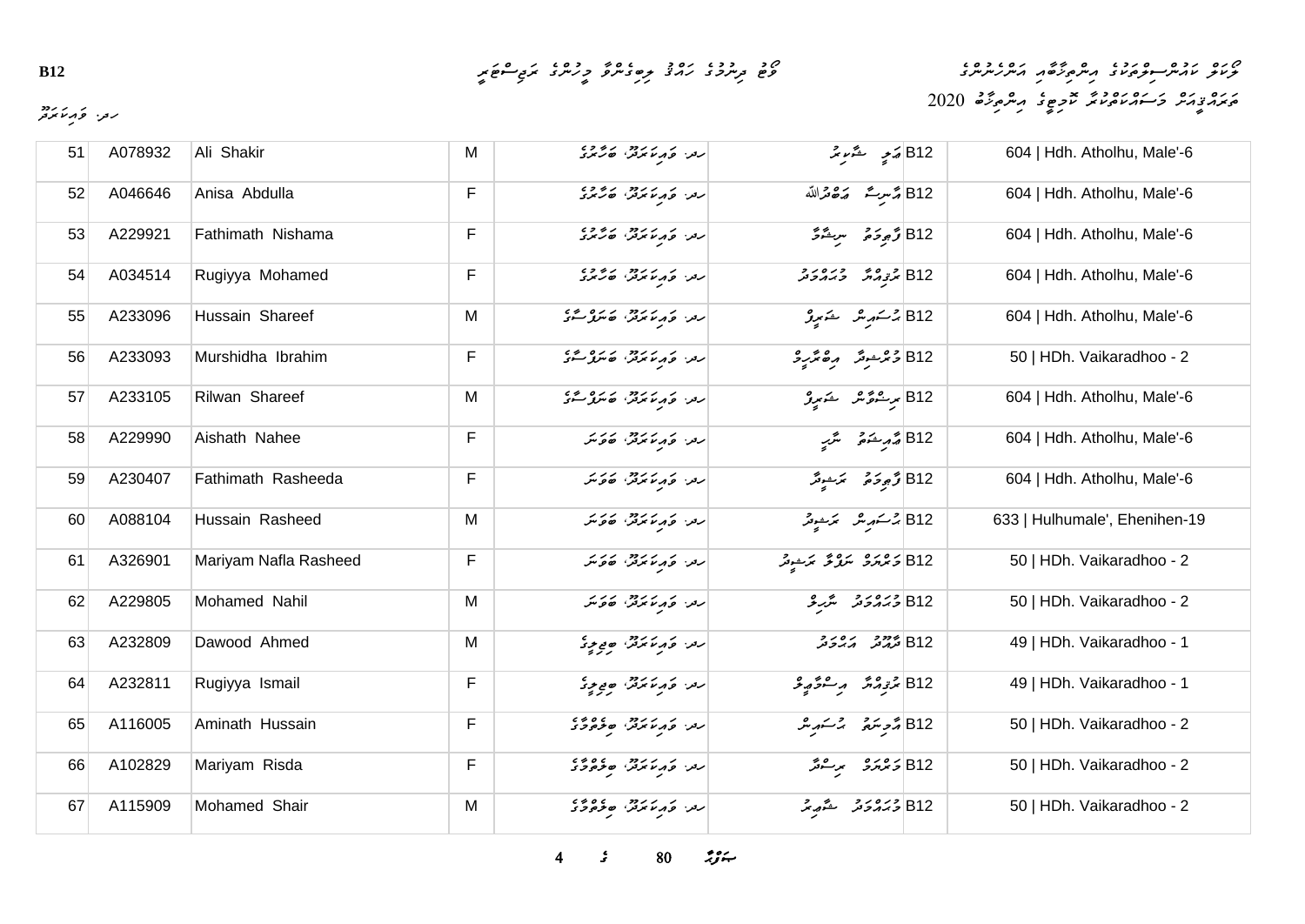*sCw7q7s5w7m< o<n9nOoAw7o< sCq;mAwBoEw7q<m; wBm;vB* م من المرة المرة المرة المرجع المرجع في المركبة 2020<br>مجم*د المريض المربوط المربع المرجع في المراجع المركبة* 

| 68 | A337130 | Ahmed Saleem                  | M           | תבני <sub>פא</sub> ת מיבעי 2005<br>תבני פא <i>ת טיבעי 1000</i>                                                  | B12 كەنزى كەربى                                                                   | 50   HDh. Vaikaradhoo - 2   |
|----|---------|-------------------------------|-------------|-----------------------------------------------------------------------------------------------------------------|-----------------------------------------------------------------------------------|-----------------------------|
| 69 | A232164 | Fahdh Ahmed                   | M           | תעי <sub>פא</sub> ת מיטור כחביב                                                                                 | B12 تورفر بروتر                                                                   | 604   Hdh. Atholhu, Male'-6 |
| 70 | A127717 | Fathimath Ahmed               | F           | תבני פת מ' מבני 2007.<br>תבני פת מ' מבני יסיבים 2                                                               | B12 گەچ <sup>ى</sup> ھەر كەبىر تەر                                                | 604   Hdh. Atholhu, Male'-6 |
| 71 | A166567 | Hussain Saleem                | M           | תו את מיות בחיי ב                                                                                               | B12 پرڪ <i>ير بلھ ڪي</i> ون                                                       | 604   Hdh. Atholhu, Male'-6 |
| 72 | A232163 | Ibrahim Fareed                | M           | תעי <sub>ק</sub> קניו מציק 2003.<br>תעי קה מיותני <del>שיצים</del> 2                                            | B12 م <i>وڭ ئۇي</i> رۇ <i>ۆى</i> رى <i>ز</i>                                      | 604   Hdh. Atholhu, Male'-6 |
| 73 | A232111 | Sakeena Ibrahim               | $\mathsf F$ | תעי <sub>פא</sub> ת מיטור 1079                                                                                  | B12 سَمبِ مَّر مِرْحَمَّدِ دِّ                                                    | 50   HDh. Vaikaradhoo - 2   |
| 74 | A113728 | Zuduna Ahmed                  | $\mathsf F$ | נעי פאנטאנט כמים                                                                                                | B12 ىج قرىتر كەردى تەر                                                            | 604   Hdh. Atholhu, Male'-6 |
| 75 | A232983 | Afzaal Abdul Sattar           | $\mathsf F$ | נעי פת מינטי פרני ב                                                                                             | B12 يره شوه بره ده ده در چ                                                        | 604   Hdh. Atholhu, Male'-6 |
| 76 | A068017 | Ahmed Khaleel                 | M           | תתי פה טיתות וכדור כ                                                                                            | B12  پَرْدُوَتْرَ کَرَمِوْتَیْ                                                    | 50   HDh. Vaikaradhoo - 2   |
| 77 | A026797 | Aishath Khaleela Abdul Sattar | F           | נעי פת מינעי סיבינגם                                                                                            | B12 <sub>مە</sub> ر شەھ نەمەق مەھە <i>رە بەھ</i> بور<br>B12 مەر شەھ نىمەمەت مەھەر | 604   Hdh. Atholhu, Male'-6 |
| 78 | A232964 | Aminath Nooh                  | $\mathsf F$ | رو. و در دو. دور د ه                                                                                            | B12 گھ جسم میں میں تھی                                                            | 50   HDh. Vaikaradhoo - 2   |
| 79 | A113426 | Aroosha Abdul Sattar          | F           | תו לגיות כרי כרי כ                                                                                              | B12 كەنترىشق بەھ <i>قرەر شەھ بى</i> ر                                             | 604   Hdh. Atholhu, Male'-6 |
| 80 | A106863 | Ikram Abdul Sattar            | M           | رى ئەرىر دە دەر دە                                                                                              | B12 בשבים נפרט נפרד                                                               | 604   Hdh. Atholhu, Male'-6 |
| 81 | A054741 | Mohamed Khaleel               | M           | رى ئەرىئەدە دەردە                                                                                               | B12 <i>\$22 كرونۇ</i> كىموق                                                       | 604   Hdh. Atholhu, Male'-6 |
| 82 | A397812 | Sarah Ahmed Khaleel           | $\mathsf F$ | תתי פה עיתר כמגר כ                                                                                              | B12 سُمَّرٌ <i>مَدُوَدٌ</i> رَ <sub>ُحِ</sub> وْ                                  | 604   Hdh. Atholhu, Male'-6 |
| 83 | A155108 | Ali Rasheed                   | M           | رور نو مر مردد المعر المرا و داد و داد.<br>  رور الو مر مرد مرد المرس المرس المرس المرس المرس المرس المرس المرس | B12 <i>ھَ۔</i> پرَجونر                                                            | 83   N. Holhudhoo - 1       |
| 84 | A156029 | Abdul Hameed Abdul Rahman     | M           | رى ئەرىكى ھىدودە                                                                                                | B12 ره وه د و د به ده ده ده وه<br>B12 په <i>ه در و بر و به ه د بر بر بر بر</i>    | 50   HDh. Vaikaradhoo - 2   |

*r@m8m;o<m= .@5*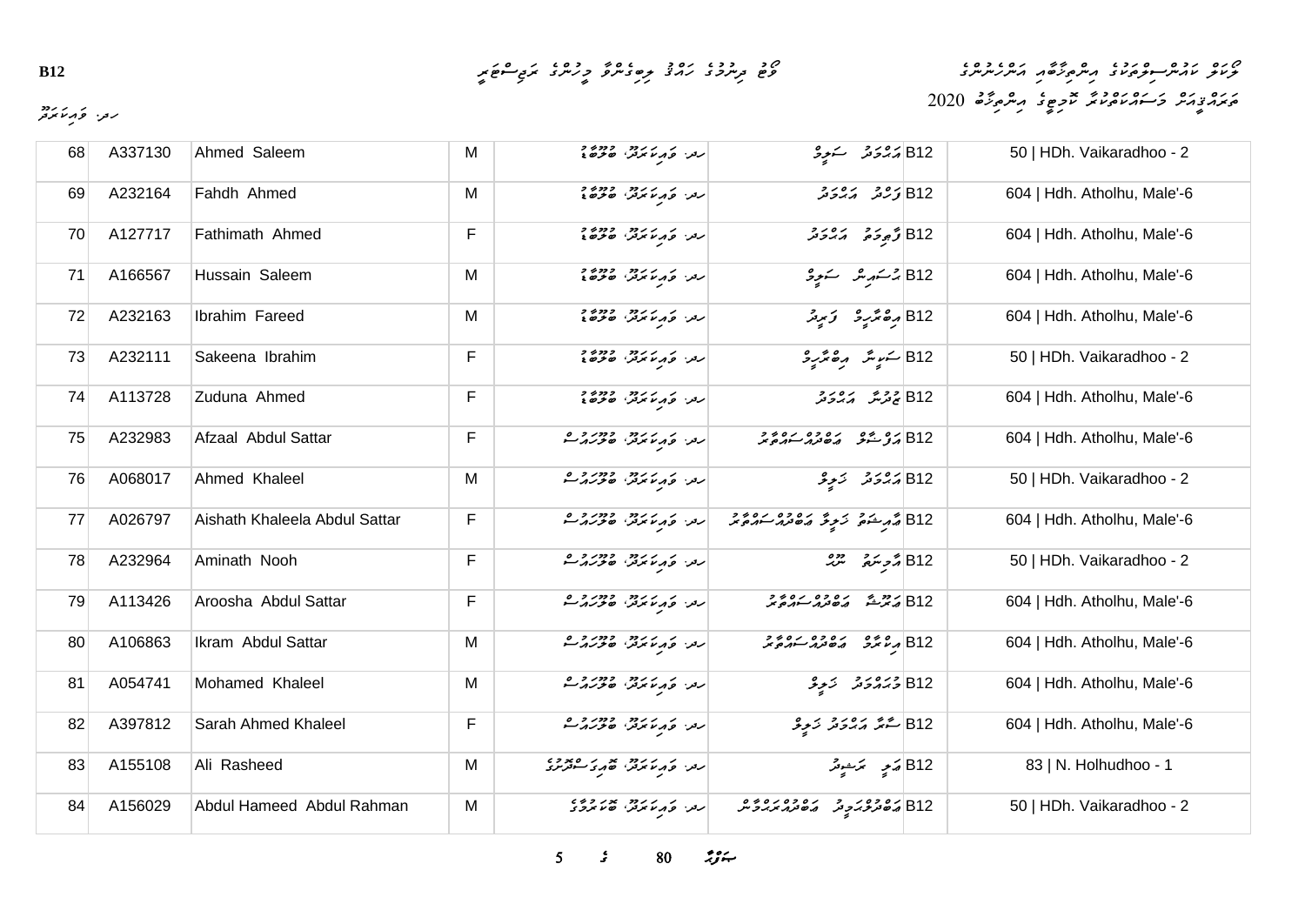*sCw7q7s5w7m< o<n9nOoAw7o< sCq;mAwBoEw7q<m; wBm;vB 2020*<br>*په پوهر وسوډيرونو لومو د موجو د مرمونه* 2020

| 85  | A231864 | Ahmed Inaaz            | M            | رور كرما برود بر د و د و                                                                                                                                                                                                        | B12 كەندى قىر مەشتى                                                                                  | 117   B. Kihaadhoo - 1      |
|-----|---------|------------------------|--------------|---------------------------------------------------------------------------------------------------------------------------------------------------------------------------------------------------------------------------------|------------------------------------------------------------------------------------------------------|-----------------------------|
| 86  | A341520 | Aishath Inaza          | $\mathsf{F}$ | תבני האורי על מידע בירי היו בירי היו בירי היו בירי היו בירי היו בירי היו בירי היו בירי היו בירי היו בירי היו ב<br>היו היו בירוש בירוש בירוש בירוש בירוש בירוש בירוש בירוש בירוש בירוש בירוש בירוש בירוש בירוש בירוש בירוש בירוש | B12 مەم ئىستىم مەمتىتى                                                                               | 50   HDh. Vaikaradhoo - 2   |
| 87  | A229839 | Ali Abdul Hameed       | M            | رد کرد کرد بود وي                                                                                                                                                                                                               | B12 <i>مَرْمِي مَـ9دُوْبَرْدِ</i> تْر                                                                | 50   HDh. Vaikaradhoo - 2   |
| 88  | A231865 | Fathimath Inaaza       | $\mathsf{F}$ | תעי פת מיצעי שמיצבע                                                                                                                                                                                                             | B12 گَهِ دَمْ مِتَّمَّةً                                                                             | 50   HDh. Vaikaradhoo - 2   |
| 89  | A231868 | Hussain Sanoon         | M            | תעי פת מיצעי שמיצבי                                                                                                                                                                                                             |                                                                                                      | 50   HDh. Vaikaradhoo - 2   |
| 90  | A229833 | Ibrahim Abdul Hameed   | M            | תו לתעילו יודע בין                                                                                                                                                                                                              | B12 مەھمەر ئەھەر ئەرەپەر                                                                             | 50   HDh. Vaikaradhoo - 2   |
| 91  | A212317 | Maarif Ali Naseer      | M            | رور كرد كاردو مورد و دارد                                                                                                                                                                                                       | B12 <i>ڈبرڈ</i> ک <i>ے پر سک</i> یے گ                                                                | 50   HDh. Vaikaradhoo - 2   |
| 92  | A231862 | Shamsiyya Abdul Hameed | $\mathsf{F}$ | געי קת מיני ידי די ב                                                                                                                                                                                                            | B12 خۇسى <i>مەش مەمرى بەرە</i>                                                                       | 50   HDh. Vaikaradhoo - 2   |
| 93  | A231282 | Shamsunnisa            | $\mathsf{F}$ | תבני פת מי מצי, פי ביבי                                                                                                                                                                                                         | B12 خەر مەمەس سىسىگە                                                                                 | 50   HDh. Vaikaradhoo - 2   |
| 94  | A068812 | Ali Shaheed            | M            | رىر كەرلەتكە ھىرج ئ                                                                                                                                                                                                             | B12  كەمچە سى <i>مەي</i> تر                                                                          | 604   Hdh. Atholhu, Male'-6 |
| 95  | A062682 | Hassan Shakeel         | M            | رىر كەرلەتكە ھىرج ئ                                                                                                                                                                                                             | B12  يزسكر القلافي                                                                                   | 604   Hdh. Atholhu, Male'-6 |
| 96  | A232640 | Shakeela Abdul Raheem  | $\mathsf{F}$ | رىر ئەرىئىرى ئەيدى ئ                                                                                                                                                                                                            | B12 خىرى ھەممىرى ق                                                                                   | 49   HDh. Vaikaradhoo - 1   |
| 97  | A231565 | Abdulla Safee          | M            | رى ئەرىكىگە گەرىگەرى                                                                                                                                                                                                            | B12 مَرْحَمْدَاللّه شَّعَرِ                                                                          | 604   Hdh. Atholhu, Male'-6 |
| 98  | A229627 | Adam Shaam             | M            | رى ئەرىكىگە گەرىگىرى                                                                                                                                                                                                            | B12 جُمَرَدُ حَدَّدْ                                                                                 | 604   Hdh. Atholhu, Male'-6 |
| 99  | A231570 | Ahmed Subukee          | M            | رو. وأرا برود المحمد برس                                                                                                                                                                                                        | B12 كەبرى قىرىسىسى يەرىپ بىر كىشىر بىر ئاستان ئىشتىر بىر ئاستان ئىشتىر بىر ئاستان ئىشتىر كىتاب ئىشتى | 50   HDh. Vaikaradhoo - 2   |
| 100 | A132567 | Ali Shakeeb            | M            | رى ئەرىكىگە گەرىگەيد                                                                                                                                                                                                            | B12 رَمِ شَرِيڤ                                                                                      | 50   HDh. Vaikaradhoo - 2   |
| 101 | A138994 | Asiyath Ibrahim        | F            | رى كەر ئەكرى گەرلەر ك                                                                                                                                                                                                           | B12 أَرَّ سِيرَةً مِنْ مُرَّةٍ وَ                                                                    | 50   HDh. Vaikaradhoo - 2   |

*r@m8m;o<m= .@5*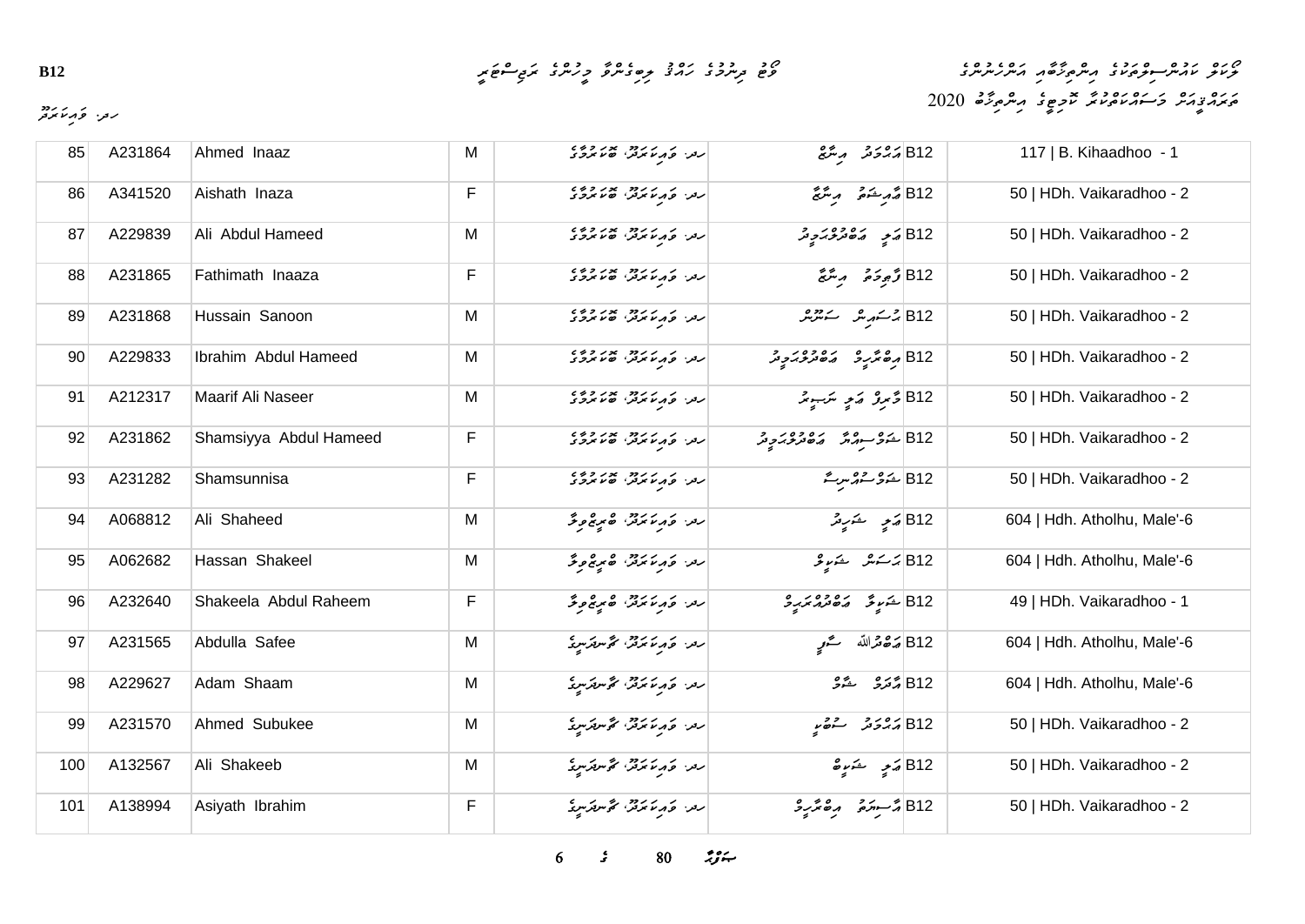*sCw7q7s5w7m< o<n9nOoAw7o< sCq;mAwBoEw7q<m; wBm;vB 2020<sup>, م</sup>وسوق المسجد التحقيق وسرمونية والم*جمع المسجد المسجد المسجد المسجد المسجد المسجد المسجد المسجد المسجد ال

| 102 | A231623 | Asiyath Shifa    | $\mathsf F$ | رىر. ئەرىكىگە گەرىگەرى | B12 م <i>جمع مشوقى</i> شوقر       | 50   HDh. Vaikaradhoo - 2     |
|-----|---------|------------------|-------------|------------------------|-----------------------------------|-------------------------------|
| 103 | A151368 | Fathimath Athifa | F           | رى ئەرىكىگە گەرىگىرى   | B12 گَھِ <i>حَمَّةَ ضَّھ</i> ِ گَ | 604   Hdh. Atholhu, Male'-6   |
| 104 | A231571 | Fathimath Wafa   | F           | رى ئەرىكىگە ئۇسلامى    | B12 تَ <i>مُجوحَمَّة حَوَّ</i>    | 50   HDh. Vaikaradhoo - 2     |
| 105 | A229633 | Maryam Rifa      | F           | رى ئەرىكىگە گەسلەس     | B12 كەنگەنى موتى                  | 604   Hdh. Atholhu, Male'-6   |
| 106 | A060688 | Mohamed Athif    | M           | رى قەرىكى ئۇسترسى      | B12 دېرو د گه وگړ                 | 633   Hulhumale', Ehenihen-19 |
| 107 | A231381 | Nareema Adam     | F           | رى ئەرىكىگە گەرىگىرى   | B12  سَرِيرة – مُرْتَرة.          | 604   Hdh. Atholhu, Male'-6   |
| 108 | A231378 | Shakeeba Adam    | F           | رى ئەرىكىگە گەرىگىرى   | B12 شَمِيعٌ مُحْتَرِدٌ            | 50   HDh. Vaikaradhoo - 2     |
| 109 | A104779 | Shakeela Adam    | F           | رى ئەرىكىگە گەرىگەرى   | B12 خىمىر تىم ئەتىرى              | 633   Hulhumale', Ehenihen-19 |
| 110 | A157131 | Ahmed Sifaah     | M           | رور کرم کروی کرده د    | B12   كەندى كەرىپەرتىر            | 50   HDh. Vaikaradhoo - 2     |
| 111 | A229827 | Fathimath Yasha  | F           | رى ئەرىكى ئۇھۇرى       | B12 رَّجِ دَيْمَ مَرْتُمَ         | 604   Hdh. Atholhu, Male'-6   |
| 112 | A143926 | Hussain Yasir    | M           | رور کرم کروی کرده د    | B12 بر کے مریکہ مگر سومگر         | 604   Hdh. Atholhu, Male'-6   |
| 113 | A066553 | Mohamed Ibrahim  | M           | رى ئەرىكى ئۇھۇرى       | B12 <i>جُهُدُودَ وَهُمَّرِ</i> دُ | 50   HDh. Vaikaradhoo - 2     |
| 114 | A233964 | Adam Naseem      | M           | رىر ئەرىرىدىن ئاماسھوگ | B12 مُمَرَدٌ - سَرَ-دِرْ          | 49   HDh. Vaikaradhoo - 1     |
| 115 | A025578 | Ahmed Naseem     | M           | رىر ئەرىرىدىن ئاماسھوگ |                                   | 49   HDh. Vaikaradhoo - 1     |
| 116 | A082029 | Ali Abdul Rahman | M           | رى كەر بەدە بەەر ئەھج  | B12 كەبىر كەھە <i>تەمەتدۇ</i> ئىر | 49   HDh. Vaikaradhoo - 1     |
| 117 | A229471 | Ali Zakuwaan     | M           | رىر ئەرىرىدىن ئاماسھوگ | B12 <i>ڇَجِ جَءُوُنَ</i> رُ       | 604   Hdh. Atholhu, Male'-6   |
| 118 | A233963 | Aminath Rasheeda | F           | رى ئەرىردە بەھ ئەھج    | B12 مُرْحِ سَمَعٌ مَسَمِّدٌ       | 604   Hdh. Atholhu, Male'-6   |

*r@m8m;o<m= .@5*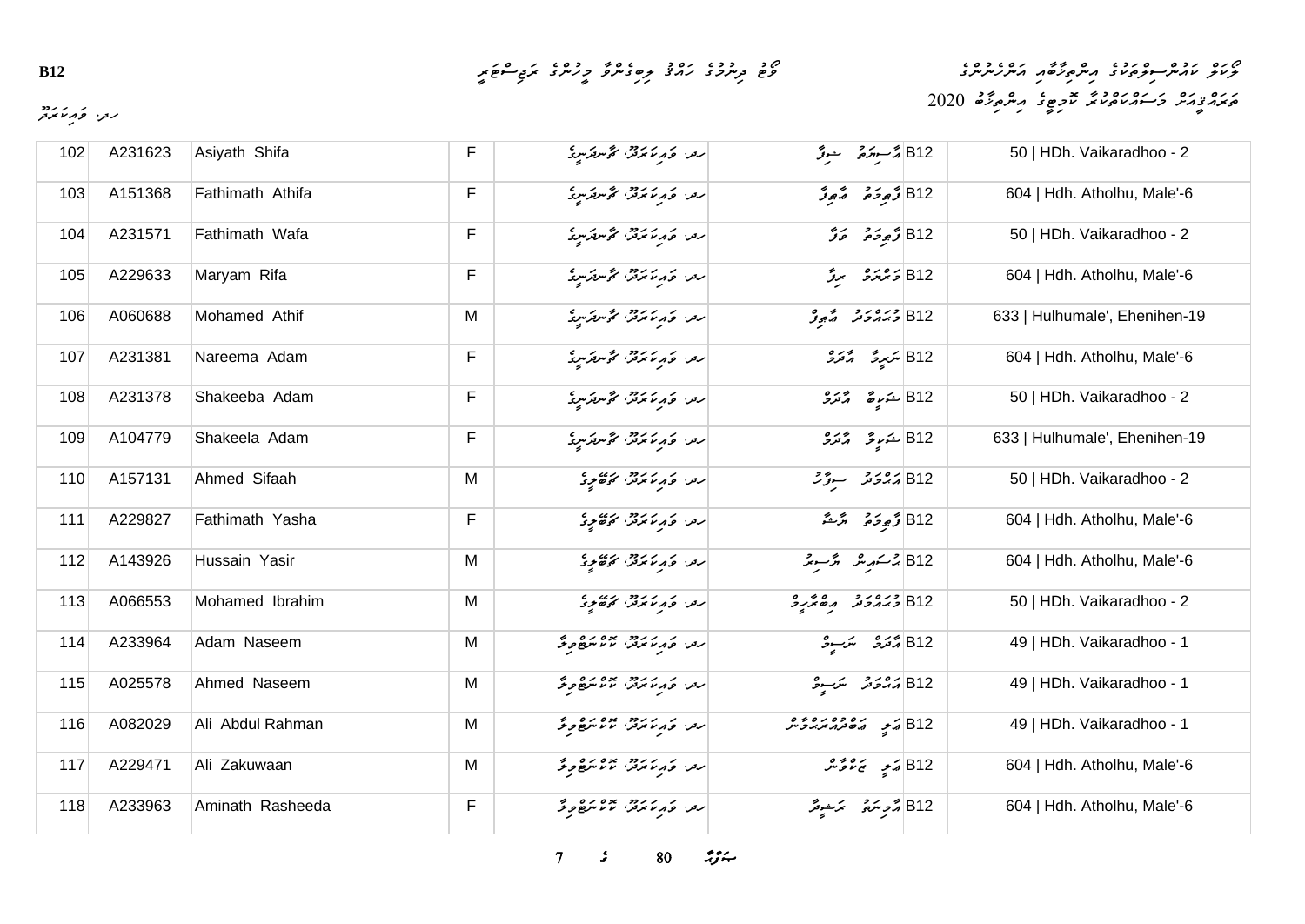*sCw7q7s5w7m< o<n9nOoAw7o< sCq;mAwBoEw7q<m; wBm;vB* م من المرة المرة المرة المرجع المرجع في المركبة 2020<br>مجم*د المريض المربوط المربع المرجع في المراجع المركبة* 

| $\overline{\phantom{a}}$<br>ردر ومسعرم |  |
|----------------------------------------|--|
|----------------------------------------|--|

| 119 | A111446 | Fathimath Rasheeda     | F           | رى ئەرىر بەدە بەەر ئەھرىگە    | B12 وَجِوحَة مَ سَسِيقَر                      | 49   HDh. Vaikaradhoo - 1     |
|-----|---------|------------------------|-------------|-------------------------------|-----------------------------------------------|-------------------------------|
| 120 | A233955 | Fauziyya Hussain       | F           | رى ئەرىكى ئەھلى ھۇ            | B12 <i>ۆقمى ھەڭ</i> جەسىرىد                   | 49   HDh. Vaikaradhoo - 1     |
| 121 | A128181 | Hassan Naseem          | M           | رى ئەرىكى ئەھلى ھۇ            | B12  پزشکر کرسوی                              | 49   HDh. Vaikaradhoo - 1     |
| 122 | A148687 | Hussain Naseem         | M           | رى ئەرىردە بەەرەپ             | B12 پر کند میں میں بندار میں تقریبات<br>منابع | 566   Villimale' Ehenihen - 1 |
| 123 | A233965 | Mariyam Rasheeda Ali   | F           | رى كەر بەدە بەەرەپ            | B12 وَجْهَزَةَ بَرَحْدِثَّرَ مَنْ لَمَ لَمْ   | 49   HDh. Vaikaradhoo - 1     |
| 124 | A060529 | Mohamed Naseem         | M           | رىر ئەرىئەترىن ئاماسھ ئىگە    | B12  <i>3،325 تىرسو</i> 3                     | 604   Hdh. Atholhu, Male'-6   |
| 125 | A120119 | Hassan Hussain         | M           | رفر که مکمون مهجوی            | B12  پرستمبر    پرستمبر بر                    | 49   HDh. Vaikaradhoo - 1     |
| 126 | A077184 | Hussain Shareef        | M           | رفر که مکمون مهجوی            | B12 برڪوپر ڪوپرو                              | 49   HDh. Vaikaradhoo - 1     |
| 127 | A040022 | Ibrahim Rameez         | M           | رفر که مکمون مهجوی            | B12 مەھمگىيە ئىس مەرىپىتى<br>12.              | 49   HDh. Vaikaradhoo - 1     |
| 128 | A233045 | Khadeeja Hassan        | $\mathsf F$ | رو. قهرتم بردو البولي         | B12  زَمِرِجٌ = بَرَسَرْرٌ                    | 566   Villimale' Ehenihen - 1 |
| 129 | A233052 | Mariyam Raeefa         | $\mathsf F$ | رىن ئەرىئەترىش ئىرنى          | B12  ى <i>زىردى بىرى</i> دى                   | 604   Hdh. Atholhu, Male'-6   |
| 130 | A229936 | Abdulla Waheed         | M           | رور کرم کرده ده وی            | B12 مَەھتراللە   مَ بِرىتر                    | 49   HDh. Vaikaradhoo - 1     |
| 131 | A229947 | Ahmed Naufal           | M           | رى ئەرىكى ئەس ئاسى            | B12 كەبروتر سىۋ <b>ر</b> ۇ                    | 49   HDh. Vaikaradhoo - 1     |
| 132 | A229798 | Aminath Nafha          | F           | رور كرمركردون المعج وكالمحالي | B12 مُ حِسَمَ مَسَرٌ مُّ                      | 49   HDh. Vaikaradhoo - 1     |
| 133 | A229794 | Fathimath Naajila      | F           | رى ئەرىئەر ئەرگە              | B12 ۇ <sub>ج</sub> ودۇ ش <sub>ە</sub> ر       | 49   HDh. Vaikaradhoo - 1     |
| 134 | A229944 | Mohamed Naufal         | M           | رور کرم کرده ده وی            | B12 <i>ۋېزەد تېر ئىنگەن</i> مى                | 633   Hulhumale', Ehenihen-19 |
| 135 | A229938 | Naasira Mohamed Naseem | F           | رىر. ئەرىئەترىق قمېردى        | B12  شرجعة وترويحاته شرسوي                    | 49   HDh. Vaikaradhoo - 1     |

**8** *s* **80** *n***<sub>s</sub>**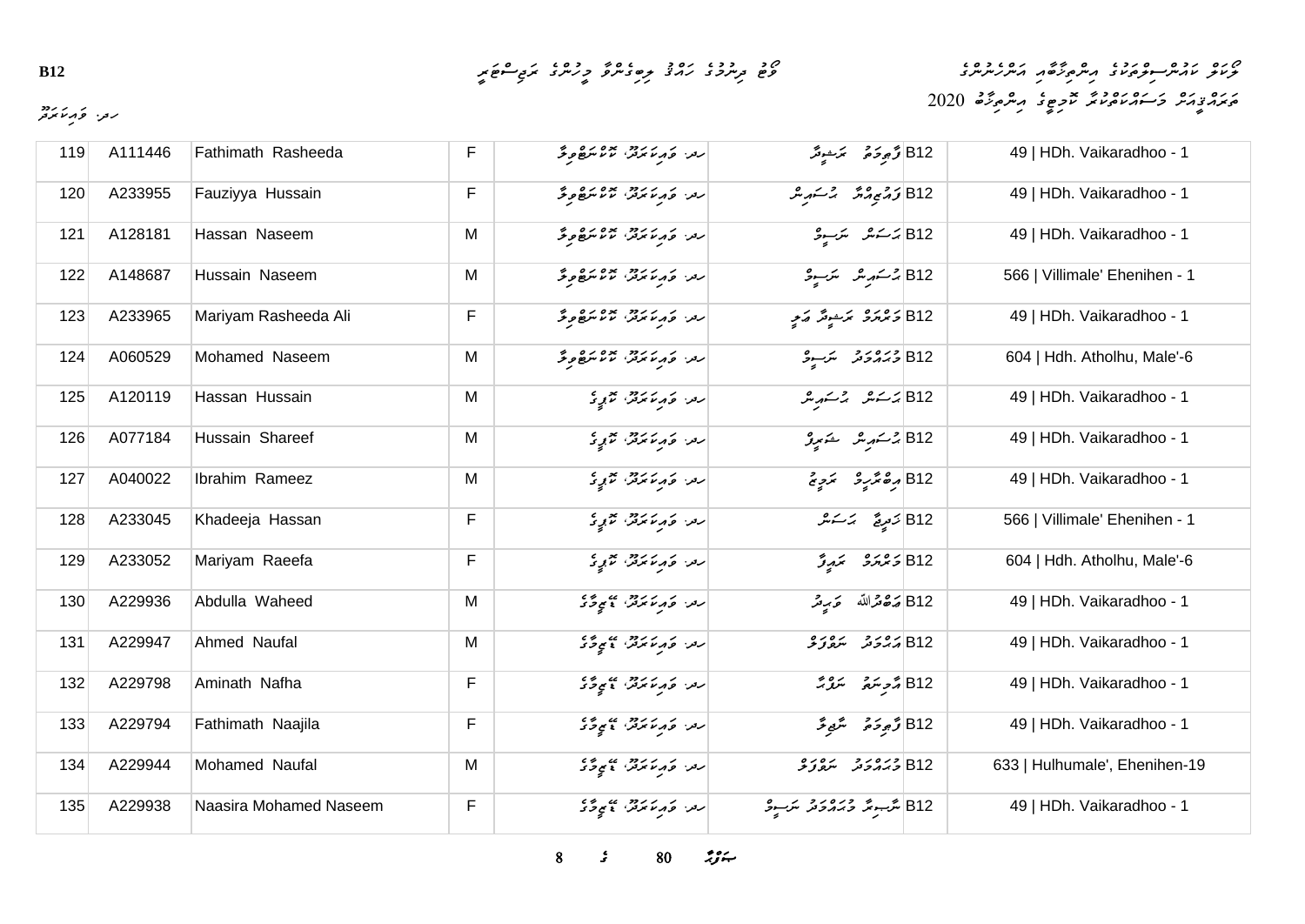*sCw7q7s5w7m< o<n9nOoAw7o< sCq;mAwBoEw7q<m; wBm;vB* م من المرة المرة المرة المرجع المرجع في المركبة 2020<br>مجم*د المريض المربوط المربع المرجع في المراجع المركبة* 

| $\frac{1}{2}$<br>ردر ومنعرم |  |
|-----------------------------|--|
|-----------------------------|--|

| 136 | A232662 | Abdulla Asim        | M           | رىر ئەرىئىرتى ، ئەرھ ئ                       | B12 مَرْحْمَّدْاللَّهُ مَّ سِوْرٌ                   | 633   Hulhumale', Ehenihen-19 |
|-----|---------|---------------------|-------------|----------------------------------------------|-----------------------------------------------------|-------------------------------|
| 137 | A077130 | Ahmed Hashim        | M           | رىر ئەرىئەتكى بەئەر ھوگ                      | B12   كەندى كەر مىتىدى                              | 604   Hdh. Atholhu, Male'-6   |
| 138 | A081789 | Ibrahim Easa        | M           | رىر ئەرىئىرلىق بەئەر ھوڭ                     | B12 م <i>ەمگرى</i> م <sub>و</sub> سە                | 49   HDh. Vaikaradhoo - 1     |
| 139 | A232653 | Niuma Ibrahim       | $\mathsf F$ | رىر ئەرىكىنىڭ بە ئەرھ ئ                      | B12 سِمْدً مِصْدَرِدْ                               | 604   Hdh. Atholhu, Male'-6   |
| 140 | A053405 | Zaeema Ibrahim      | F           | رىر ئەرىكىنىڭ بە ئەرھ ئ                      | B12 يَهِ وَ" مِرْهُ مَّرْرِدْ                       | 604   Hdh. Atholhu, Male'-6   |
| 141 | A232771 | Ahmed Rushdhaan     | M           | رى كەرىككە ئەسھە                             | B12 كەبرى قىر بىر شەھرىس                            | 49   HDh. Vaikaradhoo - 1     |
| 142 | A075766 | Aishath Khaleela    | $\mathsf F$ | תבני האת מצבני בניינם ב                      | B12 مَّەمِسْتَمْ     زَمِرِتَرْ                     | 49   HDh. Vaikaradhoo - 1     |
| 143 | A232772 | Aishath Suma        | F           | رى ئەرىكى ئەسھ                               | B12 مەمبەتىمە مەممى                                 | 49   HDh. Vaikaradhoo - 1     |
| 144 | A040345 | Ali Naseer          | M           | رى كەرىكى ئەس 3                              | B12 كەمچە سىمبەرچە                                  | 604   Hdh. Atholhu, Male'-6   |
| 145 | A229950 | Fathimath Nas'ha    | F           | رى كەرىكى ئەس دە                             | B12 رَّ <sub>ج</sub> وحَ <sub>م</sub> ُ سَرَ- مَدَّ | 604   Hdh. Atholhu, Male'-6   |
| 146 | A071477 | Mohamed Naseer      | M           | رو. و د رود و رو                             | B12  <i>وټرونونى بىرىپون</i> ى                      | 604   Hdh. Atholhu, Male'-6   |
| 147 | A152626 | Mohamed Shaneez     | M           | رى كەرىككە ئەسھە                             | B12  <i>3،22 كمرين</i> ج                            | 604   Hdh. Atholhu, Male'-6   |
| 148 | A229941 | Samooh Naseer       | M           | رى ئەرىكى ئەسھ                               | B12 س <i>ترچ مترسوم</i> گر                          | 49   HDh. Vaikaradhoo - 1     |
| 149 | A229946 | Yoomin Naseer       | $\mathsf F$ | رى كەرىكى ئەسھ                               | B12 <i>مەمۇجەنگە</i> س <i>ىب مە</i> م               | 604   Hdh. Atholhu, Male'-6   |
| 150 | A157218 | Athaau Rahman       | M           | رتر کرد کرده و دوره<br>رتر کرد کردگر تره ترس | B12 پەيزە برەپ ھ                                    | 50   HDh. Vaikaradhoo - 2     |
| 151 | A229973 | Fathimath Mohamed   | $\mathsf F$ | رتر کرد کرده و دوره<br>رتر کرد کردگر تره ترس | B12 كَرْجِوحْد حْرَمْ دْمَرْ                        | 604   Hdh. Atholhu, Male'-6   |
| 152 | A156271 | Mariyam Abdul Ganee | F           | رور کرم کرده و دوره                          | B12 <i>ב</i> יבו <i>ב הסנבה</i> ת                   | 604   Hdh. Atholhu, Male'-6   |

*9 s* 80 *i*<sub>s</sub> *n*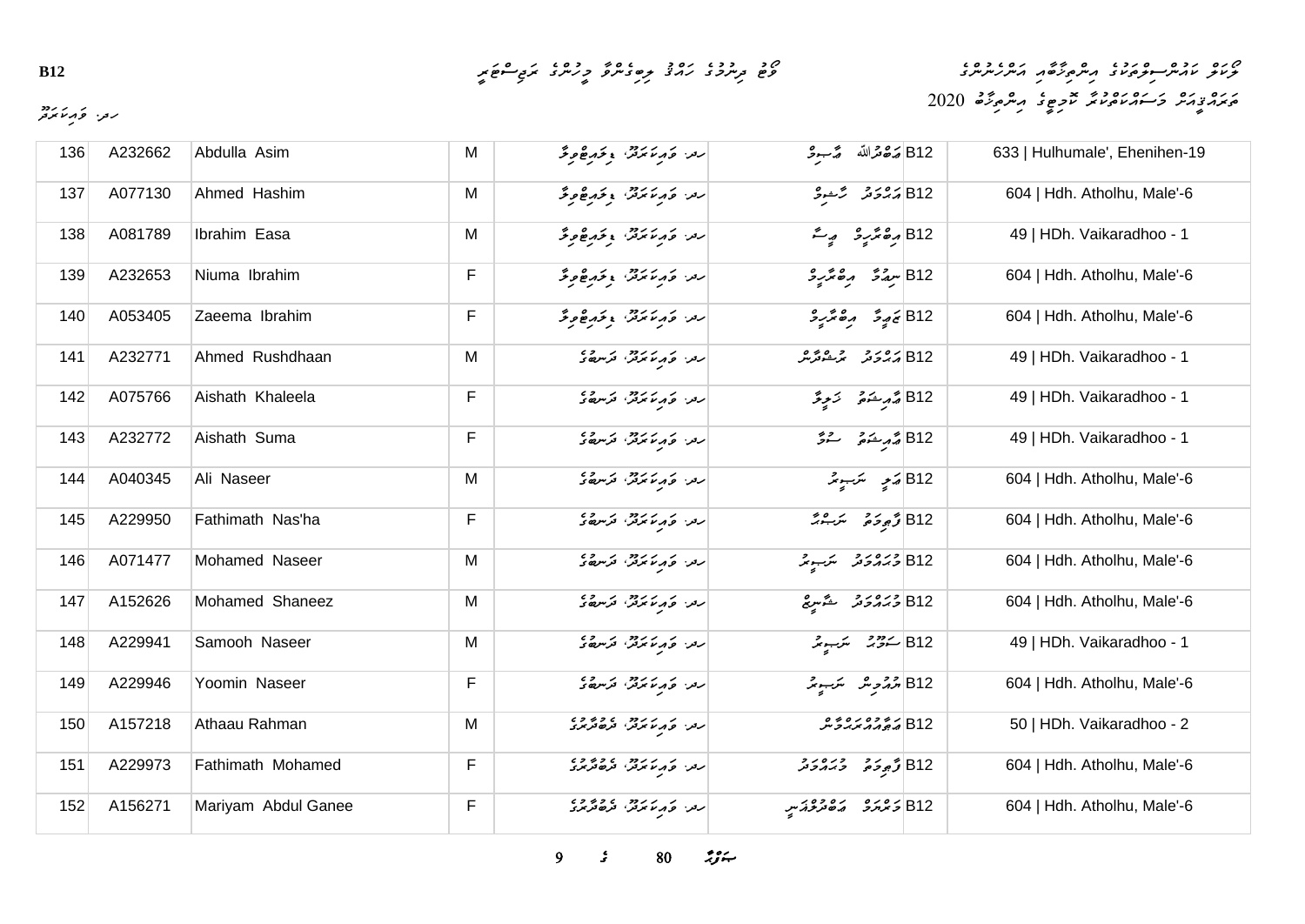*sCw7q7s5w7m< o<n9nOoAw7o< sCq;mAwBoEw7q<m; wBm;vB* م من المرة المرة المرة المرجع المرجع في المركبة 2020<br>مجم*د المريض المربوط المربع المرجع في المراجع المركبة* 

| 220000<br>ردر ومتبردر |  |
|-----------------------|--|
|-----------------------|--|

| 153 | A024800 | Adil Rasheed         | M           | رىر. ئەرىئەتكەر، بېرۇتكەد ك                 | B12 گەمرى - ترىنومر                         | 604   Hdh. Atholhu, Male'-6   |
|-----|---------|----------------------|-------------|---------------------------------------------|---------------------------------------------|-------------------------------|
| 154 | A053088 | Ibrahim Rashad       | M           | رى كەرىكى ئۇنى بولۇمروك                     | B12  م <i>ەھەمگەر ئاھىمى</i> شكەر           | 604   Hdh. Atholhu, Male'-6   |
| 155 | A144482 | Mohamed Rashad       | M           | رىر كەرىكىگە ئېرونىدو ك                     | B12 <i>وَبَرْدُوَ</i> تْرَ كَرَسْتَقْرَ     | 604   Hdh. Atholhu, Male'-6   |
| 156 | A230063 | Rihaal Adil          | M           | رى كەرىكى ئۇنى بولۇمروك                     |                                             | 604   Hdh. Atholhu, Male'-6   |
| 157 | A230057 | Thooba Rashad        | F           | رور که در بردد.<br>رور که در ترور، فروندو د | B12 جوڻ پرڪوٽر                              | 604   Hdh. Atholhu, Male'-6   |
| 158 | A042944 | Abdulla Naseer       | M           | رى ئەرىئەتكە ئېرسىرى                        | B12 مَەھمَراللە سَرَسِومَّد                 | 604   Hdh. Atholhu, Male'-6   |
| 159 | A128438 | Ahmed Mujuthaba      | M           | رور که رکه دو ده وی                         | B12 كەبرو جەم قە                            | 604   Hdh. Atholhu, Male'-6   |
| 160 | A230090 | Ali Majudhee         | M           | رور که رکه ترویزی                           | B12  ر <sub>َمَ</sub> حٍ ک <sup>5</sup> قرٍ | 604   Hdh. Atholhu, Male'-6   |
| 161 | A230086 | Aminath Reema        | $\mathsf F$ | رفر که ما برود در دره                       | B12 مُ <i>جِسَعُو بِ</i> حِرَّ              | 604   Hdh. Atholhu, Male'-6   |
| 162 | A160111 | Hawwa Ibrahim        | F           | رور که رکه دو ده وی                         | B12 بَرْدَةُ مِنْ مَحْرِدْ                  | 604   Hdh. Atholhu, Male'-6   |
| 163 | A230087 | Ibrahim Majdee       | M           | رور نور نورد به دره                         | B12 م <i>وڭ ئۇچ</i> ۇ ھەقىمىيە              | 604   Hdh. Atholhu, Male'-6   |
| 164 | A111439 | Mohamed Midhath      | M           | رىر. ئەرىئەترىق، ترجەترى                    | B12 <i>322 ويورو</i>                        | 316   L. Fonadhoo - 3         |
| 165 | A161212 | Ali Nazim            | M           | رىن ئەرىكىگە ئوگەمى                         | B12 صَعِ سَمْدِةَ                           | 566   Villimale' Ehenihen - 1 |
| 166 | A074388 | Gaseema Abdul Gafoor | $\mathsf F$ | رىن ئەرىكىگە ئوگەمى                         | B12 تۇسو <i>ڭ مەھەردە د</i>                 | 604   Hdh. Atholhu, Male'-6   |
| 167 | A384113 | <b>HASSAN NAZIM</b>  | M           | رىن ئەرىكىگە ئوگەمى                         | B12 ئەسەمىر س <i>ىتىنى</i> ئى               | 566   Villimale' Ehenihen - 1 |
| 168 | A384112 | Hussain Nazim        | M           | رىن ئەرىئەترىش بېرىمىتىگى                   | B12 بُرْسَهِ بِيْرِ مُتَّهْدِةِ ۖ           | 604   Hdh. Atholhu, Male'-6   |
| 169 | A233003 | Mariyam Nazima       | F           | رىر ئەرىئەتكەر بېرىگەنى                     | B12 كەنگەنگە ئىگەنچە ت <sup>ى</sup>         | 566   Villimale' Ehenihen - 1 |

*10 s* 80 *if*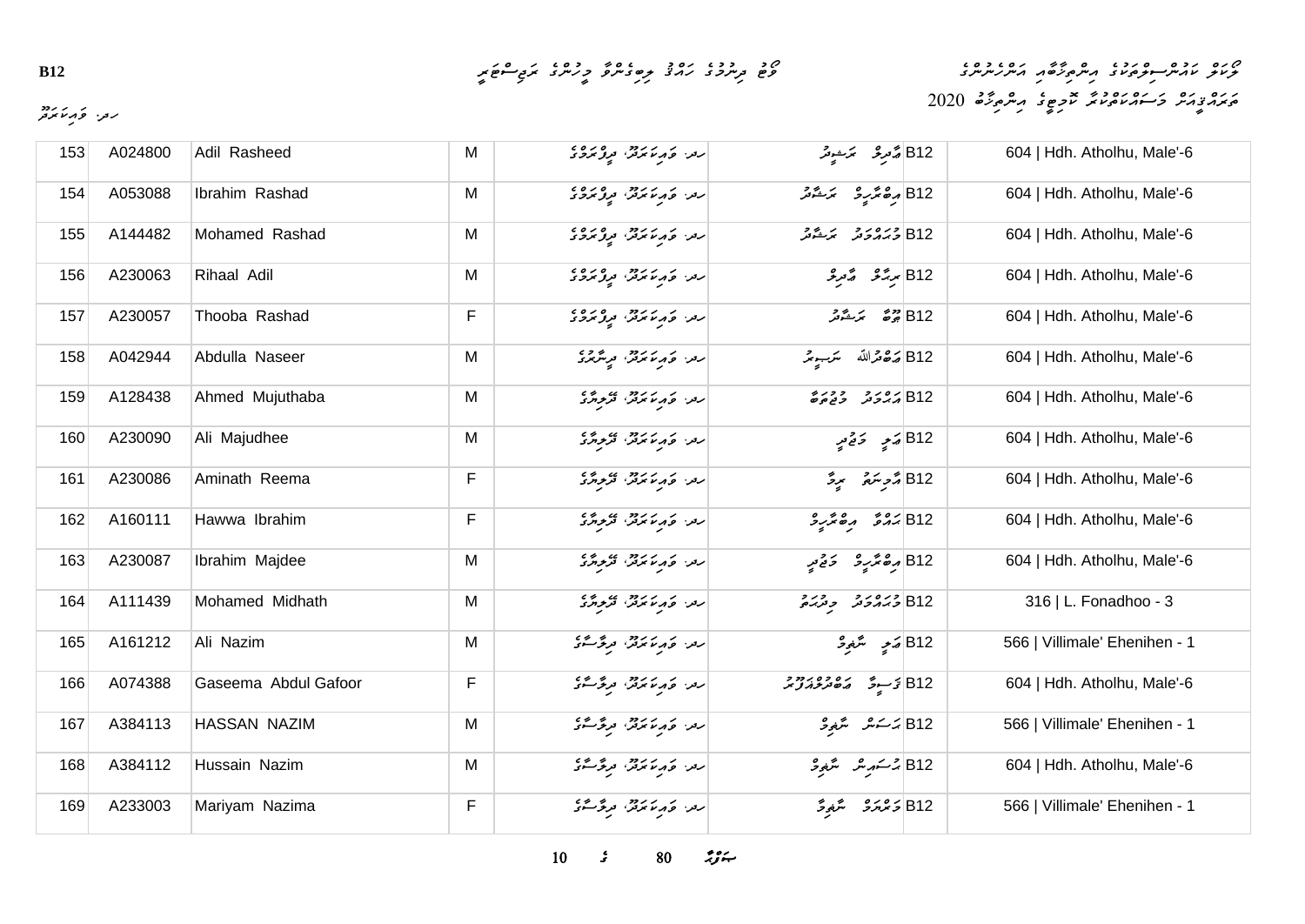*sCw7q7s5w7m< o<n9nOoAw7o< sCq;mAwBoEw7q<m; wBm;vB* م من المسجد المسجد المسجد المسجد المسجد العام 2020<br>مجم*د المسجد المسجد المستجد المسجد المسجد المسجد المسجد المسجد المسجد المسجد المسجد المسجد المسجد المسجد المسجد* 

| 170 | A055859 | Mohamed Nasir          | M           | رىر. ئەرىكىرىش مەۋسەئ                 | B12 <i>ڈیز پروڈ پی سربر</i>        | 566   Villimale' Ehenihen - 1 |
|-----|---------|------------------------|-------------|---------------------------------------|------------------------------------|-------------------------------|
| 171 | A094013 | Samiyya Abdul Gafoor   | F           | رىر. ئەرىئەترىش. يېرىشىتى             | B12 شوه پر موجود و د               | 604   Hdh. Atholhu, Male'-6   |
| 172 | A141088 | Abdul Faththah Mohamed | M           | رو. ځمه نکروه مرکزه ده                | B12 ړه ده ده ده دره د د            | 604   Hdh. Atholhu, Male'-6   |
| 173 | A232715 | Ahsam Abdul Fathah     | M           | رىر كەر ئەدە بەر ئەدە                 | B12 كەبۇسكى مەھ <i>ەرەپ يە</i>     | 604   Hdh. Atholhu, Male'-6   |
| 174 | A232712 | Fathimath Azuma        | $\mathsf F$ | رىر كەر كەن بەر ئەر ئەر               | B12 گە <sub>ب</sub> وخەر كەنج گ    | 284   Dh. Kudahuvadhoo - 1    |
| 175 | A232709 | Hawwa Ali              | $\mathsf F$ | رىر. ئەرىئەترىق، يېرقەت برى           | B12 بَرْدُوٌ     پَرِ              | 604   Hdh. Atholhu, Male'-6   |
| 176 | A229720 | Afnaan Mohamed         | F           | رىر. ئەرىئەترىق، تېرىۋىسەتىرى         | B12 كەنۋىترىر بەير بەر بەر         | 50   HDh. Vaikaradhoo - 2     |
| 177 | A138829 | Ali Fariyad            | M           | رىر ئەرىرىن بولۇسىدى                  | B12   كەمچە - ق. مرىڭرىتىر         | 604   Hdh. Atholhu, Male'-6   |
| 178 | A155838 | Fareesha Hamid         | F           | رىر ئەرىئەترىق مروسىمىرى              | B12 كومريشة متجويتر                | 604   Hdh. Atholhu, Male'-6   |
| 179 | A103399 | Fariyal Hamid          | F           | رىن ئەرىكىرى بېرى-مەدە                | B12 ت <i>ۇيىرمۇتى بۇ ج</i> وتر     | 604   Hdh. Atholhu, Male'-6   |
| 180 | A229656 | Fathimath Hassan       | $\mathsf F$ | ري که درود تروت ده ده<br>ري که د دي د | B12 ۇ <sub>ج</sub> ورۇ برىكەش      | 604   Hdh. Atholhu, Male'-6   |
| 181 | A229652 | Hamid Ali              | M           | رىر ئەرىكىرى بولۇسىدى                 | B12 تَرْمِرْ کَرَمٍ                | 604   Hdh. Atholhu, Male'-6   |
| 182 | A229667 | Hanaan Mohamed         | $\mathsf F$ | رىر ئەرىئەترىق، يېرىش-تىرى            | B12 ئەنگەش قەيمەد تەر              | 604   Hdh. Atholhu, Male'-6   |
| 183 | A229719 | Nabeeh Adam Faruhad    | M           | رىر. ئەرىئەترى، يېرى-يەد ئ            | B12 يترج ثم مُرْتَزَّ وَبَرْتَهْرَ | 604   Hdh. Atholhu, Male'-6   |
| 184 | A084556 | Abdulla Shareef        | M           | رور و در مردد بره ده و دره د          | B12 مَەھْتَراللە شەمبەر            | 278   Dh. Meedhoo - 1         |
| 185 | A233089 | Aminath Haneefa        | F           | رى ئەرىكى بەدە بە ئەرەر بەر           | B12 مَّ حِسَمَۃ سَمِیڈ             | 49   HDh. Vaikaradhoo - 1     |
| 186 | A233063 | Abdul Sattar Hassan    | M           | رىر ئەرىكى ئۇرگە بورى                 | B12   پەھەر يەھەمچە جەسەئىر        | 49   HDh. Vaikaradhoo - 1     |

 $11$  *s* 80 *if*<sub>s</sub>

ر<sub>قر: 6</sub> م<sup>. ردد</sup>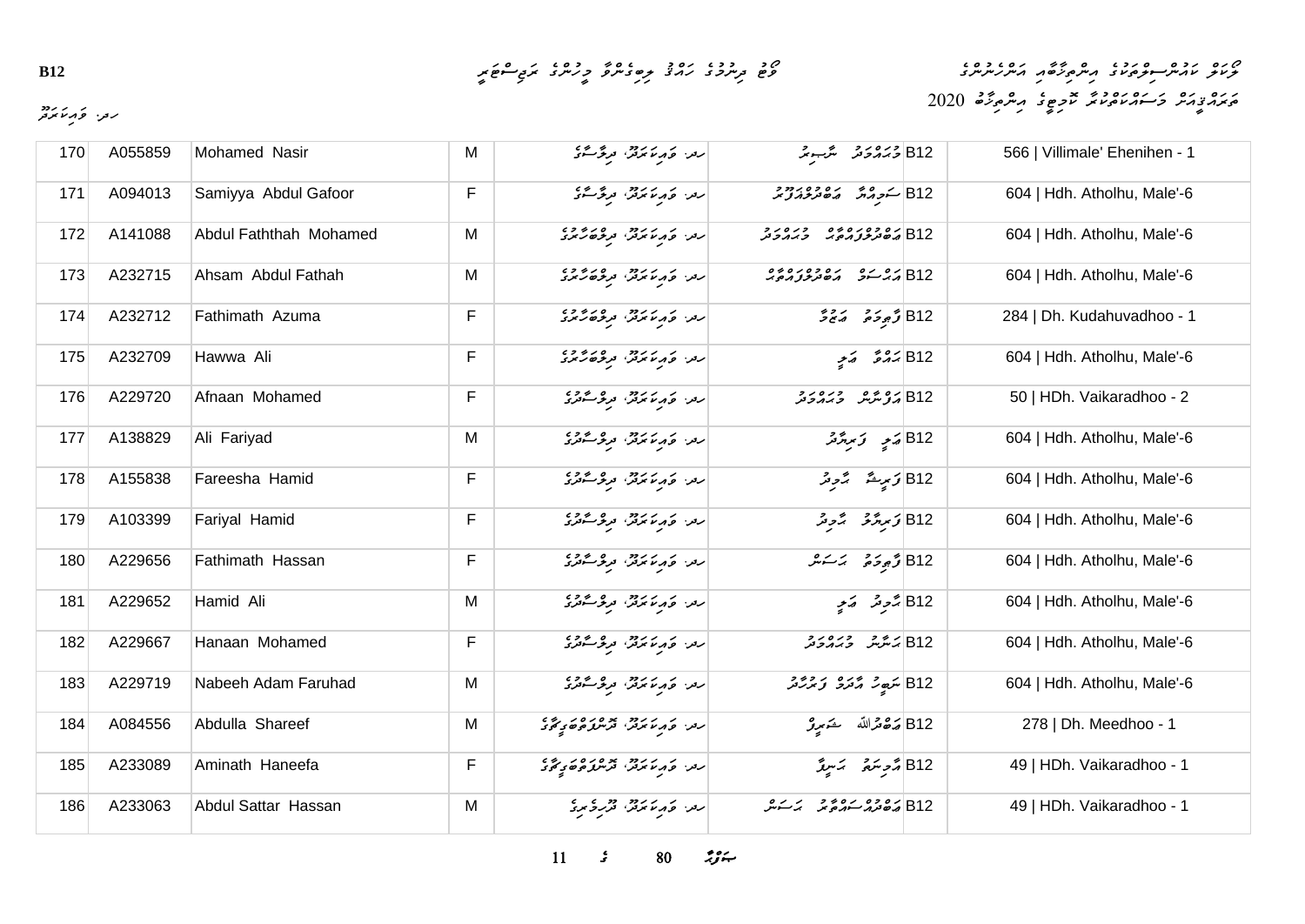*sCw7q7s5w7m< o<n9nOoAw7o< sCq;mAwBoEw7q<m; wBm;vB* م من المرة المرة المرة المرجع المرجع في المركبة 2020<br>مجم*د المريض المربوط المربع المرجع في المراجع المركبة* 

| $\overline{\phantom{a}}$ | ردر ومسعر |  |
|--------------------------|-----------|--|
|                          |           |  |

| 187 | A140802 | Abdulla Raamiz        | M            | رورا كالإنا للمردر المحرر والمرد | B12 مَەھمَراللە مَ <i>مَّ</i> حەي | 604   Hdh. Atholhu, Male'-6 |
|-----|---------|-----------------------|--------------|----------------------------------|-----------------------------------|-----------------------------|
| 188 | A233077 | Ansaam Mohamed Raamiz | F            | رىر كەرىكى تەركى ئور كەرگ        | B12   كەشرىقى ئەيرە ئەدى ئىزدى    | 49   HDh. Vaikaradhoo - 1   |
| 189 | A012014 | Mohamed Raamiz        | M            | رىر كەرىكى تەركى ئور كەرگ        | B12 دېروگو گردي                   | 49   HDh. Vaikaradhoo - 1   |
| 190 | A232675 | Aminath Ali           | $\mathsf{F}$ | رودا المرور ودورا والمحارث       | B12 مُتَصِبَعَةً صَعِي            | 49   HDh. Vaikaradhoo - 1   |
| 191 | A231261 | Abdulla Ali           | M            | رو. ئەرىكى ئەدە جەمدى            | B12 صَرْحَة مِّلاتَه صَعِي        | 50   HDh. Vaikaradhoo - 2   |
| 192 | A229610 | Aish Rabeeu           | M            | رو. ځ د پا پرو. دو ده            | B12 مُرمِش بَرَج <i>هُ</i>        | 50   HDh. Vaikaradhoo - 2   |
| 193 | A024095 | Aishath Rabeea        | F            | رى ئەرىكىگە ئۇمەدى               | B12 مەم ئىقىم ئىمرى <i>مۇرى</i>   | 604   Hdh. Atholhu, Male'-6 |
| 194 | A229603 | Amaan Rabeeu          | $\mathsf F$  | געי פאנט מצעי ובר יי ג           | B12 كەڭ ئىر <i>مۇرى</i>           | 604   Hdh. Atholhu, Male'-6 |
| 195 | A113795 | Mohamed Rabeeu        | M            | رو. ځ د پا پرو. دو ده            | B12 دېم دي تره وگ                 | 50   HDh. Vaikaradhoo - 2   |
| 196 | A231264 | Naeema Ibrahim        | $\mathsf{F}$ | رىر كەر ئەكەن قەمرىرى            | B12 سَمِيعٌ مِرْهُ مَّرْرِدٌ      | 50   HDh. Vaikaradhoo - 2   |
| 197 | A070245 | Ali Zahir             | M            | رىر. ئەرىئەترى قەم ئەرەپ         | B12 <sub>ھ</sub> ُمچ گھريمھ       | 281   Dh. Rinbudhoo - 1     |
| 198 | A231358 | Abdulla Areef         | M            | رىر. ئەرىئەتكەر ئەس بېرىگە       | B12 مَەھىراللە مەم <u>رى</u> ر    | 50   HDh. Vaikaradhoo - 2   |
| 199 | A125408 | Aishath Siyama        | $\mathsf F$  | رىر. ئەرىئەتكەر. تەشرىپ يېڭ      | B12 مَّ مِشَعْرِ مِسْتَرَدَّ      | 50   HDh. Vaikaradhoo - 2   |
| 200 | A047949 | Aminath Areefa        | $\mathsf F$  | رىر. ئەرىئەتكەن ترىكرو سرىگ      | B12 مُرْحِسَمُ مَسِرَّرٌ          | 604   Hdh. Atholhu, Male'-6 |
| 201 | A158279 | Hawwa Samla           | F            | رىر. ئەرىئەتكەر ئەس بېرىگە       | $332$ $32$ $B12$                  | 50   HDh. Vaikaradhoo - 2   |
| 202 | A144271 | Mariyam Mohamed       | $\mathsf F$  | رىر. ئەرىئەتكەن ترىكرو سرىگ      | B12 كەبەرە بەر دىرە بور           | 604   Hdh. Atholhu, Male'-6 |
| 203 | A158278 | Nazura Mohamed        | F            | رىر. ئەرىئەتكەن قرىگرو سىگە      | B12 يَمْغَرْبُمْ - وَبَرْدُونْر   | 292   Th. Guraidhoo - 1     |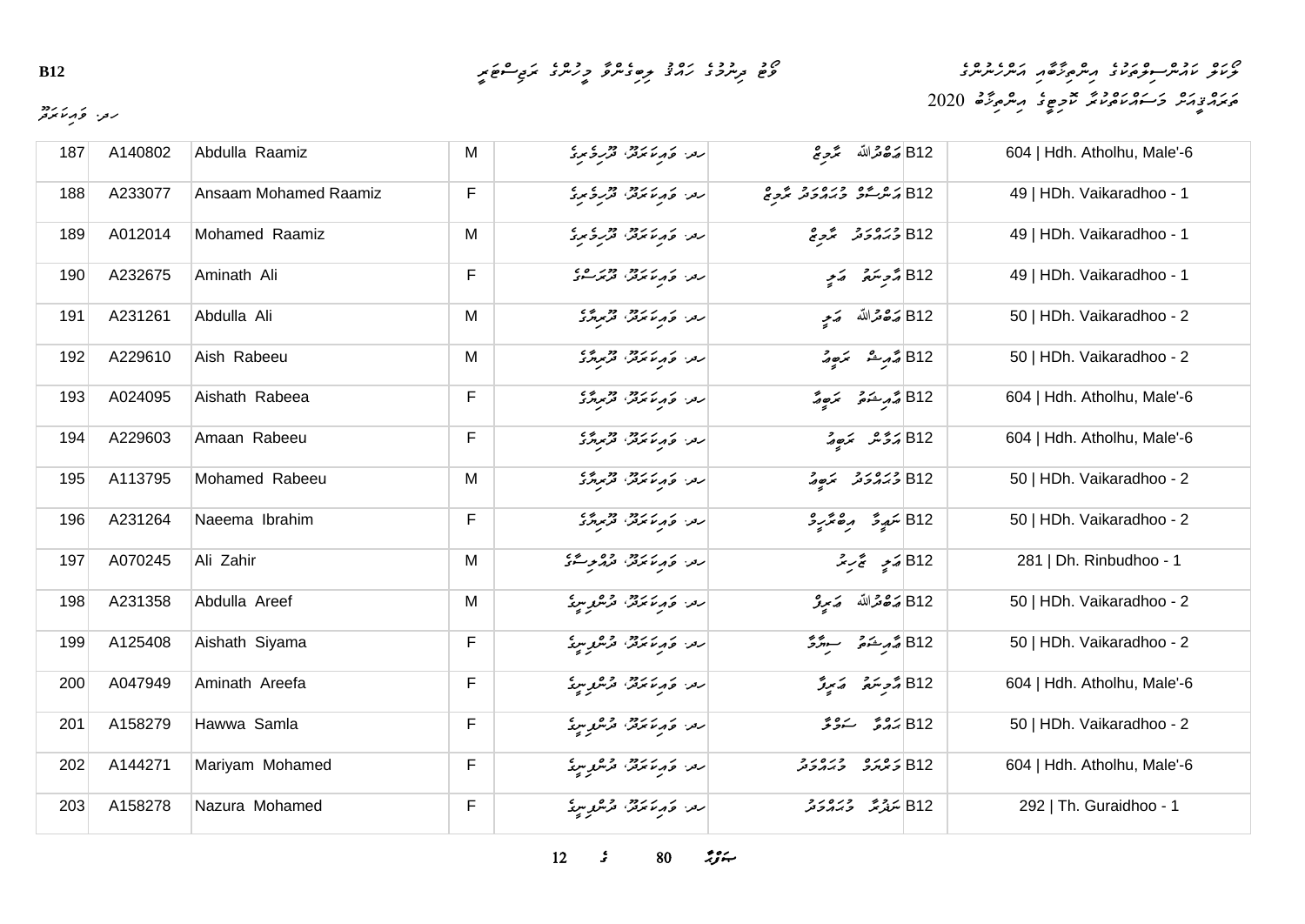*sCw7q7s5w7m< o<n9nOoAw7o< sCq;mAwBoEw7q<m; wBm;vB* م من المرة المرة المرة المرجع المرجع في المركبة 2020<br>مجم*د المريض المربوط المربع المرجع في المراجع المركبة* 

| $\overline{\phantom{a}}$<br>ردر ومسعرم |  |
|----------------------------------------|--|
|----------------------------------------|--|

| 204 | A230341 | Fathimath Zuhdha            | $\mathsf F$ | رو. خ د نامزده و ده و د و<br>مدار از نامزود او و ترمزد                       | B12 تَ <i>وجوه بي حق</i>                        | 50   HDh. Vaikaradhoo - 2     |
|-----|---------|-----------------------------|-------------|------------------------------------------------------------------------------|-------------------------------------------------|-------------------------------|
| 205 | A230344 | Hawwa Azleefa               | F           | رو. <sub>ح</sub> کم ما برود در در در<br>رو. حکم ما برفر <sup>،</sup> فرو فرس | B12 بَرْدُوَّ   بَرْجْ مِرَّ                    | 34   HDh. Kurin'bee - 1       |
| 206 | A230334 | Ibrahim Dawood              | M           | رو. <sub>ح</sub> کم ما برود در در در<br>رو. حکم ما برفر <sup>،</sup> فرو فرس | B12 <sub>مو</sub> ھ <i>مُرْرِدْ مُرْمَّ</i> مْد | 50   HDh. Vaikaradhoo - 2     |
| 207 | A230343 | Mohamed Misbaah             | M           | رو. ۶ در ۱۶۶۷ ورو ورو ور<br>رو. ۶ در ۱۶ برو. دره در برو                      | $220 - 222$                                     | 50   HDh. Vaikaradhoo - 2     |
| 208 | A074229 | Ahmed Fauzy                 | M           | رى ئەرىكى ئەرزىق                                                             | B12 كەش <sup>ى</sup> رى ئەرگىي                  | 49   HDh. Vaikaradhoo - 1     |
| 209 | A234673 | Ali Naveez                  | M           | رىر ئەرىئىرتى ئەرىكى                                                         | B12  رَمِ سَمِي <sup>ت</sup> ج                  | 604   Hdh. Atholhu, Male'-6   |
| 210 | A234670 | Fathimath Saara Ahmed Fauzy | F           | رى ئەرىكى ئەرزە                                                              | B12 تۇچوخۇ شەنئە مەرەپە ئەمبى                   | 604   Hdh. Atholhu, Male'-6   |
| 211 | A368521 | Hussain Navaz               | M           | رى ئەرىكى ئەرزە                                                              | B12 پر کمبریٹر گرمج مح                          | 49   HDh. Vaikaradhoo - 1     |
| 212 | A234668 | Mohamed Naveez              | M           | رى ئەرىكى ئەرزە                                                              | B12  <i>ويەدە دىرىتى</i> ئىر                    | 604   Hdh. Atholhu, Male'-6   |
| 213 | A074992 | Thohira Abdulla             | F           | رى ئەرىكى ئەرزىق                                                             | B12 بَجْرِبَّدَ بَهَ صَحْرَاللَّه               | 49   HDh. Vaikaradhoo - 1     |
| 214 | A231785 | Aminath Ahmed               | $\mathsf F$ | رىر ئەرىئەتكە بروە ئەت                                                       | B12 مَّ حِسَمَة مَ مَدَّدَ مَّر                 | 604   Hdh. Atholhu, Male'-6   |
| 215 | A231782 | Hawwa Ismail                | F           | رىر ئەرىئەتكە بروە ئەت                                                       | B12 بَرْدُوَّ بِرِ سُوَّبِرِ وَ                 | 604   Hdh. Atholhu, Male'-6   |
| 216 | A132954 | Abdulla Ibrahim             | M           | رىن ئەرىئەتكە بەرگ                                                           | B12 مَەمْراللە م <b>ە</b> مَرىي                 | 49   HDh. Vaikaradhoo - 1     |
| 217 | A234780 | Ahmed Azim                  | M           | رى قەرىكى ھەدى                                                               | B12 كەندى قىر ھەيدى                             | 604   Hdh. Atholhu, Male'-6   |
| 218 | A234771 | Fathimath Mueena            | F           | رىن ئەرىكىگە بوڭگ                                                            | B12 ز <i>نجوخ</i> تر - ڈم <sub>ی</sub> سًر      | 566   Villimale' Ehenihen - 1 |
| 219 | A230296 | Maryam Aaniya               | $\mathsf F$ | رى ئەرىئەتكە مەئ ئ                                                           | B12 كەبەد ئەس <i>ەڭ</i>                         | 566   Villimale' Ehenihen - 1 |
| 220 | A234778 | Mohamed Eenaaz              | M           | رىن ئەرىئەتكە بەئ ئو                                                         | B12 <i>وبرو دو م</i> وشیح                       | 87   N. Velidhoo - 2          |

*13 s* 80 *if*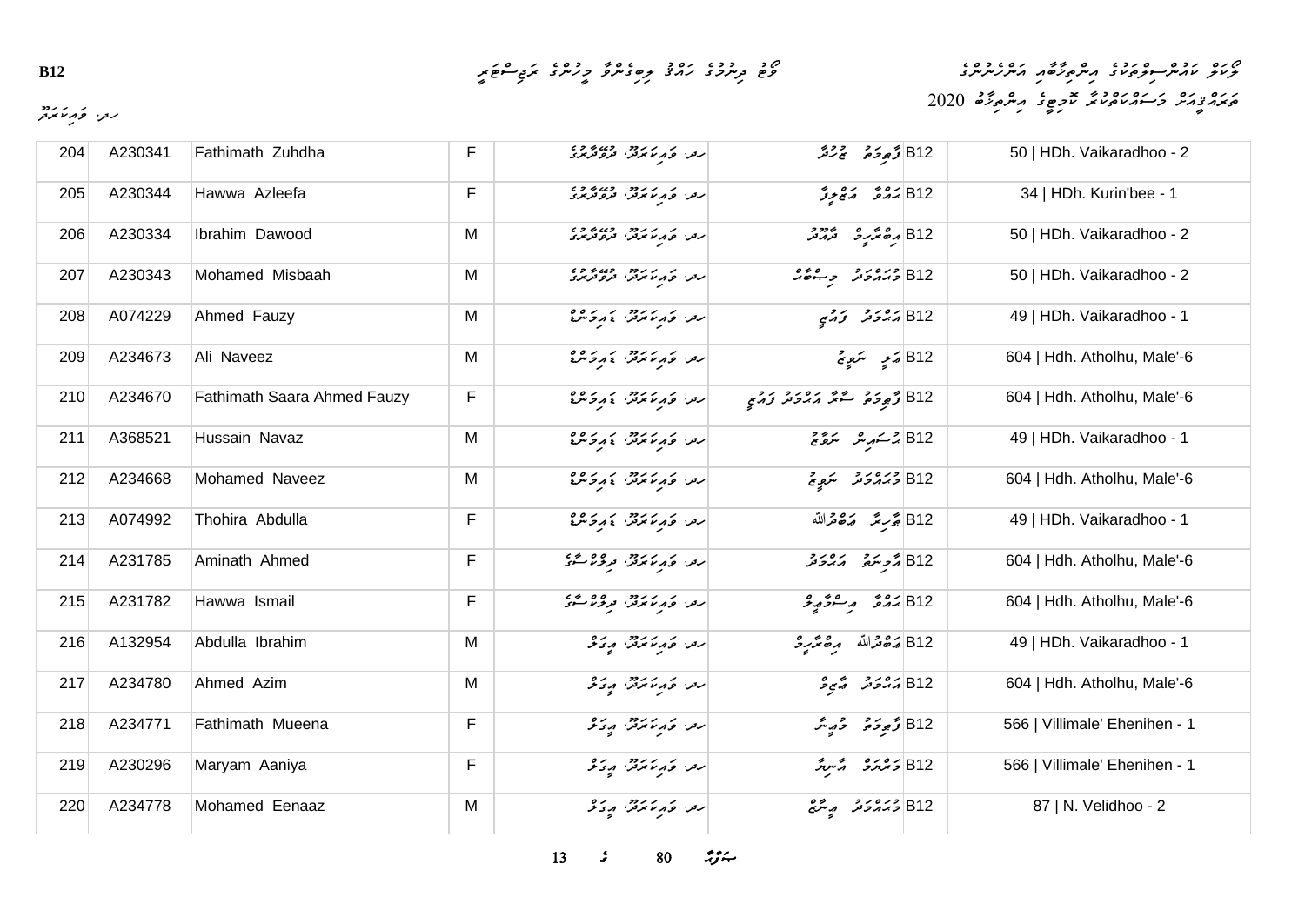*sCw7q7s5w7m< o<n9nOoAw7o< sCq;mAwBoEw7q<m; wBm;vB* م من المرة المرة المرة المرجع المرجع في المركبة 2020<br>مجم*د المريض المربوط المربع المرجع في المراجع المركبة* 

| $\overline{\phantom{a}}$<br>ردر ومسعرم |  |
|----------------------------------------|--|
|----------------------------------------|--|

| 221 | A149499 | Abdul Razzag Moosa         | M           | رىر كەر ئەدەر ، ە ، ئە ،                      | B12 בפתח בריב - כל בי                            | 50   HDh. Vaikaradhoo - 2     |
|-----|---------|----------------------------|-------------|-----------------------------------------------|--------------------------------------------------|-------------------------------|
| 222 | A024177 | Abdulla Waheed             | M           | رود که درود ۵۵۰ وی.<br>رود که دادود از در درو | B12 مَەھتراللە   مَ بِرىتر                       | 633   Hulhumale', Ehenihen-19 |
| 223 | A231070 | Ahmed Nasheed              | M           | رود که درود ۵۵۰ وی.<br>رود که دادود از در درو | B12   <i>دَ بْ</i> رُوَ مِّرْ سَرَسِيْ مِرْ      | 50   HDh. Vaikaradhoo - 2     |
| 224 | A231072 | Ali Waheed                 | M           | رود که درود ۵۵۰ وی.<br>رود که دادود از در درو | B12 كەمچە - ق <i>ەپەت</i> ر                      | 604   Hdh. Atholhu, Male'-6   |
| 225 | A111437 | Zareena Yoosuf             | $\mathsf F$ | رود که درود ۵۵۰ وی.<br>رود که دادود از در درو | B12 ئ <sub>ىم بېرىنگە تەرجىۋ</sub>               | 50   HDh. Vaikaradhoo - 2     |
| 226 | A061478 | Abdulla Ibrahim            | M           | رى ئەرىكى ئەس ئ                               | B12 كَەھْتَراللە مِىھْتَر <i>ِي</i> ْرْ          | 50   HDh. Vaikaradhoo - 2     |
| 227 | A120379 | Ahmed Aslam                | M           | رى ئەرىكى ئەس ئ                               | B12 كەبروتر كەشكەنى                              | 633   Hulhumale', Ehenihen-19 |
| 228 | A146856 | Aishath Abdulla            | $\mathsf F$ | رى ئەرىكى ئەس ئ                               | B12 <i>مَّ مِرْ شَوَّةٍ مَرَّةٌ قَرْ</i> اللَّهُ | 633   Hulhumale', Ehenihen-19 |
| 229 | A230367 | Ali Aslam                  | M           | رى ئەرىكى ئەس ئ                               | B12 كەير كەشى <i>رى</i>                          | 633   Hulhumale', Ehenihen-19 |
| 230 | A234385 | Shameema Ali               | $\mathsf F$ | رى ئەرىئەتكە ، مەن                            | B12  ڪ <sub>ي</sub> وگ ڪي                        | 50   HDh. Vaikaradhoo - 2     |
| 231 | A081264 | Aishath Waheeda            | $\mathsf F$ | رو، ئەرىئەترە ئ                               | B12 مەم ئەسىم قىرىمىتىكى ئىس                     | 50   HDh. Vaikaradhoo - 2     |
| 232 | A229594 | Fauzaan Mohamed            | M           | رى قەرىكەن تەپ                                | B12 ۇرىم شەر جەيدە تىر                           | 604   Hdh. Atholhu, Male'-6   |
| 233 | A057172 | Mohamed Fuad               | M           | رى ئەرىكەن ئەر                                | B12 <i>3225 وڤو</i>                              | 50   HDh. Vaikaradhoo - 2     |
| 234 | A084494 | <b>Ahmed Samir Hussain</b> | M           | رى ئەرىئەتكە ئەنۋە                            | B12 كەندى قىر قىرىگە بەر سىر بىر                 | 49   HDh. Vaikaradhoo - 1     |
| 235 | A081248 | Fathimath Jeeza            | F           | رى قەرىئەتكە ئەنجەر                           | B12 <i>وُجوحَۃ</i> مِيءَ                         | 49   HDh. Vaikaradhoo - 1     |
| 236 | A084498 | Abdulla Ageel              | M           | رى ئەرىكىن ئەرەرە                             | B12 كەھەراللە كەن <sub>چى</sub> تى               | 49   HDh. Vaikaradhoo - 1     |
| 237 | A127639 | Ahmed Ageel                | M           | رىر ئەرىئىرى ئورە                             | B12 <i>كەنگەنىڭ كەن</i> چى                       | 49   HDh. Vaikaradhoo - 1     |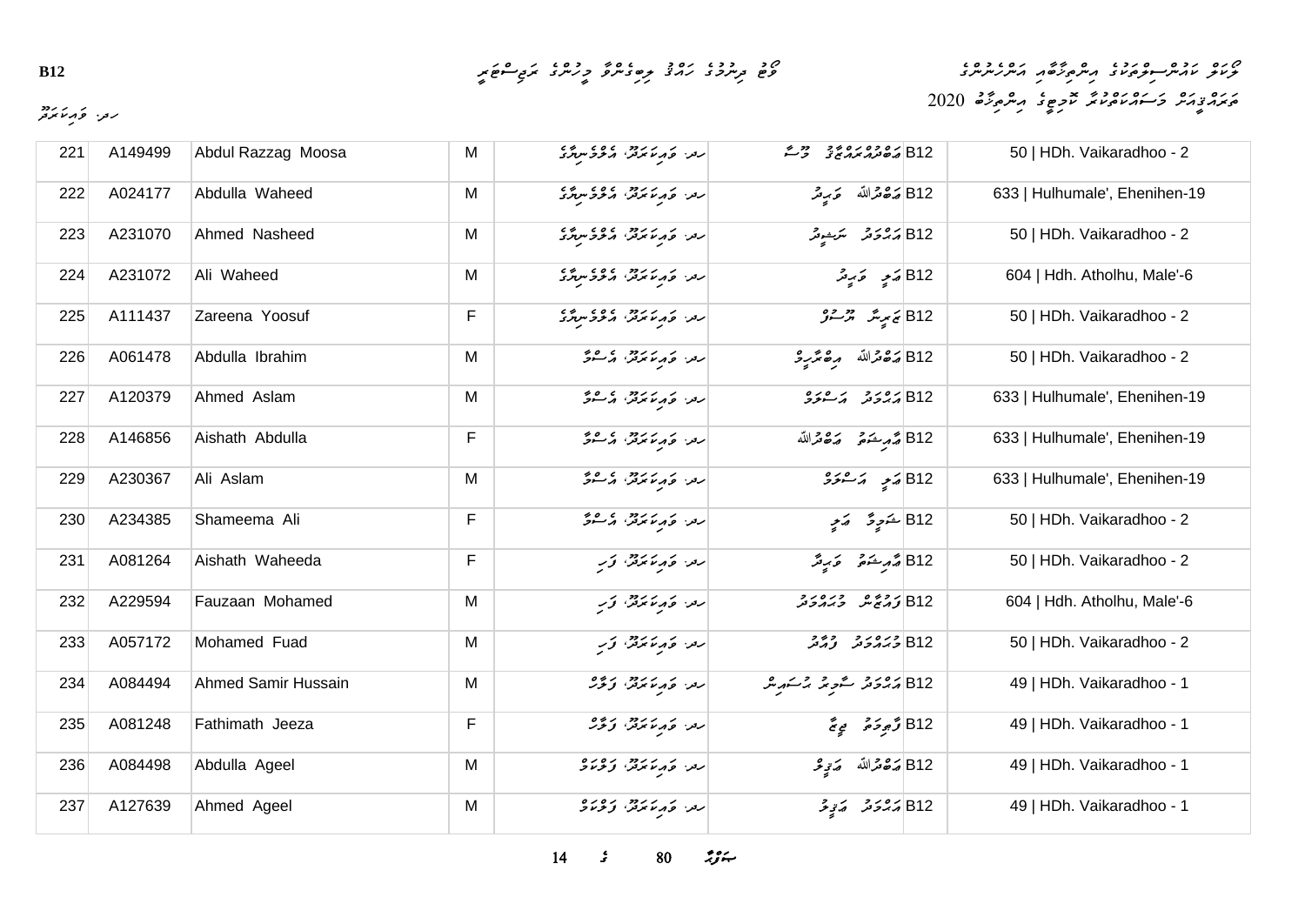*sCw7q7s5w7m< o<n9nOoAw7o< sCq;mAwBoEw7q<m; wBm;vB* **2020**<br>*بي ترويخ مركز حسوم موسوم موسر عرض وسر مركز ه* 

| 238 | A101721 | Ali Hassan                     | M           | رى ئەرىئەتكە ئەۋرە       | B12 كەبىي - ئەس <i>ەنل</i>                             | 49   HDh. Vaikaradhoo - 1   |
|-----|---------|--------------------------------|-------------|--------------------------|--------------------------------------------------------|-----------------------------|
| 239 | A234204 | Aminath Ageela                 | F           | رى ئەرىكىنى ئەۋرە        | B12 مَّ <i>جِسَمَۃ مَدَّبِ</i> مََّ                    | 49   HDh. Vaikaradhoo - 1   |
| 240 | A138203 | Fathimath Abdhulla             | F           | رى ئەرىكىن ئەدەرە        | B12 وَجوحَة صَ <b>صَ</b> قَرَاللّه                     | 49   HDh. Vaikaradhoo - 1   |
| 241 | A234249 | Hussain Ageel                  | M           | رىر. ئەرىئەترىق، ئەبھەت  | B12  جُسَم مِرَّ مَتَّجِعُ                             | 604   Hdh. Atholhu, Male'-6 |
| 242 | A234242 | Ibrahim Ageel                  | M           | رىر ئەرىئەترىق ۋىچەن     | B12 م <i>وڭ ئۇچ</i> ۇ ھۆچى                             | 604   Hdh. Atholhu, Male'-6 |
| 243 | A111120 | Mariyam Ageela                 | $\mathsf F$ | رىر ئەرىئەترىق ۋىجەنچ    | B12  <i>5 پر<sub>پ</sub>رڈ کی ت</i> ج بح               | 604   Hdh. Atholhu, Male'-6 |
| 244 | A233870 | Aishath Huzaima                | F           | رىر. ئەرىئەتكە ئەشرىم    | B12 مەم ئىققى ھىم بىر ئىق                              | 49   HDh. Vaikaradhoo - 1   |
| 245 | A229474 | Hussain Saaim Mohamed Sadhaath | M           |                          | B12 تر سور شروع وبرود و سورو الرود المورانملك و المركز | 49   HDh. Vaikaradhoo - 1   |
| 246 | A229476 | Khashiya Mohamed Sadhath       | F           | رىر. ئەرىئەتكەن ئەنگەنگە | B12 گەھبەد ئ <i>ەركەدىن سەنگ</i> ەر                    | 49   HDh. Vaikaradhoo - 1   |
| 247 | A024701 | Mohamed Sadath                 | M           | رى ئەرىئەتە ئەتەر        | B12 <i>322 مىڭ مۇھ</i>                                 | 49   HDh. Vaikaradhoo - 1   |
| 248 | A230139 | Saara Mohamed Sadhath          | F           | رىر. ئەرىئەترىق، ئەنگەنز | B12 سُمَّرٌ وَيَهُوَمَرُ سُمَّرَّمُ                    | 49   HDh. Vaikaradhoo - 1   |
| 249 | A230348 | Aala Zahir                     | $\mathsf F$ | رىن ئەرىكىگە كەسىر       | B12  مُرْمَّى مَحْ رِبْرُ                              | 50   HDh. Vaikaradhoo - 2   |
| 250 | A166666 | <b>MAHA MAHIR</b>              | $\mathsf F$ | رىر ئەرىكىگە ۋىرىدىگ     | B12 وَيْرِيْرُ                                         | 604   Hdh. Atholhu, Male'-6 |
| 251 | A081810 | Mohamed Zahir                  | M           | رىر. ئەرىكىگە ئەشرىگ     | B12 <i>\$نەۋەقىلى</i> ئىم <i>بە</i> ر                  | 50   HDh. Vaikaradhoo - 2   |
| 252 | A025577 | Abdul Kareem Mohamed           | M           | رىر ئەرىئەتكەش ئەشھ      | B12 גەدەر ي <sub>و</sub> ە دىرەرد                      | 50   HDh. Vaikaradhoo - 2   |
| 253 | A082917 | Azra Abdul Raheem              | $\mathsf F$ | رىر ئەرىئەتكەش ئەشھ      | B12 كەنىرىتى كەھە <i>ر مەيرى</i>                       | 50   HDh. Vaikaradhoo - 2   |
| 254 | A229917 | Mohamed Azeem                  | M           | رىر. ئەرىئەترىق، ئەشھ    | B12 <i>جەممىرى ھې</i> چ                                | 50   HDh. Vaikaradhoo - 2   |

 $15$  *s* 80  $23$   $\div$ 

ر<sub>قر: 6</sub> م.<br>ر<sub>قر:</sub> 6 م. *4 ب*رو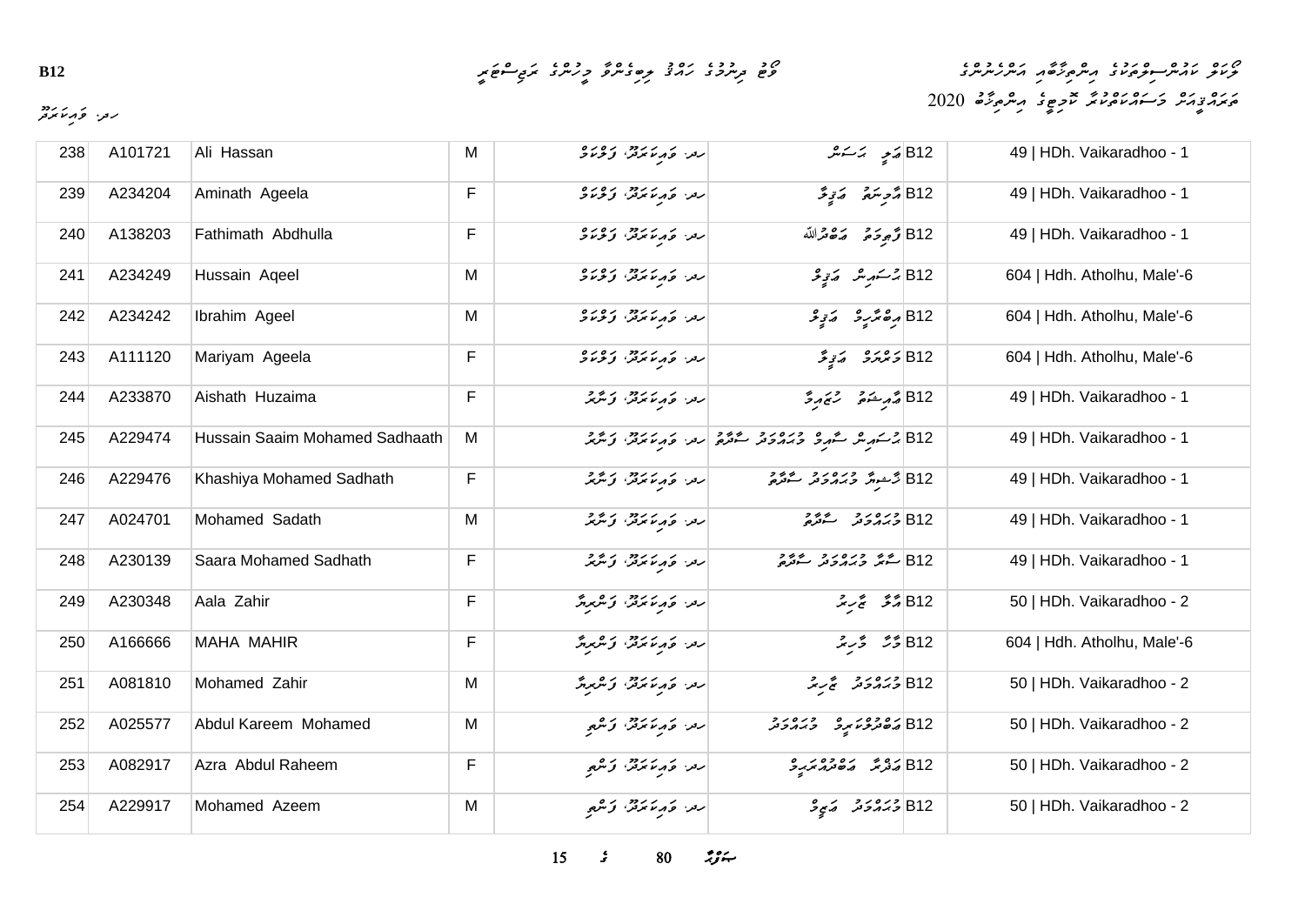*sCw7q7s5w7m< o<n9nOoAw7o< sCq;mAwBoEw7q<m; wBm;vB* م من المرة المرة المرة المرجع المرجع في المركبة 2020<br>مجم*د المريض المربوط المربع المرجع في المراجع المركبة* 

|  | $\overline{\phantom{a}}$<br>رد و مرحم مرد |  |
|--|-------------------------------------------|--|
|--|-------------------------------------------|--|

| 255 | A234417 | Aishath Firasha         | $\mathsf{F}$ | رىر ئەرىئەتكەن ۋىزىس  | B12 مەم ھۇم بويۇنىڭە                      | 121   B. Eydhafushi - 1       |
|-----|---------|-------------------------|--------------|-----------------------|-------------------------------------------|-------------------------------|
| 256 | A234415 | Fareesha Hassan         | $\mathsf{F}$ | رىن ئەرىئەتكە ئەترى   | B12 كۆمچىنىڭ - ئەسكەنلە                   | 604   Hdh. Atholhu, Male'-6   |
| 257 | A234416 | Fathimath Samla         | $\mathsf F$  | رىن ئەرىئەتكە ئەترى   | B12 <i>وَّجِوَدَةْ</i> سَوْعْرَ           | 604   Hdh. Atholhu, Male'-6   |
| 258 | A122552 | Ibrahim Saleem          | M            | رى ئەرىكىن كەرك       | B12 م <i>وڭ ئۇر</i> ۇ سىمب <sub>و</sub> ۇ | 604   Hdh. Atholhu, Male'-6   |
| 259 | A234414 | Mohamed Zareer          | M            | رىر ئەرىئەتكەن كەتكەش | B12 <i>وَيَهُوَدُوْ</i> يَمْ يَرِيْرُ     | 49   HDh. Vaikaradhoo - 1     |
| 260 | A230291 | Ahmed Najih             | M            | رە، ئەرىئەتكەنى ئەيرۇ | B12 كەنزى قىرىم ئىقى باشقا بىرى ئى        | 49   HDh. Vaikaradhoo - 1     |
| 261 | A230251 | Ali Areeh               | M            | رە، ئەرىئەتكەنى ئەيرۇ | B12  رَمٍ کمَ پرِ جُ                      | 604   Hdh. Atholhu, Male'-6   |
| 262 | A234712 | Fathimath Nazlaa        | $\mathsf F$  | رى ئەرىكىن ئىرگە      | B12 تَ <i>مُجِوَدَةُ</i> سَمَّعْتَرَ      | 566   Villimale' Ehenihen - 1 |
| 263 | A234714 | Hassan Waheed           | M            | رى ئەرىكىنى ئىرگە     | B12 پزشک تھ <i>پ</i> یٹر                  | 49   HDh. Vaikaradhoo - 1     |
| 264 | A234717 | Hussain Waheed          | M            | رى ئەرىئەتە ئىرگە     | B12  پرسکو بند کا تر تر                   | 237   AA. Rasdhoo - 2         |
| 265 | A154314 | Mariyam Waheeda         | $\mathsf F$  | رە، ئەرىئەتكەنى ئەيرى | B12 <i>5 پر پر گاپ</i> وگر                | 49   HDh. Vaikaradhoo - 1     |
| 266 | A234704 | Mohamed Soalih          | M            | رى ئەرىكىگە ئىرق      | B12  <i>3223 \$</i> سگور                  | 49   HDh. Vaikaradhoo - 1     |
| 267 | A154137 | Aishath Rasheeda        | $\mathsf F$  | رى كەركىرى رىروپ      | B12 مَگْرِسْتَمْ کَمْ مَرْسُوتَرْ         | 604   Hdh. Atholhu, Male'-6   |
| 268 | A127684 | Aishath Sifna           | F            | رفر کرد کرده کرد وی   | B12 مەم ئىققى سىرى ئىگە                   | 99   R. Dhuvaafaru - 1        |
| 269 | A232031 | Aminath Sadhuna         | $\mathsf F$  | رى ئەرىكى ئەدەب       | B12 مُرْحِ سَرَمُ مُسْتَمَرْ سَرْ         | 49   HDh. Vaikaradhoo - 1     |
| 270 | A127685 | Fathimath Shizna        | $\mathsf F$  | رى كەركىرى رىروپ      | B12 تُرجوحَ هُ سُويُح مُدَّر              | 49   HDh. Vaikaradhoo - 1     |
| 271 | A232035 | Hamdhoona Abdhul Majeed | F            | رى ئەرىكى ئەدەپ       | B12 ټرونژنگر بره وور <sub>مو</sub> فر     | 604   Hdh. Atholhu, Male'-6   |

 $16$  *s* 80  $23$   $\div$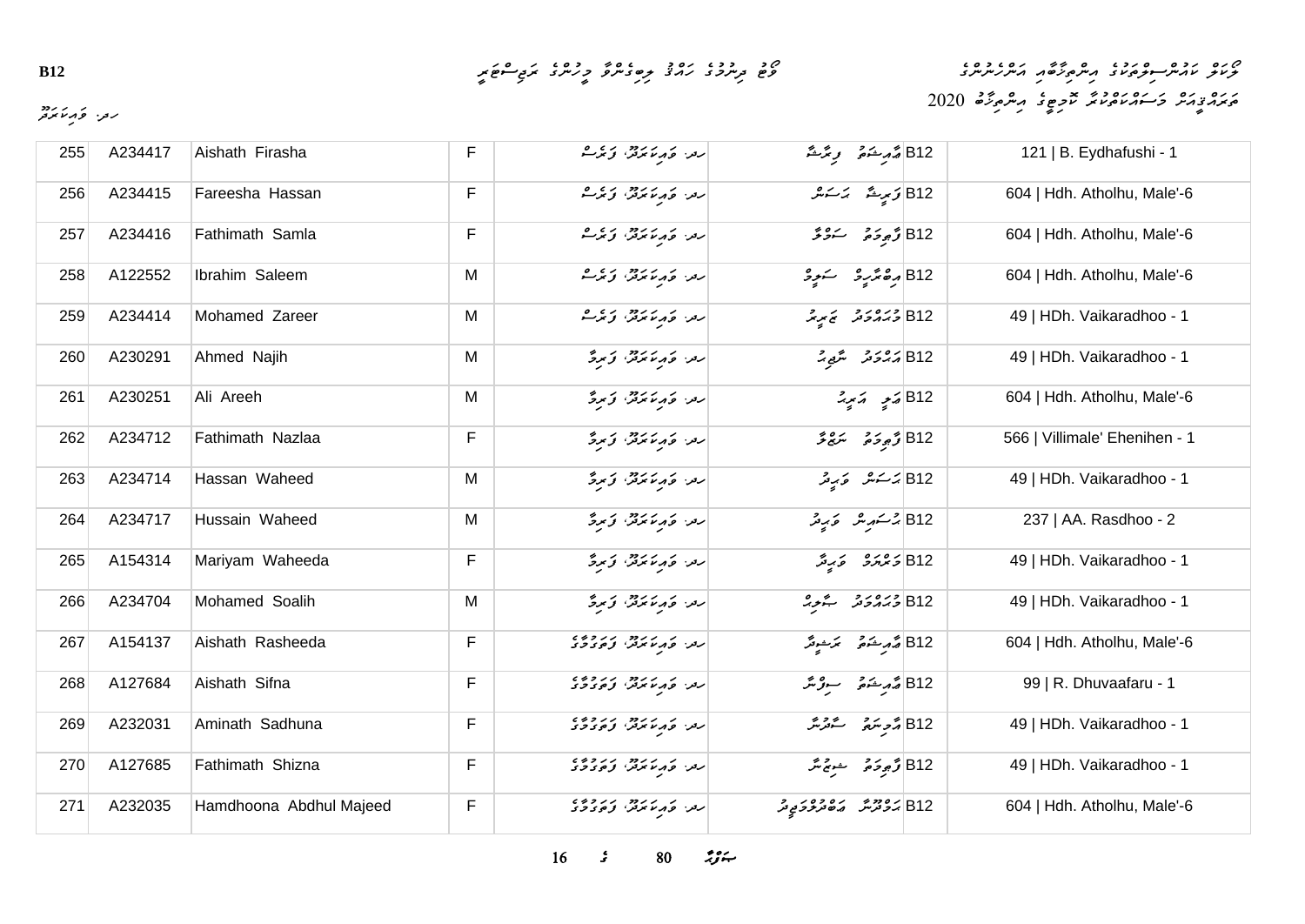*sCw7q7s5w7m< o<n9nOoAw7o< sCq;mAwBoEw7q<m; wBm;vB 2020<sup>, م</sup>وسر در مدد مدرج به مدرم مقرم قرار 2020*<br>موسر المستقرم المستقرم المستقرم المستقرم المستقرم المستقرم المستقرم المستقرم المستقرم المستقرم المستقرم المستقر

| 272 | A232032 | Hawwa Simla           | $\mathsf F$  | رى ئەرىكى ئەدەب                             | B12   يَرْدُوُ سِرْدُوْ دَ                    | 633   Hulhumale', Ehenihen-19 |
|-----|---------|-----------------------|--------------|---------------------------------------------|-----------------------------------------------|-------------------------------|
| 273 | A229875 | Jumaan Shareef        | M            | رى ئەرىكى ئەدەب                             | B12 فے تح <i>مّہ شمیرو</i>                    | 604   Hdh. Atholhu, Male'-6   |
| 274 | A232030 | Khadheeja Hassan      | $\mathsf F$  | رى ئەرىكى ئەدەب                             | B12  زَمِرِجٌ = بَرَسَرْرٌ                    | 604   Hdh. Atholhu, Male'-6   |
| 275 | A232033 | Liyoosa Abdhul Majeed | F            | رفر كرم بردد كرد وي                         | B12 موجز شهر پره وه د پوټر                    | 49   HDh. Vaikaradhoo - 1     |
| 276 | A084785 | Sofiyya Jaleela       | $\mathsf{F}$ | رى كەركىرى رىروپ                            | B12  ب <i>ەَوِدْة ئ</i> ەر <sub>ى</sub> مَى   | 604   Hdh. Atholhu, Male'-6   |
| 277 | A229878 | Suhaana Abdul Majeedh | $\mathsf F$  | رفر كردكود كردون                            | B12 جۇنئر ب <sub>ە</sub> مەمرى <i>زى ب</i> ور | 604   Hdh. Atholhu, Male'-6   |
| 278 | A229873 | Sumaana Abdul Majeedh | $\mathsf{F}$ | رى ئەرىكى ئەدەب                             | B12 شۇنى <i>گە مەھەر دەي</i> ر                | 49   HDh. Vaikaradhoo - 1     |
| 279 | A229480 | Ahmed Saam            | M            | رى قەرىكەن ئ                                | B12 كەنزىقر سىگى                              | 49   HDh. Vaikaradhoo - 1     |
| 280 | A111443 | Aishath Sihana        | $\mathsf{F}$ | رى ئەرىكەن ئ                                | B12 م <i>ەمبەشقى سىرىش</i>                    | 633   Hulhumale', Ehenihen-19 |
| 281 | A111474 | Aminath Siyaada       | F            | رو. قەرىكى بوق ئ                            | B12 مَّ حِبِّرَةٌ مَسِيَّرَةٌ                 | 49   HDh. Vaikaradhoo - 1     |
| 282 | A111434 | Fathimath Rafeea      | F            | رى قەرىكەن ئ                                | B12 گ <sub>ۇ</sub> چەق ئىر <i>وپە</i> ً       | 633   Hulhumale', Ehenihen-19 |
| 283 | A154349 | Hawwa Zahira          | F            | رى ئەرىكەن ئ                                | B12 يَرْدُمَّ تَجْرِبَّرُ                     | 49   HDh. Vaikaradhoo - 1     |
| 284 | A063392 | Ibrahim Siyam         | M            | رى ئەرىئەت ئ                                | B12 مەھمگەپى ھەسىرى يىل                       | 49   HDh. Vaikaradhoo - 1     |
| 285 | A234102 | Mariyam Abdul Rahman  | $\mathsf{F}$ | رى ئەرىكەن ئ                                |                                               | 633   Hulhumale', Ehenihen-19 |
| 286 | A234112 | Shahdha Siyam         | $\mathsf F$  | رى ئەرىئە بەر                               | B12 ڪرچوگر سو <i>مگر</i> محر                  | 604   Hdh. Atholhu, Male'-6   |
| 287 | A119975 | Fathimath Ibrahim     | F            | رور كرما برود وه وه                         | B12 <i>وَجِوحَةْ بِهِ مَحْرِجْ</i>            | 633   Hulhumale', Ehenihen-19 |
| 288 | A064019 | Mohamed Zahir         | M            | رور نوم تا بردد.<br>رور نوم تا برور و و برو | B12 <i>وُيَدْوُوَتْوَ</i> گُرِيْرُ            | 50   HDh. Vaikaradhoo - 2     |

*17 sC 80 nNw?mS*

ر<sub>قر: 6</sub> م<sup>. ردد</sup>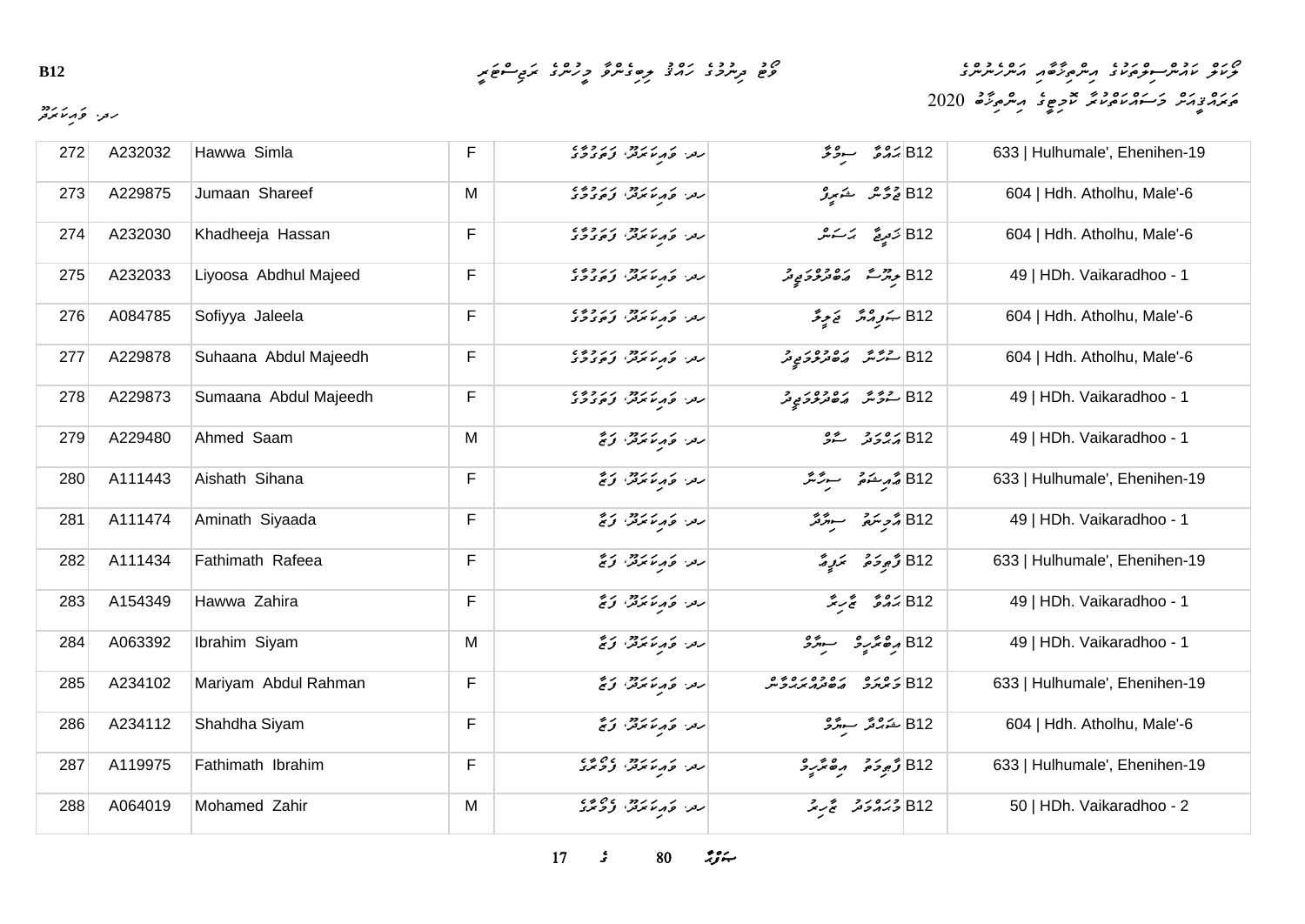*sCw7q7s5w7m< o<n9nOoAw7o< sCq;mAwBoEw7q<m; wBm;vB* م من المرة المرة المرة المرجع المرجع في المركبة 2020<br>مجم*د المريض المربوط المربع المرجع في المراجع المركبة* 

| $\overline{\phantom{a}}$<br>بردر ومنعرد |  |
|-----------------------------------------|--|
|-----------------------------------------|--|

| 289 | A357399 | Aishath Yoosuf   | F           | رىر. ئەرىئەتكە ئەنگ                                                     | B12 مۇم ھۇم بىر مىتىمباش ئىستىر               | 49   HDh. Vaikaradhoo - 1      |
|-----|---------|------------------|-------------|-------------------------------------------------------------------------|-----------------------------------------------|--------------------------------|
| 290 | A027451 | Mohamed Fulhu    | M           | رىر ئەرىئەترىق ۋىگە                                                     | B12 دېرونورن                                  | 604   Hdh. Atholhu, Male'-6    |
| 291 | A047116 | Abdulla Hameed   | M           | رىر. ئەرىئەترىن. ئۇشرىرىنى ئ                                            | B12 مَەھتراللە   ئەجەتر                       | 633   Hulhumale', Ehenihen-19  |
| 292 | A126076 | Adam Waheed      | M           | رى ئەرىردە ئەھرىرە                                                      | B12 مُمَعَرڤ عَرِيمُ                          | 50   HDh. Vaikaradhoo - 2      |
| 293 | A111762 | Aishath Waheeda  | F           | رىر. ئەرىئەتكە، كەنتۈپۈتكە                                              | B12 مەم شىم ئىق كەرلىقى                       | 604   Hdh. Atholhu, Male'-6    |
| 294 | A229321 | Hawwa Hussain    | $\mathsf F$ | رى ئەرىردە ئەھرىرە                                                      | B12 يَرْدُوْ بِرْسَهْرِ مِرْ                  | 604   Hdh. Atholhu, Male'-6    |
| 295 | A229332 | Ibrahim Hamdhoon | M           | رىر. ئەرىئەترىن. ئۇشرىرىنى ئ                                            | B12 مەھەر بەر بەردىر                          | 633   Hulhumale', Ehenihen-19  |
| 296 | A261012 | Mohamed Ahnaf    | M           | رى ئەرىردە ئەھرىرە                                                      | B12 درەرو رەرو                                | 50   HDh. Vaikaradhoo - 2      |
| 297 | A234379 | Ahmed Waheed     | M           | ر پر ر خوبر مردد در ۲۵ در ۲۵ در ۲۵<br>ر پس ر خوبر ما برتر او کرمل کرمی  | B12 كەنزى قىرىتر                              | 633   Hulhumale', Ehenihen-19  |
| 298 | A234377 | Aminath Waheedha | F           | ری که مکرده ده بر ۲۵ وره<br>ری که مکری و سری سویرس                      | B12 مَّ <i>حِسَمَۃُ</i> حَ <sub>مِ</sub> مَّد | 604   Hdh. Atholhu, Male'-6    |
| 299 | A234380 | Hassan Ibrahim   | M           | ر پر ر خود سال ده در ۲۵ ور ۶۶<br>ر پس ر خود مانترنتر از قریبل مستقر برد | B12 بَرَسَة مِنْ مِرْمِرْدِ                   | 566   Villimale' Ehenihen - 1  |
| 300 | A046214 | Ibrahim Adam     | M           | رود که دارده ای ۲۵ ورود.<br>رود که دادگان و سرد سودربرد                 | B12 م <i>وڭ ئۇرۇ مەترى</i>                    | 49   HDh. Vaikaradhoo - 1      |
| 301 | A330971 | Jumaa Ibrahim    | F           | رد. نوم نود. عامر ۱۵۶۵.<br>رد. نوم نور. و سری-مربری                     | B12 ق ح م م م م م م بر د                      | 566   Villimale' Ehenihen - 1  |
| 302 | A127698 | Mohamed Waheed   | M           | ر پر ر خوبر مردد در ۲۵ در ۲۵ در ۲۵<br>ر پس ر خوبر ما برتر او کرمل کرمی  | B12  <i>وټه ډېر</i> کاپاته                    | 49   HDh. Vaikaradhoo - 1      |
| 303 | A234645 | Aminath Waheedha | F           | رىر ئەرىئەتكەن ۋىسىم                                                    | B12 مَّ <i>حِسَمَۃُ</i> حَ <sub>مِ</sub> مَّد | 456   India / Trivandrum - 1   |
| 304 | A072354 | Mohamed Siraj    | M           | رى ئەرىئەتكە ئەسىم                                                      | B12 <i>جەنە ئەق سىنىڭ</i>                     | 35   Kulhudhuffushi Uthuru - 1 |
| 305 | A230285 | Thoseen Siraj    | M           | رفر كەرىكىرى كەن 20                                                     | B12 ۾ُ سِبِيْرِ سِبِيَّةٍ                     | 35   Kulhudhuffushi Uthuru - 1 |

*18 s* 80 *if*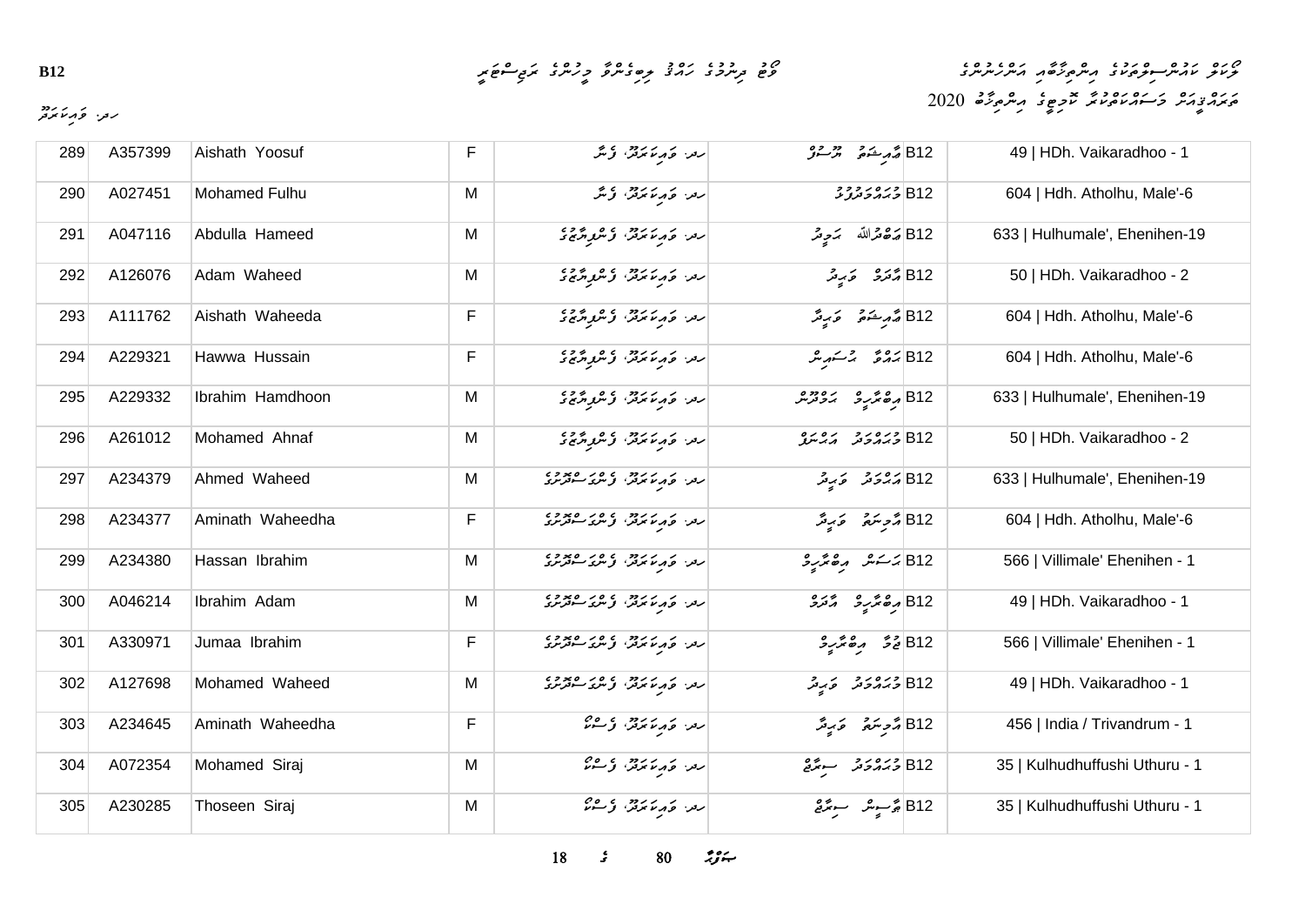*sCw7q7s5w7m< o<n9nOoAw7o< sCq;mAwBoEw7q<m; wBm;vB* م من المرة المرة المرة المرجع المرجع في المركبة 2020<br>مجم*د المريض المربوط المربع المرجع في المراجع المركبة* 

| 2211 |  |           |
|------|--|-----------|
|      |  | ردر ومسرر |
|      |  |           |

| 306 | A234649 | Yaseen Siraj        | M           | رىن ئەرىئەتكە ئېسىم       | B12 انگر ہونے میں سو برقیقے                     | 67   Sh. Funadhoo - 1       |
|-----|---------|---------------------|-------------|---------------------------|-------------------------------------------------|-----------------------------|
| 307 | A010845 | Adnan Habeeb        | M           | رفر كرم كروه به وي        | B12 <i>مەنزىترىتر بەھ ق</i>                     | 604   Hdh. Atholhu, Male'-6 |
| 308 | A229574 | Alau Adnan          | M           | رفر كرم كروه به وي        | B12 كەنزىر كەنزىترىتر                           | 604   Hdh. Atholhu, Male'-6 |
| 309 | A084977 | Hussain Habeeb      | M           | رور كه ما برود به دور     | B12 بر سَمبر شَرِ سَمَّةٍ صَنْ                  | 51   HDh. Makunudhoo - 1    |
| 310 | A128729 | Ramziyya Ibrahim    | F           | رو. كه مكرده المادون      | B12 <i>تردې په شهر مره تر پ</i> و               | 50   HDh. Vaikaradhoo - 2   |
| 311 | A074526 | Raziyya Ibrahim     | $\mathsf F$ | رفر أوركا برود إلى والماء | B12 <i>بَرَىنِيهُ مَّنْ مِ</i> رْكَةِ رَبَّى    | 50   HDh. Vaikaradhoo - 2   |
| 312 | A068748 | Saleema Moosa       | $\mathsf F$ | رى ئەرىكى ئۇيروم          | B12 سَمِرِیَّ رَ <sup>حِ</sup> سَّ              | 50   HDh. Vaikaradhoo - 2   |
| 313 | A012624 | Ahmed Zareer        | M           | رى قەرىكىن قەرىر ھە       | B12   پَرْدُوَنْتْرَ    پِی پِرْبَرُ            | 50   HDh. Vaikaradhoo - 2   |
| 314 | A234342 | Ali Shareef         | M           | رىر كەر كەلگەن كەر شھەم   | B12 كەمچە ھەمپور                                | 604   Hdh. Atholhu, Male'-6 |
| 315 | A230359 | Aminath Samilaa     | F           | رى كەر كەلگەن كەر شھەم    | B12 مَّ مِسَمَّ مَّ مِعَّ                       | 50   HDh. Vaikaradhoo - 2   |
| 316 | A128001 | Fathimath Shamsiyya | $\mathsf F$ | رو قديم بردد و مره مح     | B12 <i>وَّجِوحَة</i> شَوْرَ بِمَ <i>مَّ</i> دَّ | 604   Hdh. Atholhu, Male'-6 |
| 317 | A012623 | Sameeha Ali         | F           | رى قەرىكىگى قەرش كا       | B12 سَمَ <i>دٍ بُنَ</i> مَد <i>َمٍ</i>          | 50   HDh. Vaikaradhoo - 2   |
| 318 | A230207 | Thuhufa Ahmed       | $\mathsf F$ | رىر كەرىكىگى كەرش ك       | B12 جريز كەردىر                                 | 50   HDh. Vaikaradhoo - 2   |
| 319 | A099474 | Haseena Easa        | F           | رىر. ئەرىئەتكە بەسگەتلىرى | B12 پرسیٹر پریٹر                                | 604   Hdh. Atholhu, Male'-6 |
| 320 | A229448 | Adam Waheed         | M           | رفرا أورا أولي وسربراوي   | B12 مُرْمَرْد - مَ رِمْرِ                       | 50   HDh. Vaikaradhoo - 2   |
| 321 | A095540 | Ahmed Waheed        | M           | رفرا أورا أولي وسربراوي   | B12 كەندى قىرىتر                                | 50   HDh. Vaikaradhoo - 2   |
| 322 | A082423 | Aishath Haneefa     | F           | رىن قەرىكىنىڭ ۋېرىدىگە    | B12 مەم ھەمقىم كىسپۇسى B12                      | 604   Hdh. Atholhu, Male'-6 |

*19 s* 80 *i*<sub>s</sub> *s*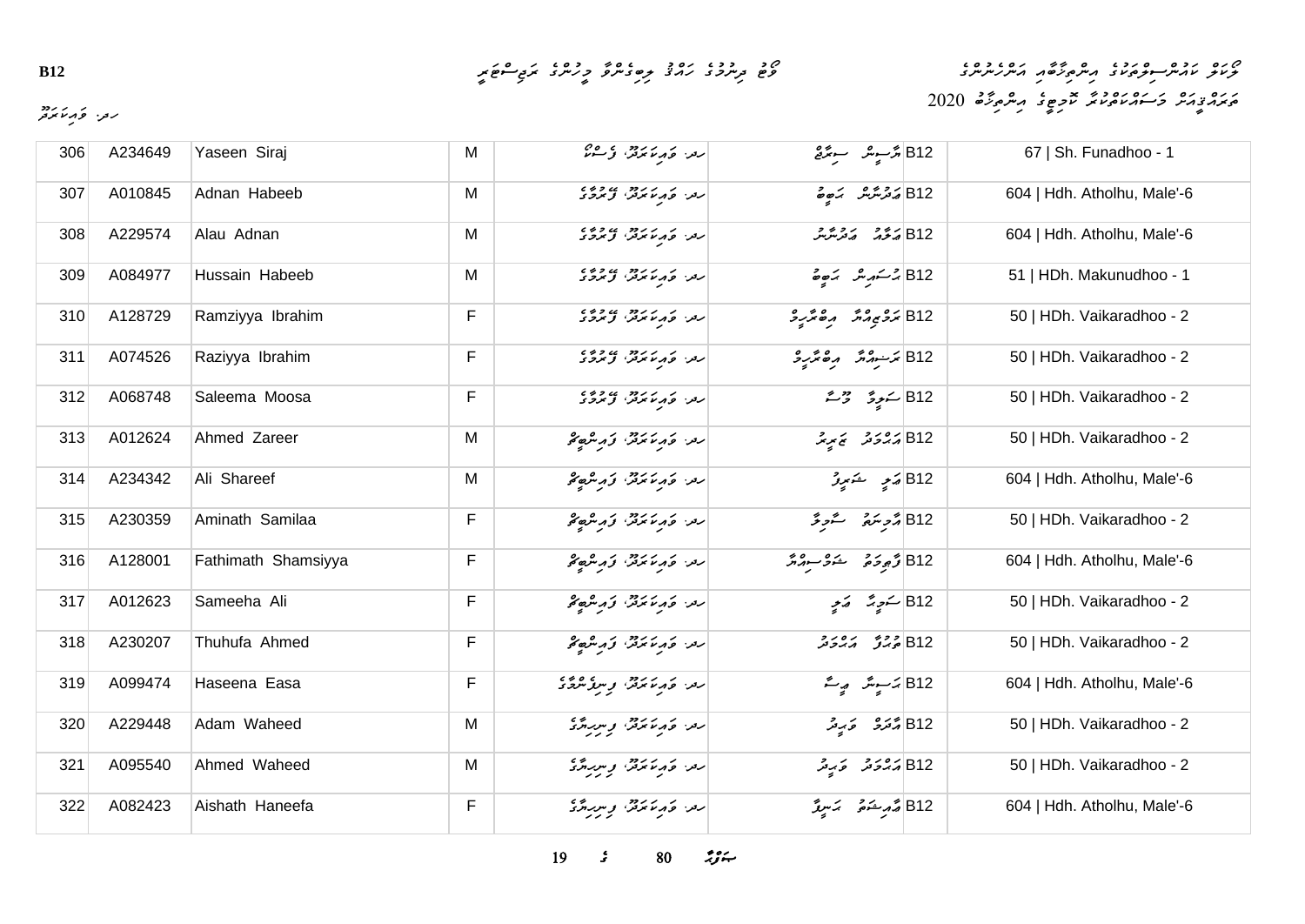*sCw7q7s5w7m< o<n9nOoAw7o< sCq;mAwBoEw7q<m; wBm;vB* م من المرة المرة المرة المرجع المرجع في المركبة 2020<br>مجم*د المريض المربوط المربع المرجع في المراجع المركبة* 

| 323 | A122465 | Ali Adam               | M | رىد ئەرىئىكەش ۋىىر بەرگە    | B12  رَمٍ گ <sup>5</sup> ر گ                      | 50   HDh. Vaikaradhoo - 2     |
|-----|---------|------------------------|---|-----------------------------|---------------------------------------------------|-------------------------------|
| 324 | A070960 | Fathimath Rafeea       | F | رى ئەرىكىگە ۋىرىدىگە        | B12 <i>وُّجِ حَمَّى - مَرْدٍ م</i> ُّ             | 50   HDh. Vaikaradhoo - 2     |
| 325 | A125721 | Haleema Hassan         | F | رى ئەرىكىگە ۋىرىدىگە        | B12  يَرِودُ    يَاسَاسُ                          | 50   HDh. Vaikaradhoo - 2     |
| 326 | A229446 | Hussain Waheed         | M | رى ئەرىكىگە ۋىرىدىگە        | B12 پر کے <sub>مر</sub> تر کا تر تر تر ا          | 50   HDh. Vaikaradhoo - 2     |
| 327 | A229444 | Ibrahim Waheed         | M | رو. ەرىئەتكى ۋىرىدىگە       | B12 م <i>وڭ ئۇرۇھ كەيدۇ</i>                       | 50   HDh. Vaikaradhoo - 2     |
| 328 | A032545 | Abdul Faththah Abdulla | M | رىن ئەرىكىگە بەيدۇ ك        | B12 كَرْهْ مْرْمُرُوْرْهُمْ بْهِ مْهُ مْرْاللّه   | 604   Hdh. Atholhu, Male'-6   |
| 329 | A232723 | Shareefa Easa          | F | رو. ۇرىئىگە ۋىرقەتى         | B12 خنمپو <i>ڈ م</i> یٹ                           | 50   HDh. Vaikaradhoo - 2     |
| 330 | A099122 | Abdul Hakeem Hassan    | M | رفر كرد برده وه وره         | B12 <sub>مەھ</sub> ىروبرو بەسەر                   | 604   Hdh. Atholhu, Male'-6   |
| 331 | A229118 | Aishath Sana           | F | رفر كرير بردو وه وه وه      | B12 مەم ئىقىمە كەنگە                              | 604   Hdh. Atholhu, Male'-6   |
| 332 | A229119 | Aminath Mizna          | F | رو. نوم با بردد. وه وه و    | B12 مٌحِ سَع <sub>َ</sub> ع حِ مِحْ سَّرَ         | 604   Hdh. Atholhu, Male'-6   |
| 333 | A099123 | Fathimath Waheeda      | F | رى قەرىكىن بەھەرە           | B12 ۇ <sub>ج</sub> ودۇ ق <sup>ى</sup> رى <i>د</i> | 604   Hdh. Atholhu, Male'-6   |
| 334 | A229122 | Ibrahim Shammoon       | M | رو. نوم با بردد. وه وه و    | B12 مەھەمگەر ئەسىر يەھىر                          | 604   Hdh. Atholhu, Male'-6   |
| 335 | A229116 | Mohamed Samin          | M | رو. نوم با بردد. وه وه و    | B12 <i>ڈیزون</i> وٹر گے۔                          | 604   Hdh. Atholhu, Male'-6   |
| 336 | A231929 | Aishath Afraaza        | F | رىر ئەرىكىن تۇيرىگروگ       | B12 مەم ئىققى مەزىتى تى                           | 49   HDh. Vaikaradhoo - 1     |
| 337 | A231913 | Ali Afraz              | M | رىر. ئەرىئەترىش ئۇيرىگرىزگە | B12 <i>ڇَجِ پروتڙي</i>                            | 633   Hulhumale', Ehenihen-19 |
| 338 | A231915 | Aminath Shirmeena      | F | رىد ئەرىئەتكە بىر شروڭ      | B12  مَّحِسَمَةُ مُسْتَمِّرٍ مَّرَ                | 49   HDh. Vaikaradhoo - 1     |
| 339 | A231923 | Fathimath Siyama       | F | رىر. ئەرىئەترىش ئۇيرىكرونخە | B12 <i>وُّجوحَ</i> هُ مُسِيَّرَةُ                 | 49   HDh. Vaikaradhoo - 1     |

 $20$  *s*  $\qquad$  80  $\sharp$   $\sharp$   $\sharp$ 

ر<sub>قر: 6</sub> م<sup>. ردد</sup>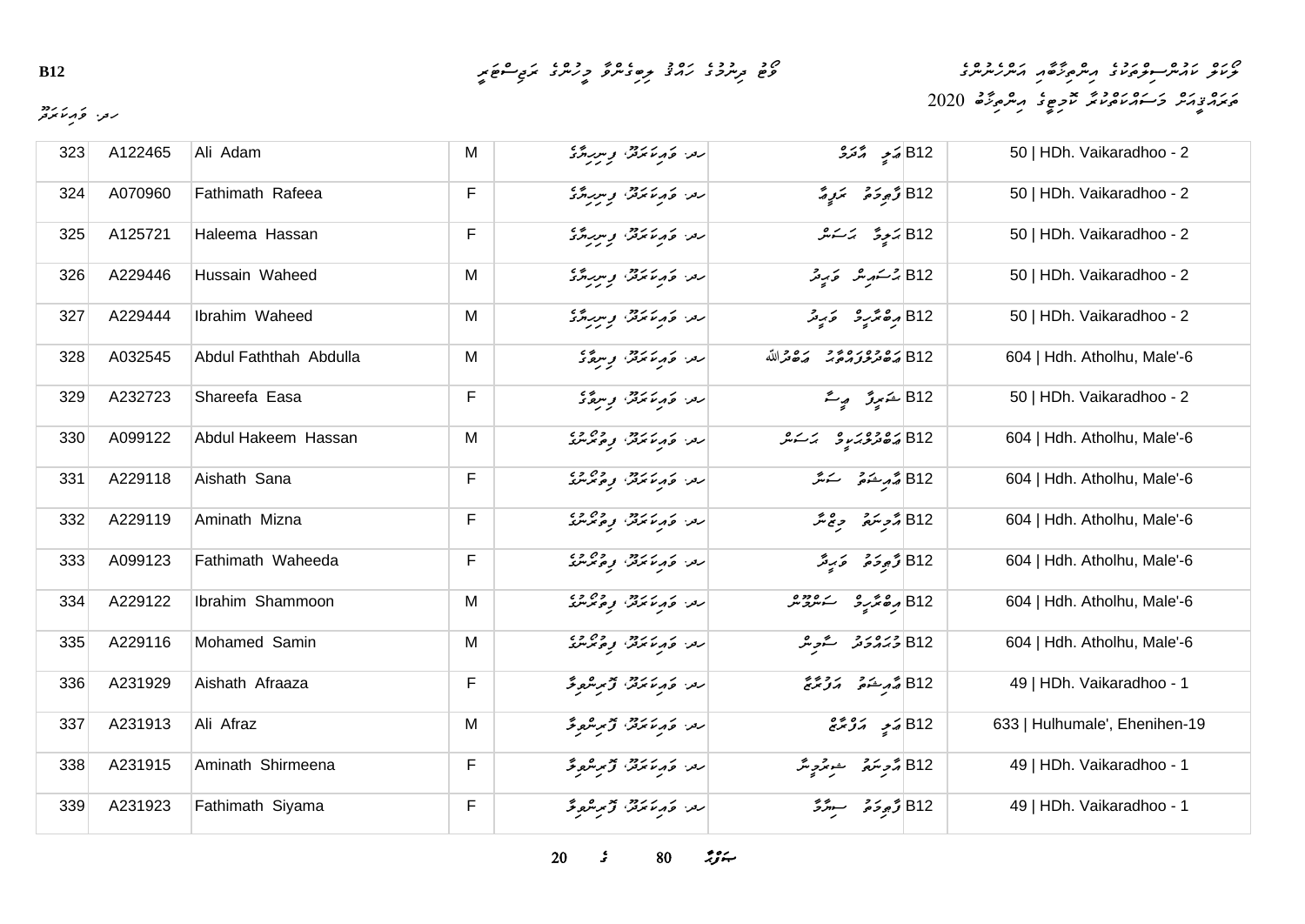*sCw7q7s5w7m< o<n9nOoAw7o< sCq;mAwBoEw7q<m; wBm;vB* م من المرة المرة المرة المرجع المرجع في المركبة 2020<br>مجم*د المريض المربوط المربع المرجع في المراجع المركبة* 

| 22 / 12<br>بردر ومنعرد |  |
|------------------------|--|
|------------------------|--|

| 340 | A229849 | Hussain Ahzaam  | M           | رىر ئەرىئەتكە بىر شرەق    | B12  برْسَمبر شَرْ <sub>م</sub> َرْبَعْ تَرْ | 49   HDh. Vaikaradhoo - 1      |
|-----|---------|-----------------|-------------|---------------------------|----------------------------------------------|--------------------------------|
| 341 | A231932 | Mariyam Afraza  | F           | رىر ئەرىئەتكەن ئۇمرىكرونخ | B12 كەبىر بىر ئەرەپچە ئە                     | 49   HDh. Vaikaradhoo - 1      |
| 342 | A138273 | Aishath Sifana  | F           | رو. ئەرىئەتكى ۋوچە        | B12 م <i>ەرىشقى سوۋىتى</i>                   | 604   Hdh. Atholhu, Male'-6    |
| 343 | A155127 | Saeeda Hassan   | F           | رفر كرد كارود وودي        | B12 س <i>تمپ</i> وٹر برسکائر                 | 633   Hulhumale', Ehenihen-19  |
| 344 | A128000 | Ahmed Faheem    | M           | رور كه با بردد و وه و ،   | B12 كەنزى قىرى                               | 35   Kulhudhuffushi Uthuru - 1 |
| 345 | A147169 | Ali Fazil       | M           | رفر کرد کرد و وه ده د     | B12  رَمٍ کَرْبِوْ ۔                         | 50   HDh. Vaikaradhoo - 2      |
| 346 | A232556 | Haleema Usman   | $\mathsf F$ | رفر کرد کرد و وه ده د     | B12 كەمچە ئەھمەت ئىكر                        | 50   HDh. Vaikaradhoo - 2      |
| 347 | A229920 | Mohamed Inaan   | M           | رفر کرد کرد و وه ده د     | B12 <i>دېم</i> گوتر په برگ                   | 50   HDh. Vaikaradhoo - 2      |
| 348 | A234193 | Ahmed Janaah    | M           | رى ئەرىكى دەر دەر د       | B12 كەنزىق ق <i>ى</i> شگ                     | 604   Hdh. Atholhu, Male'-6    |
| 349 | A234191 | Aishath Firasa  | F           | رور كرما برود وه دو       | B12 مَەمەشقىق بويترىشق                       | 49   HDh. Vaikaradhoo - 1      |
| 350 | A230187 | Ali Abdulla     | M           | رور كرم كرود وه دو        | B12 <i>مَرْمٍ مَ</i> صَمَّراللَّه            | 633   Hulhumale', Ehenihen-19  |
| 351 | A234189 | Aminath Abdulla | F           | رور كرم مرور وه دور       | B12 مَّ <i>جِسَعَة مَ</i> صَوْرَاللَّه       | 633   Hulhumale', Ehenihen-19  |
| 352 | A234192 | Hawwa Abdulla   | F           | رور كرم كرود وه دو        | B12 بَرْدَةً بِرَصْحَراللّه                  | 318   L. Hithadhoo - 1         |
| 353 | A234187 | Mariyam Yahya   | $\mathsf F$ | رور كرم مرور وه دور       | B12 كەبىر بەر بەر بىر                        | 49   HDh. Vaikaradhoo - 1      |
| 354 | A146580 | Mohamed Abdulla | M           | رور كرما برود وه دو       | B12 ويروتو بره قرالله                        | 49   HDh. Vaikaradhoo - 1      |
| 355 | A233542 | Abdulla Waheed  | M           | رى ئەرىكەن ئ              | B12 مَەھىراللە   مَ بِرىتر                   | 604   Hdh. Atholhu, Male'-6    |
| 356 | A233540 | Ahmed Waheed    | M           | رود نوم در دو رو          | B12   كەش <sup>ى</sup> كەر قەر بوقر          | 604   Hdh. Atholhu, Male'-6    |

 $21$  *s* 80 *i*<sub>S</sub> $\approx$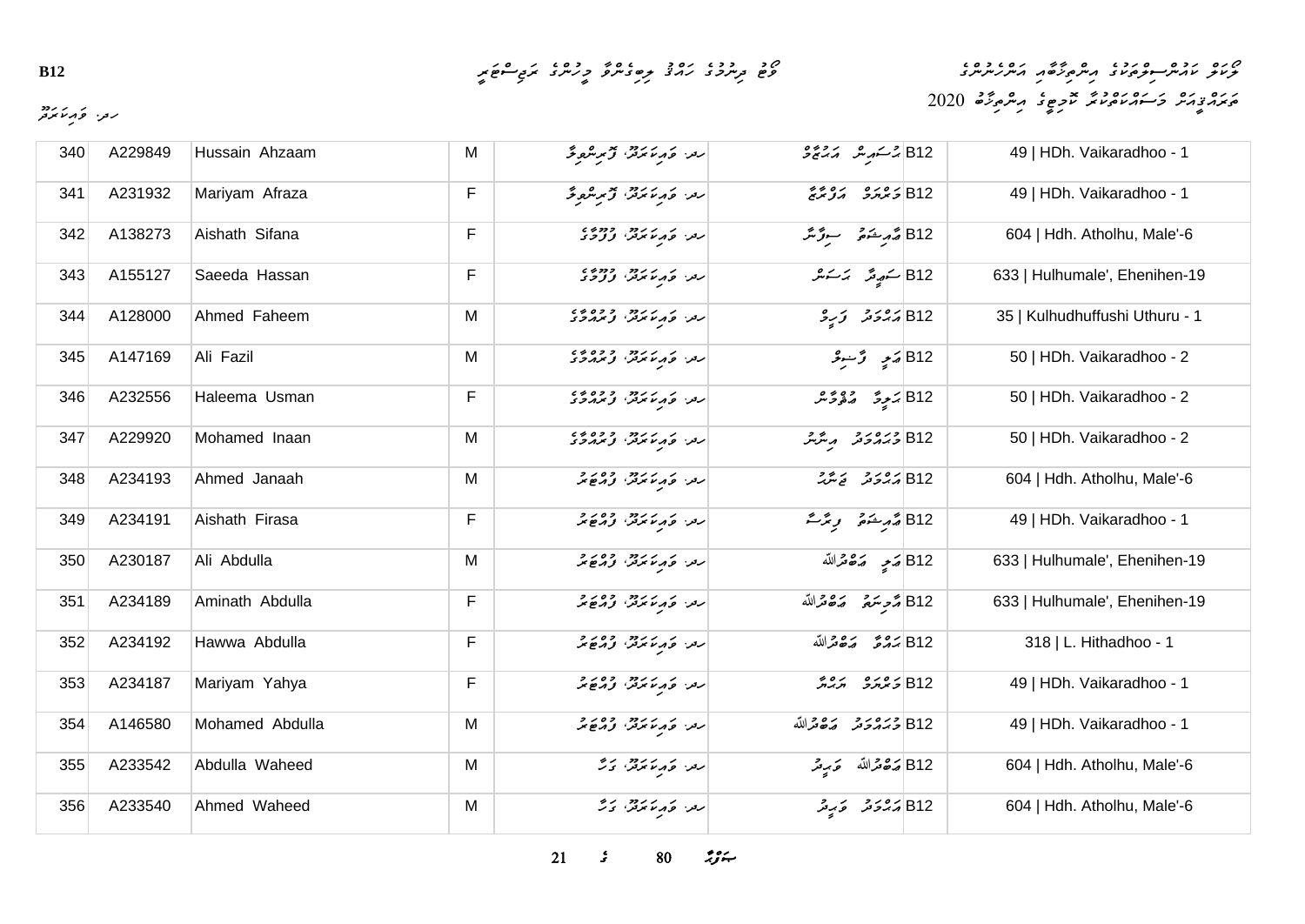*sCw7q7s5w7m< o<n9nOoAw7o< sCq;mAwBoEw7q<m; wBm;vB* م من المرة المرة المرة المرجع المرجع في المركبة 2020<br>مجم*د المريض المربوط المربع المرجع في المراجع المركبة* 

| $22 \times 10^{-1}$<br>ردر ومسرر |
|----------------------------------|
|----------------------------------|

| 357 | A233549 | Aishath Hasma           | $\mathsf{F}$ | رى ئەرىكى ئەستىمى كەر                                   | B12 <i>مۇمەشقى بىر بىرى</i> گە                   | 604   Hdh. Atholhu, Male'-6 |
|-----|---------|-------------------------|--------------|---------------------------------------------------------|--------------------------------------------------|-----------------------------|
| 358 | A138871 | Fathimath Waheeda       | F            | رود نوم دردو رو                                         | B12 گەچ <i>5 مۇم</i> رى <i>گ</i> ە               | 604   Hdh. Atholhu, Male'-6 |
| 359 | A233535 | Hafsa Mohamed           | F            | رى ئەرىئەدە رە                                          | B12 ئۇبىگە مەيرە دىر                             | 49   HDh. Vaikaradhoo - 1   |
| 360 | A233541 | Ibrahim Waheed          | M            | رى ئەرىكەن ئ                                            | B12 م <i>وڭ ئۇرۇھ بوت</i> ر                      | 49   HDh. Vaikaradhoo - 1   |
| 361 | A075330 | Mohamed Latheef Ibrahim | M            | رى ئەرىكى ئەستىمى بىلى                                  | B12   <i>ويرودو خږو وګړو</i>                     | 49   HDh. Vaikaradhoo - 1   |
| 362 | A046297 | Ahmed Zubair Ibrahim    | M            | رودا که داندود از در داد.<br>ارودا که دانگرفرا کارگرمری | B12 בכבת שפתיב תפילתיכ                           | 604   Hdh. Atholhu, Male'-6 |
| 363 | A121507 | Aishath Arufa           | $\mathsf F$  | رى كەرىكى ئەس بەردە                                     | B12 مەم ئىقىق مەتىرىتى                           | 50   HDh. Vaikaradhoo - 2   |
| 364 | A032709 | Asifa Ahmed Zubair      | F            | رفر که ما تروژ کرگروی                                   | B12 مەسىر ئەمەدىر ئەھەرىمە                       | 50   HDh. Vaikaradhoo - 2   |
| 365 | A092184 | Hussain Fazeel          | M            | رودا که داندود از در داد.<br>ارودا که دانگرفرا کارگرمری | B12 پژشتهریش ک <sup>ی من</sup> ب <sup>و</sup> گی | 50   HDh. Vaikaradhoo - 2   |
| 366 | A325163 | Ibrahim Faseeh          | M            | رودا نحها ما برود الرائز و دا                           | B12 مەھەردى تەسىر                                | 604   Hdh. Atholhu, Male'-6 |
| 367 | A324872 | Mariyam Haifa Zubair    | F            | رودا نحها ما برود الرائز و دا                           | B12 كَرْمَرْدَ رَبِّرٍ مِّ مَهْرِ مِّ            | 604   Hdh. Atholhu, Male'-6 |
| 368 | A068342 | Mohamed Faisal          | M            | رفر که دکتروی د موروی                                   | B12  <i>352,325 ق.م.خ</i> و                      | 604   Hdh. Atholhu, Male'-6 |
| 369 | A233466 | Ali Wajeeh              | M            | رى ئەرىئەتكە ئەيرى                                      | B12 <i>جَرِي وَي</i> حِرُ                        | 604   Hdh. Atholhu, Male'-6 |
| 370 | A233447 | Faheema Sulaiman        | $\mathsf F$  | رى ئەرىئەتكە ئەيرى                                      | B12 تۇرى <sup>چ</sup> سى <i>قوم</i> ۇنىر         | 50   HDh. Vaikaradhoo - 2   |
| 371 | A113929 | Faruzana Hussain        | $\mathsf{F}$ | رو. و رسمون و برج د                                     | B12 كۆيتى تەرىپىتى بەشكەر بىر                    | 604   Hdh. Atholhu, Male'-6 |
| 372 | A113806 | Fazeena Hussain         | $\mathsf F$  | رو. وَرِیزَ مَرْتِرٌ، و مِرْحٍ وَ                       | B12 توسچە شەر مىشىرىشە                           | 50   HDh. Vaikaradhoo - 2   |
| 373 | A113372 | Hamid Wajeeh            | M            | رىر كەرىكىگە كەيرىج                                     |                                                  | 322   GA. Kolamaafushi - 2  |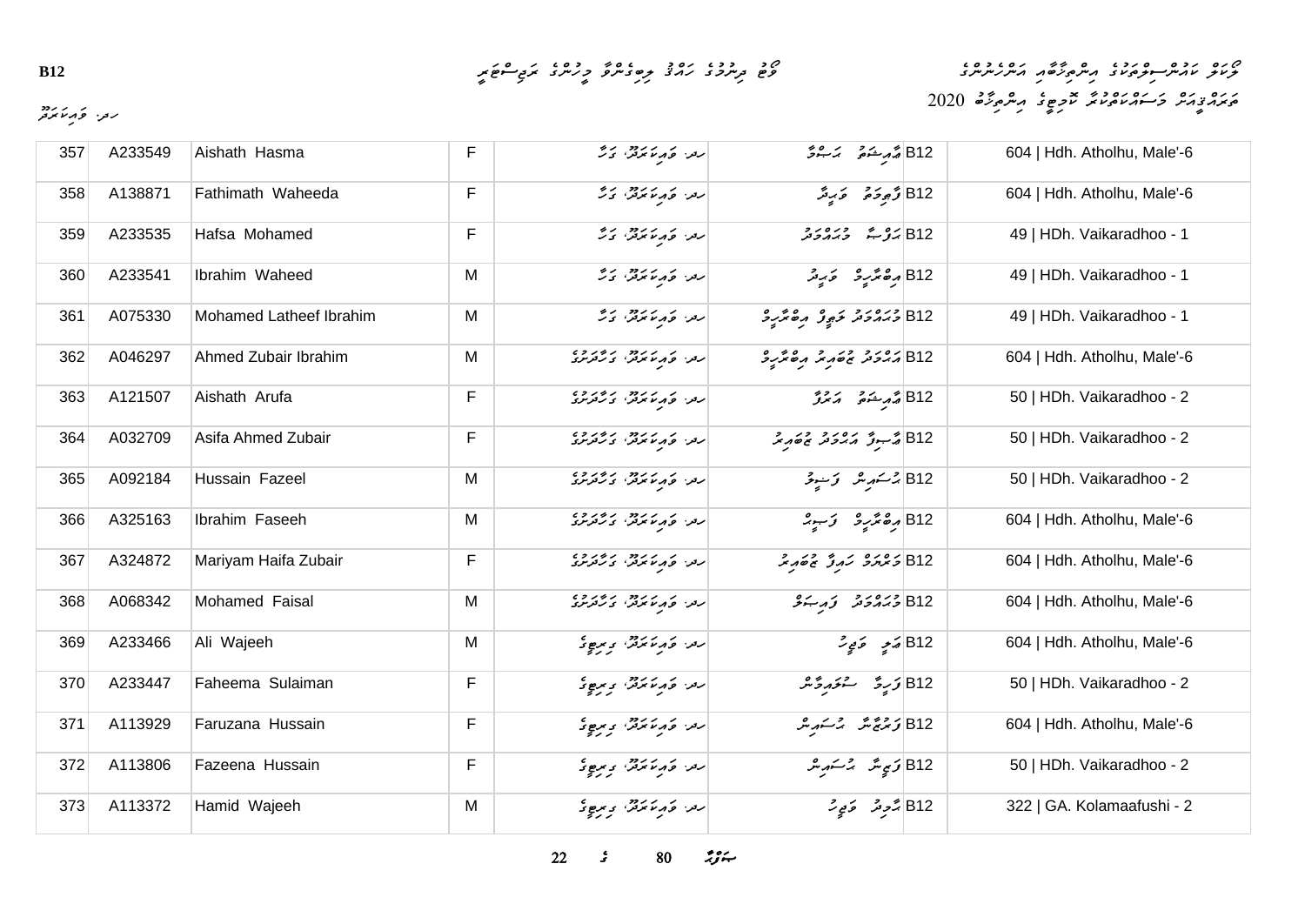*sCw7q7s5w7m< o<n9nOoAw7o< sCq;mAwBoEw7q<m; wBm;vB* م من المرة المرة المرة المرجع المرجع في المركبة 2020<br>مجم*د المريض المربوط المربع المرجع في المراجع المركبة* 

| $\overline{\phantom{a}}$<br>ردر ومسعر |
|---------------------------------------|
|---------------------------------------|

| 374 | A074305 | Hussain Hassan      | M           | رى ئەرىئىگە ئېرىۋە           | B12  پرستہر میں برستر میں                        | 50   HDh. Vaikaradhoo - 2     |
|-----|---------|---------------------|-------------|------------------------------|--------------------------------------------------|-------------------------------|
| 375 | A233477 | Ibrahim Wajeeh      | M           | رىر كەرىكىگە كەيرى           | B12 م <i>وڭ ئۇر</i> ۇ ھ <i>ۆم</i> ى              | 50   HDh. Vaikaradhoo - 2     |
| 376 | A230074 | Khazim Wajeeh       | M           | رىر كەرىكىگە كومپىغ          | B12 <i>ڏي وي وي</i>                              | 241   AA. Feridhoo - 1        |
| 377 | A229976 | Aminath Raniya      | F           | رى ئەرىكى ئەھمەرەر دە        | B12 مُجِسَعُ مُحَسِبَرٌ                          | 50   HDh. Vaikaradhoo - 2     |
| 378 | A234466 | Hafeeza Ali         | $\mathsf F$ | رى ئەرىكىنىڭ ئىمى مەرەب      | B12  يَرِيمٌ - مَرِّج                            | 566   Villimale' Ehenihen - 1 |
| 379 | A033501 | Mohamed Rameez Adam | M           | رى ئەرىردە ئەۋرەردە          | B12 دُبَرُ پرَ پرَ پِرِ ۾ گُرُو َ                | 566   Villimale' Ehenihen - 1 |
| 380 | A230351 | Aayath Hashim       | F           | رى ئەرىكىگە دورد             | B12 أَيُرْتَزَّمَ كَسُوتَرَ                      | 604   Hdh. Atholhu, Male'-6   |
| 381 | A043472 | Abdul Nasir Abdulla | M           | رىر ئەرىئەتكەن ئىمرىكرىمىگە  | B12 مَصْعَمْهُ مَعْرَبِ مِعْ مَصْعَمْرِ اللَّهُ  | 49   HDh. Vaikaradhoo - 1     |
| 382 | A147335 | Ahmed Niyaz         | M           | رىر ئەرىئەتكەن ئىمرىكرىمىگە  | B12 كەش <sup>ى</sup> ر قىر سىرتىنى               | 49   HDh. Vaikaradhoo - 1     |
| 383 | A231950 | Aishath Ziraana     | F           | رىر كەرلەتكەن كەيرىكروگ      | B12 <i>ھُ</i> مرِڪُمُ <sub>م</sub> ح مُرَمَّدُ   | 49   HDh. Vaikaradhoo - 1     |
| 384 | A147847 | Aminath Zeeniya     | $\mathsf F$ | رىر ئەرىئەتكەن ئىمرىكرونخ    | B12 مُّ مِتَهُمْ بِمِسِدًّ                       | 604   Hdh. Atholhu, Male'-6   |
| 385 | A042259 | Fathimath Surayya   | $\mathsf F$ | رىر ئەرىئەتكەن ئىمرىكرونگە   |                                                  | 49   HDh. Vaikaradhoo - 1     |
| 386 | A127646 | Mariyam Zeeniya     | $\mathsf F$ | رىر. ئەرىئەتكەن ئىمرىكرى ئى  | B12 كەنگەنگە ئېمبىرگە                            | 49   HDh. Vaikaradhoo - 1     |
| 387 | A112840 | Mohamed Niyaz       | M           | رىر. ئەرىئەتكەن ئىمرىكرى ئى  | B12 <i>جەنەدى ئىبەتى</i>                         | 604   Hdh. Atholhu, Male'-6   |
| 388 | A126027 | Sofiyya Aboobakuru  | $\mathsf F$ | رىر ئەرىئەتكەن ئىمرىكرونگە   | B12 ينوپرش مەھەمىر                               | 49   HDh. Vaikaradhoo - 1     |
| 389 | A231945 | Zahidha Abdul Nasir | $\mathsf F$ | رىر ئەرىئەتكەن ئىمرىكرىمى ئى | B12 تَحْرِمَّدُ صَ <i>عْقَدْهُ مَدَّسِبِي</i> ْر | 604   Hdh. Atholhu, Male'-6   |
| 390 | A229853 | Zaidhan Mohamed     | M           | رىر. ئەرىئەترىش ئىمرىكرى ئ   | B12 ىخ مەمگەر مەممى 1942 كىلىرى بىر كىلىن ئىش    | 604   Hdh. Atholhu, Male'-6   |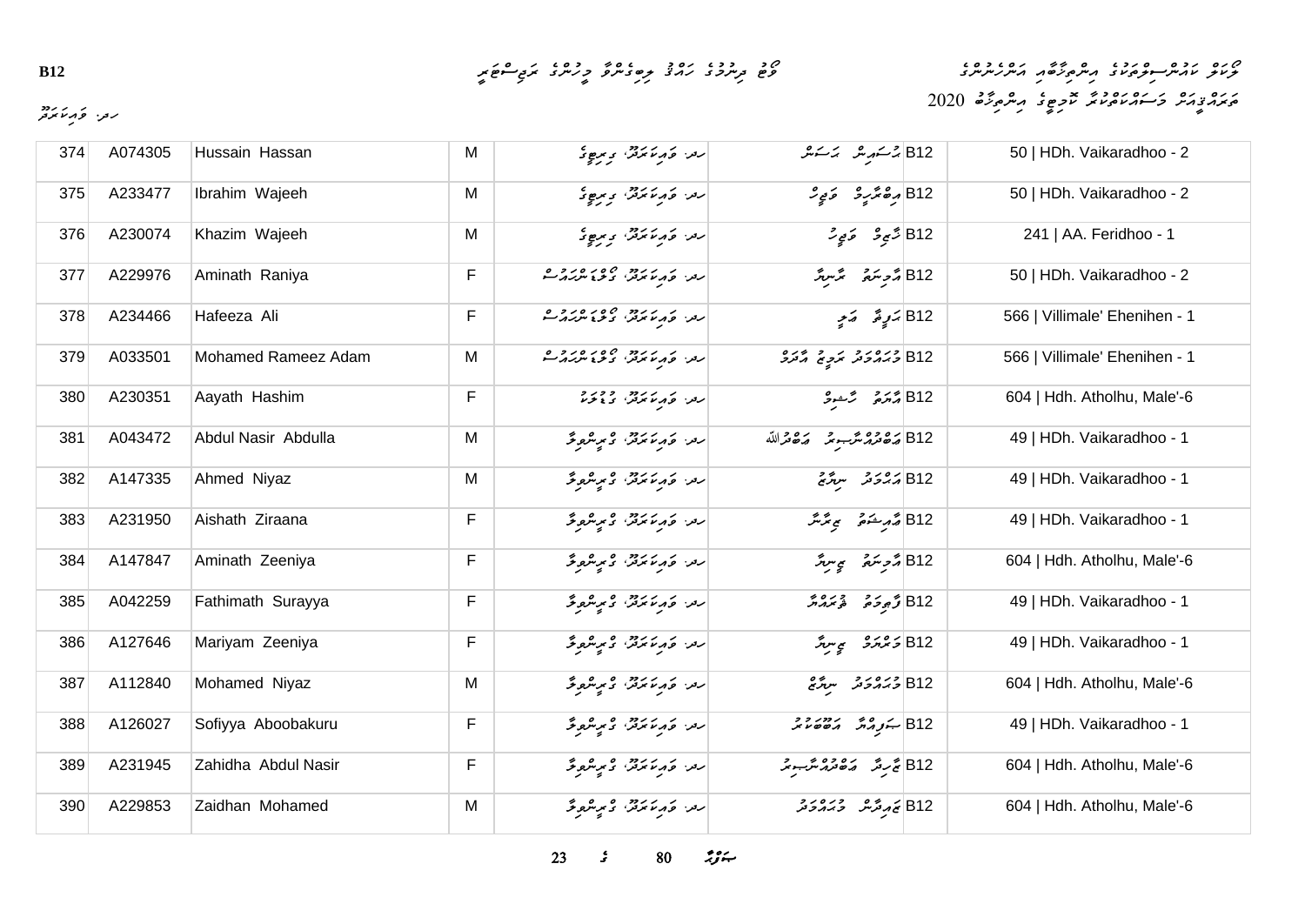*sCw7q7s5w7m< o<n9nOoAw7o< sCq;mAwBoEw7q<m; wBm;vB 2020*<br>*په پوهر وسوډيرونو لومو د موجو د مرمونه* 2020

| 391 | A231115 | Asiyath Ali         | $\mathsf F$ | رفر کرد دو وه دوه د                                      | B12 م <i>جھ مک</i> جہ                        | 633   Hulhumale', Ehenihen-19 |
|-----|---------|---------------------|-------------|----------------------------------------------------------|----------------------------------------------|-------------------------------|
| 392 | A154531 | Abdulla Jaleel      | M           | رى كەرىكى دەرى                                           | B12 مَەھْتَراللە   قىموقى                    | 49   HDh. Vaikaradhoo - 1     |
| 393 | A111219 | Aishath Zeena       | F           | رى كەرىكى دەرى                                           | B12 <i>۾ مرڪنو</i> <sub>مج</sub> يئر         | 604   Hdh. Atholhu, Male'-6   |
| 394 | A045942 | Aminath Nasiha      | $\mathsf F$ | رود و درود وه دوه<br>رود و د مرتر، د وه مړی              | B12 مُ <i>جِينَهُ</i> مُدَّبِّب <i>ُ</i>     | 633   Hulhumale', Ehenihen-19 |
| 395 | A232042 | Mariyam Naziya      | $\mathsf F$ | ردر کرد کرده وه ده د                                     | B12 كەنگەنگە ئىگرىم ئىگەنگە                  | 566   Villimale' Ehenihen - 1 |
| 396 | A232047 | Mohamed Yaamin      | M           | رتر کرد ده وه روه<br>رتر کرد ترتر و <del>تر</del> ه تا و | B12  ج <i>ز برڈ جنگ مگ</i> رمگر              | 49   HDh. Vaikaradhoo - 1     |
| 397 | A229880 | Ulaa Abdulla Jaleel | $\mathsf F$ | رى كەرىكى دەرى                                           | B12 مَرَّدَّ مَ <b>2</b> مَّرَاللّه مَعْرَدْ | 604   Hdh. Atholhu, Male'-6   |
| 398 | A232045 | Waheedha Abdulla    | $\mathsf F$ | رى كەرىكى دەرى                                           | B12 <i>ق برقر مك</i> اه تمرالله              | 49   HDh. Vaikaradhoo - 1     |
| 399 | A231333 | Aishath Nazima      | F           | رتر که دکترو وه دوه<br>رتر که دکتری که محلوم ک           | B12 مَّەمِ شَمَعٍ مَّتَّمَعِ مََّ            | 604   Hdh. Atholhu, Male'-6   |
| 400 | A231337 | Ali Nizam           | M           | رتر کرد کرده وه دوه<br>رتر کرد کردگر کالوترو ک           | B12  رَمٍ سِمَّرٌ \$                         | 50   HDh. Vaikaradhoo - 2     |
| 401 | A073587 | Fathimath Nizama    | $\mathsf F$ | ري که در ده وه د وه<br>ري که د د دي.                     | B12 <i>وُّجودَة</i> سِتَرَدَّ                | 604   Hdh. Atholhu, Male'-6   |
| 402 | A064532 | Hassan Waheed       | M           | رتر که دکترو وه دوه<br>رتر که دکترن و وتروی              | B12 پرستر <i>ش بح پ</i> ر تھ                 | 50   HDh. Vaikaradhoo - 2     |
| 403 | A231331 | Hussain Nizam       | M           | رتر که دکترو وه دوه<br>رتر که دکتری که محمد              | B12 بر سمبر شرید مرتدمی استفراد<br>مسلمان    | 604   Hdh. Atholhu, Male'-6   |
| 404 | A067526 | Ibrahim Nizam       | M           | رفر که ما برده وه دوه<br>رفر که ما برفر کالوفروی         | B12 مەھمگىي <sup>ى</sup> سى <i>م</i> گە      | 604   Hdh. Atholhu, Male'-6   |
| 405 | A150619 | Mohamed Nizam       | M           | رى كەرىكى دەر دەر                                        | B12 دېم دېمر مېنگو                           | 604   Hdh. Atholhu, Male'-6   |
| 406 | A231322 | Rasheedha Ibrahim   | F           | رفر که ما برده وه دوه<br>رفر که ما برفر کالوفروی         | B12 بَرَسْبِعَر م <i>ِ مِرْهُ بَرْبِ</i> \$  | 50   HDh. Vaikaradhoo - 2     |
| 407 | A080383 | Abdul Rahman Moosa  | M           | رود که در دو وه د ۵۶ وی<br>رود که د د د تر و څونر سعوی   | B12 كەھەر بەر ئەسىر ئاسىر                    | 566   Villimale' Ehenihen - 1 |

 $24$  *s* 80  $23$   $\div$ 

*r@m8m;o<m= .@5*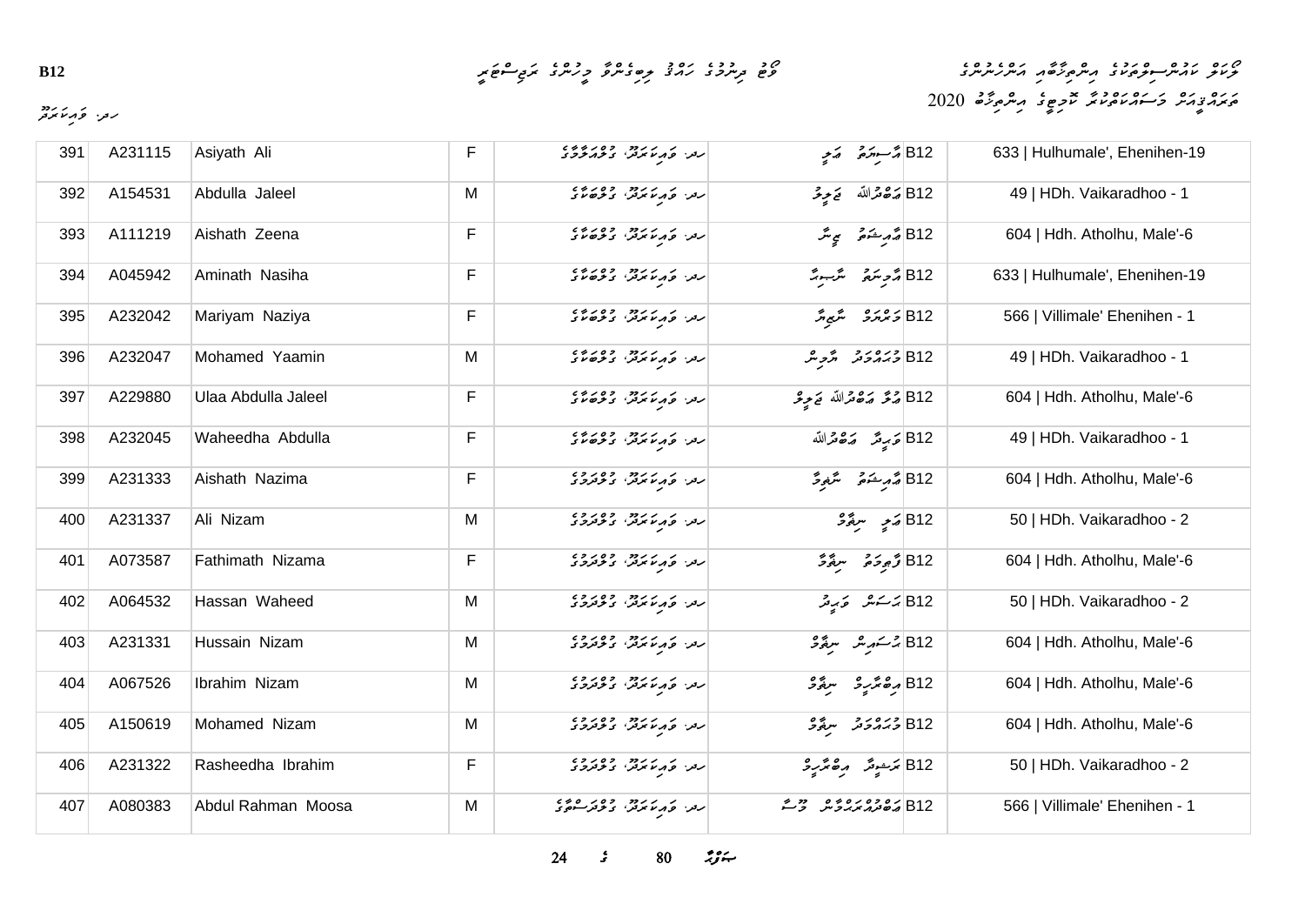*sCw7q7s5w7m< o<n9nOoAw7o< sCq;mAwBoEw7q<m; wBm;vB* م من المرة المرة المرة المرجع المرجع في المركبة 2020<br>مجم*د المريض المربوط المربع المرجع في المراجع المركبة* 

| $\overline{\phantom{a}}$<br>ردر ومستردر |  |
|-----------------------------------------|--|
|-----------------------------------------|--|

| 408 | A232572 | Aminath Risfa          | F           | رتر که دستر وه د ه ده د<br>رتر که دسترتر، د نوتر مسهور                                                                                                                                                                           | B12 مَّ حِسَمَةٌ مَ سِسْرَتَّ                  | 50   HDh. Vaikaradhoo - 2     |
|-----|---------|------------------------|-------------|----------------------------------------------------------------------------------------------------------------------------------------------------------------------------------------------------------------------------------|------------------------------------------------|-------------------------------|
| 409 | A234596 | Fathimath Abdul Rahman | F           | رو که دکتر وه ده وه د<br>رو که دیگری و وی در وی                                                                                                                                                                                  | B12 ژُجِرَة برە دەبرە دە                       | 50   HDh. Vaikaradhoo - 2     |
| 410 | A230261 | Abdul Raheem Ali       | M           | הנגי האמר בשיחור ביטור ביטור ביטור ביטור ביטור ביטור ביטור ביטור ביטור ביטור ביטור ביטור ביטור ביטור ביטור ביט<br>ביטור ביטור ביטור ביטור ביטור ביטור ביטור ביטור ביטור ביטור ביטור ביטור ביטור ביטור ביטור ביטור ביטור ביטור בי | B12 كەھەممەر تەرىجە بەر ئە                     | 110   R. Meedhoo - 1          |
| 411 | A230263 | Ahmed Ali              | M           | התנוער בא מודע במידי המידי<br>התנועה מידי ביבייה מידיב                                                                                                                                                                           | B12 كەنزى كەي كەر                              | 50   HDh. Vaikaradhoo - 2     |
| 412 | A230194 | Aminath Hussain        | F           | התנוער בא מודע במידי המידי<br>התנועה מידי ביבייה מידיב                                                                                                                                                                           | B12 مُ <i>جِينَهُ بِرُسَوِينُ</i>              | 155   K. Hinmafushi - 2       |
| 413 | A230200 | Azeeza Ali             | F           | התי פתעודת במוחר סיבור<br>התי פתעודת ביתובות                                                                                                                                                                                     | B12 <i>ھَي جَھ</i> جَمِ                        | 27   HDh. Naivaadhoo - 1      |
| 414 | A102084 | Haseena Ali            | F           | ر در او در در دور در داداد.<br>ر در او در ما بر در او در سربر سرواد                                                                                                                                                              | B12  يز-پنگر    <sub>مک</sub> موٍ              | 50   HDh. Vaikaradhoo - 2     |
| 415 | A155109 | Hussain Ali            | M           | د تور در دوسره ده در ۲۵ وی.<br>دلار نوم دلار دوسرپرسرور                                                                                                                                                                          | B12  پرڪ <i>يرين چي</i>                        | 50   HDh. Vaikaradhoo - 2     |
| 416 | A131558 | Ibrahim Ali            | M           | התנוער בא מודע במידי המידי<br>התנועה מידי ביבייה מידיב                                                                                                                                                                           | B12 مەمگەپى ھېچ                                | 83   N. Holhudhoo - 1         |
| 417 | A230195 | Mareena Ali            | F           | הנגי האן הברי במוחד הם בין<br>הנגי האן האי מודע בינוי המודע בי                                                                                                                                                                   | B12   5 مرِسٌ   1 <sub>6 م</sub> ر             | 50   HDh. Vaikaradhoo - 2     |
| 418 | A151035 | Mohamed Ali            | M           | הנגי האנגור במיחיד וביט<br>הנגי האנגורי ביביינוביות                                                                                                                                                                              | B12  <i>32222 مَ</i> ح                         | 155   K. Hinmafushi - 2       |
| 419 | A230259 | Yameen Ali             | M           | ر در او در در دور در داداد.<br>ر در او در ما بر در او در سربر سرواد                                                                                                                                                              | B12  تَ <i>زْدٍ نْدُ مَ</i> دِي                | 604   Hdh. Atholhu, Male'-6   |
| 420 | A232299 | Fathimath Saadha       | F           | رفر کرم ترفر وہ وہ<br>رفر کرم ترفر کے مختص تری                                                                                                                                                                                   | B12 <i>وَّجِوحَ</i> هُمْ سَنَ <i>مَدُ</i> ثَرُ | 566   Villimale' Ehenihen - 1 |
| 421 | A141887 | Simana Abdul Raheem    | F           | رفر کرم ترفر وہ وہ<br>رفر کرم ترفر کے مختص تری                                                                                                                                                                                   | B12 سۇنىڭ مەھ <i>ىرمىكى</i> رو                 | 566   Villimale' Ehenihen - 1 |
| 422 | A232310 | Sofiyya Mohamed        | F           | رفر کرد کرد وہ دی۔<br>رفر کرد کرفر کے مخیم مرک                                                                                                                                                                                   | B12 ج <i>زوڤر وبەدەن</i> ر                     | 566   Villimale' Ehenihen - 1 |
| 423 | A232307 | Zulfa Abdul Raheem     | $\mathsf F$ | رود که در دو وه وه و .<br>رود که د د برفر که موسیح مرد                                                                                                                                                                           | B12 يحوزُ صەممىرى ھ                            | 566   Villimale' Ehenihen - 1 |
| 424 | A011076 | Abdulla Saeed          | M           | رىر كەرىككەن دومرى                                                                                                                                                                                                               | B12 رَحْمَدْاللَّهُ كَمَدِيْرٌ                 | 633   Hulhumale', Ehenihen-19 |

 $25$  *s* 80  $25$   $\div$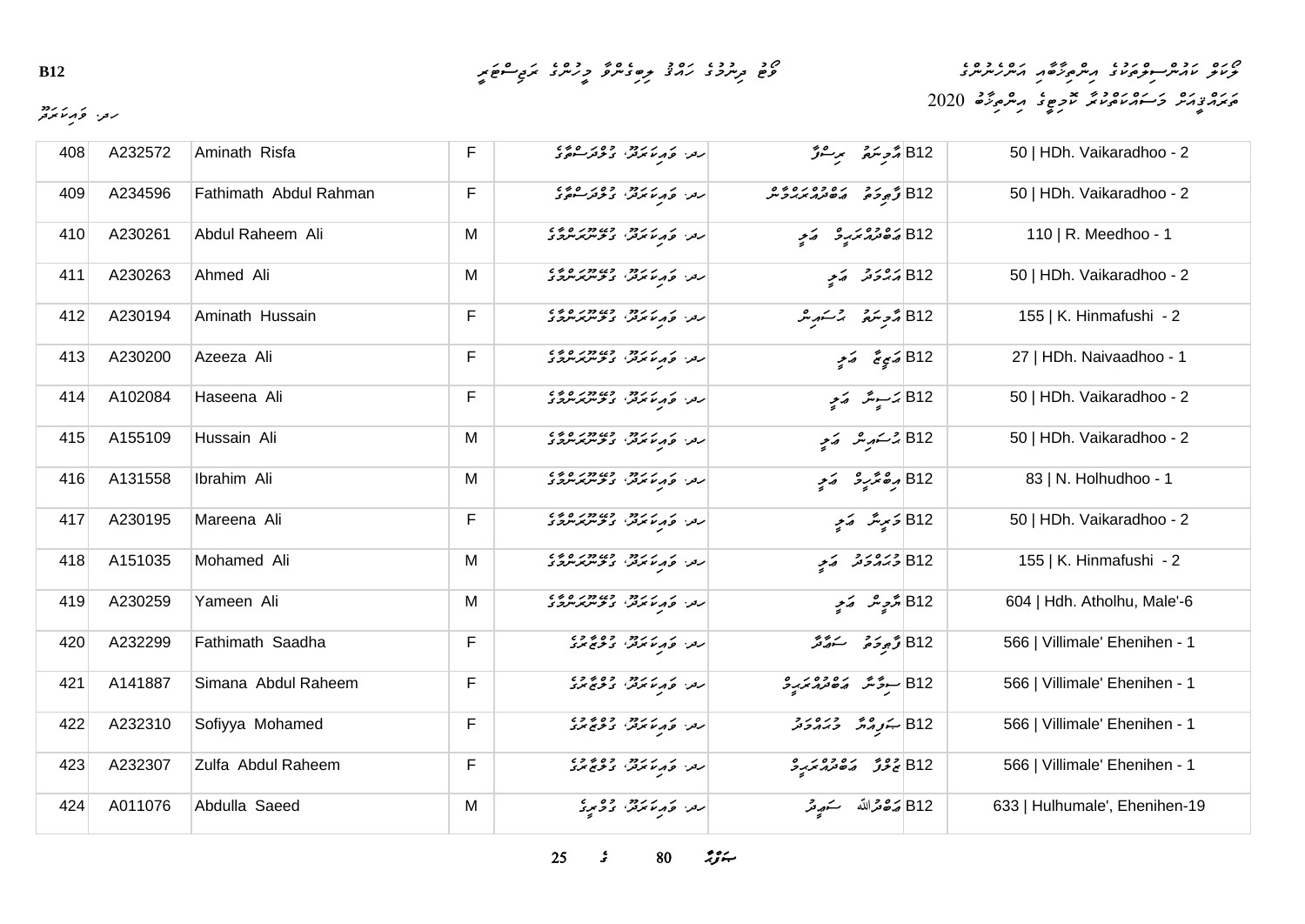*sCw7q7s5w7m< o<n9nOoAw7o< sCq;mAwBoEw7q<m; wBm;vB* م من المرة المرة المرة المرجع المرجع في المركبة 2020<br>مجم*د المريض المربوط المربع المرجع في المراجع المركبة* 

| 22 / 12<br>بردر ومنعرد |  |
|------------------------|--|
|------------------------|--|

| 425 | A229645 | Aminath Sura         | $\mathsf F$ | رو. و د رکور ده دو ده                  | B12 م <i>گرم مگرم</i> قر<br>استاد مرکز میگر | 633   Hulhumale', Ehenihen-19 |
|-----|---------|----------------------|-------------|----------------------------------------|---------------------------------------------|-------------------------------|
| 426 | A231723 | Fathimath Saazlee    | F           | رى ئەرىئەتكە دەپ                       | B12 رَّج <i>وحَةْ</i> سَنَّمْ مِ            | 633   Hulhumale', Ehenihen-19 |
| 427 | A229650 | Maaidh Saeed         | M           | رفر كرم كرود وه ده                     | B12  <i>وَّەبەتْھ سَموِيتْر</i>             | 633   Hulhumale', Ehenihen-19 |
| 428 | A231725 | Mariyam Sizlee       | F           | رفر كرم يكون ووه والمحمدة              | B12 كەبرىرى سوچ <sub>ى</sub> مى             | 604   Hdh. Atholhu, Male'-6   |
| 429 | A231726 | Saaidh Saeed         | M           | رىن ئەرىئەتكە دەپرى                    | B12 گەرى <i>ز سەپى</i> ر                    | 633   Hulhumale', Ehenihen-19 |
| 430 | A055029 | Abdul Hadhee Adam    | M           | رفرا المركز والمتحرك والمركز والمحرامي | B12 رەممبۇر <i>تىر مەترى</i>                | 49   HDh. Vaikaradhoo - 1     |
| 431 | A234014 | Adam Fathuhee        | M           | رىر ئەرىكى ئەرەپ                       | B12 پژتر <i>ی ق</i> می                      | 604   Hdh. Atholhu, Male'-6   |
| 432 | A234016 | Ahmed Arusham        | M           | رىر كەر كەندىن كەيمەتكەير              | B12 كەبروتر كەيمرىشكى                       | 604   Hdh. Atholhu, Male'-6   |
| 433 | A234004 | Azeena Abdul Haadhy  | F           | رى ئەرىكى ئەھرىمى ئەرەپ                | B12 كەيم ئىر مەھەر ئىرىمبەر B12             | 604   Hdh. Atholhu, Male'-6   |
| 434 | A088110 | Mohamed Fathuhee     | M           | رودا المردام المرود المحادي والمحامل   | B12 <i>جەنە جىرى ئەھ</i> ب                  | 49   HDh. Vaikaradhoo - 1     |
| 435 | A128028 | Nahid Abdul Hadee    | $\mathsf F$ | رودا المردام المرود المحادي والمحامل   | B12 بَرْبِيْرِ بِهُ صَوْبِرْدَبِرِ          | 49   HDh. Vaikaradhoo - 1     |
| 436 | A233999 | Suaadh Abdulla       | F           | رىر ئەرىكى ئەرەپ                       | B12 توريخ مرك هولالله                       | 49   HDh. Vaikaradhoo - 1     |
| 437 | A128031 | Zahida Abdul Haadee  | F           | رودا المردام المرود المحادي والمحامل   | B12 تج بەنگە ئەھ قرىۋر <i>گى</i> ر          | 604   Hdh. Atholhu, Male'-6   |
| 438 | A094633 | Abdulla Abdul Rahman | M           | رىن ئەرىئەتلىرى ئەت                    | B12 كەھمىراللە كەھ <i>ەرمەبر بو</i> ھ       | 566   Villimale' Ehenihen - 1 |
| 439 | A234628 | Ahmed Bilal          | M           | رى ئەرىئەيە 25°                        | B12   كەش <sup>ى</sup> قىر ھەقەتى           | 633   Hulhumale', Ehenihen-19 |
| 440 | A234630 | Ali ljulau           | M           | رى ئەرىئەدە ئەت                        | B12 <sub>ح</sub> رم مقرَّمہ                 | 49   HDh. Vaikaradhoo - 1     |
| 441 | A234623 | Aminath Waheedha     | F           | رى ئەرىئەتكە ئەت                       | B12 مَّ <i>حِ سَعْهِ _ حَ بِ</i> مَّد       | 49   HDh. Vaikaradhoo - 1     |

 $26$  *s*  $\cancel{36}$  80 *n*<sub>3</sub> *n*<sub>1</sub>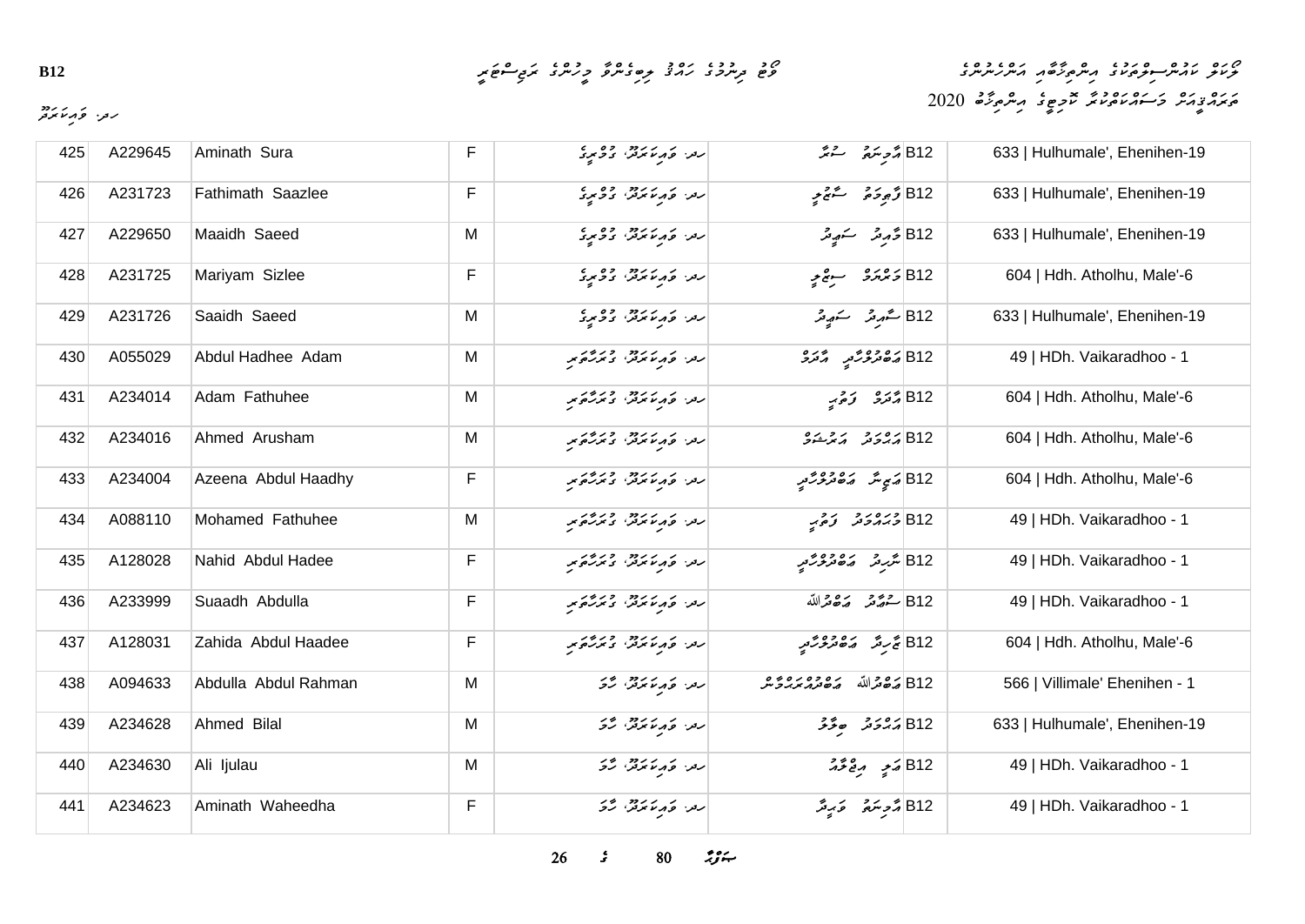*sCw7q7s5w7m< o<n9nOoAw7o< sCq;mAwBoEw7q<m; wBm;vB* م من المرة المرة المرة المرجع المرجع في المركبة 2020<br>مجم*د المريض المربوط المربع المرجع في المراجع المركبة* 

|  | ,,,,<br>ردر ومسعرم |  |
|--|--------------------|--|
|--|--------------------|--|

| 442 | A230237 | Fathimath Abdulla        | $\mathsf F$ | رى ئەرىئەتە رو               | B12 وَجِعَة صَدَّاللَّهُ                                                                | 49   HDh. Vaikaradhoo - 1      |
|-----|---------|--------------------------|-------------|------------------------------|-----------------------------------------------------------------------------------------|--------------------------------|
| 443 | A234626 | Mohamed Jalaalu          | M           | رى ئەرىئەتە ئەت              | B12 <i>\$ بەيمۇقى قى</i> تۇتى                                                           | 244   ADh. Hangnaameedhoo - 1  |
| 444 | A077773 | Hassan Shareef           | M           | رى ئەرىئەتكە ئەقرىم بول      | B12  پرسترش مق <i>موث</i> ر                                                             | 633   Hulhumale', Ehenihen-19  |
| 445 | A147829 | Hussain Shareef          | M           | رى كەرىكى ئەقرىمى كەنتى بولى | B12 پر <i>کمبر پر شکیو</i> ژ                                                            | 49   HDh. Vaikaradhoo - 1      |
| 446 | A046026 | Ibrahim Shareef Mohamed  | M           | رود که در دور در در در د     | B12 مەھمگىرى ھەمبەر مەمدىرى                                                             | 49   HDh. Vaikaradhoo - 1      |
| 447 | A125753 | Mohamed Ibrahim          | M           | رى ئەرىئەتكە ئەقرىم بول      | B12 <i>ڈیزوونز بہ محرب</i> 3                                                            | 49   HDh. Vaikaradhoo - 1      |
| 448 | A147835 | Najumunnisa Mohamed      | $\mathsf F$ | رى ئەرىكى ئەرەب              | B12 ىر <sub>ۇ</sub> ج مەرىخە بەر دىر دىر                                                | 49   HDh. Vaikaradhoo - 1      |
| 449 | A047286 | Rugiyya Sulaiman         | $\mathsf F$ | رى كەرىكى ئەقرىمى كەنتى بولى | B12 ىز <i>تەمەڭ سىغۇر ۋىتى</i>                                                          | 49   HDh. Vaikaradhoo - 1      |
| 450 | A157617 | Zaheera Mohamed          | F           | رود که در دور در در در د     | B12 ى <sub>ج</sub> رىتر ب <i>ەشەۋەتر</i>                                                | 49   HDh. Vaikaradhoo - 1      |
| 451 | A157589 | Zameera Mohamed          | $\mathsf F$ | رىر كەر كەلگەن كەنگەنجەن     | B12 ك <sub>ى</sub> چەنگە ئەمەر <i>قىر</i>                                               | 35   Kulhudhuffushi Uthuru - 1 |
| 452 | A234252 | Abdulla Sameer           | M           | رى ئەرىكەن ئېچ               | B12 مَەھْتَراللە سَوپتْر                                                                | 633   Hulhumale', Ehenihen-19  |
| 453 | A234263 | Ahmed Fazeel             | M           | رى ئەرىكەن ئېچ               | B12  كەيرى كەنىدى                                                                       | 633   Hulhumale', Ehenihen-19  |
| 454 | A230192 | Aishath Shirau           | $\mathsf F$ | رى ئەرىئەتە ئېچ              | B12 مَّ مِسْتَعْمَى سُومَّدْيَّ                                                         | 633   Hulhumale', Ehenihen-19  |
| 455 | A234265 | Hussain Fawaz            | M           | رى قەرىكەن ئېچ               | B12 برسىمبەش ئ <i>وقى</i> ج                                                             | 633   Hulhumale', Ehenihen-19  |
| 456 | A234264 | Ibrahim Firuzan          | M           | رىن ئەرىكىرى ئەي             | B12 مەھەرىپە ئەرىتى ئىر                                                                 | 633   Hulhumale', Ehenihen-19  |
| 457 | A127640 | Mohamed Fazil            | M           | رىن ئەرىكەن ئېي              | B12 <i>\$نە\$قىڭ ق-بى</i> ر                                                             | 49   HDh. Vaikaradhoo - 1      |
| 458 | A024306 | Abdul Gadir Abdul Rahman | M           | رىدا ئەرىكىگە ئىردوم         | B12 , 2006 توپۇ بىر مەھە <i>ندە بەر بىرى</i><br>12 م <i>ەھەنرى تۇمىر مەھەندە بىرى</i> ئ | 604   Hdh. Atholhu, Male'-6    |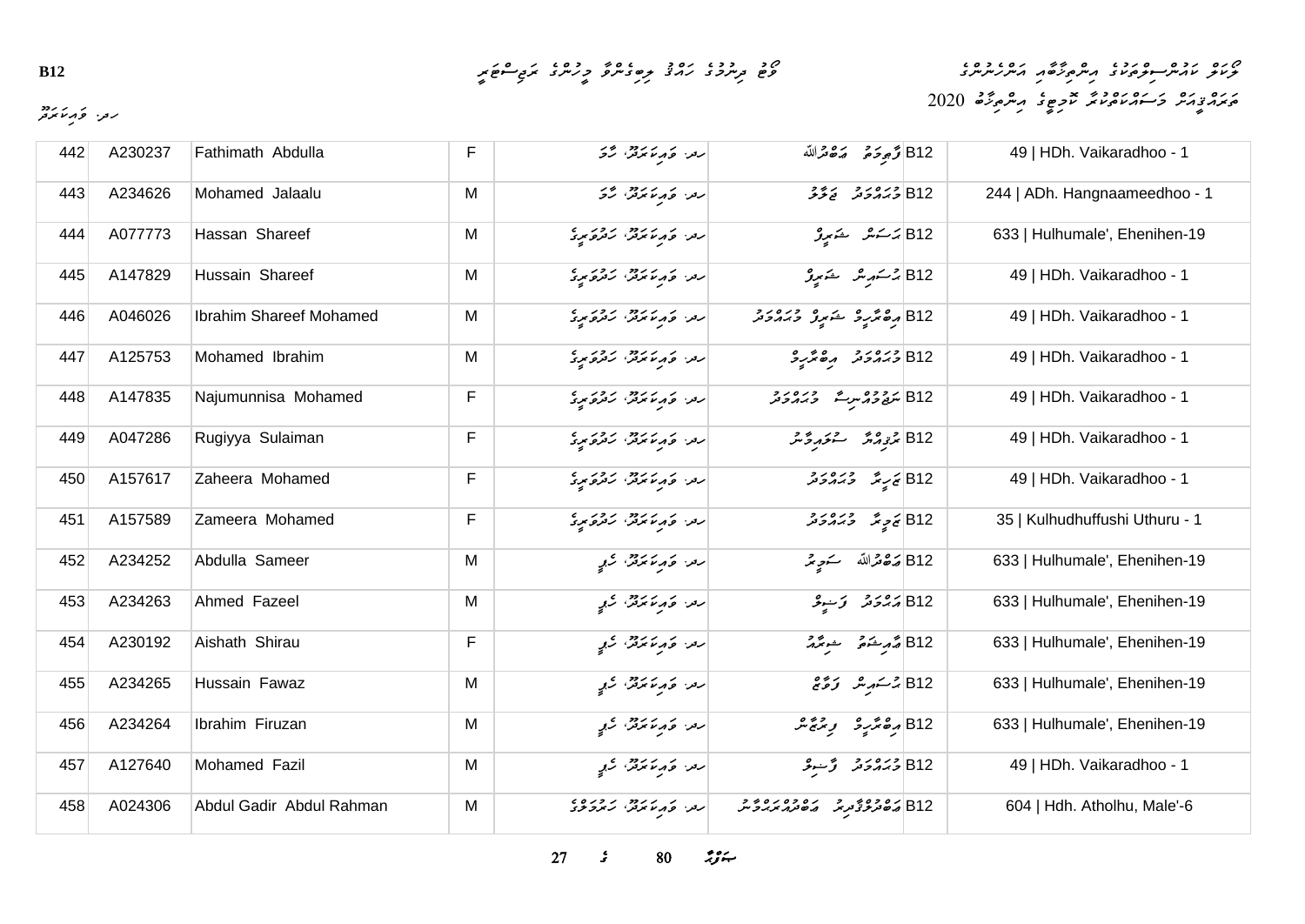*sCw7q7s5w7m< o<n9nOoAw7o< sCq;mAwBoEw7q<m; wBm;vB* م من المرة المرة المرة المرجع المرجع في المركبة 2020<br>مجم*د المريض المربوط المربع المرجع في المراجع المركبة* 

| $\overline{\phantom{a}}$<br>ردر ومسعرم |  |
|----------------------------------------|--|
|----------------------------------------|--|

| 459 | A229906 | Amanee Abdul Gadir  | $\mathsf F$ | رى كەرىكى كىرومى                  | B12 كەڭ س <sub>ىر</sub> كەھەر ئۇتوپر       | 604   Hdh. Atholhu, Male'-6   |
|-----|---------|---------------------|-------------|-----------------------------------|--------------------------------------------|-------------------------------|
| 460 | A025159 | Hussain Habeeb      | M           | رى كەرىكى ئەرەپ                   | B12 بر سَمبر شَرِ سَمَّةٍ صَنْ             | 604   Hdh. Atholhu, Male'-6   |
| 461 | A232288 | Suha Habeeb         | F           | رى ئەرىكى ئەرەپ                   | $202 \div 12$ B12                          | 633   Hulhumale', Ehenihen-19 |
| 462 | A027004 | Abdul Samad Ibrahim | M           | رىر كەرىكى كەن كەن ئە             | B12 مەھەم بىر ئەھەمگرىدى                   | 49   HDh. Vaikaradhoo - 1     |
| 463 | A234465 | Abdulla Munaz       | M           | رىر كەرىكى كەن كەن ئە             | B12 مَرْجُ قَرْاللَّه _ تَرْتَمْتِجْ       | 604   Hdh. Atholhu, Male'-6   |
| 464 | A234460 | Ahmed Rushdhee      | M           | رى ئەرىئەت رەي ھوس                | B12 كەنزى كىمى ئىش مىر                     | 49   HDh. Vaikaradhoo - 1     |
| 465 | A234457 | Aminath Rasheeda    | $\mathsf F$ | رىر ئەرىئەتكە رەي ئەر             | B12 مُجِسَمَةً مَنْ مَشْرِقَّد             | 49   HDh. Vaikaradhoo - 1     |
| 466 | A234463 | Fathimath Nusrath   | $\mathsf F$ | رىر ئەرىئەتكەن ئەھمچەسكەنى        | B12 ۇ <sub>ج</sub> وڭ ھ <sub>ى</sub> شەمرە | 604   Hdh. Atholhu, Male'-6   |
| 467 | A234461 | Ibrahim Muaaz       | M           | رى ئەرىئەت رەي ب                  | B12 مەھمىر ئەھمىي B12                      | 49   HDh. Vaikaradhoo - 1     |
| 468 | A234459 | Mohamed Muaz        | M           | رى ئەرىئەت ئەس 20                 | B12 <i>3222 وه.فر</i>                      | 49   HDh. Vaikaradhoo - 1     |
| 469 | A234636 | Asma Aboobakur      | $\mathsf F$ | رى ئەرىئەتكە ئەنەم                | $7222$ $227$ $227$ $812$                   | 604   Hdh. Atholhu, Male'-6   |
| 470 | A321369 | Mohamed Mazin Siraj | M           | رودا كالإناكالي والملامر          | B12   <i>وبرودو ڈنریٹر سوئڈ</i> یح         | 604   Hdh. Atholhu, Male'-6   |
| 471 | A234641 | Rasheeda Hussain    | F           | رفر كرور كالمحافز المحافظ والمحمد | B12  يَرْجُوشُ    پُرْسَمْ مِرْ            | 67   Sh. Funadhoo - 1         |
| 472 | A234639 | Sabiya Siraj        | $\mathsf F$ | رفر كرم كرود المالي و             | B12 سُرْحِ مُنْ سِرْمَتَّنَ                | 604   Hdh. Atholhu, Male'-6   |
| 473 | A358971 | Yasmeen Siraj       | $\mathsf F$ | رودا كالرباح والملحق والمحمد      | B12 مُرْسْدِيْرْ سِبْرَةْ عَ               | 604   Hdh. Atholhu, Male'-6   |
| 474 | A058207 | Abdulla Hussain     | M           | رو. و د رسمون رسمن                | B12 مَەمْراللە جەسەمە                      | 633   Hulhumale', Ehenihen-19 |
| 475 | A230069 | Ahmed Ziyan         | M           | رى ئەرىئەتكە يەتكى                | B12   پر برڈ پر محمد ہے ج                  | 50   HDh. Vaikaradhoo - 2     |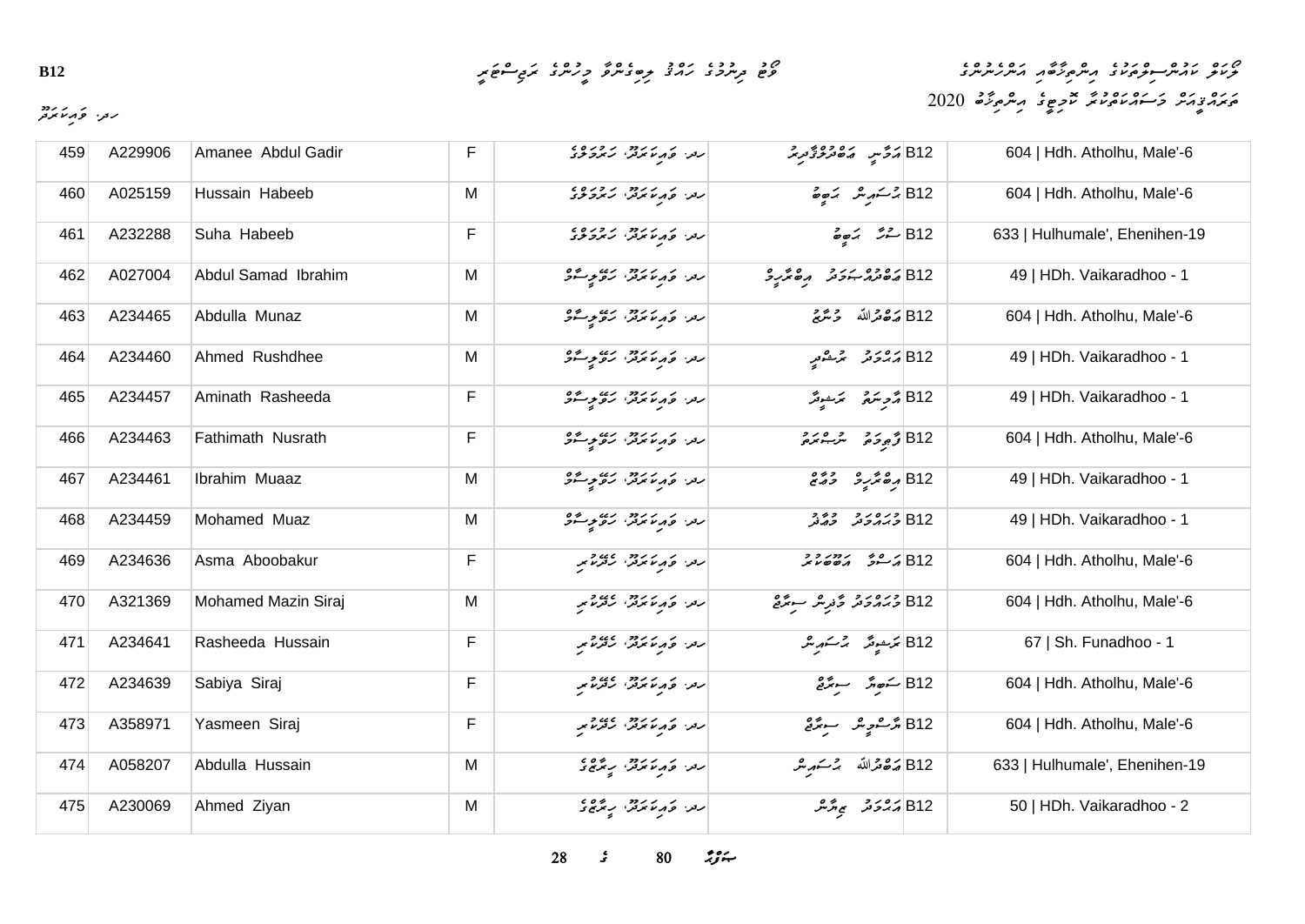*sCw7q7s5w7m< o<n9nOoAw7o< sCq;mAwBoEw7q<m; wBm;vB* م من المرة المرة المرة المرجع المرجع في المركبة 2020<br>مجم*د المريض المربوط المربع المرجع في المراجع المركبة* 

| $22 \times 10^{-1}$<br>ردر ومستردر |  |
|------------------------------------|--|
|------------------------------------|--|

| 476 | A032951 | Aishath Zahra     | $\mathsf F$  | رورا أورا المرقرا الإيرادا   | B12 مۇم <i>رىشقى تەرىپى</i>                  | 604   Hdh. Atholhu, Male'-6   |
|-----|---------|-------------------|--------------|------------------------------|----------------------------------------------|-------------------------------|
| 477 | A128059 | Ameena Abdulla    | F            | رو. وَدِيمَ بِرُوْ. رِيمَ وَ | B12 مَرِيمٌ   مَەقدَاللَّه                   | 633   Hulhumale', Ehenihen-19 |
| 478 | A233351 | Aminath Hassan    | $\mathsf{F}$ | رو. وَمِرْسَمَوْرٌ، رِسْمَى  | B12 مَّ حِسَمَةَ مَحَسَسَةَ مِنْ             | 633   Hulhumale', Ehenihen-19 |
| 479 | A230071 | Azan Rasheed      | M            | رو. و د نامرود. روه و        | B12 كەنگەش - كەنسىرىگە                       | 633   Hulhumale', Ehenihen-19 |
| 480 | A128057 | Azumeela Abdulla  | $\mathsf{F}$ | رو. و د ندود. روه و          | B12 <i>مَ جُمْعٍ مِنْ مَا حَمَّةٍ اللَّه</i> | 604   Hdh. Atholhu, Male'-6   |
| 481 | A233416 | Najla Abdulla     | $\mathsf F$  | رو. ئەرىئەترىق، رىيى ئ       | B12 سَهْعٌ مَهُ صَرَاللّه                    | 633   Hulhumale', Ehenihen-19 |
| 482 | A233445 | Yashfa Abdulla    | $\mathsf{F}$ | رو. وَدِيمَ بِرُوْ. رِيمَ وَ | B12 بَرْشَوَّرَ بَرَصْقَرْاللَّه             | 604   Hdh. Atholhu, Male'-6   |
| 483 | A010419 | Ali Amir          | M            | رى ئەرىئەتە ئ                | B12 <i>مَرْمٍ م</i> ُرْحِمْہ                 | 633   Hulhumale', Ehenihen-19 |
| 484 | A327215 | RASHFA AMIR       | $\mathsf{F}$ | رى ئەرىئەدە سى               | B12 بَرَسْتَرَ مَرَّحِرَ بَر                 | 49   HDh. Vaikaradhoo - 1     |
| 485 | A325421 | Ruha Amir         | $\mathsf F$  | رود ، قاریم برود ، محی       | B12 يُرْرٌ مُجْرِيْرٌ                        | 604   Hdh. Atholhu, Male'-6   |
| 486 | A231892 | Aminath Zareera   | $\mathsf F$  | رى ئەرىئەتكە بەئىردى         | B12 مَّ حِسَمَ سَمَ مِيمَّ                   | 49   HDh. Vaikaradhoo - 1     |
| 487 | A231887 | Asiyath Yoosuf    | F            | رو. ئەرىئەت رىئەرگە          | B12 ۾ سوهري هر شوعر                          | 49   HDh. Vaikaradhoo - 1     |
| 488 | A113456 | Baseera Mohamed   | $\mathsf F$  | رو. ە بەئەتەتى بەئەردى       | B12 كەسپەتمە ب <i>ەشەھ</i> تىر               | 49   HDh. Vaikaradhoo - 1     |
| 489 | A231885 | Mohamed Hassan    | M            | رى ئەرىئەتكە بەئىردى         | B12 <i>وَبَدُوْدَةَ</i> بَرَسَسْ             | 49   HDh. Vaikaradhoo - 1     |
| 490 | A045420 | Abdulla Mohamed   | M            | رى ئەرىئەتكى رورۇئى          | B12 رَصْوَرْاللّه وَبَرْمُرْوَمْر            | 50   HDh. Vaikaradhoo - 2     |
| 491 | A230486 | Adam Imad         | M            | رە، ئەرىئەتكە بەلبەدى        | B12 جُمَرَدُ مِرَّمْر                        | 604   Hdh. Atholhu, Male'-6   |
| 492 | A113694 | Fathimath Mohamed | F            | رو. ەرىئەتكە رورۇئى          | B12 تَ <i>مْ وَحَمْدُ حَمْدُونَدْ</i>        | 265   M. Mulah - 1            |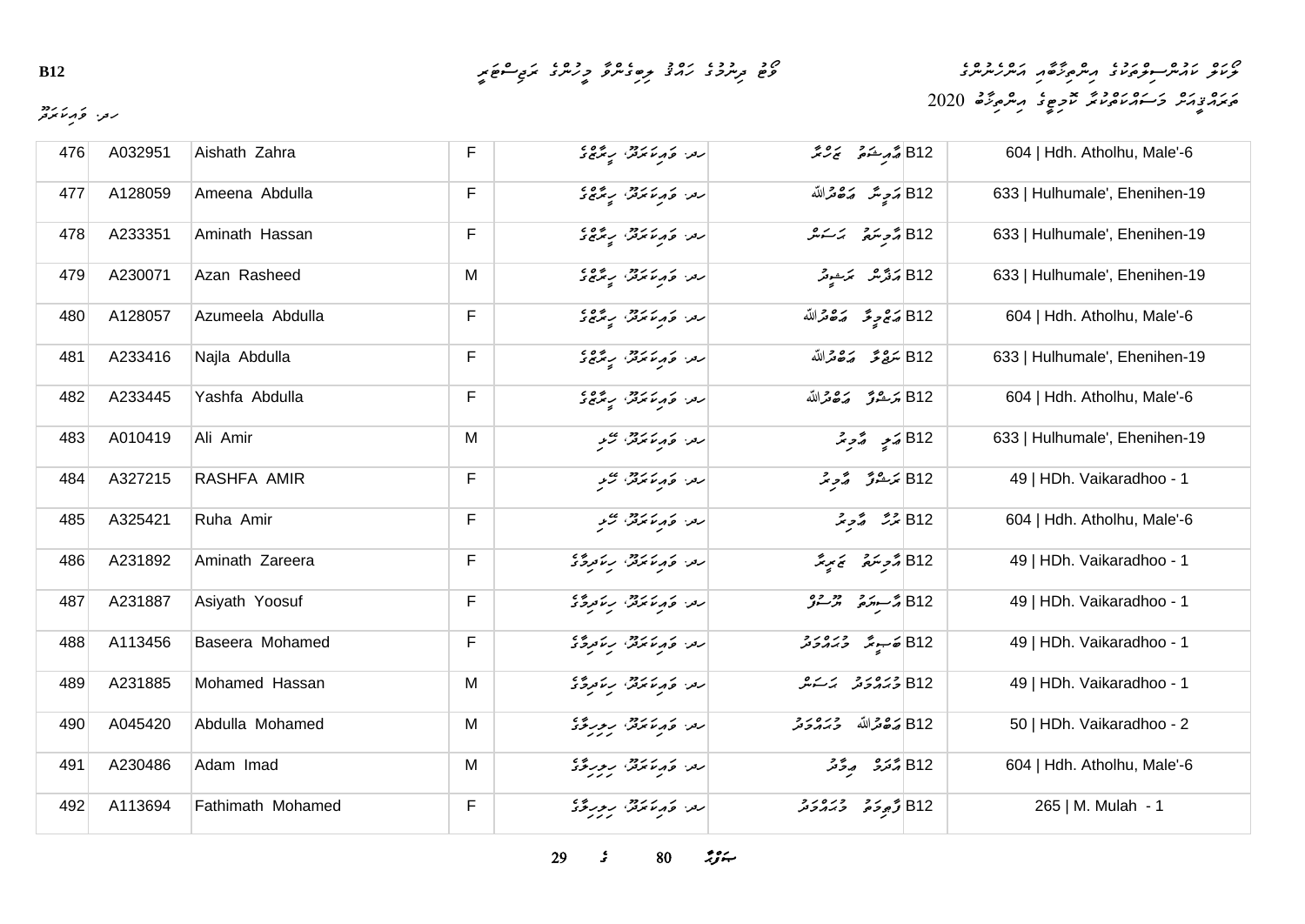*sCw7q7s5w7m< o<n9nOoAw7o< sCq;mAwBoEw7q<m; wBm;vB* م من المرة المرة المرة المرجع المرجع في المركبة 2020<br>مجم*د المريض المربوط المربع المرجع في المراجع المركبة* 

| $\overline{\phantom{a}}$<br>ردر ومسعرم |  |
|----------------------------------------|--|
|----------------------------------------|--|

| 493 | A113695 | Hawwa Mohamed        | $\mathsf F$  | رىر ئەرىئىكى رورۇئى                                     | B12 يَرْمُوَ بِهِ دِيرِ دِيرِ           | 138   Lh. Naifaru - 3       |
|-----|---------|----------------------|--------------|---------------------------------------------------------|-----------------------------------------|-----------------------------|
| 494 | A230472 | Hussain Nabeel       | M            | رىر ئەرىئىگى رورۇئى                                     | B12 بڑے پر نئر سکھو محمد ایک مختص       | 604   Hdh. Atholhu, Male'-6 |
| 495 | A230470 | Ibrahim Mohamed      | M            | رى ئەرىئەتكى رورۇئى                                     | B12 مەھمگىرى ئەممەمىر<br>B12 مەھمگىرى ئ | 50   HDh. Vaikaradhoo - 2   |
| 496 | A229550 | Imaala Shaakir       | F            | رە، ئەرىئەترى رورۇئى                                    | B12 مەمۇمۇ سىمبەتر                      | 604   Hdh. Atholhu, Male'-6 |
| 497 | A229545 | Malasha Shakir       | $\mathsf{F}$ | رىر ئەرىئەتكە روردى                                     | B12 كَرَمَّتْسَ حَدَّمَ كَر             | 604   Hdh. Atholhu, Male'-6 |
| 498 | A113692 | Mohamed Shakir       | M            | رى ئەر ئىگەنى رورۇئى                                    | B12 <i>جەنە جى ھەم بى</i>               | 50   HDh. Vaikaradhoo - 2   |
| 499 | A157006 | Ahmed Hameed         | M            |                                                         | B12   كەندى كەر بەر كەر                 | 50   HDh. Vaikaradhoo - 2   |
| 500 | A231869 | Ahmed Humaid         | M            | رود که د د دور د در در در د                             | B12 كەبرى بىر بەر بىر                   | 50   HDh. Vaikaradhoo - 2   |
| 501 | A012415 | Ali Rasheed          | M            | رود که در کارود .<br>رود که در کارود . بر پولوی سوتوسری | B12 <i>ھَ۔</i> پَرَشِيٹر                | 604   Hdh. Atholhu, Male'-6 |
| 502 | A229843 | Fathmath Hanaa       | F            | رود که در مردد ربرور ۲۶۶۵                               | B12 <i>وُجوحَة رَسَّ</i> رَ             | 50   HDh. Vaikaradhoo - 2   |
| 503 | A056274 | Hassan Rasheed       | M            | رود که د د دور د در در در د                             | B12  پزشکش   پزشیدی                     | 604   Hdh. Atholhu, Male'-6 |
| 504 | A231872 | Hussain Humaid       | M            | رفر بحمد ما برقش بربوفری سوترس                          | B12 پرڪيريش پري پريش                    | 50   HDh. Vaikaradhoo - 2   |
| 505 | A266979 | Mariyam Shafeeqa     | $\mathsf F$  |                                                         | B12 كەنگەر ئى ھەر ئىچ                   | 50   HDh. Vaikaradhoo - 2   |
| 506 | A012026 | Mohamed Hameed       | M            | رود که در مردد ربرور ۲۶۶۵                               | B12  <i>3223\$ برَوٍيْر</i>             | 50   HDh. Vaikaradhoo - 2   |
| 507 | A231877 | Mohamed Vishah       | M            |                                                         | B12 <i>وَيَرْوُوَيْنَ وِحَدُّبْ</i>     | 50   HDh. Vaikaradhoo - 2   |
| 508 | A231803 | Moomina Abdul Rahman | F            | رود نوکرمانوژه رجودر ۲۵ د ور                            | B12 در دره ده ده ده م                   | 50   HDh. Vaikaradhoo - 2   |
| 509 | A234307 | Abdulla Shafeeu      | M            | رىر. ئەرىئەتكە، رىشىگە                                  | B12 كەڭقراللە خ <i>ەوپ</i>              | 604   Hdh. Atholhu, Male'-6 |

**30** *s* **80** *n***<sub>s</sub>***s* **<b>***n*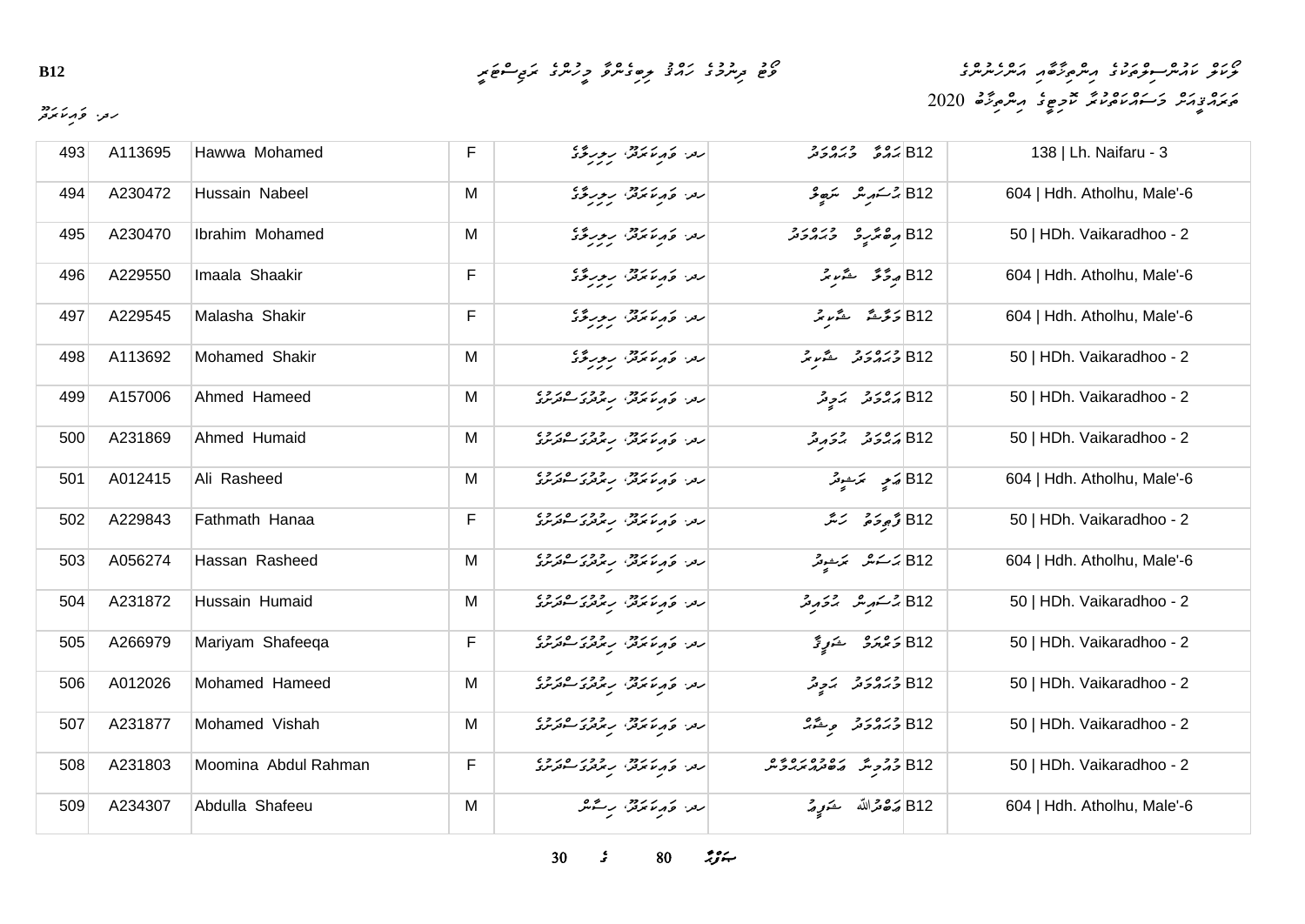*sCw7q7s5w7m< o<n9nOoAw7o< sCq;mAwBoEw7q<m; wBm;vB* م من المرة المرة المرة المرجع المرجع في المركبة 2020<br>مجم*د المريض المربوط المربع المرجع في المراجع المركبة* 

|  | $\overline{\phantom{a}}$<br>رد و مرحم مرد |  |
|--|-------------------------------------------|--|
|--|-------------------------------------------|--|

| 510 | A234302 | Ahmed Asfaag        | M           | رىر. ئەرىئەترى بەسگىر         | B12 كەبروتىر كەسىر تۈتى                  | 604   Hdh. Atholhu, Male'-6   |
|-----|---------|---------------------|-------------|-------------------------------|------------------------------------------|-------------------------------|
| 511 | A234295 | Ali Ahsan           | M           | رىر. ئەرىئەترىش رىشىر         | B12 كەبىر كەبەسەتلىر                     | 604   Hdh. Atholhu, Male'-6   |
| 512 | A234289 | Aminath Ihsana      | $\mathsf F$ | رو. ئەرىئەتە بەستەش           | B12 مَّ حِسَمَۃ مِیْ سَمَّسَّ            | 566   Villimale' Ehenihen - 1 |
| 513 | A234300 | Hussain Sageef      | M           | رى ئەرىكى ئۇنى بەستىر         | B12 پرسىمبەش ئ <sub>ۇتجۇ</sub> ر         | 604   Hdh. Atholhu, Male'-6   |
| 514 | A234303 | Ibrahim Ashwaag     | M           | رى ئەرىكىنى رىگە              | B12 مەھمگىرى كەشىھمىتى                   | 604   Hdh. Atholhu, Male'-6   |
| 515 | A061688 | Ihusan Hussain      | M           | رىر. ئەرىئەترىش رىشىر         | B12 مەرچە سىم يەسىمبە شەر بىر            | 34   HDh. Kurin'bee - 1       |
| 516 | A061687 | Mohamed Afrah       | M           | رى ئەرىكىنى بەشەر             | B12 <i>32923</i> B12                     | 566   Villimale' Ehenihen - 1 |
| 517 | A128566 | Shafeeqa Ali        | $\mathsf F$ | رى ئەرىكى ئۇنى بەستىر         | B12 ڪ <i>وپ</i> ڙ <i>مک</i> ر            | 566   Villimale' Ehenihen - 1 |
| 518 | A047788 | Abdul Kareem Ali    | M           | رو. ە دىكەن بەر ئەس بەر       | B12   پەھەترى <i>ۋىزىرى كەي</i>          | 50   HDh. Vaikaradhoo - 2     |
| 519 | A049999 | Abdulla Mahir       | M           | رىر ئەرىكەن بەئەر سى          | B12 مَەھتراللە ئ <i>ۇرى</i> ر            | 604   Hdh. Atholhu, Male'-6   |
| 520 | A043077 | Ahmed Hashim        | M           | رىد ئەم ئاتىرى بەئەترىپ ئەت   | B12 كەنزى گەندى                          | 604   Hdh. Atholhu, Male'-6   |
| 521 | A092666 | Ahmed Wasif         | M           | رىر ئەرىكى بەر ئەرەپىدە       | B12   پر برج پر گل موسوقر                | 604   Hdh. Atholhu, Male'-6   |
| 522 | A059999 | Mariyam Zahira      | $\mathsf F$ | رى قەرىكى بەر ئەرەپىدى        | B12  <i>ۇن<sub>ى</sub>دۇ ئ</i> ېرىتى     | 633   Hulhumale', Ehenihen-19 |
| 523 | A120253 | Mohamed Asif        | M           | رىر ئەرىكى بەر ئەر ئور        | B12  <i>ويەممى قەسبۇ</i>                 | 604   Hdh. Atholhu, Male'-6   |
| 524 | A143058 | Abdulla Hassan      | M           | رود نو د دکتر از ده د د د د د | B12 مَرْجُ قَرْاللّه بَرْسَة مَرْ        | 49   HDh. Vaikaradhoo - 1     |
| 525 | A034346 | Ahmed Hameed Hassan | M           | رود نو د دکتر از ده د د د د د | B12   كەندى كىرى كىلى كىرىكەنلەر .<br> - | 604   Hdh. Atholhu, Male'-6   |
| 526 | A231999 | Aishath Hassan      | F           | رود تو بر بردد. ره د مستورد   | B12 م <i>ۇم ھۇم بىر كى</i> رىگىر         | 49   HDh. Vaikaradhoo - 1     |

 $31$  *s*  $\frac{1}{2}$  80 *n***<sub>3</sub>** *s*<sub>*x*</sub>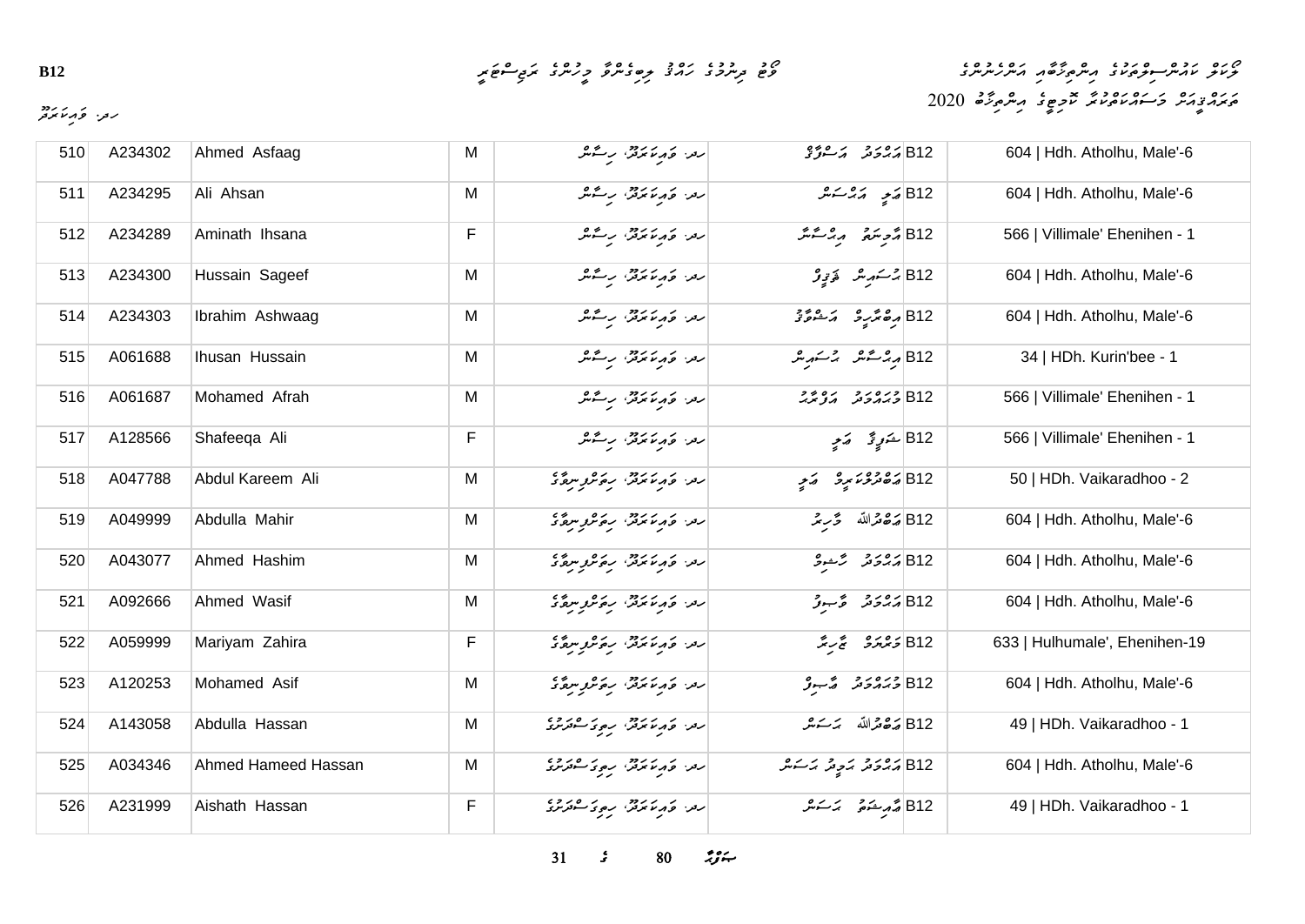*sCw7q7s5w7m< o<n9nOoAw7o< sCq;mAwBoEw7q<m; wBm;vB* م من المرة المرة المرة المرجع المراجع المراجع المراجع المراجع المراجع المراجع المراجع المراجع المراجع المراجع<br>مرين المراجع المراجع المرجع المراجع المراجع المراجع المراجع المراجع المراجع المراجع المراجع المراجع المراجع ال

| ردر ومسعرم | ,,,, |  |  |  |
|------------|------|--|--|--|
|------------|------|--|--|--|

| 527 | A231992 | Fathimath Ibrahim      | $\mathsf F$ | رود که دادود روی ستوروی                   | B12 زَ <sub>ّج</sub> ودَ مَ مِرْهُ مَّرْرِدْ | 49   HDh. Vaikaradhoo - 1     |
|-----|---------|------------------------|-------------|-------------------------------------------|----------------------------------------------|-------------------------------|
| 528 | A232001 | Hussain Hameed         | M           | رد. و د د دو.<br>رد. و د د د د د.         | B12  پرستمبر پر پر ترج تر                    | 378   Hithadhoo Ehenihen - 1  |
| 529 | A231994 | Mariyam Hassan         | $\mathsf F$ | رى ئەرىكى بەي ئەسىرى                      | B12 كەنگەنى ئەسەنلەر                         | 49   HDh. Vaikaradhoo - 1     |
| 530 | A231997 | Sofiyya Hassan         | F           | رى ئەرىكەن.<br>رى ئەرىكى ئەرە بەي سەندىرى | B12 بەرەگە ئەسەنلە                           | 79   N. Miladhoo - 1          |
| 531 | A231995 | Zareena Hassan         | F           | رى ئەرىكى بەي ئەسىرى                      | B12 ئ <sub>ىم بىر</sub> ىگە كەسكەنلە         | 49   HDh. Vaikaradhoo - 1     |
| 532 | A229620 | Anaan Fareed           | M           | رى ئەرىئەتكى بەرگى                        | B12 كەنترىش     قرىرىتر                      | 50   HDh. Vaikaradhoo - 2     |
| 533 | A232294 | Liraaru Abdul Rahman   | M           | رى ئەرىكى ئەسەر ئە                        | B12 جوړنو ده ده ده ده و                      | 283   Dh. Maaenboodhoo - 1    |
| 534 | A062398 | Mohamed Yoosuf         | M           | رى ئەرىكى ئەسەر ئە                        | B12 <i>جەمەدىيە</i> بېرىسىۋ                  | 604   Hdh. Atholhu, Male'-6   |
| 535 | A101740 | Abdul Rahman Hussain   | M           | رودا كالمراكز والمرودان                   | B12 كەھەرمەم ئەسىر بىر ئىسكىرىش              | 633   Hulhumale', Ehenihen-19 |
| 536 | A100820 | Abdulla Rashid         | M           | رى كەرگەن دەردە                           | B12 مَرْدُوْرَاللَّهُ مَّرْسُوتْر            | 50   HDh. Vaikaradhoo - 2     |
| 537 | A075366 | Ahmed Nizam            | M           | رى كەرگەن دەردە                           | B12   كەش <sup>ى</sup> كەر ئىس بىرگەنى       | 604   Hdh. Atholhu, Male'-6   |
| 538 | A394017 | Aishath Nahula         | $\mathsf F$ | رتر که رکود وروده<br>رتر که رکوبر کوتروی  | B12 م <i>ەم ھەم ئىرق</i> ۇ                   | 604   Hdh. Atholhu, Male'-6   |
| 539 | A081535 | Aminath Fazeela        | $\mathsf F$ | رى كەر كەن 32 دىن                         | B12 مَّ حِ مَتَمَّى - وَ سَبِعَّ             | 462   Srilanka / Colombo - 3  |
| 540 | A012567 | Hussain Mufeed         | M           | رى ئەرىئەتە دىردە ئ                       | B12 پر <i>شمېر به د و</i> ړيز                | 105   R. Innamaadhoo - 1      |
| 541 | A394019 | Mohamed Nimal          | M           | رى ئەرىكى ئەھلىرى                         | B12 <i>وُبَرُوْدَوْ</i> سِرَدُّوْ            | 604   Hdh. Atholhu, Male'-6   |
| 542 | A073645 | Sheeneeza Abdul Rahman | $\mathsf F$ | رى ئەرىكى روروپ                           | B12 خوسرچ مەھەرە جەمە                        | 633   Hulhumale', Ehenihen-19 |
| 543 | A012219 | Shuaib Ali             | M           | رفر كريم بردو وروده و                     | B12 ڪ <i>ممبرھ م</i> َب <i>رِ</i>            | 604   Hdh. Atholhu, Male'-6   |

**32** *s* **80** *n***<sub>s</sub>***s* **<b>***n*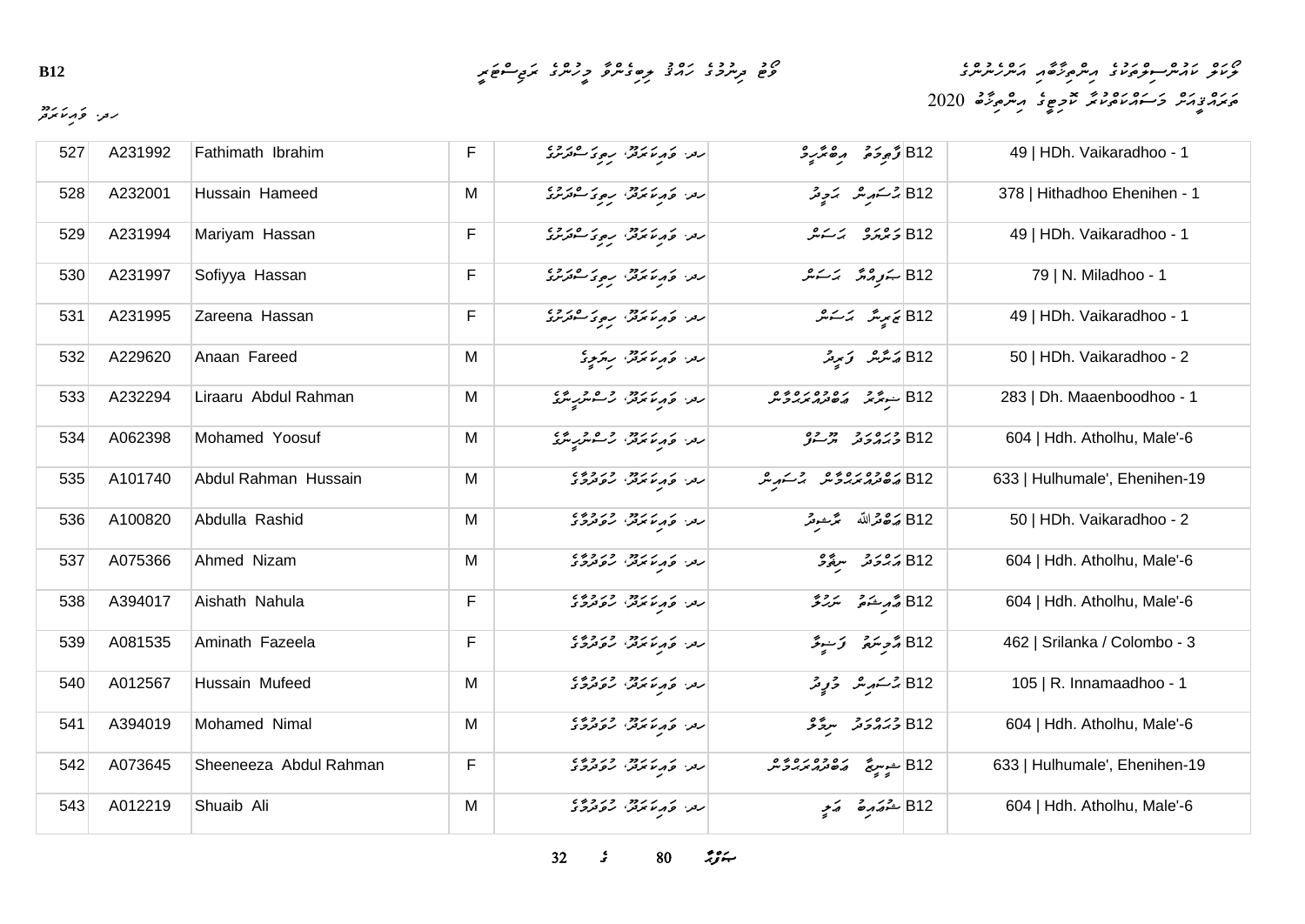*sCw7q7s5w7m< o<n9nOoAw7o< sCq;mAwBoEw7q<m; wBm;vB* م من المرة المرة المرة المرجع المراجع المراجع المراجع المراجع المراجع المراجع المراجع المراجع المراجع المراجع<br>مرين المراجع المراجع المرجع المراجع المراجع المراجع المراجع المراجع المراجع المراجع المراجع المراجع المراجع ال

|  | $\overline{\phantom{a}}$<br>رد و مرحم مرد |  |
|--|-------------------------------------------|--|
|--|-------------------------------------------|--|

| 544 | A069990 | Abdul Raheem Abdul Rahman | M           | رىر ئەرىئەتكە بەنگ                         | B12 رەجوە يرى بەرە دە بەرە يور               | 566   Villimale' Ehenihen - 1 |
|-----|---------|---------------------------|-------------|--------------------------------------------|----------------------------------------------|-------------------------------|
| 545 | A231902 | Aishath Naila             | F           | رىن ئەرىئەتكە بەتى                         | B12 مَّەمِسْتَقْ سَمْدِمَّ                   | 566   Villimale' Ehenihen - 1 |
| 546 | A232573 | Aminath Nausa             | $\mathsf F$ | رى ئەرىئەدە بەق                            | B12 مَّ حِسَمَةَ مَسَمَّدٌ مَّ               | 49   HDh. Vaikaradhoo - 1     |
| 547 | A232568 | Fathimath Maeesha         | $\mathsf F$ | رى قەرىكەن بەق                             | B12 رَّجِ <i>حَمَّةٍ</i> حَمِيشَةٍ           | 604   Hdh. Atholhu, Male'-6   |
| 548 | A229924 | Mohamed Alim              | M           | رى قەرىكەن بەق                             | B12 <i>جەممى ھى</i> جى                       | 604   Hdh. Atholhu, Male'-6   |
| 549 | A230094 | Fathimath Ibrahim         | $\mathsf F$ | رو. و د روو. د برو د                       | B12 وَجوحَمَ مِرْحَمْدِ وَ                   | 633   Hulhumale', Ehenihen-19 |
| 550 | A132204 | Hussain Shafeeq           | M           | رو. و د روو. د برو د                       | B12 پرڪ <i>مبرنگر</i> ڪو <i>پ</i> و          | 566   Villimale' Ehenihen - 1 |
| 551 | A230104 | Naseeha Ali               | $\mathsf F$ | رى كەرىكى بەردە                            | B12  بترس <sub>ی</sub> ر پیم کارمی           | 50   HDh. Vaikaradhoo - 2     |
| 552 | A230103 | Nuzhath Ali               | $\mathsf F$ | رو. و د رکور او بروی                       | B12 شج برقي ھي تھ                            | 566   Villimale' Ehenihen - 1 |
| 553 | A102697 | Saheeha Ali               | $\mathsf F$ | رو. و د رکور او بروی                       | B12  بەرپە ئەمچ                              | 566   Villimale' Ehenihen - 1 |
| 554 | A025627 | Abdul Sattar Ibrahim      | M           | رى ئەرىئەتكە ئەرىرى                        | B12 مەھەرمەم مەھەرد                          | 49   HDh. Vaikaradhoo - 1     |
| 555 | A232813 | Athifa Dawood             | F           | رى ئەرىكىگى ئەرىرى                         | B12 مَّ جوتَر مُتَّرَوْتَر                   | 49   HDh. Vaikaradhoo - 1     |
| 556 | A232682 | Fathimath Ajfaan          | $\mathsf F$ | رى ئەرىكى ئەربىر                           | B12 وَج <i>وحَ</i> حَمَّ مَعْ وَسَمَّ        | 49   HDh. Vaikaradhoo - 1     |
| 557 | A229934 | Mariyam Janan             | F           | رى ئەرىكى ئەربىر                           | B12  <i>5 بُرْہَرُوْ ن</i> ے بُرُب <i>رُ</i> | 633   Hulhumale', Ehenihen-19 |
| 558 | A010113 | Ali Naseer                | M           | رو. ۶ گرم نروژ، گرمزوری                    | B12 <i>ھَ۔</i> سَرَجِيمُ                     | 604   Hdh. Atholhu, Male'-6   |
| 559 | A232944 | Fathimath Hasna           | $\mathsf F$ | رو. ۶ در دو.<br>رو. ۶ در نامرفر، در مرور ر | B12 ۇ <sub>جو</sub> رَى ئەس <sup>ى</sup> ر   | 604   Hdh. Atholhu, Male'-6   |
| 560 | A358330 | Hamna Ali Naseer          | F           | رورا كإرتابردد الإبرودي                    | B12 تر <i>و بنگ م</i> تو بترسویمر            | 604   Hdh. Atholhu, Male'-6   |

**33** *s* **80** *n***<sub>s</sub>***n***<sub>s</sub>**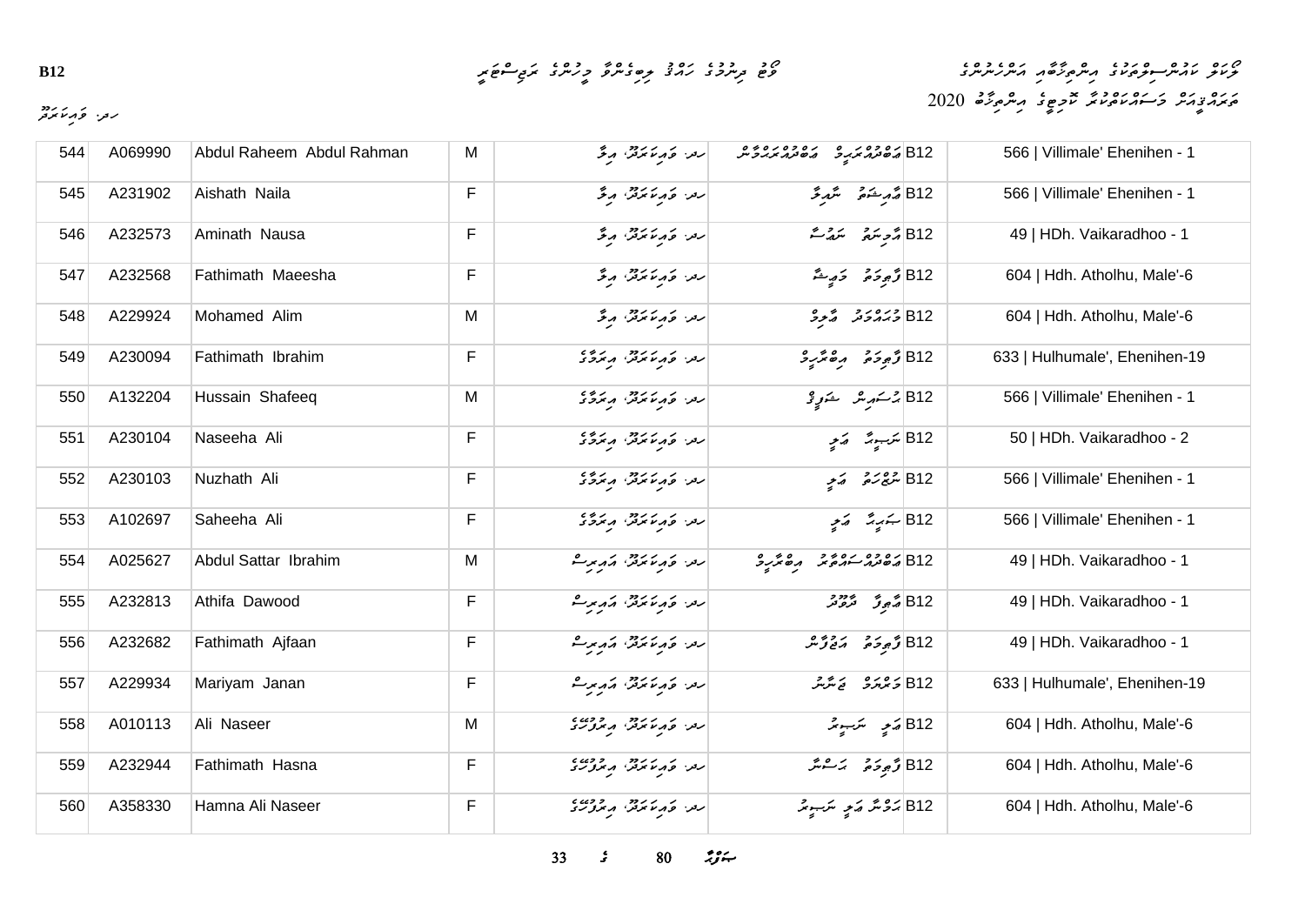*sCw7q7s5w7m< o<n9nOoAw7o< sCq;mAwBoEw7q<m; wBm;vB* م من المرة المرة المرة المرجع المراجع المراجع المراجع المراجع المراجع المراجع المراجع المراجع المراجع المراجع<br>مرين المراجع المراجع المرجع المراجع المراجع المراجع المراجع المراجع المراجع المراجع المراجع المراجع المراجع ال

| 561 | A080568 | Ibrahim Saleem    | M            | رد. قهرنمندگر معروری            | B12  مەھەر بەر ئىستىر ئىچە ئىچە ئىچە ئاستان ئىل                                                      | 604   Hdh. Atholhu, Male'-6   |
|-----|---------|-------------------|--------------|---------------------------------|------------------------------------------------------------------------------------------------------|-------------------------------|
| 562 | A078275 | Zaina Rameez      | F            | رور که رکوری بر ووړه و          | B12 ئىم بىگە ئىم <i>چ</i> ې                                                                          | 633   Hulhumale', Ehenihen-19 |
| 563 | A229764 | Fathimath Usva    | $\mathsf{F}$ | رى ئەرىكىگى مىگەم ئ             | B12 گَهِ دَمَ مَ مُرْمَوَّ                                                                           | 604   Hdh. Atholhu, Male'-6   |
| 564 | A138325 | Mohamed Hisham    | M            | رى ئەرىكى ئەس ئەر               | B12 <i>جەممى جىشى بى</i>                                                                             | 604   Hdh. Atholhu, Male'-6   |
| 565 | A126455 | Abdul Kareem Ali  | M            | رى ئەرىكى مەمەر                 | B12   پەھەترى <i>ۋىزىرى بەيج</i>                                                                     | 49   HDh. Vaikaradhoo - 1     |
| 566 | A234554 | Aishath Thawfeeqa | $\mathsf F$  | رى ئەرىكى مەم ئ                 | B12 مَگْرِسْتَمْ مَحْرَكَزِيَّ                                                                       | 53   Sh. Kan'ditheemu - 1     |
| 567 | A234548 | Hawwa Ibrahim     | $\mathsf F$  | رى ئەرىكى مەمەرى                | B12 بَرْدُوَّ مِنْ مِّرْرِدْ                                                                         | 49   HDh. Vaikaradhoo - 1     |
| 568 | A234550 | Mariyam Thaufeeqa | F            | رى ئەرىكى مەم ئ                 | B12 <i>ج</i> ېر <i>دو مؤړن</i> و ته                                                                  | 633   Hulhumale', Ehenihen-19 |
| 569 | A093833 | Abbas Moosa       | M            | رىر كەرىكى ئەركە كەرگەن ئى      | $23$ $262$ $B12$                                                                                     | 50   HDh. Vaikaradhoo - 2     |
| 570 | A158438 | Ahmed Rasheed     | M            | תעי פֿתְעִמֶנוֹ תַתְפֹמֶנוּ ב   | B12 كەنزى كىم تىرىنى <sub>ي</sub> ەتر                                                                | 251   ADh. Dhangethi - 2      |
| 571 | A230142 | Aishath Rasheedha | $\mathsf F$  | رىر ئەرىكىنىڭ مەرئىرىكەت        | B12 مَگْرِمِسْتَعْرِ مَكْرَسْبِعْدُ                                                                  | 50   HDh. Vaikaradhoo - 2     |
| 572 | A126031 | Aminath Sulaiman  | $\mathsf{F}$ | رىر ئەرىكىنىڭ مەرئىرىكەت        | B12 مَّ حِسَمَة مُسْتَخَدِقَ مَّدْ                                                                   | 50   HDh. Vaikaradhoo - 2     |
| 573 | A230144 | Hassan Rasheed    | M            | נעי פֿונשינעי וונפֿוניונים      | B12  يزسكش    يرتبوش                                                                                 | 50   HDh. Vaikaradhoo - 2     |
| 574 | A158439 | Hussain Rasheed   | M            | תני פה יותני ההפית <i>הה</i> "  | B12 بڑے پر نئر کرنے پر تر                                                                            | 50   HDh. Vaikaradhoo - 2     |
| 575 | A093830 | Ibrahim Rasheed   | M            | תעי פֿתְעִמְנֹי תַתְפֹמֶלִת     | B12 مەھەر بۇ سىمىسى قىرىكتى ئىستان ئىشتان ئىستان ئىستان ئىستان ئىستان ئىستان ئىستان ئىستان ئىستان ئى | 50   HDh. Vaikaradhoo - 2     |
| 576 | A354646 | Mohamed Leevan    | M            | תעי פתעמע התפתלה                | B12 <i>دېم</i> متر مو <i>گ</i> ر                                                                     | 50   HDh. Vaikaradhoo - 2     |
| 577 | A231305 | Hussain Fazul     | M            | رودا كالرمائيون المحامرة والمحا | B12  پرستمبر میں ترجیحہ                                                                              | 633   Hulhumale', Ehenihen-19 |

**34** *s* **80** *n***<sub>s</sub>**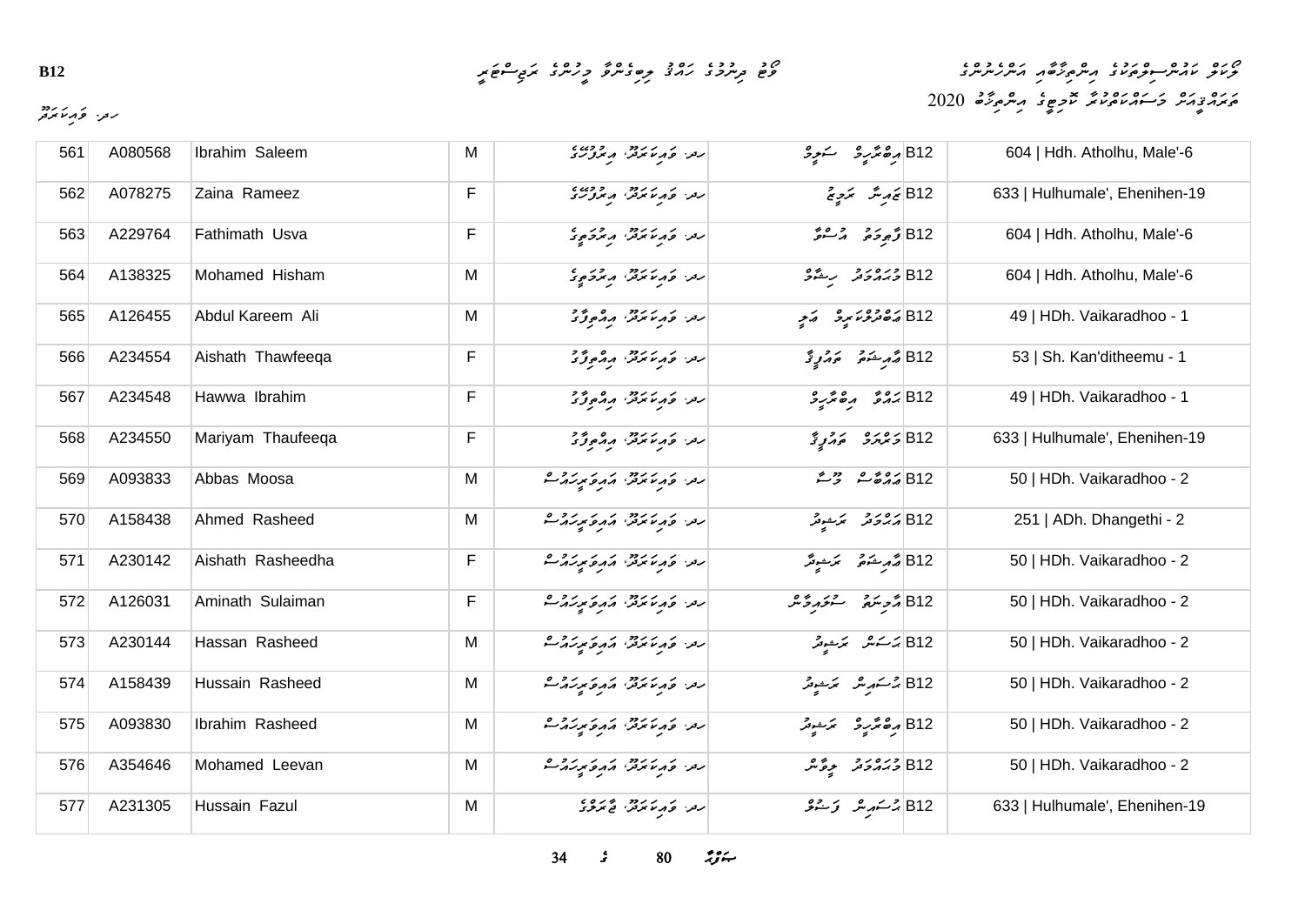*sCw7q7s5w7m< o<n9nOoAw7o< sCq;mAwBoEw7q<m; wBm;vB* م من المرة المرة المرة المرجع المراجع المراجع المراجع المراجع المراجع المراجع المراجع المراجع المراجع المراجع<br>مرين المراجع المراجع المرجع المراجع المراجع المراجع المراجع المراجع المراجع المراجع المراجع المراجع المراجع ال

| 578 | A158893 | Naila Asir                 | F | رى ئەرىكى ئەرەبى                                                           |                                         | 604   Hdh. Atholhu, Male'-6    |
|-----|---------|----------------------------|---|----------------------------------------------------------------------------|-----------------------------------------|--------------------------------|
| 579 | A158894 | Rahuma Yoosuf              | F | رى ئەرىكى ئەرە ئ                                                           | B12 بَرْبَرْدُ بَرْبِ                   | 633   Hulhumale', Ehenihen-19  |
| 580 | A024776 | Thoha Rasheed              | M | رودا المرود المرواة<br>الرودا المحاور المتحامل وروا                        | B12  بَوْرٌ کَمَ سُوِمْرٌ               | 566   Villimale' Ehenihen - 1  |
| 581 | A232183 | Adam Samah                 | M | رو. تو در در در و ۵ و در ۲۵ در و د                                         | B12 مُمَرَّدُ سَنَّرَبُّرُ              | 50   HDh. Vaikaradhoo - 2      |
| 582 | A229891 | Ahnaf Nashid               | M | رور به در در در و ۵ و در ۲۵ در و د<br>برور نو در ما برور او ه مرموی سوتورن | B12 كەشرىق گەشىرىتى                     | 50   HDh. Vaikaradhoo - 2      |
| 583 | A148482 | Aishath Fazna              | F | رور و در در دوه در ۲۵۵۰<br>رور و در نامرور او ه مروی سوتر دی               | B12 مەم ئىق ئەسىم ئىق ئىق               | 604   Hdh. Atholhu, Male'-6    |
| 584 | A229468 | Asima Mohamed              | F | رو. تو در در در و ۵ و در ۲۵ در و د                                         | B12 مەسىرى ئەرەر ئەرىرىد                | 50   HDh. Vaikaradhoo - 2      |
| 585 | A128695 | Fathimath Rasheeda         | F | رو. و در دود در و ۵ و در و در و د                                          | B12 وَجِوحَة مَ مَرْسُوِمَّرُ           | 35   Kulhudhuffushi Uthuru - 1 |
| 586 | A050807 | Hassan Naeem               | M | رود که دکتری و ۲۵۵۶ و د و د<br>رود که دکتری فان د وی سوتربری               | B12  تەسىر ش <sub>ەپ</sub> ى            | 50   HDh. Vaikaradhoo - 2      |
| 587 | A229894 | Mohamed Nazih              | M | رو. تو در در در در ۲۵۵۰ در در در<br>رو. تو در مرکز، در ه مرکزی سوتر در     | B12 <i>ويروونر</i> س <sub>گيم</sub> ر   | 50   HDh. Vaikaradhoo - 2      |
| 588 | A078529 | Nashidh Ali                | M | رو. تو در در در در ۲۵۵۰ در در در<br>رو. تو در مرکز، در ه مرکزی سوتر در     | B12 مَرْسُوتِر كَرَمٍ                   | 50   HDh. Vaikaradhoo - 2      |
| 589 | A232180 | Niyaaz Ali                 | M | رور در در دو در و ۵ در ۲۵ در د.<br>رود و در مرور به حاضر دی سوتر در        | B12 سِرْج مَعِ                          | 50   HDh. Vaikaradhoo - 2      |
| 590 | A232170 | Sakeena Hussain            | F | رور که ما برده در ۲۵۵۶ ورو د<br>رور که ما برتر، نے ن <i>ه بروی س</i> وربری | B12 س <i>ەرپەتھ ج.سەرپى</i> تە          | 50   HDh. Vaikaradhoo - 2      |
| 591 | A064364 | Sheeza Hassan              | F | دو. و د را دو.<br>دو. و د را برتر، و ه بر و د سور د د                      | B12  حديج    پرسكريمل                   | 50   HDh. Vaikaradhoo - 2      |
| 592 | A232178 | Shuaidha Ali               | F | رور و در در دوه در ۲۵۵۰<br>رور و در نامرور او ه مروی سوتر دی               | B12 ڪ <i>ممبرمڈ م</i> َرمٍ              | 50   HDh. Vaikaradhoo - 2      |
| 593 | A033666 | <b>Abdul Hameed Yoosuf</b> | M | رور كرد كور كالمردوع                                                       | B12 <sub>مەھ</sub> وكرىم يېزىق ھەمبىرىن | 50   HDh. Vaikaradhoo - 2      |
| 594 | A229710 | Ahmed Lujain               | M | رود که در دو د ۵۶۵ وی                                                      | B12   <i>مەنى قىلى قىق م</i> ېش         | 604   Hdh. Atholhu, Male'-6    |

**35** *s* **80** *n***<sub>s</sub>***n***<sub>s</sub>**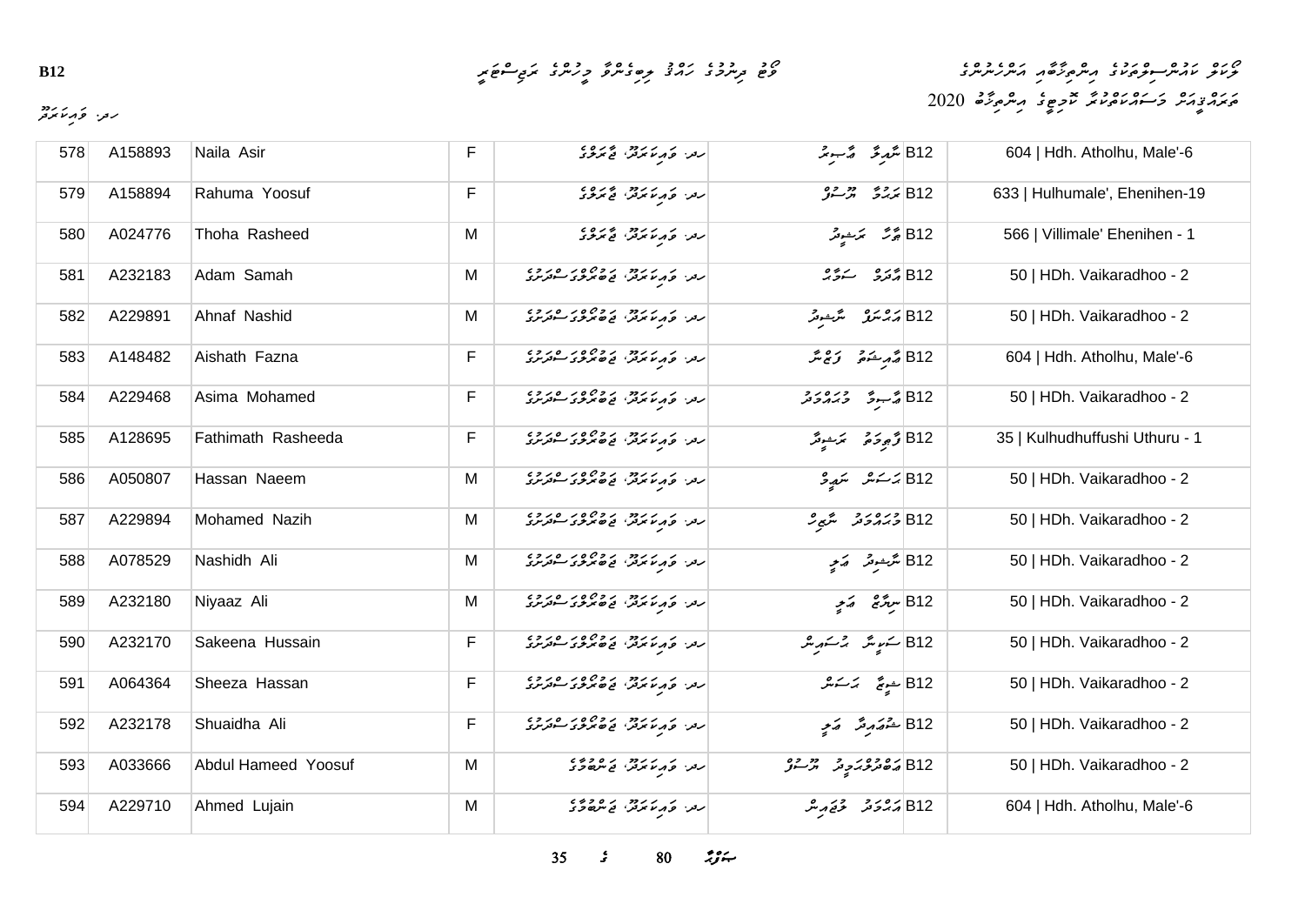*sCw7q7s5w7m< o<n9nOoAw7o< sCq;mAwBoEw7q<m; wBm;vB* م من المرة المرة المرة المرجع المراجع المراجع المراجع المراجع المراجع المراجع المراجع المراجع المراجع المراجع<br>مرين المراجع المراجع المرجع المراجع المراجع المراجع المراجع المراجع المراجع المراجع المراجع المراجع المراجع ال

| カンシーン<br>ردر ومستردر |  |
|----------------------|--|
|----------------------|--|

| 595 | A154627 | Fathmath Yoosuf    | $\mathsf F$  | رى كەر كەن 30 كەن          | B12 رَّجِوحَةُ مَرْسَنُرُ                  | 50   HDh. Vaikaradhoo - 2     |
|-----|---------|--------------------|--------------|----------------------------|--------------------------------------------|-------------------------------|
| 596 | A231097 | Mohamed Naveen     | M            | رور کرد کروی کے مرحوم کے   | B12 <i>وُبَرُمْ</i> دُوَمْ سَمِيشْ         | 604   Hdh. Atholhu, Male'-6   |
| 597 | A121773 | Ahmed Zahir        | M            | رىر ئەرىكىردە ، ئالج ئارىگ | B12 كەنزى قىلى ئىق بىر ئىق بىر ئىق بىر ئىق | 49   HDh. Vaikaradhoo - 1     |
| 598 | A230306 | Aishath Mashitha   | $\mathsf F$  | תמי פת מיצעי בשפתי         | B12 مَّ مِسْتَعْمَى مُحْسِبَمَّ            | 633   Hulhumale', Ehenihen-19 |
| 599 | A230308 | Aminath Maayaa     | $\mathsf{F}$ | رىر ئەرىئەتكەن قانج جانگر  | B12 مُجِسَعُ حَمَّدُ                       | 49   HDh. Vaikaradhoo - 1     |
| 600 | A147488 | Aminath Zirana     | $\mathsf{F}$ | رى ئەرىكى ھەرك ئى          | B12 مَّ صِنَعَ مِيمَّتَهُ                  | 604   Hdh. Atholhu, Male'-6   |
| 601 | A230302 | Fathimath Masha    | $\mathsf F$  | رىن ئۇرىكتىرى قايم ئەھر    | B12 رُج <i>وحَة</i> گَـُّةً.               | 49   HDh. Vaikaradhoo - 1     |
| 602 | A232362 | Fathimath Yoosuf   | $\mathsf{F}$ | رىر ئەرىكىردە مەەر ئىر     | B12 رُجوحَہ مر سو                          | 604   Hdh. Atholhu, Male'-6   |
| 603 | A232386 | Haleemath Fairooza | $\mathsf{F}$ | תמי פת מיצעי בשפתי         | B12 كەمچەدى قەرىپىدىنى ئا                  | 604   Hdh. Atholhu, Male'-6   |
| 604 | A232384 | Hassan Zameer      | M            | رىر. ئەرىئەترىن قانج ئەھ   | B12  پرسٹر کاچ <sup>ی</sup> ر              | 604   Hdh. Atholhu, Male'-6   |
| 605 | A144254 | Hawwa Zahira       | $\mathsf F$  | תמי פת מיצעי בישקיית       | B12 يَرْدُوَّ تَجْرِبَّرُ                  | 566   Villimale' Ehenihen - 1 |
| 606 | A045897 | Hussain Zamir      | M            | رى ئەرىكى ھەرك ئى          | B12 بر سمبر مر گرم تر                      | 604   Hdh. Atholhu, Male'-6   |
| 607 | A078524 | Mariyam Zaamira    | F            | رىر ئەرىكى ئەم ئەم ئەس     | B12 كەبىر بىر ئىچ ئىچە ئىگە ب              | 633   Hulhumale', Ehenihen-19 |
| 608 | A229914 | Mohamed Zaam       | M            | رى ئەرىكى ھەرك ئى          | B12 درەرىر ئ <sub>ە</sub> ر                | 604   Hdh. Atholhu, Male'-6   |
| 609 | A232377 | Rugiyya Inaya      | $\mathsf F$  | رى ئەرىكى ھەرك ئى          | B12 ىزى <sub>ق</sub> ەمگە مەش <i>ۇر</i>    | 604   Hdh. Atholhu, Male'-6   |
| 610 | A054966 | Jadhulla Mohamed   | M            | رى ئەرىئەت دە              | B12 يُحدَّاللَّه وَبَرْهُ وَبِرْ وَبَرْ    | 49   HDh. Vaikaradhoo - 1     |
| 611 | A230076 | Mohamed Jalwaan    | M            | رور كوركوكردو بروي         | B12  <i>32023, ق ق ق م</i> ر               | 566   Villimale' Ehenihen - 1 |

**36** *s* **80** *n***<sub>s</sub>***n***<sub>s</sub>**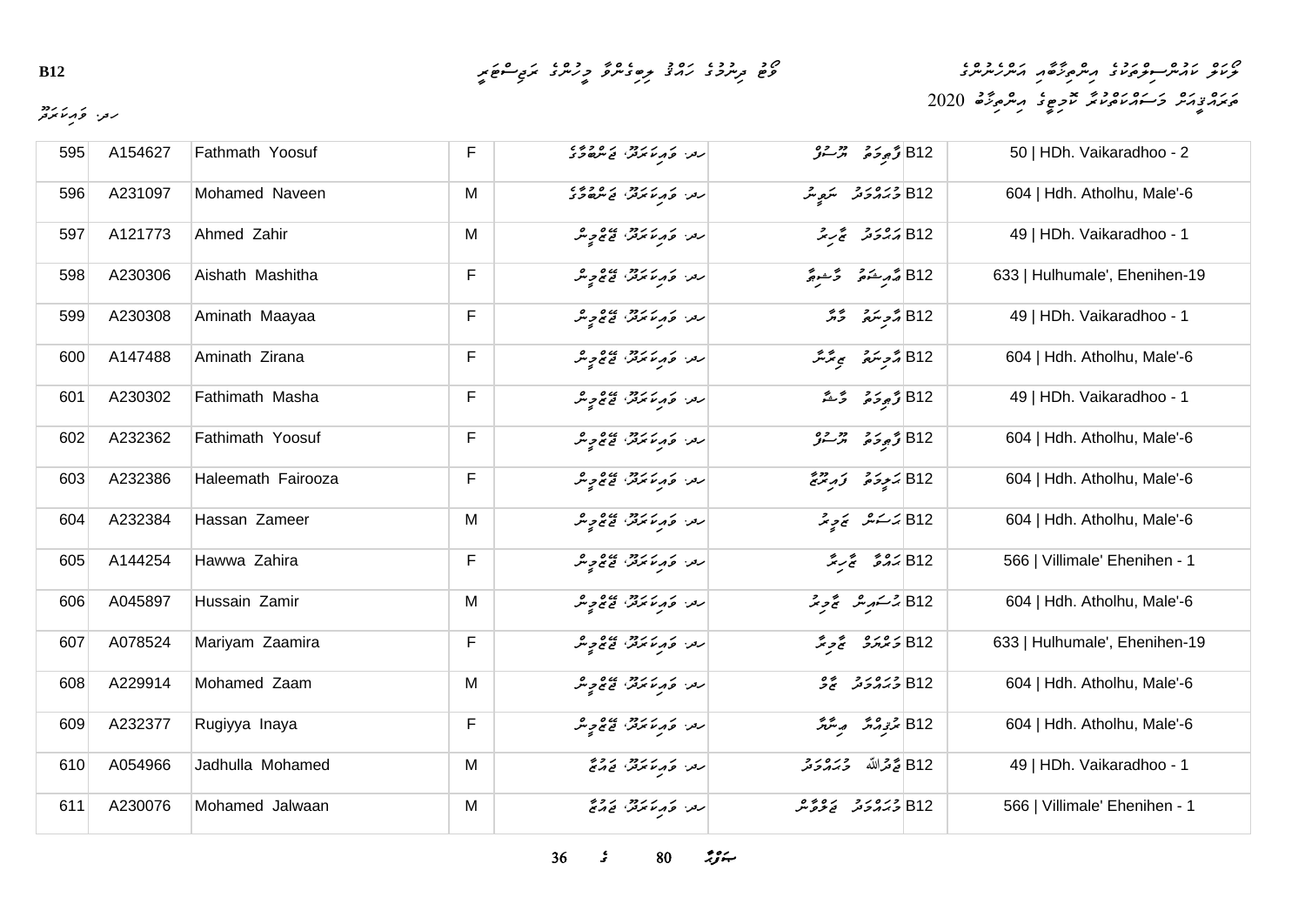*sCw7q7s5w7m< o<n9nOoAw7o< sCq;mAwBoEw7q<m; wBm;vB* م من المرة المرة المرة المرجع المرجع في المركبة 2020<br>مجم*د المريض المربوط المربع المرجع في المراجع المركبة* 

| カンシーン<br>ردر ومستردر |
|----------------------|
|----------------------|

| 612 | A055594 | Aishath Siyana        | $\mathsf{F}$ | رىر ئەرىئەترى ئەئزىردى               | B12 مەم ئەم ئىس سومەتىگە                     | 633   Hulhumale', Ehenihen-19 |
|-----|---------|-----------------------|--------------|--------------------------------------|----------------------------------------------|-------------------------------|
| 613 | A160384 | Ali Ishan             | M            | رىر ئەرىئەترى ئەئەر دە               | B12 ضع میشمگر                                | 604   Hdh. Atholhu, Male'-6   |
| 614 | A229587 | Bassam Waheed         | M            | رىر ئەرىئەترى ئەئزىردى               | B12 <i>مەشىرى بى بە</i> ر                    | 633   Hulhumale', Ehenihen-19 |
| 615 | A056164 | Fathimath Ziyada      | $\mathsf F$  | رودا المرور والمحمد المحمد والمحمدين | B12 گۇج <sub>ۇ</sub> خۇ پەترىتر              | 604   Hdh. Atholhu, Male'-6   |
| 616 | A231040 | Hassan Jilaau         | M            | رىر ئەرىئەترى ئەئزىردى               | B12 بَرسَش م <sub>ح</sub> ِمَّة <i>ُ</i>     | 633   Hulhumale', Ehenihen-19 |
| 617 | A128159 | Hussain Ziyad         | M            | رىر ئەرىئەترى ئەئەر دە               | B12 بر سَمبر مَر س <sub>م</sub> بر مَرْ مَرْ | 633   Hulhumale', Ehenihen-19 |
| 618 | A231052 | Ibrahim Jazlaan       | M            | رودا كالإنا يمرش في كار وي           | B12 مەھەر بەر ئەرگەر قىرىدىن ئىل             | 633   Hulhumale', Ehenihen-19 |
| 619 | A084947 | Mohamed Siruhan       | M            | رودا المرور والمحمد المحمد والمحمدين | B12 <i>جەم</i> روبر سى <i>رىگىر</i>          | 604   Hdh. Atholhu, Male'-6   |
| 620 | A230940 | Zaheera Yoosuf        | $\mathsf F$  | رىر ئەرىئەترى ئەئزىردى               | B12 يَج په تر متر وهي.                       | 633   Hulhumale', Ehenihen-19 |
| 621 | A095888 | Zuhra Yoosuf          | F            | رىر ئەرىئەترى ئەئزىردى               | B12 يحر <sup>م</sup> پر مشتر                 | 50   HDh. Vaikaradhoo - 2     |
| 622 | A230936 | Zunaira Yoosuf        | $\mathsf F$  | رىر ئەرىئەترىش ئەئزىردى              | B12 تج يئرم بحر محر مشترقر                   | 604   Hdh. Atholhu, Male'-6   |
| 623 | A233943 | Fathimath Moosa       | F            | رى ئەرىئەتكە ئەۋرىرى                 | B12 رَّجِ حَمَّةَ حَمَّ مَّ                  | 49   HDh. Vaikaradhoo - 1     |
| 624 | A111388 | Mausooma Abdul Hameed | $\mathsf F$  | رودا المرور والمردان والمراريج       | B12 كەم يېقىق مەھەرىجە يېتىر                 | 633   Hulhumale', Ehenihen-19 |
| 625 | A074525 | Fathimath Zamira      | $\mathsf F$  | رد. قهرنم تردد. عاد و ع              | B12 <i>وَّج</i> وحَتْمُ گَيْ حِبَّدُ         | 604   Hdh. Atholhu, Male'-6   |
| 626 | A048193 | Abdulla Ziyaad        | M            | ردر کورنوکردو ج                      | B12 مَەھتراللە   سى مَرْتىر                  | 633   Hulhumale', Ehenihen-19 |
| 627 | A231055 | Aishath Jazlee        | $\mathsf F$  | ردر کرد کردو<br>روز کرد کرد و مح     | B12 مُگرِسْتَمْ کَمَ فَرْمِ                  | 633   Hulhumale', Ehenihen-19 |
| 628 | A231894 | Jameela Zareera       | F            | رىن قەرىكەتتى قوي                    | B12 کے <sub>حو</sub> ثر کے م <sub>ی</sub> ٹر | 633   Hulhumale', Ehenihen-19 |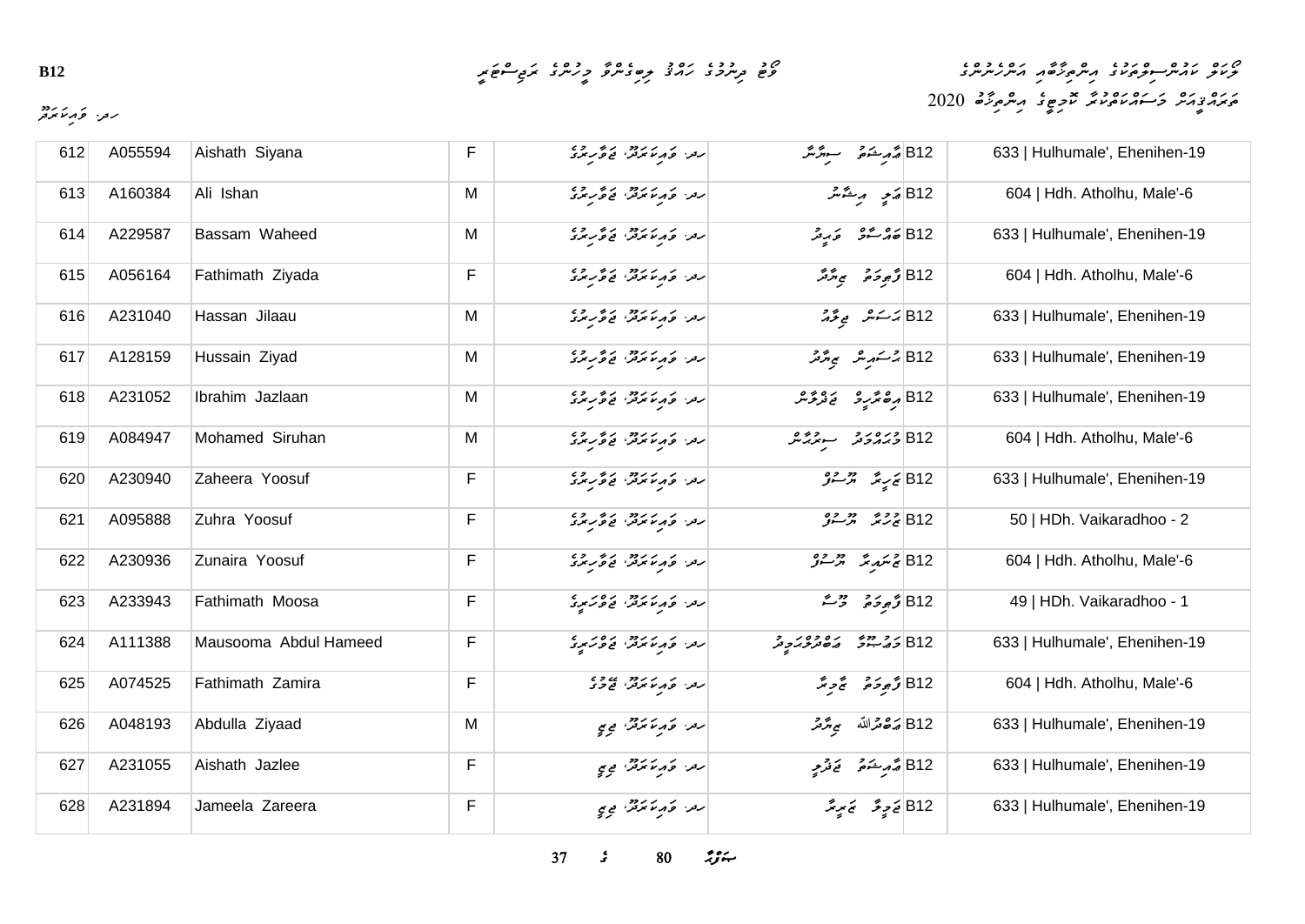*sCw7q7s5w7m< o<n9nOoAw7o< sCq;mAwBoEw7q<m; wBm;vB* م من المرة المرة المرة المرجع المرجع في المركبة 2020<br>مجم*د المريض المربوط المربع المرجع في المراجع المركبة* 

| 629 | A231046 | Mohamed Jinaan                             | M            | رور ، و در دود. او مح             | B12  3 <i>522 تىڭ يىڭرى</i> گ                                                    | 633   Hulhumale', Ehenihen-19 |
|-----|---------|--------------------------------------------|--------------|-----------------------------------|----------------------------------------------------------------------------------|-------------------------------|
| 630 | A230116 | Ahmed Akmal                                | M            | תו לתוצעי ואינסי                  | B12 كەبروتر كەندى ئى                                                             | 604   Hdh. Atholhu, Male'-6   |
| 631 | A230112 | Aishath Raushan                            | F            | رى ئەرىكى ئەسھىر                  | B12 م <i>ەم ھەق مۇھ ھە</i> ك                                                     | 604   Hdh. Atholhu, Male'-6   |
| 632 | A039161 | Aminath Rafeea                             | $\mathsf{F}$ | תו לתומות ומושילות                | B12 مَّ حِسَمَ سَمَوِمَّ                                                         | 50   HDh. Vaikaradhoo - 2     |
| 633 | A229808 | <b>Fathimath Shaura Mohamed</b><br>Shafeeg | $\mathsf F$  |                                   | B12 وَجِوَدَةٌ شَهْرَ مِنْ دَيْرُودَ مُشْرِرٍ وَ اللهِ وَالْمُسْرَسِّ اللهَ مِنْ | 50   HDh. Vaikaradhoo - 2     |
| 634 | A011338 | Mohamed Shafeeg                            | M            | رو. وأرسكرو. سكره و               | B12 <i>وُبَرُمْ وَبُرْ</i> سُورٍ وُ                                              | 50   HDh. Vaikaradhoo - 2     |
| 635 | A082028 | Abdulla Fayaz                              | M            | رى كەرىكى ئەس كەر                 | B12 مَەڤْرَاللە مَ مَرَّتْه                                                      | 604   Hdh. Atholhu, Male'-6   |
| 636 | A231271 | Azeeza Moosa                               | F            | رى كەرىكى ئەس كەر                 | $23$ خَمِيحَ $512$                                                               | 50   HDh. Vaikaradhoo - 2     |
| 637 | A074357 | Hussain Shujau                             | M            | رى كەرىكى ئەس كەر                 | B12 بر <i>شوق شوق پ</i> ر                                                        | 633   Hulhumale', Ehenihen-19 |
| 638 | A042243 | Waheeda Moosa                              | $\mathsf F$  | رودا المردد المرادان              | B12 ءَرِمَّر گُرُ گ                                                              | 604   Hdh. Atholhu, Male'-6   |
| 639 | A229638 | Aishath Maaha                              | $\mathsf F$  | رو. ەرىئەتە ئىردى                 | B12 مُ مِسْمَع حَرَّ                                                             | 604   Hdh. Atholhu, Male'-6   |
| 640 | A231642 | Aminath Sazufa                             | F            | رى ئەرىئەتكە ئابرۇق               | B12 مُ <i>جِسَمْہ</i> سَنَجْرٌ                                                   | 604   Hdh. Atholhu, Male'-6   |
| 641 | A231639 | Fathimath Huda                             | F            | رى ئەرىكى ئىردى                   | B12 وَّجِعَةً مِنْ مَنْ                                                          | 604   Hdh. Atholhu, Male'-6   |
| 642 | A084308 | Hawwa Yoosuf                               | $\mathsf{F}$ | رە، ئەرىئەتە ئابرۇئى              |                                                                                  | 604   Hdh. Atholhu, Male'-6   |
| 643 | A128756 | Ibrahim Farhadh                            | M            | رو. وَرِيمَ بِرُوْ بِمَ بِرِوْ وَ | B12 <sub>مو</sub> ھ <i>مگرد</i> و کی مرکن م                                      | 291   Th. Dhiyamigili - 1     |
| 644 | A009423 | Mohamed Shahid                             | M            | رى ئەرىكىگە ئابرۇق                | B12 <i>وَبَهُمْ وَبِ</i> مُدٍ مُسَمَّدِيْر                                       | 604   Hdh. Atholhu, Male'-6   |
| 645 | A085875 | Rugiyya Ali                                | F            | رى ئەرىئىرى ئايردى                | B12 بمزن <sub>و</sub> م پھر مدم کیے ج                                            | 604   Hdh. Atholhu, Male'-6   |

**38** *s* **80** *n***<sub>s</sub>***n***<sub>s</sub>**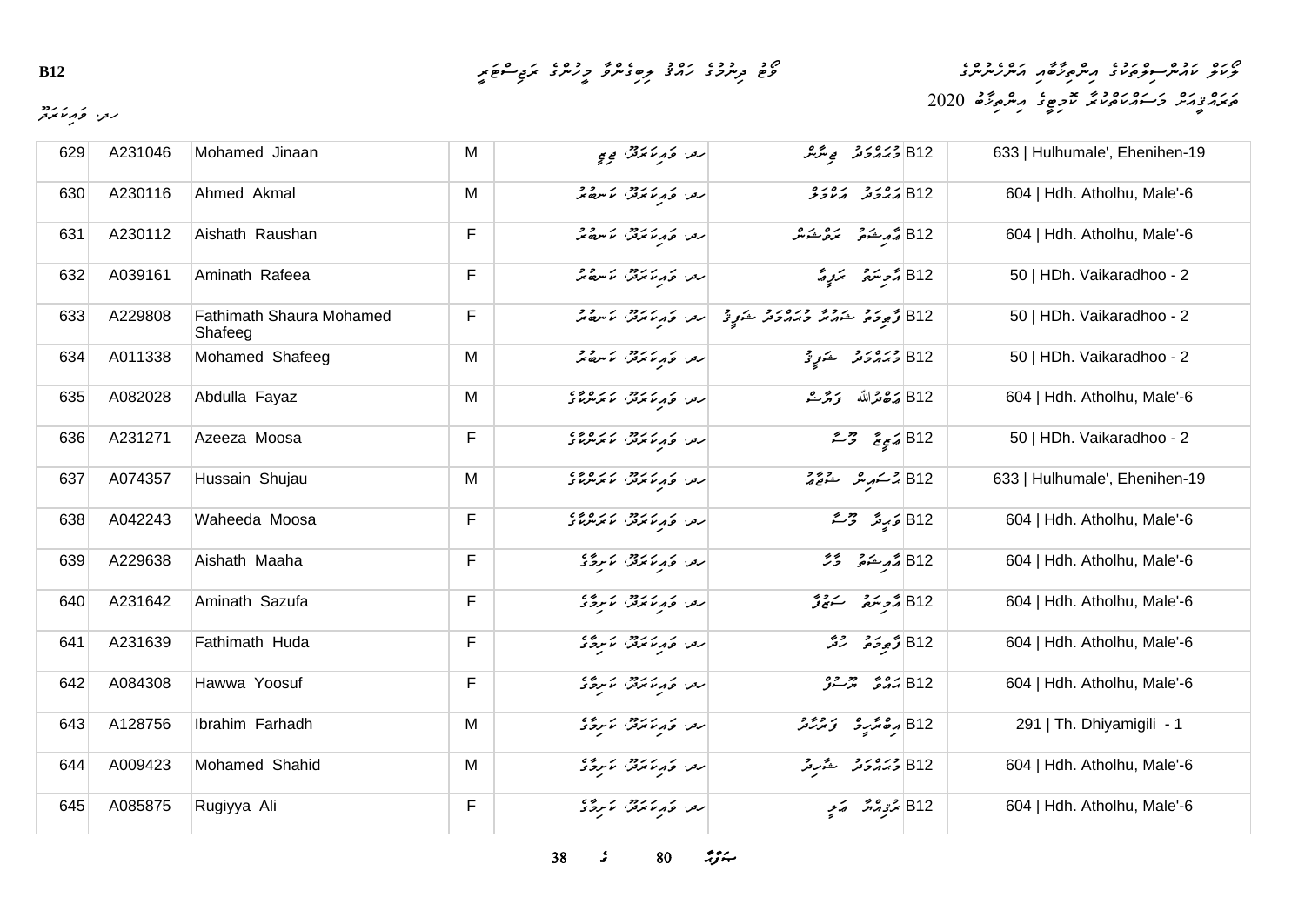*sCw7q7s5w7m< o<n9nOoAw7o< sCq;mAwBoEw7q<m; wBm;vB* م من المرة المرة المرة المرجع المرجع في المركبة 2020<br>مجم*د المريض المربوط المربع المرجع في المراجع المركبة* 

| $\overline{\phantom{a}}$<br>بردر ومنعرد |  |
|-----------------------------------------|--|
|-----------------------------------------|--|

| 646 | A056877 | Shakeela Yoosuf     | $\mathsf{F}$ | رى ئەرىئىرى ئىردى            | B12 خەرىجە تەرىخى                                    | 604   Hdh. Atholhu, Male'-6 |
|-----|---------|---------------------|--------------|------------------------------|------------------------------------------------------|-----------------------------|
| 647 | A231633 | Sofiyya Yoosuf      | F            | رى ئەرىئىرى ئابرۇق           | B12 بەر بەر بىر تەرىپى تۈرگىنى ئى                    | 604   Hdh. Atholhu, Male'-6 |
| 648 | A070128 | Zulaikha Yoosuf     | F            | رە، ئەرىئەتە ئابرۇئى         | B12 يح تر مر <sup>و</sup> ج و                        | 604   Hdh. Atholhu, Male'-6 |
| 649 | A152791 | Ahmed Ashraf        | M            | رىن ئەرىرىدە ئاس ئومۇم       | B12 كەبروتر كەشلىرتى                                 | 49   HDh. Vaikaradhoo - 1   |
| 650 | A063812 | Ali Ashraf          | M            | رىن ئەرىرىدە ئاس ئومۇم       | B12  يَرِ بِهِ بِمَسْتَعْرَفَرْ                      | 251   ADh. Dhangethi - 2    |
| 651 | A094861 | Alson Saeed         | M            | رىن ئەرىرىدە ئاس ئومۇم       | B12 پژي- پژينز سته <i>و</i> تر                       | 604   Hdh. Atholhu, Male'-6 |
| 652 | A232889 | Anas Hussain        | M            | رىر ئەرىئەتكە ئاس دەپرەتىر   | B12 كەنترىش ب <sub>ە</sub> شكەر بىر                  | 49   HDh. Vaikaradhoo - 1   |
| 653 | A229954 | Ashfa Mohamed       | $\mathsf F$  | رىر ئەرىكروم ئاس ئومرىگەر    | B12 كەشىر ئەمدىرىتىر                                 | 604   Hdh. Atholhu, Male'-6 |
| 654 | A232877 | Fathimath Ismail    | F            | رىر ئەرىئەتكە ئاس ئەرىخ      | B12 <i>وَّجِوَحَمْ بِهِ حُوَّمٍ وَ</i>               | 49   HDh. Vaikaradhoo - 1   |
| 655 | A232894 | Ibrahim Ashraf      | M            | رىر ئەرىكىرى ئاس دەپرەتىر    | B12 مەھەر بەر مەش <i>ەيزى</i>                        | 49   HDh. Vaikaradhoo - 1   |
| 656 | A232897 | Ishaag Ashraf       | M            | رىر ئەرىئەتەر كەسىۋىرگەر     | B12 م <i>ېشتىق مەشىرى</i> ق                          | 604   Hdh. Atholhu, Male'-6 |
| 657 | A232885 | Mohamed Ashraf      | M            | رىر ئەرىكى ئەھرىمۇ بولۇپ     | B12 دېرونو ترشيزو                                    | 604   Hdh. Atholhu, Male'-6 |
| 658 | A111119 | Najumunnisa Hussain | F            | رىن ئەرىرىدە ئاس ئەرەپرە     | B12 ىن <i>33مىرىگە</i> جاسكىرىش                      | 49   HDh. Vaikaradhoo - 1   |
| 659 | A094883 | Nazima Hussain      | F            | رىر ئەرىكروم ئاس ئومرىگەر    | B12 سَمْعِ دَنْ مَرْ سَمَ مِسْر                      | 604   Hdh. Atholhu, Male'-6 |
| 660 | A077129 | Nuzuhath Hussain    | $\mathsf F$  | رىن ئەرىرىدە ئاس ئەرەپرە     | B12 يتي ترقي بر شهر مثر                              | 604   Hdh. Atholhu, Male'-6 |
| 661 | A232890 | Ushamath Hussain    | M            | رىر ئەرىئەترىق، ئاسەچ ترەڭىر | B12 <sub>م</sub> ُ شَرَ <i>حة بِرْ سَنَ مِي</i> مَدْ | 604   Hdh. Atholhu, Male'-6 |
| 662 | A230420 | Ahmed Adheeb        | M            | رىر ئەرىئەتكە ئاستىم برد     | B12   كەش <sup>ى</sup> كەڭ كەت <i>ورى</i>            | 50   HDh. Vaikaradhoo - 2   |

**39** *s* **80** *n***<sub>s</sub>***s*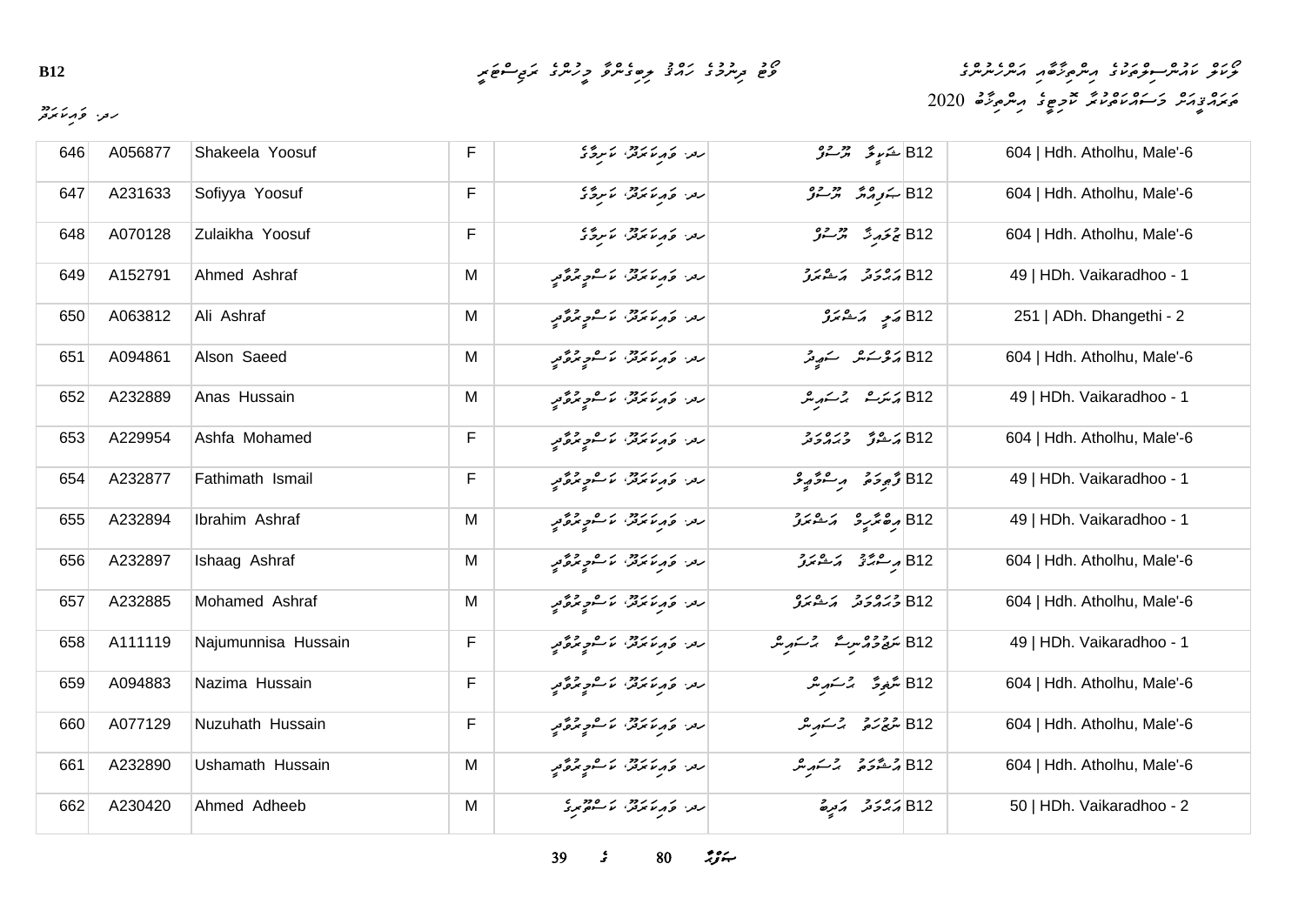*sCw7q7s5w7m< o<n9nOoAw7o< sCq;mAwBoEw7q<m; wBm;vB* م من المرة المرة المرة المرجع المرجع في المركبة 2020<br>مجم*د المريض المربوط المربع المرجع في المراجع المركبة* 

| $\frac{1}{2}$<br>ردر ومسعرم |  |
|-----------------------------|--|
|                             |  |

| 663 | A082957 | Ahmed Jawad Easa   | M           | תנקי פאקט זקרק ומשיים זק ב      | B12   پَرُوکُو مِی گُوکُو مِی مُتَّ       | 566   Villimale' Ehenihen - 1 |
|-----|---------|--------------------|-------------|---------------------------------|-------------------------------------------|-------------------------------|
| 664 | A230412 | Aishath Sazra      | F           | رور، نو در در دور در ۲۵ ور در د | B12 مەم يەنىۋە سىزە ئىر                   | 289   Th. Vilufushi - 2       |
| 665 | A230410 | Fathimath Shiunee  | F           | رور که در دور با سعومری         | B12 وَج <sub>و</sub> حَمَّة مُشْرَمْتِينِ | 604   Hdh. Atholhu, Male'-6   |
| 666 | A229818 | Fathimath Zeeshaan | F           | رور کرد دود. کار ۲۵ ور د        | B12 تَرْجِرَة مَّ فَرِحْتَمْسُ            | 604   Hdh. Atholhu, Male'-6   |
| 667 | A230409 | Mariyam Zamna      | $\mathsf F$ | رور که در دور با سعومری         | B12 <i>ويوه بي ويگ</i> ر                  | 141   Lh. Kurendhoo - 1       |
| 668 | A001694 | Mohamed Rasheed    | M           | رور، نو در دور، او در ۲۵ و در د | B12  <i>وټرونونى برېغون</i> ر             | 604   Hdh. Atholhu, Male'-6   |
| 669 | A070503 | Adam Waheed        | M           | رد که دستر در ۲۵ ورو د          | B12 مُرْمَرْد - حَ پر مُرْ                | 50   HDh. Vaikaradhoo - 2     |
| 670 | A230916 | Ahmed Anees        | M           | رد که دستر در ۲۵ ورو د          | B12   كەندى قىلى كەسپەسى ئىس              | 633   Hulhumale', Ehenihen-19 |
| 671 | A261007 | Ahmed Rajuwaan     | M           | رود که در دود در ۲۵۵ ورو د      | B12 كەبر <i>ە بەر ئەرەتى</i> ر            | 50   HDh. Vaikaradhoo - 2     |
| 672 | A144420 | Aminath Sheereen   | F           | תנקי פתעמלי עביים וקבצ          | B12 مُرْحِسَمُ ۖ مُدِيدِيْر               | 633   Hulhumale', Ehenihen-19 |
| 673 | A159548 | Fathimath Sulaiman | F           | رود که در دود در ۲۵۵ ورو د      | B12 <i>ۋې<sub>و</sub>خۇ سىغ</i> رۇش       | 633   Hulhumale', Ehenihen-19 |
| 674 | A098932 | Ibrahim Waheed     | M           | תנקי פתעמבין על פרד של          | B12 م <i>وڭ بگرى</i> ئىتكى كەرلىق         | 50   HDh. Vaikaradhoo - 2     |
| 675 | A001656 | Mohamed Latheef    | M           | رود که در دود در ۲۵۵ ورو د      | B12  <i>وُټرونو چې</i> و                  | 633   Hulhumale', Ehenihen-19 |
| 676 | A230284 | Azeeza Mohamed     | F           | رىر ئەرىئەترى بېرتىرى           | B12 كەيم قى ئەم <i>كەندى</i> ئىر          | 566   Villimale' Ehenihen - 1 |
| 677 | A045588 | Hussain Mohamed    | M           | رىر ئەرىكى ئەسكەردى             | B12 پر <i>شمېر شور دی.</i><br>د B12       | 604   Hdh. Atholhu, Male'-6   |
| 678 | A229811 | Maazza Hussain     | F           | رىر ئەرىئەتكە بېرىر دە          | B12 <i>قەممىتى بىر شەم</i> ىر             | 277   F. Nilandhoo - 2        |
| 679 | A230735 | Ahmed Shareef      | M           | رىن ئەرىئەتكە ئاتابر            |                                           | 91   R. Alifushi - 3          |

*40 s* 80 *i*<sub>s</sub> $\approx$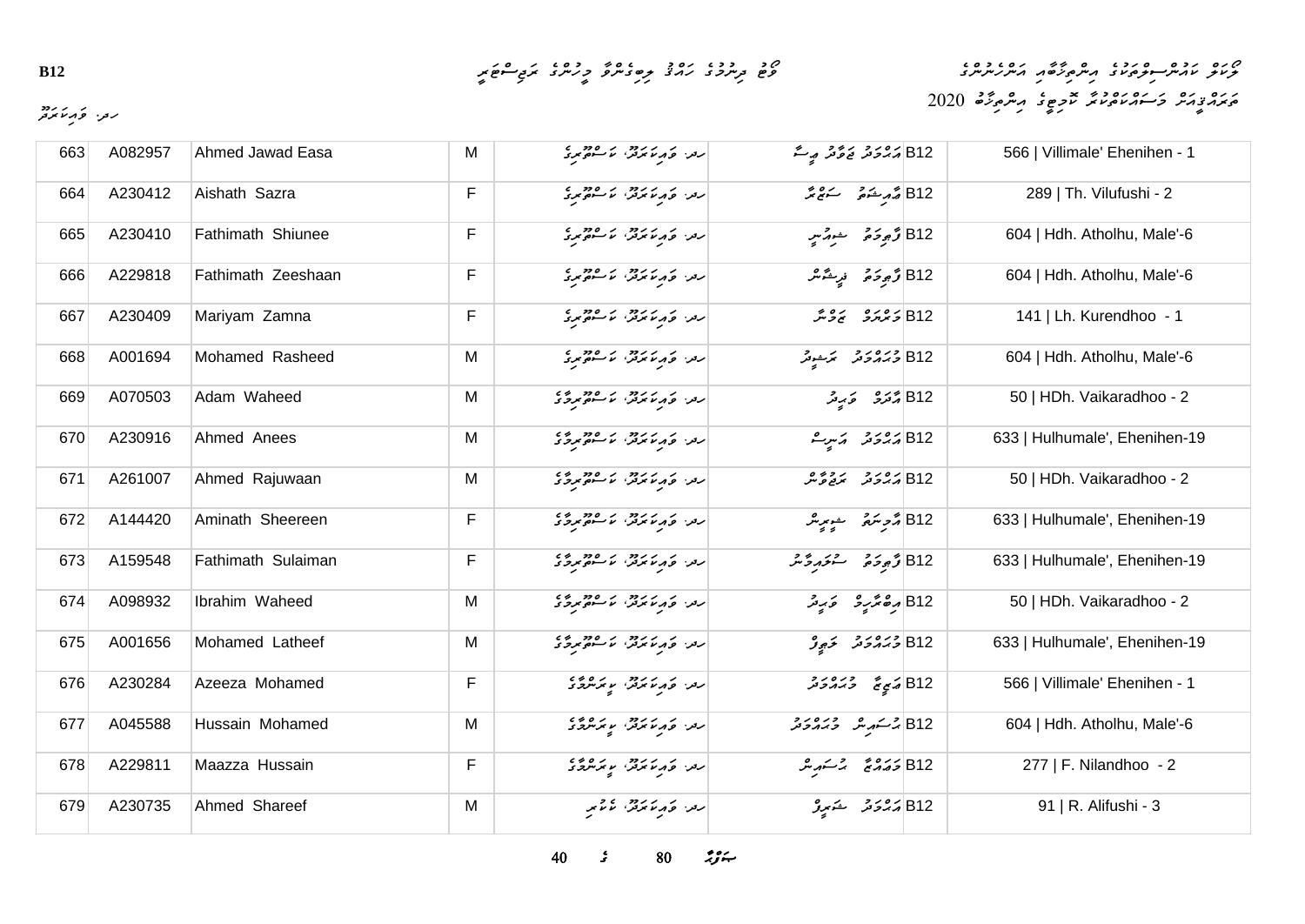*sCw7q7s5w7m< o<n9nOoAw7o< sCq;mAwBoEw7q<m; wBm;vB* م من المرة المرة المرة المرجع المرجع في المركبة 2020<br>مجم*د المريض المربوط المربع المرجع في المراجع المركبة* 

| $\overline{\phantom{a}}$<br>ردر ومسعرم |  |
|----------------------------------------|--|
|----------------------------------------|--|

| 680 | A230723 | Aishath Hussain  | F | رىر ئەرىئەتكە ئائاتىر  | B12 مەم ئەھق بىر شەمرىكر             | 50   HDh. Vaikaradhoo - 2     |
|-----|---------|------------------|---|------------------------|--------------------------------------|-------------------------------|
| 681 | A230740 | Ali Shareef      | M | رى ئەرىكى ئارىمى       | B12  رَمِ شَمَرِيْر                  | 50   HDh. Vaikaradhoo - 2     |
| 682 | A230737 | Fathimath Asma   | F | رىدا ئەرىئەترى ئارتىر  | B12 گەج <sup>ى</sup> ھەر مەسىم       | 50   HDh. Vaikaradhoo - 2     |
| 683 | A150231 | Hussein Shareef  | M | رىدا ئەرىكىردە ئالامىي | B12 پر <i>کمبر پر شمیرو</i>          | 92   R. Vaadhoo - 1           |
| 684 | A230726 | Mohamed Solih    | M | رىدا ئەرىئەتكە ئامامىي | B12 <i>جەممى بىر جىمبۇر</i>          | 604   Hdh. Atholhu, Male'-6   |
| 685 | A230732 | Najma Hassan     | F | رى ئەرىكى ئارىمى       | B12 يتمة حج محمد برسكر محمد الم      | 50   HDh. Vaikaradhoo - 2     |
| 686 | A230730 | Shareefa Hassan  | F | رى ئەرىئەتكە ئائاتىر   | B12 خەمبەر كەشكەر                    | 604   Hdh. Atholhu, Male'-6   |
| 687 | A231789 | Ahmed Tholaal    | M | رى ئەرىكى ئەركى ئەر    | B12 كەردى ھۆكى                       | 604   Hdh. Atholhu, Male'-6   |
| 688 | A155318 | Ali Idrees       | M | رى ئەرىكى ئاسىر        | B12  رَمِ پورٹریٹ                    | 50   HDh. Vaikaradhoo - 2     |
| 689 | A231791 | Aminath Ahulaam  | F | رى ئەرىكى ئۇن ئاسىر    | B12 <i>مُّجِسَعُۃ مَدْمُ</i> وْرَ    | 604   Hdh. Atholhu, Male'-6   |
| 690 | A231790 | Fathimath Haanee | F | رى ئەرىكى ئەسكىرى      | B12 <i>وُجوحَة</i> رَّسِي            | 604   Hdh. Atholhu, Male'-6   |
| 691 | A231792 | Ibrahim Hamdhan  | M | رىن ئەرىئەتكەش ئاشرىرى | B12 مەھەر بەر ئەرەر يىلى             | 604   Hdh. Atholhu, Male'-6   |
| 692 | A146701 | Mohamed Ifham    | M | رى ئەرىكى ئاسىر        | B12 <i>جەممى ھەرقى</i> بو <i>رتى</i> | 604   Hdh. Atholhu, Male'-6   |
| 693 | A082915 | Hawwa Ali        | F | رى ئەرىكى بەشكە        | B12 يَرْدُمَّ کَمَ مِي               | 49   HDh. Vaikaradhoo - 1     |
| 694 | A146306 | Mohamed Fazal    | M | תבני פאנשי בני היי בי  | B12 <i>3222 ويح</i> و                | 604   Hdh. Atholhu, Male'-6   |
| 695 | A146854 | Shaheema Ibrahim | F | رى ئەرىئەت ئەتر        | B12 ڪَپِرَ وڻ گُرِرِدُ               | 633   Hulhumale', Ehenihen-19 |
| 696 | A234356 | Aishath Fasaana  | F | رى ئەرىكى ئەدە         | B12 م <i>ەمرىشىق بۇ</i> شكىتر        | 50   HDh. Vaikaradhoo - 2     |

*41 s* 80 *if*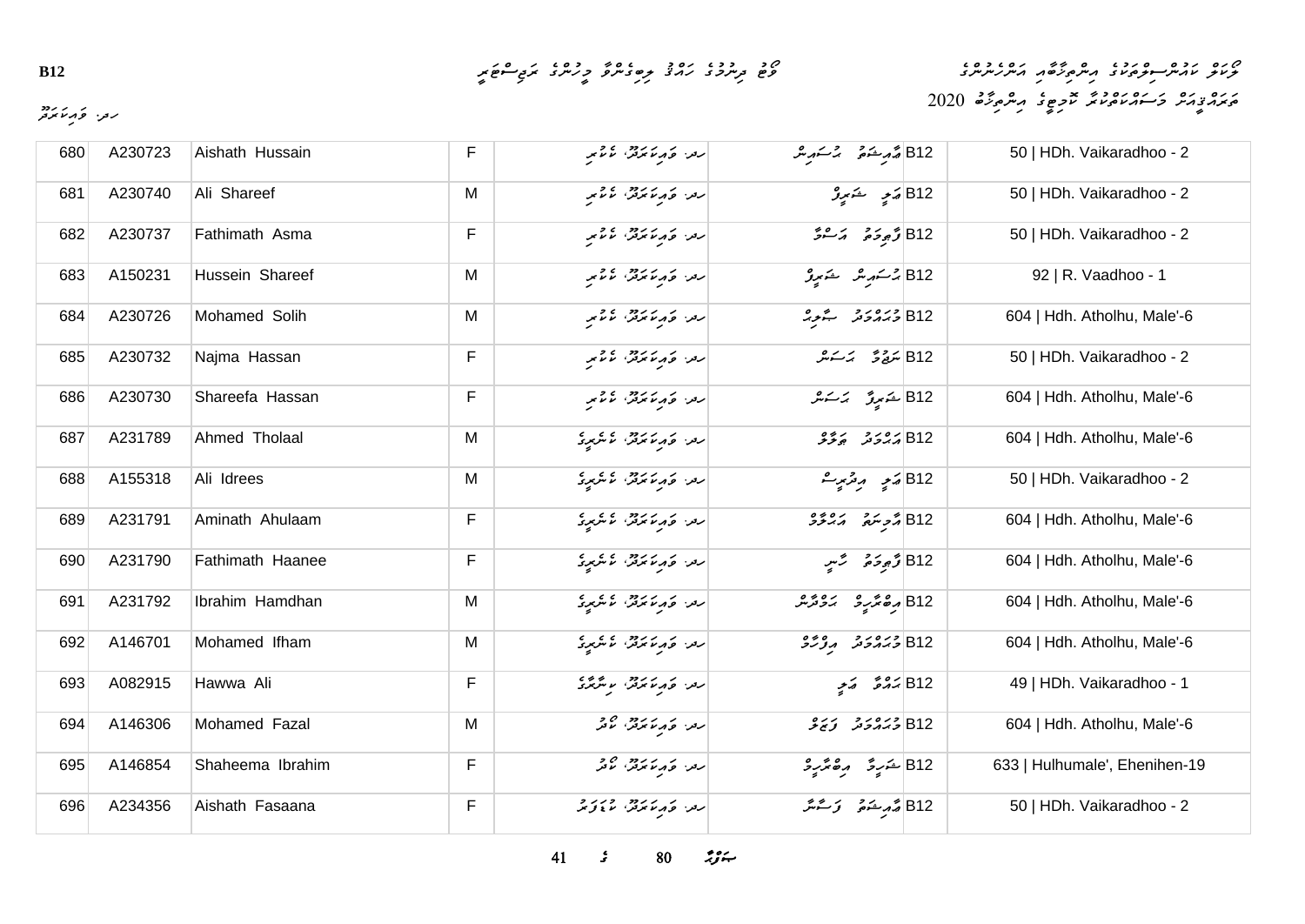*sCw7q7s5w7m< o<n9nOoAw7o< sCq;mAwBoEw7q<m; wBm;vB* م من المرة المرة المرة المرجع المرجع في المركبة 2020<br>مجم*د المريض المربوط المربع المرجع في المراجع المركبة* 

| 2211 |  |           |
|------|--|-----------|
|      |  | ردر ومسرر |
|      |  |           |

| 697 | A234360 | Ali Shathir               | M           | رى ئەرىكى ئالارچ       | B12 رَمِ شَهْوِيْرَ                                | 50   HDh. Vaikaradhoo - 2     |
|-----|---------|---------------------------|-------------|------------------------|----------------------------------------------------|-------------------------------|
| 698 | A128421 | Aminath Fasaana           | F           | رىدا ئەرىكىگە ئۇيۇم ئ  | B12 مَّ حِسَمَ وَسَمَّسَ                           | 50   HDh. Vaikaradhoo - 2     |
| 699 | A128420 | Fathimath Samna           | F           | رى ئەرىكىگە ئۇيۇم      | B12 ۇ <sub>ج</sub> ورۇ سىۋىگە                      | 50   HDh. Vaikaradhoo - 2     |
| 700 | A059121 | Mohamed Ali               | M           | رى ئەرىكى ئەدەر        | B12 <i>3222 مَ</i> عِ                              | 50   HDh. Vaikaradhoo - 2     |
| 701 | A234348 | Saudiyya Ali              | F           | رى ئەرىكى ئەدەر ئ      | B12 س <i>ەھەمەمەھەھەم</i> چە                       | 50   HDh. Vaikaradhoo - 2     |
| 702 | A230362 | Shafiaa Mohamed           | F           | رى ئەرىكى ئەدەر ئەيدى  | B12 خ <i>ورة فىنەدەتر</i>                          | 50   HDh. Vaikaradhoo - 2     |
| 703 | A234199 | Aishath Hasna             | F           | رى ئەرىئەتكە ئايرىگ    | B12 مۇم يىشقى بەيئەتتىر                            | 566   Villimale' Ehenihen - 1 |
| 704 | A113817 | Fathimath Shibana Mohamed | $\mathsf F$ | رى ئەرىكى ئەس ئارلىق   | B12 زُّجِرَة شِرَةٌ بَرُورَة لِهِ حَ               | 604   Hdh. Atholhu, Male'-6   |
| 705 | A071125 | Mohamed Abdulla           | M           | رى ئەرىئەتكە ئەرشى     |                                                    | 566   Villimale' Ehenihen - 1 |
| 706 | A162728 | Adam Faheem               | M           | رو. ە ئەنگەن ئامرۇكى   | B12 پژتر <i>ی ق</i> رری                            | 633   Hulhumale', Ehenihen-19 |
| 707 | A232085 | Ahmed Raushan             | M           | رى ئەرىئەتكە ئەرگە     | B12 كەنزوقر ئورۇشەر                                | 633   Hulhumale', Ehenihen-19 |
| 708 | A232069 | Ibrahim Adam              | M           | رىدا ئەرىكىگە ئەرگەمى  | B12 م <i>وڭ ئۇرۇ مەترى</i>                         | 49   HDh. Vaikaradhoo - 1     |
| 709 | A232092 | Ibrahim Irufaaq           | M           | رو. ئەرىئەتكە، ئەترىگى | B12 مەھمگەر ھەممىردىنى                             | 49   HDh. Vaikaradhoo - 1     |
| 710 | A330890 | Mohamed Rukshaan          | M           | رى ئەرىئەتكى ئاتېرىگى  | B12 <i>ۋېزەر بىر بىر شەش</i> ر                     | 604   Hdh. Atholhu, Male'-6   |
| 711 | A234154 | Abdul Raheem Ahmed        | M           | رى ئەرىكەن ئەبر        | B12 كەھەرمەر بەر مەردىر<br>B12 كەھەرمەمرىي مەمەدىر | 49   HDh. Vaikaradhoo - 1     |
| 712 | A043170 | Ahmed Abdul Rahman        | M           | رى ئەرىكەن ئەس         | B12 كەبروتى كەھەرمەر ئەر                           | 49   HDh. Vaikaradhoo - 1     |
| 713 | A139867 | Aishath Haroon            | F           | رىن ئەرىئەتكەش ماير    | B12 <i>مُّ مِ</i> شَمَعَ مُحَمَّدٌ مُحَمَّدٌ       | 49   HDh. Vaikaradhoo - 1     |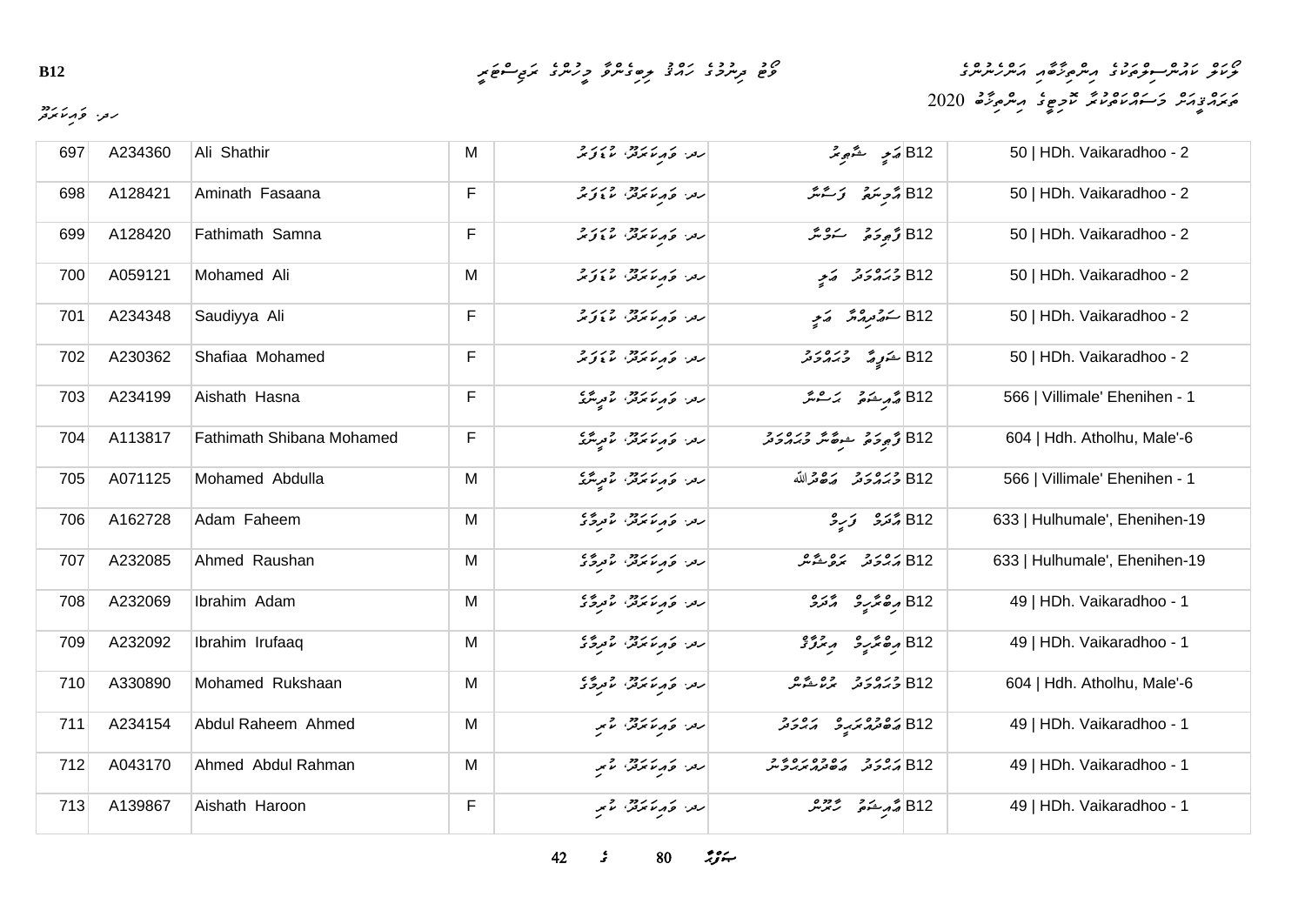*sCw7q7s5w7m< o<n9nOoAw7o< sCq;mAwBoEw7q<m; wBm;vB* م من المرة المرة المرة المرجع المرجع في المركبة 2020<br>مجم*د المريض المربوط المربع المرجع في المراجع المركبة* 

| ,,,,<br>ردر ومسعرم |  |
|--------------------|--|
|                    |  |

| 714 | A153367 | Aishath Risana    | $\mathsf F$  | رورا او در دود از هم به  | B12 مَەربىئەمۇ سىرىشىتىر                       | 49   HDh. Vaikaradhoo - 1   |
|-----|---------|-------------------|--------------|--------------------------|------------------------------------------------|-----------------------------|
| 715 | A234147 | Fathimath Easa    | F            | رود که دارده رحم         | B12 رَّج <i>وحَةْ</i> بِهِ تَّ                 | 49   HDh. Vaikaradhoo - 1   |
| 716 | A234156 | Hawwa Mahaaraa    | F            | رفر بحمد ما برود المائيل | B12 يَرْدُوْ وَرَّبِّرَ                        | 49   HDh. Vaikaradhoo - 1   |
| 717 | A234151 | Mariyam Shifa     | $\mathsf F$  | رود ن در دو روپر         | B12 <i>5 پر پڑو ھو</i> ڙ                       | 49   HDh. Vaikaradhoo - 1   |
| 718 | A234152 | Mohamed Ifaz      | M            | رو. قەرىتىرو. مى         | B12 <i>جەنە جىڭ مۇق</i> ى                      | 49   HDh. Vaikaradhoo - 1   |
| 719 | A234157 | Raheema Ahmed     | $\mathsf{F}$ | رود تو در دود از د       | B12 بَرَرٍ وَ بَرَبَرَ وَ بَرْ                 | 278   Dh. Meedhoo - 1       |
| 720 | A012012 | Ahmed Shareef     | M            | رى ئەرىئەتكە ئىرگىر      | B12 كەندى قىر سىكەمبى <sup>ت</sup> ى           | 49   HDh. Vaikaradhoo - 1   |
| 721 | A232925 | Aminath Hanaau    | $\mathsf F$  | رىر ئەرىئەتكە ئايرەتر    | B12 مَّ <i>جِسَعَۃَ</i> کَسَمَّہُ              | 49   HDh. Vaikaradhoo - 1   |
| 722 | A051930 | Fathimath Zunaina | $\mathsf F$  | رو. ە ئەنگەن ئايرەم      | B12 تَ <i>جوحَ</i> عْ تَمْ سَمَ <i>بِ</i> سَّ  | 49   HDh. Vaikaradhoo - 1   |
| 723 | A229974 | Hassan Shaufaan   | M            | رو. وأرتمون الأبرهبر     | B12 كەسەش ھەر <i>ۇ</i> ش                       | 49   HDh. Vaikaradhoo - 1   |
| 724 | A230340 | Hidhaya Ahmed     | $\mathsf F$  | رى ئەرىئەتكە ئىرگىر      | B12 بەتى <sup>ت</sup> ە كەندى تە               | 604   Hdh. Atholhu, Male'-6 |
| 725 | A232926 | Mohamed Ahmed     | M            | رى ئەرىكى ئەرەپىر        | B12 <i>ۋېرو دې مرون</i> ر                      | 323   GA. Vilin'gili - 1    |
| 726 | A231653 | Mariyam Hassan    | $\mathsf F$  | رى ئەرىكىگى ئايرىدى      | B12 <i>ق پروژ بر ت</i> ک می                    | 50   HDh. Vaikaradhoo - 2   |
| 727 | A025346 | Adam Ibrahim      | M            | رى قەرئەترى بوقرا        | B12  م <i>ُّمَرَدُ بِرەْ</i> مُ <i>ُرِدِدْ</i> | 604   Hdh. Atholhu, Male'-6 |
| 728 | A231713 | Ahmed Solah       | M            | رد. قەرئەتكە بوقە        | B12 كەبرى بەر بەر يىچە بىر                     | 604   Hdh. Atholhu, Male'-6 |
| 729 | A025345 | Aminath Ibrahim   | $\mathsf F$  | رىن ئەرىئەترى بولى       | B12 أُمُّ حِسَمُ مِنْ مُرْسِرَ مِنْ            | 604   Hdh. Atholhu, Male'-6 |
| 730 | A114570 | Nahda Adam        | F            | رىن ئەرىئەتكە بوۋى       | B12 يَرْرُقُرُ     تَرْتَرَرْ                  | 604   Hdh. Atholhu, Male'-6 |

*43 s* 80 *i*<sub>S</sub> $\approx$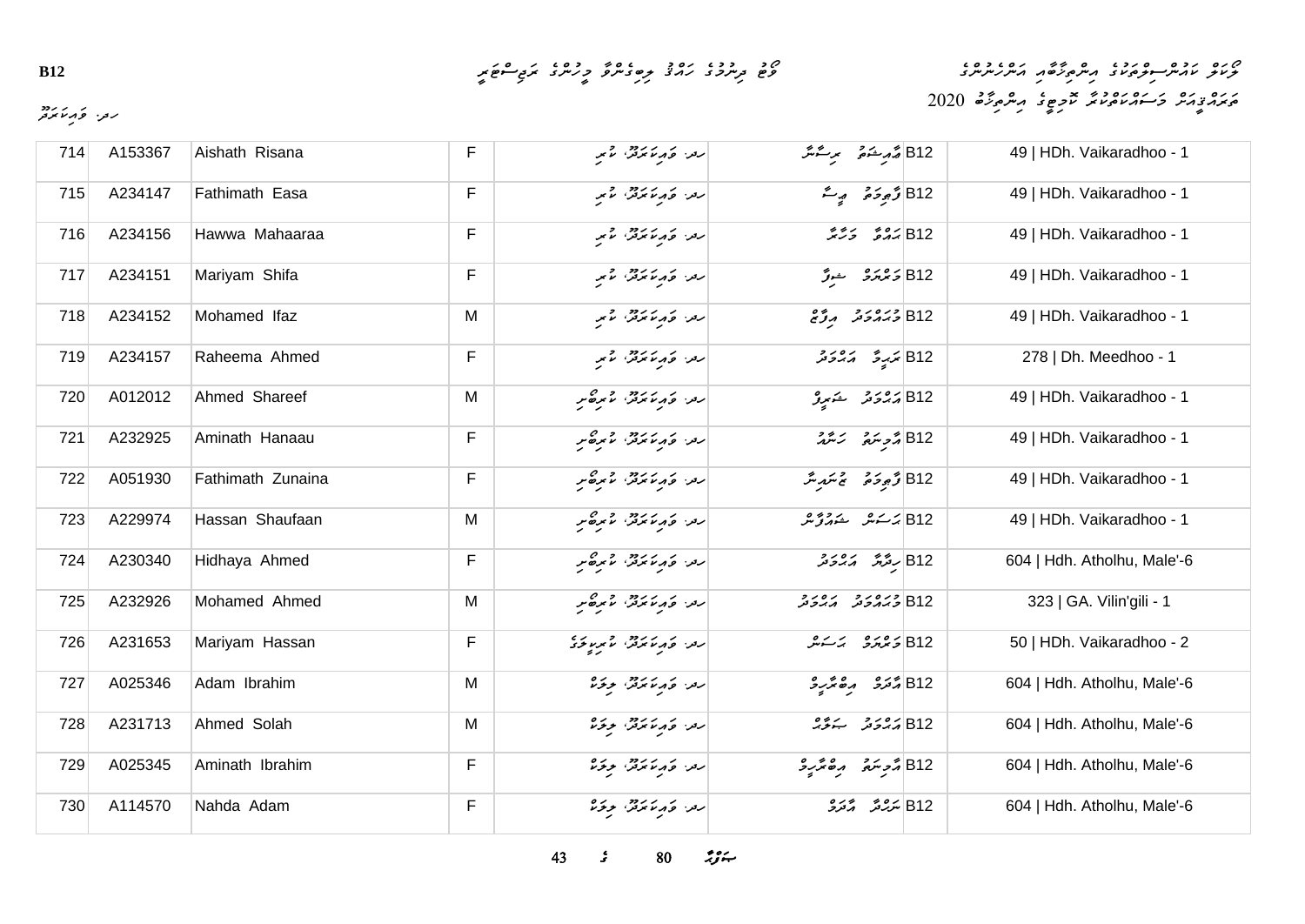*sCw7q7s5w7m< o<n9nOoAw7o< sCq;mAwBoEw7q<m; wBm;vB* م من المرة المرة المرة المرجع المرجع في المركبة 2020<br>مجم*د المريض المربوط المربع المرجع في المراجع المركبة* 

| $22\times 10^{-1}$<br>ردر ومسعرم |  |
|----------------------------------|--|
|----------------------------------|--|

| 731 | A229681 | Abdul Kareem Hassan  | M           | رى ئەرىئىك ووگ                                | B12 <i>مَـُ قَعْرُ قُرْبُو بِيَّ</i> سَـَمْر | 50   HDh. Vaikaradhoo - 2     |
|-----|---------|----------------------|-------------|-----------------------------------------------|----------------------------------------------|-------------------------------|
| 732 | A229697 | Abdulla Nafiz        | M           | رى ئەرىئىك ووگ                                | B12 مَەقراللە مى <i>گە بى</i>                | 50   HDh. Vaikaradhoo - 2     |
| 733 | A229700 | Adam Haafiz          | M           | رى ئەرىئىك ووگ                                | B12 مُرْمَرْد مُرُوِمْ                       | 604   Hdh. Atholhu, Male'-6   |
| 734 | A229696 | Ahmed Nafiz          | M           | رى ئەرىئەتكى جېردى                            | B12 كەندى تىم ئىقى سىگە بىر ئىس              | 50   HDh. Vaikaradhoo - 2     |
| 735 | A149845 | Hassan Waheed        | M           | رى قەرىكىنى جېردى                             | B12 پرستر <i>ش خ</i> ریتر                    | 50   HDh. Vaikaradhoo - 2     |
| 736 | A128030 | Hussain Haleem       | M           | رىر ئەرىئەتكە ووگ                             | B12  پرستہر پر پر ترجہ                       | 115   B. Kamadhoo - 1         |
| 737 | A039372 | Mohamed Waheed       | M           | رى ئەرىئىك ووگ                                | B12 <i>وُبَرُوْدَوْ وَبِ</i> يْرَ            | 50   HDh. Vaikaradhoo - 2     |
| 738 | A158092 | Nafiza Abdul Kareem  | $\mathsf F$ | رىر ئەرىئىرى بويدۇ ئ                          | B12 سَمَعِ مَدَّ صَعْرَفَ مَعِ حَرِ          | 50   HDh. Vaikaradhoo - 2     |
| 739 | A229737 | Viaam Waheed         | M           | رى ئەرىئىرى بويدۇ ئ                           | B12 م <i>ومَّ</i> دَ - حَ پ <sub>ي</sub> قر  | 50   HDh. Vaikaradhoo - 2     |
| 740 | A310287 | Visaam Mohamed       | M           | رىر ئەرىكىگە جوڭگ                             | B12 <sub>ج م</sub> شۇ ھەدەر دىر              | 115   B. Kamadhoo - 1         |
| 741 | A079955 | Ibrahim Mukhthar     | M           | رى كەرىكەن. 2993                              | B12 مەھەر بەر بەر تەرەپتە                    | 604   Hdh. Atholhu, Male'-6   |
| 742 | A232751 | Mohamed Migdhaad     | M           | رى كەرىكى ئەھ                                 | B12  <i>3223 قوتى قرىم</i> گرىنى             | 604   Hdh. Atholhu, Male'-6   |
| 743 | A125500 | Mufeeda Abdullah     | $\mathsf F$ | رور نو در ۲۵۶ وه ور<br>رور نو در نورد کرده ور | B12 تُرُوِتَرُ     مُرْكَة اللّه             | 604   Hdh. Atholhu, Male'-6   |
| 744 | A153447 | Abdul Majeed Ibrahim | M           | رىن ئەرىئەتكە ئەرەم                           | B12 كەھەترى <i>كىرى بىر ھەترى</i> ر 3        | 49   HDh. Vaikaradhoo - 1     |
| 745 | A234058 | Fathimath Ibrahim    | $\mathsf F$ | رى ئەرىكىن ئەيدە                              | B12 ۇ <sub>ج</sub> وڭ مەھەرد                 | 633   Hulhumale', Ehenihen-19 |
| 746 | A074266 | Mahira Abdul Majeed  | $\mathsf F$ | رىر كەرىكى كەن ئەس                            | B12 <i>ۇرىگە مەھەتر بىر قىرى</i>             | 604   Hdh. Atholhu, Male'-6   |
| 747 | A234069 | Majudhee Shareef     | M           | رىر. ئەرىئەترىش، ئۆرگەش                       | B12  كەنجەمىي سى <i>كەمپ</i> ۇ               | 633   Hulhumale', Ehenihen-19 |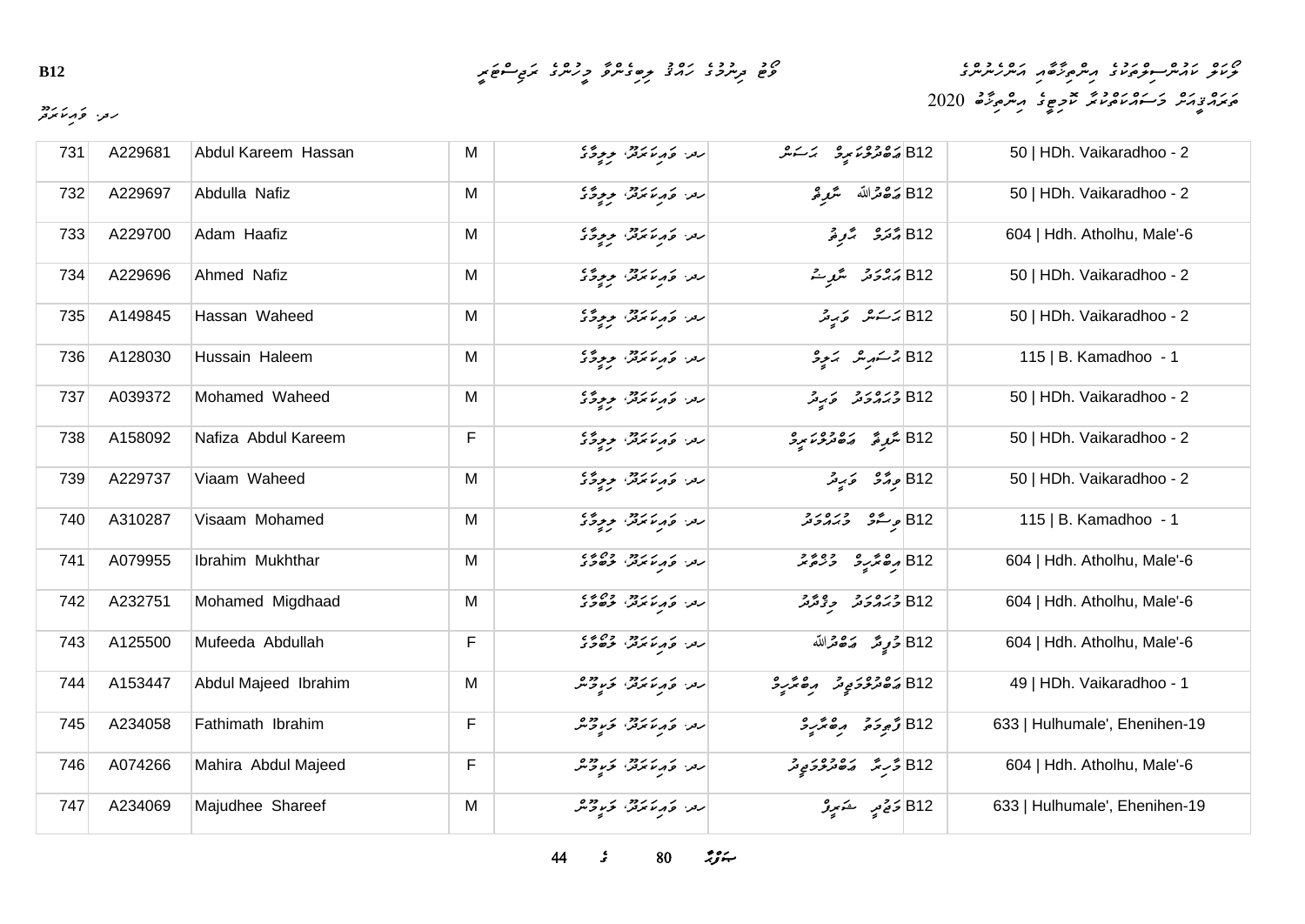*sCw7q7s5w7m< o<n9nOoAw7o< sCq;mAwBoEw7q<m; wBm;vB* م من المرة المرة المرة المرجع المرجع في المركبة 2020<br>مجم*د المريض المربوط المربع المرجع في المراجع المركبة* 

| 2211<br>بردر ومنعرم |  |
|---------------------|--|
|---------------------|--|

| 748 | A127683 | Rilwana Abdul Majeed | F           | رىن ئەرىئەتكە ئورومى        | B12 برشۇمۇش مەھ <i>ترىۋۇي</i> قر       | 83   N. Holhudhoo - 1         |
|-----|---------|----------------------|-------------|-----------------------------|----------------------------------------|-------------------------------|
| 749 | A234066 | Shaamikh Shareef     | M           | رىن ئەرىئەتكە ئورومى        | B12 ڪورڙ ڪمپرڙ                         | 604   Hdh. Atholhu, Male'-6   |
| 750 | A130836 | Abdulla Jameel       | M           | رىر ئەرىئەت ئەربىقىر        | B12 مَەھْتَراللە     يَى جِرْ ئَى      | 604   Hdh. Atholhu, Male'-6   |
| 751 | A232842 | Aminath Sofna        | $\mathsf F$ | رىر ئەرىئەت ئەربىقىر        | B12 مَرْحِبَتَهُ جَوْبَتَر             | 604   Hdh. Atholhu, Male'-6   |
| 752 | A232742 | Fathimath Sofa       | F           | رىر ئەرىئەت ئەرشقى          | B12 رَّج <i>وحَةْ</i> سَتَرَّ          | 566   Villimale' Ehenihen - 1 |
| 753 | A232856 | Mohamed Sofwaan      | M           | رىر ئەرىئەت ئەرشقى          | B12 <i>جەمەدىر بەۋە</i> ش              | 604   Hdh. Atholhu, Male'-6   |
| 754 | A067403 | Abdulla Rameez       | M           | رى ئەرىكى ئۇزىرق            | B12 كەڭداللە ئىر <i>جى</i> م           | 633   Hulhumale', Ehenihen-19 |
| 755 | A026630 | Hawwa Ali            | $\mathsf F$ | رىر كەرلەتمەتر، ئەكەبرىگا ئ | B12 بَرْدُوٌ     مَرِ                  | 604   Hdh. Atholhu, Male'-6   |
| 756 | A127637 | Abdulla Saamir       | M           | رى ئەرىئەتكە ئەر ئ          | B12 مَەھْتَراللە گەج <i>ى</i> گە       | 633   Hulhumale', Ehenihen-19 |
| 757 | A128425 | Fathimath Samira     | $\mathsf F$ | رى ئەرىكى ئۇيى              | B12 گۇج <sub>و</sub> چە ئەھرىتىر       | 604   Hdh. Atholhu, Male'-6   |
| 758 | A234019 | Hussain Abdulla      | M           | رى ئەرىئەتكە ئەرى           | B12 بُرْسَمبِ مَرْ مَدَّةَ مِّدَاللَّه | 49   HDh. Vaikaradhoo - 1     |
| 759 | A234056 | Ibrahim Samir        | M           | رى ئەرىكى ئۇيى              | B12  م <i>ەھتىرى</i> شىرىمە            | 633   Hulhumale', Ehenihen-19 |
| 760 | A234021 | Sara Hassan          | F           | رى ئەرىئەتكە ئەرى           | B12 يُسْتَدَمُّسُ بَرَسْتَدْرُ         | 49   HDh. Vaikaradhoo - 1     |
| 761 | A038979 | Hawwa Mohamed        | $\mathsf F$ | رى ئەرىئەت ئ                | B12 يَرْدُوَّ بِهِ دِيرُونَدِ          | 604   Hdh. Atholhu, Male'-6   |
| 762 | A146904 | Mohamed Mamdhooh     | M           | رو. ەرىپەتر، دى             | B12 <i>בגמכנר ככנג</i>                 | 604   Hdh. Atholhu, Male'-6   |
| 763 | A232172 | Abdulla Naeem        | M           | رىن ئەرىئەتكە ئەھس          | B12 مَەمْرَاللە سَمِي <sup>و</sup>     | 604   Hdh. Atholhu, Male'-6   |
| 764 | A232202 | Mohamed Nashwan      | M           | رىن ئەرىئەتكە ئەم بىر       | B12 <i>وبزوجو پر موشو</i> گر           | 604   Hdh. Atholhu, Male'-6   |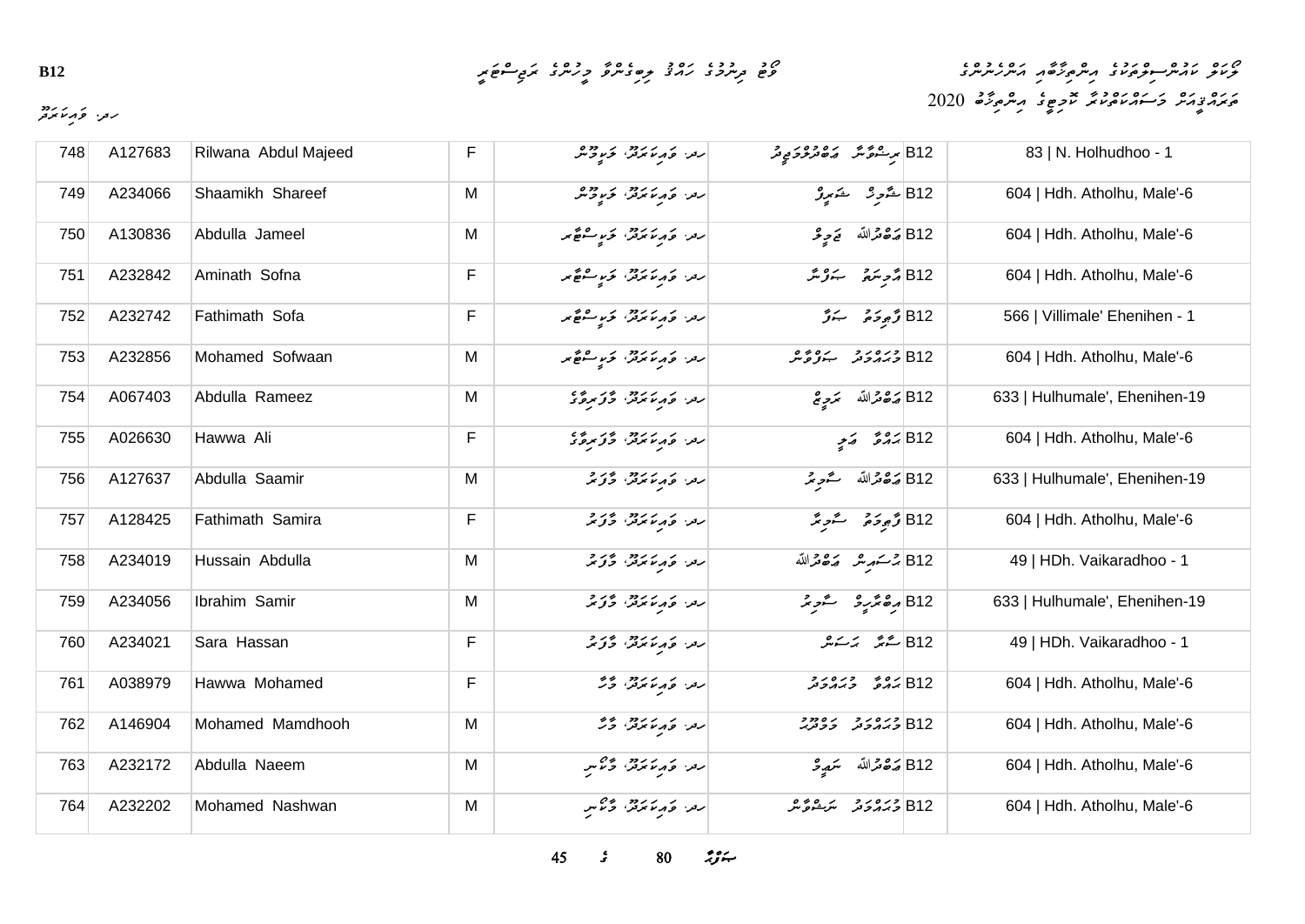*sCw7q7s5w7m< o<n9nOoAw7o< sCq;mAwBoEw7q<m; wBm;vB* م من المرة المرة المرة المرجع المرجع في المركبة 2020<br>مجم*د المريض المربوط المربع المرجع في المراجع المركبة* 

| $22 \times 10^{-1}$<br>ردر ومستردر |  |
|------------------------------------|--|
|------------------------------------|--|

| 765 | A231706 | Naahidha Adam     | $\mathsf F$ | رى ئەرىئەتكە ئەمىر             | B12  تَرْرِقَرْ     قُرْمَرْوْ                  | 604   Hdh. Atholhu, Male'-6   |
|-----|---------|-------------------|-------------|--------------------------------|-------------------------------------------------|-------------------------------|
| 766 | A232192 | Naaifa Abdulla    | F           | رى ئەرىئەتكى ئ <sup>ەم</sup> س | B12 سَّمِرتَر صَدَّدَاللَّه                     | 604   Hdh. Atholhu, Male'-6   |
| 767 | A232194 | Nadha Abdhulla    | F           | رىن ئەرىئەترىق ئ               | B12 يَرْتَمُّ     يُرْصُوْرَاللَّه              | 633   Hulhumale', Ehenihen-19 |
| 768 | A234751 | Ahmed Muzhir      | M           | رىن ئەرىئەتكە ئەت              | B12 كەنزى قى ئىچ ب                              | 49   HDh. Vaikaradhoo - 1     |
| 769 | A234742 | Aishath Shaaira   | F           | رى ئەرىئەتە ئەھ                | B12 مَّ مِشَمَّ شَّم <i>َّةٍ مَ</i> ّ           | 49   HDh. Vaikaradhoo - 1     |
| 770 | A234753 | Ali Muizzu        | M           | رى ئەرىكىرى ئ                  | B12 <i>جَرِج</i> ح <i>مودي</i>                  | 49   HDh. Vaikaradhoo - 1     |
| 771 | A230293 | Fathimath Muzuna  | $\mathsf F$ | رىن ئەرىئەتكە ئەھ              | B12 ۇ <sub>جو</sub> رۇ ئىم ئىر                  | 49   HDh. Vaikaradhoo - 1     |
| 772 | A234747 | Mohamed Nazeeh    | M           | رى ئەرىئەردە بەر               | B12 <i>وَبَرْدُوَنْډَ</i> سَر <sub>َى</sub> چ   | 49   HDh. Vaikaradhoo - 1     |
| 773 | A115993 | Moosa Faheem      | M           | رىن ئەرىئەتكە ئەت              | B12  خ تورِ 3<br>  B12                          | 49   HDh. Vaikaradhoo - 1     |
| 774 | A233529 | Ahmed Shan        | M           | رو. ئەرىئەر ئەرە               | B12 كەبرى قىر ھەشىر                             | 604   Hdh. Atholhu, Male'-6   |
| 775 | A131674 | Ali Ibrahim       | M           | رىن ئەرىئەتكە ئەئ ئ            | B12 <i>جَرِمٍ م</i> ِ مُ <i>جَرِّدٍ \$</i>      | 237   AA. Rasdhoo - 2         |
| 776 | A233513 | Fareedha Ali      | F           | رە، ئەرىئەتكە دەپى             | B12 ترميعً - صَعٍ                               | 49   HDh. Vaikaradhoo - 1     |
| 777 | A233519 | Fathimath Zunaira | $\mathsf F$ | رىن ئەرىئەتكە دەپ              | B12 تَ <i>موحَ</i> مَ نَمْ <i>مَدبةً</i>        | 604   Hdh. Atholhu, Male'-6   |
| 778 | A154491 | Hussain Ibrahim   | M           | رى قەرىكىنى ئەيج               | B12 يُرْسَمبِ مَّرْ مِرْكَة مِرْدِيْرِ          | 49   HDh. Vaikaradhoo - 1     |
| 779 | A158402 | Mariyam Ibrahim   | F           | رى ئەرىكى ئۇمۇ                 | B12   <i>ج<sup>و</sup>بروي م</i> ِ مُحَمَّدٍ في | 566   Villimale' Ehenihen - 1 |
| 780 | A125401 | Ali Najeeb        | M           | رى ئەرىئەترى ئ                 | B12 <i>۾َ جِ</i> سَمِيھَ                        | 248   ADh. Mahibadhoo - 2     |
| 781 | A231267 | Aneesa Moosa      | F           | رى ئەرىئەتەر ئەت               | B12  كەسپەسى ئۇسىگە                             | 49   HDh. Vaikaradhoo - 1     |

*46 s* 80 *i*<sub>S</sub> $\approx$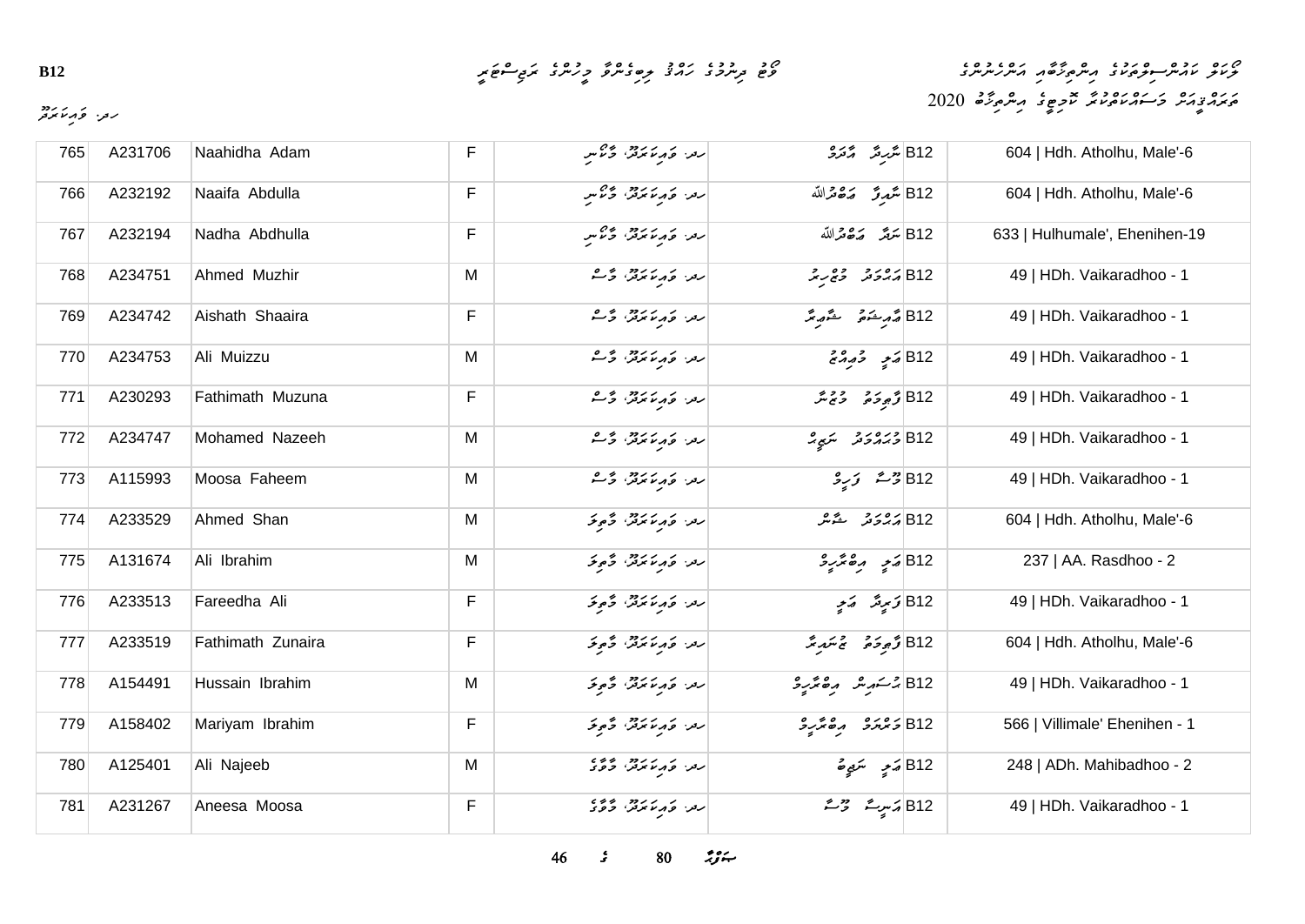*sCw7q7s5w7m< o<n9nOoAw7o< sCq;mAwBoEw7q<m; wBm;vB* م من المرة المرة المرة المرجع المرجع في المركبة 2020<br>مجم*د المريض المربوط المربع المرجع في المراجع المركبة* 

|  | $\overline{\phantom{a}}$<br>رد و مرحم مرد |  |
|--|-------------------------------------------|--|
|--|-------------------------------------------|--|

| 782 | A229615 | Mohamed Jinas      | M           | رى ئەرىئەتە دەر      | B12 <i>ۇنەۋەتى بى م</i> ى <i>گ</i>      | 49   HDh. Vaikaradhoo - 1     |
|-----|---------|--------------------|-------------|----------------------|-----------------------------------------|-------------------------------|
| 783 | A146671 | Aishath Yumna      | $\mathsf F$ | رو. ئەرىئەتە ئەت     | B12 مَگْرِسْتَمْ مِنْ مَرْدْسَ          | 462   Srilanka / Colombo - 3  |
| 784 | A234391 | Fathmath Leena     | $\mathsf F$ | رى ئەرىئەرە ئ        | B12 <i>وُجوحَۃ</i> مِہٹر                | 566   Villimale' Ehenihen - 1 |
| 785 | A150326 | Mariyam Zimna      | F           | رى ئەرىئەتە ئۇر      | B12  <i>5 بەيدۇ</i> ب <sub>و</sub> ۋىتر | 566   Villimale' Ehenihen - 1 |
| 786 | A050427 | Mohamed Waheed     | M           | رى ئەرىئەدە ئ        | B12  <i>3223 قب</i> رتر                 | 566   Villimale' Ehenihen - 1 |
| 787 | A358969 | Ahmed Muaaz        | M           | رىن ئەرىكىمى ئۇمەت   | B12 كەبرۇتىر بەر ئەلىم                  | 633   Hulhumale', Ehenihen-19 |
| 788 | A063455 | Ali Riza           | M           | رىن ئەرىئەتكە ئۇمەتك | B12 ړَم ِ برِتٌہ                        | 132   Lh. Hinnavaru - 2       |
| 789 | A156676 | Fathimath Waheedha | $\mathsf F$ | رىن ئەرىئەتكە ئۇمەتك | B12 گَهِ دَمَ گَرِنَّرٌ                 | 633   Hulhumale', Ehenihen-19 |
| 790 | A233506 | Ahmed Siyan        | M           | رى ئەرىئەرە ئ        | B12 <i>גېرى ئې</i> ر سېرتمى <i>گ</i>    | 160   K. Guraidhoo - 1        |
| 791 | A233504 | Aminath Shazla     | $\mathsf F$ | رى ئەرىكەن ئەي       | B12 مُرْحِبَتَهُمْ صُنَّةٌ مُحَرَّ      | 49   HDh. Vaikaradhoo - 1     |
| 792 | A233483 | Hussain Abdulla    | M           | رى ئەرىئەرە ئ        | B12 ترت مرة مركز الله                   | 49   HDh. Vaikaradhoo - 1     |
| 793 | A128850 | Sheereen Hussain   | $\mathsf F$ | رو. ئەرىكەن دىپ      | B12  سیپیٹر کرکٹریٹر                    | 49   HDh. Vaikaradhoo - 1     |
| 794 | A128841 | Shiruhana Hussain  | $\mathsf F$ | رو. ئەرىئەردە گەمچ   | B12 ج <i>ومرَ پُرُ پُر کرم</i> گر       | 604   Hdh. Atholhu, Male'-6   |
| 795 | A160108 | Shirumeena Hussain | $\mathsf F$ | رى قەرىكەن گېچ       | B12 سوبۇرچىگە ج <u>ىر ئىر</u> بىر       | 604   Hdh. Atholhu, Male'-6   |
| 796 | A047287 | Abdulla Zareer     | M           | رى ئەرىئەتە رىرد     | B12 مَەھتراللە تەمرىمە                  | 49   HDh. Vaikaradhoo - 1     |
| 797 | A329666 | Ali Abdulla        | M           | رى قەرىكى ئەرەپ      | B12 صَعِي <i>ٰ صَ®مَّد</i> اللَّه       | 604   Hdh. Atholhu, Male'-6   |
| 798 | A233124 | Fathimath Waheeda  | F           | رىر ئەرىئەتكە ئەرد   | B12 <i>وَّجوحَ</i> هُمَ سَمَدٍ مَّدَّ   | 49   HDh. Vaikaradhoo - 1     |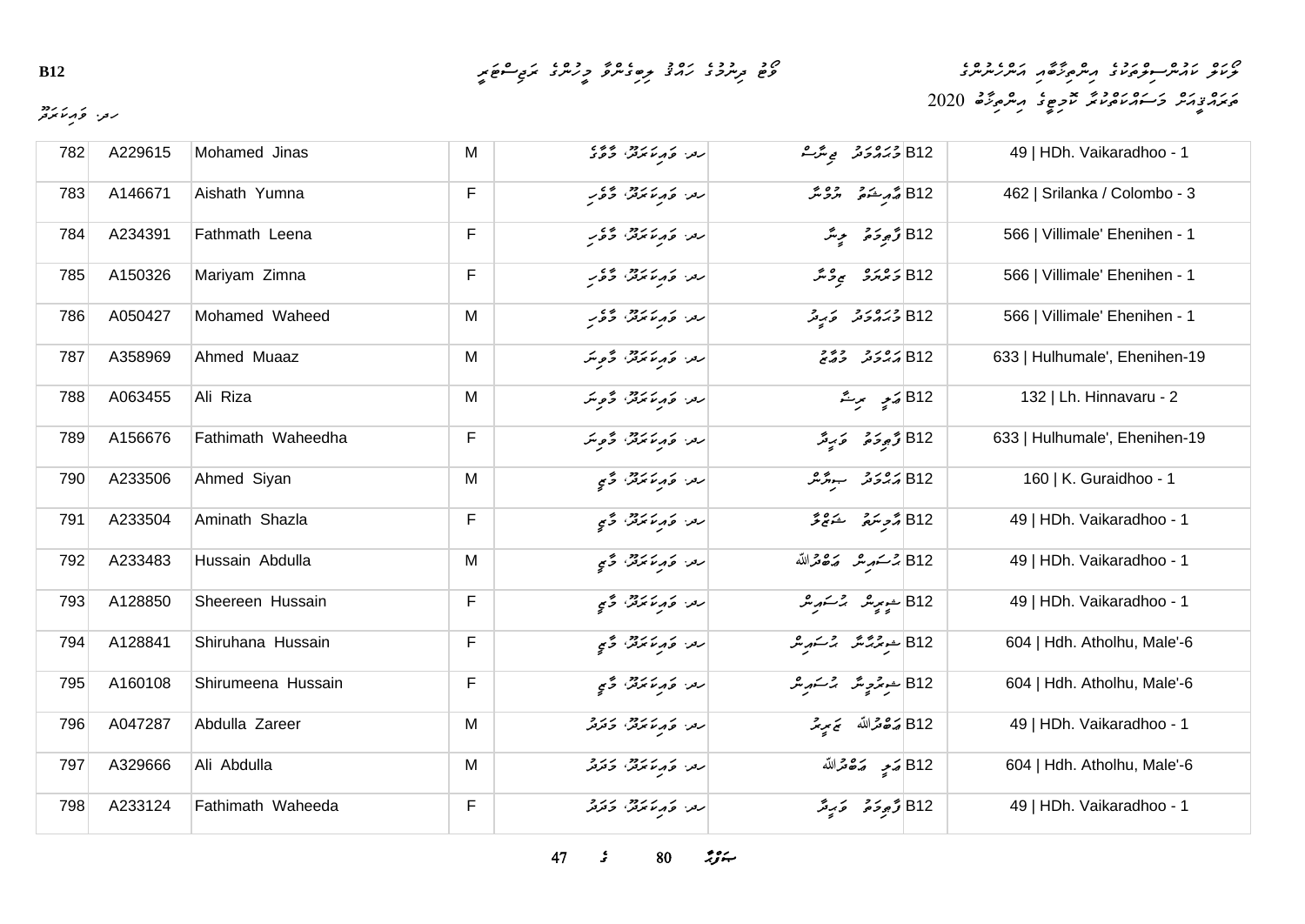*sCw7q7s5w7m< o<n9nOoAw7o< sCq;mAwBoEw7q<m; wBm;vB* م من المرة المرة المرة المرجع المرجع في المركبة 2020<br>مجم*د المريض المربوط المربع المرجع في المراجع المركبة* 

|  | $\overline{\phantom{a}}$<br>رد و مرحم مرد |  |
|--|-------------------------------------------|--|
|--|-------------------------------------------|--|

| 799 | A334460 | Ibrahim Nihaad Abdulla | M           | رىن ئەرىكىگە ئەترىر                 | B12 م <i>ەھترى</i> ھىر <i>گىقى مەھ</i> تراللە      | 49   HDh. Vaikaradhoo - 1     |
|-----|---------|------------------------|-------------|-------------------------------------|----------------------------------------------------|-------------------------------|
| 800 | A289517 | Khadheeja              | F           | رىن ئەرىكىگە ئەرەپ                  | B12  تزمیر تھ                                      | 49   HDh. Vaikaradhoo - 1     |
| 801 | A404010 | Mohamed Naushad        | M           | رى ئەرىكى ئەرە                      | B12 <i>ويەم</i> رى مەرشگەر                         | 49   HDh. Vaikaradhoo - 1     |
| 802 | A229965 | Najvaa Zareeru         | F           | رى قەرىكى ئەركى                     | B12 سَھُرَّ تَمَ سِرْ سَمَد                        | 49   HDh. Vaikaradhoo - 1     |
| 803 | A229962 | Nashwa Zareer          | F           | رى قەم ئەڭ ئەتەر                    |                                                    | 604   Hdh. Atholhu, Male'-6   |
| 804 | A229969 | Nasima Abdulla         | F           | رى قەرىكى ئەركى                     | B12 مَرْسِوءٌ      رَحْمَدْاللّه                   | 604   Hdh. Atholhu, Male'-6   |
| 805 | A232920 | Nasmaa Abdulla         | F           | رى قەرىكى ئەركى                     | B12 يَرْسُوتُ      رَحْمَدُ اللّه                  | 49   HDh. Vaikaradhoo - 1     |
| 806 | A230796 | Ahmed Hamdhaan         | M           | رى ئەرىكىنى كەرم                    | B12 <i>ړېږ د د</i> وگرمر                           | 604   Hdh. Atholhu, Male'-6   |
| 807 | A149467 | Aishath Samra          | F           | رودا أورا والمردور المحاور والمحالي | B12 مەم ئىشقى كىشى ئىگە                            | 566   Villimale' Ehenihen - 1 |
| 808 | A149452 | Fathimath Shuhudha     | $\mathsf F$ | رى ئەرىكى ئەس بور                   | B12 <i>وَّجِوحَةْ</i> شَمَّرْتَدُّ                 | 566   Villimale' Ehenihen - 1 |
| 809 | A152031 | Mohamed Imdad          | M           | رى ئەرىئىرلار ئەرب                  | B12 <i>3222 بە</i> ۋىترى <i>ت</i>                  | 604   Hdh. Atholhu, Male'-6   |
| 810 | A167425 | Nadheema Hassan        | F           | رى ئەرىكى ئەس بور                   | B12  سَمِرِةٌ    بَرْسَاسٌ                         | 566   Villimale' Ehenihen - 1 |
| 811 | A064263 | Waleed Abdul Gafoor    | M           | رى ئەرىكى ئەم ئەم                   | B12 <sub>ح</sub> َرِمِدْ مِصْرَ <i>وْدَوْ</i> مَرْ | 604   Hdh. Atholhu, Male'-6   |
| 812 | A358906 | Ali Shiyaau            | M           | رى قەنتلىرى 35                      | B12 كەمچە ھەمگەكە                                  | 604   Hdh. Atholhu, Male'-6   |
| 813 | A231978 | Ahmed Asim             | M           | رىن ئەرىئەتكەن ئەنگە                | B12 كەنزى قەسىرى                                   | 633   Hulhumale', Ehenihen-19 |
| 814 | A231078 | Abdul Wahid Yoosuf     | M           | رى ئەرىئەر ئەزى                     | B12 <sub>مەھ</sub> ومۇرىر مەدرە                    | 604   Hdh. Atholhu, Male'-6   |
| 815 | A231092 | Ahmed Asnau            | M           | رىر ئەرىئەتكە ئەترىشى               | B12 كەبروتىر كەنھ ئىگە                             | 604   Hdh. Atholhu, Male'-6   |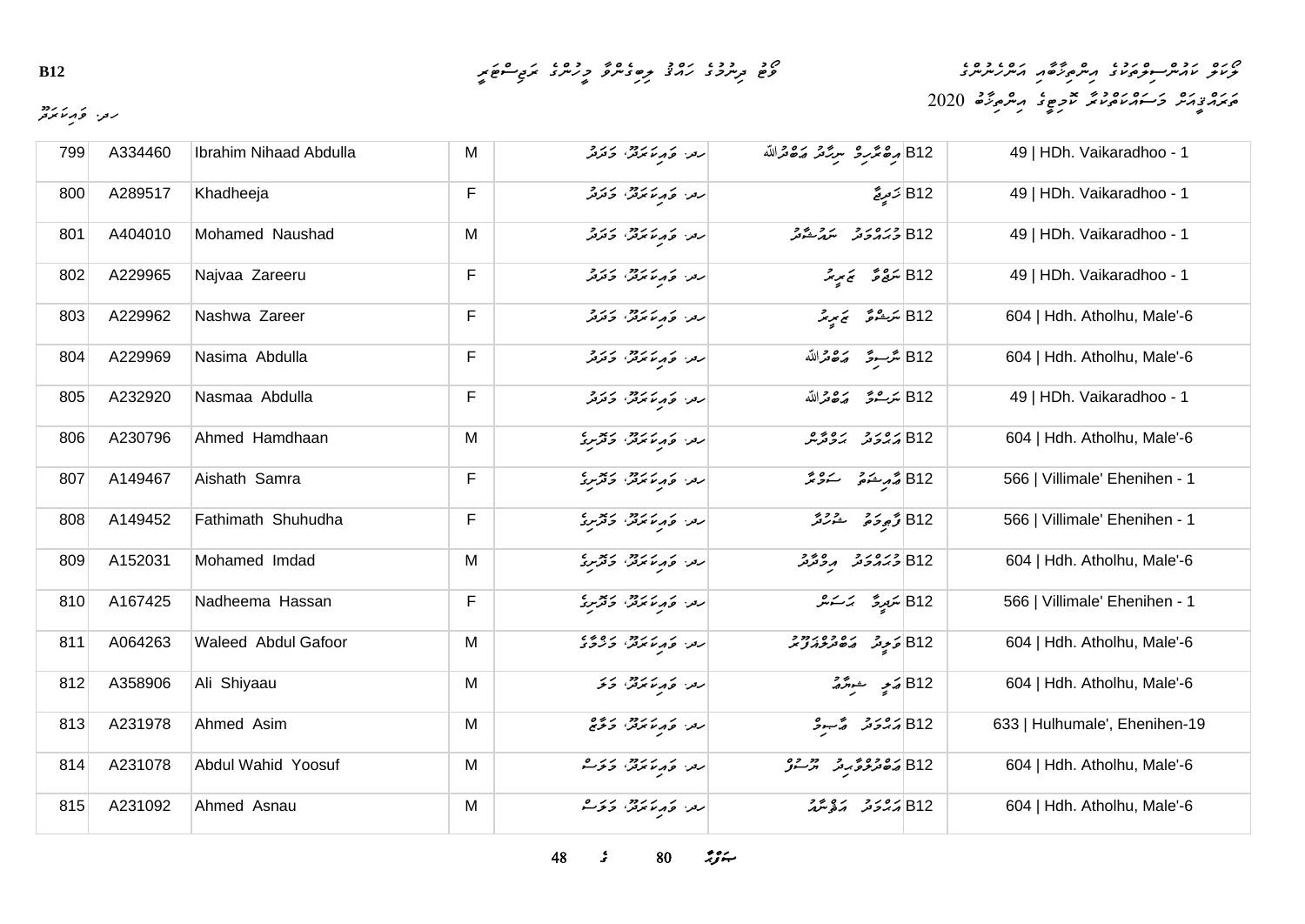*sCw7q7s5w7m< o<n9nOoAw7o< sCq;mAwBoEw7q<m; wBm;vB* م من المرة المرة المرة المرجع المرجع في المركبة 2020<br>مجم*د المريض المربوط المربع المرجع في المراجع المركبة* 

| رى ئەرىئە بەدە |  |  |
|----------------|--|--|
|----------------|--|--|

| 816 | A231101 | Aishath Rauna        | F           | رى ئەرىئەتكى ئەئەت    | B12 مَ <i>َّم</i> ِ مَشَعَرِ مَمَ <i>مَّة</i> مَّر  | 604   Hdh. Atholhu, Male'-6    |
|-----|---------|----------------------|-------------|-----------------------|-----------------------------------------------------|--------------------------------|
| 817 | A231090 | Fathimath Eenaas     | $\mathsf F$ | رىن ئەرىئەتكى ئەئزى   | B12 رَّجِوحَة فَسَمَّتْ الْمُسَمَّدِ                | 604   Hdh. Atholhu, Male'-6    |
| 818 | A229368 | Mohamed Shimal       | M           | رى ئەرىئىرى ئەئى      | B12  <i>وټرونو جوگ</i> و                            | 604   Hdh. Atholhu, Male'-6    |
| 819 | A229364 | Surayya Khalid       | $\mathsf F$ | رىن ئەرىكى ئۇي ئۇي كى | B12 <i>ڤُوتروپرٌ ڏُوترُ</i>                         | 604   Hdh. Atholhu, Male'-6    |
| 820 | A073020 | Ibrahim Naseer       | M           | رو. ئەرىكى ئەرە       | B12  مەھەمگەر ھەسىمىتى ئىستىمىتى ئىس                | 35   Kulhudhuffushi Uthuru - 1 |
| 821 | A229939 | Naufa Naseer         | $\mathsf F$ | رىن ئەرىكىگە ئەشرىم   | B12 يَتَمَدُّرٌ = يَتَرَسِوِيْرٌ =                  | 35   Kulhudhuffushi Uthuru - 1 |
| 822 | A233374 | Sofoora Abdulla      | $\mathsf F$ | رى ئەرىئەتكە ئەشر     | B12 يَبْرُوْمُ بِرَصْعَدِ اللَّهُ                   | 35   Kulhudhuffushi Uthuru - 1 |
| 823 | A041244 | Mohamed Nazim        | M           | رى ئەرىئەتە ئەترى     | B12 <i>جەممى تىم ئىم</i> گىنى ئى                    | 604   Hdh. Atholhu, Male'-6    |
| 824 | A354377 | Sara Mohamed         | $\mathsf F$ | رى ئەرىكى ئەس         | B12 سَمَعٌ حَمَدُ دَوْرَ                            | 604   Hdh. Atholhu, Male'-6    |
| 825 | A232660 | Saya Mohamed         | F           | رى ئەرىكى ئەس         | B12 گەنز بەردەر بورى                                | 604   Hdh. Atholhu, Male'-6    |
| 826 | A233991 | Adam Thal-hath       | M           | رىن ئەرىئەتكەن ئەس    | B12 مُقرَّح مَحْرَبَهِمْ                            | 318   L. Hithadhoo - 1         |
| 827 | A233984 | Ahmed Rifah          | M           | رى ئەرىكى ئەركىگە     | B12 كەندى كىلى مېرگەنز                              | 604   Hdh. Atholhu, Male'-6    |
| 828 | A233989 | Ali Rifhaan          | M           | رى ئەرىكى ئەركىگى ئ   | B12   تەمچە - سور مەشر                              | 318   L. Hithadhoo - 1         |
| 829 | A233980 | Fareena Abdul Kareem | F           | رىن ئەرىكىرى ئەھەم    | B12 كۆرىگە ئەھەمگە ئەمرى                            | 49   HDh. Vaikaradhoo - 1      |
| 830 | A233994 | Fathimath Masha      | $\mathsf F$ | رى ئەرىئەرە ئەرەم     | B12 رَّ <sub>جِ ح</sub> َ <sub>ح</sub> َ حَـُّـَّہَ | 146   K. Gaafaru - 1           |
| 831 | A233997 | Mariyam Yasha        | F           | رى ئەرىئىرى ئەم       | B12 دَيْرَيْرَ بَرْئَةَ                             | 604   Hdh. Atholhu, Male'-6    |
| 832 | A009666 | Mohamed Abdul Samad  | M           | رىن ئەرىئەتكەن ئەشرى  | B12 3222 دەۋەبرىر 354                               | 49   HDh. Vaikaradhoo - 1      |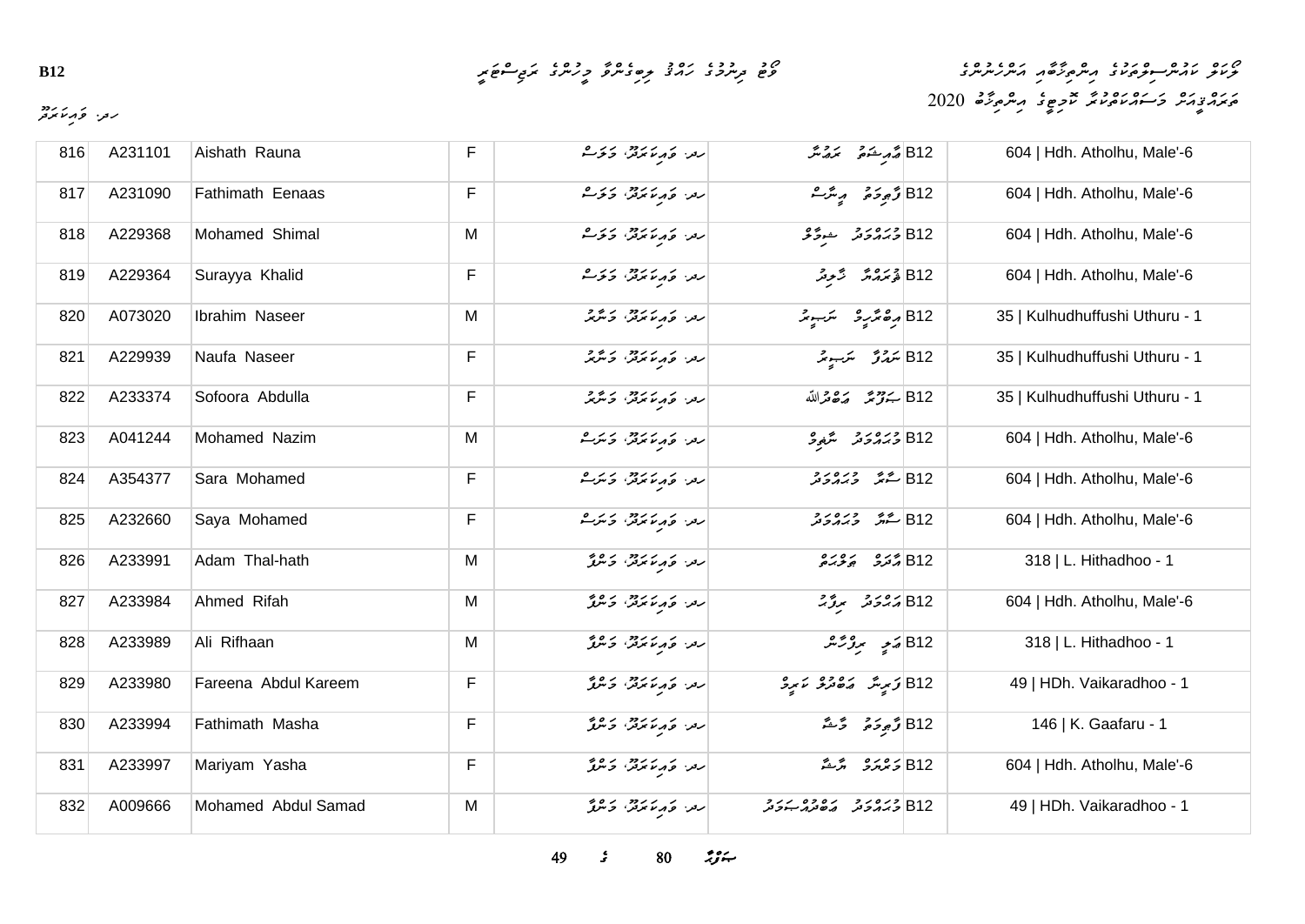*sCw7q7s5w7m< o<n9nOoAw7o< sCq;mAwBoEw7q<m; wBm;vB* م من المرة المرة المرة المرجع المرجع في المركبة 2020<br>مجم*د المريض المربوط المربع المرجع في المراجع المركبة* 

|  | ,,,,<br>ردر ومسعرم |  |
|--|--------------------|--|
|--|--------------------|--|

| 833 | A234133 | Aishath Yumna    | F | رىر. ئەرىكىگە ئەسىم ئ    | B12 مۇم شۇم ھەر ھەر                    | 604   Hdh. Atholhu, Male'-6   |
|-----|---------|------------------|---|--------------------------|----------------------------------------|-------------------------------|
| 834 | A026622 | Fathimath Jabeen | F | رىر. ئەرىكتىرلىق، ئەشھۇ  | B12 تَ <i>موحَ</i> مُ يَصِمُّر         | 604   Hdh. Atholhu, Male'-6   |
| 835 | A076375 | Mariyam Jabeen   | F | رىر. ئەرىئەترىش، ئەشھى ئ | B12 كەبىر كىم ئەھ                      | 604   Hdh. Atholhu, Male'-6   |
| 836 | A233974 | Ahmed Sajid      | M | رى قەرىكەن ۋى            | B12 كەنزى قىر سىگە يەتر                | 49   HDh. Vaikaradhoo - 1     |
| 837 | A233976 | Ali Nabeel       | M | رى قەرىكى 32 قىل         | B12 <i>۾َ جِ</i> سَھِوَ                | 566   Villimale' Ehenihen - 1 |
| 838 | A233972 | Fathimath Saudha | F | رى قەرىكى 32 كى          | B12 رَّجِ دَمَرَ مَسَرَمَّرٌ           | 49   HDh. Vaikaradhoo - 1     |
| 839 | A229472 | Hussain Nuwaas   | M | رى ئەرىكەن ۋىر           | B12 برڪ <i>مبرنگ سرگا</i> شگ           | 566   Villimale' Ehenihen - 1 |
| 840 | A233967 | Mohamed Shameem  | M | رى قەرىكەن ۋى            | B12 <i>\$ \$ \$ \$ \$ \$ \$</i> B12    | 49   HDh. Vaikaradhoo - 1     |
| 841 | A233969 | Waleedha Idhrees | F | رىن ئەرىكەت ئەتر         | B12 حَرِيمٌ مِتْرَمِرِ مَ              | 49   HDh. Vaikaradhoo - 1     |
| 842 | A229561 | Aishath Usmaan   | F | رفر که ما برود د و د     | B12 مەم شەھ مەھمەتىر                   | 604   Hdh. Atholhu, Male'-6   |
| 843 | A229554 | Hussain Riza     | M | رى ئەرىكى ئەرى           | B12 پر کے ہر میر سمبر تھ               | 604   Hdh. Atholhu, Male'-6   |
| 844 | A229558 | Ibrahim Rishad   | M | رو. ئەرىئىرو ، ئەرىرى    | B12 م <i>وڭ مگرى</i> رى موشۇن <i>ز</i> | 604   Hdh. Atholhu, Male'-6   |
| 845 | A158878 | Mohamed Nishwan  | M | رى ئەرىكى ئەرى           | B12 <i>وبروبرو</i> سرشوشر              | 50   HDh. Vaikaradhoo - 2     |
| 846 | A128013 | Zivar Ismail     | M | رو. ئەرىئەتكە ئەترىرى    | B12 ىوڭرىمە ب <i>وشۇم</i> وش           | 604   Hdh. Atholhu, Male'-6   |
| 847 | A149301 | Aishath Najfa    | F | رىر. ئەرىئەتكە ج ئىگ     | B12 مەم ئىقى ئىقى ئىككى ئى             | 633   Hulhumale', Ehenihen-19 |
| 848 | A111412 | Fathimath Zeeba  | F | رى ئەرىئەرە بەشى         | B12 تُهِ <i>جَهُ</i> بِي               | 604   Hdh. Atholhu, Male'-6   |
| 849 | A326945 | Mariyam Malsa    | F | رىر. ئەرىئەتكە چەشى      | B12 ىزىر ئىمى ئىم                      | 49   HDh. Vaikaradhoo - 1     |

 $50$  *s*  $\frac{2}{3}$  **80** *n***<sub>3</sub>** *n*<sub>3</sub> *n*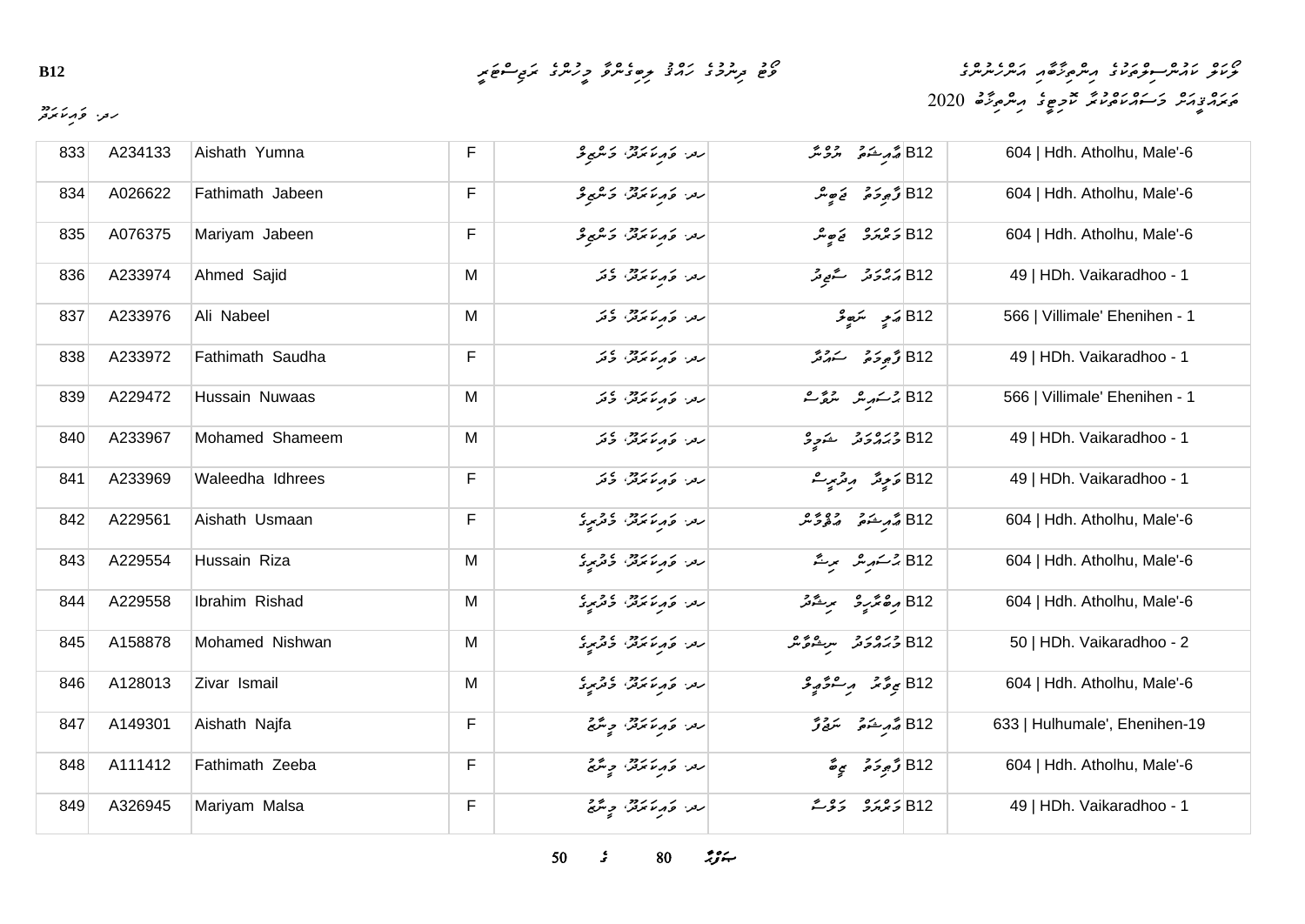*sCw7q7s5w7m< o<n9nOoAw7o< sCq;mAwBoEw7q<m; wBm;vB* م من المرة المرة المرة المرجع المرجع في المركبة 2020<br>مجم*د المريض المربوط المربع المرجع في المراجع المركبة* 

| $\overline{\phantom{a}}$ | ردر ومسعر |  |
|--------------------------|-----------|--|
|                          |           |  |

| 850 | A033278 | Mohamed Faiz Hussain | M | رىر. ئۇرىئەتكەش، جەنگىج       | B12 <i>وبرووند ؤم</i> ع بر منه ش             | 604   Hdh. Atholhu, Male'-6 |
|-----|---------|----------------------|---|-------------------------------|----------------------------------------------|-----------------------------|
| 851 | A232326 | Najeeba Khalid       | F | رىر. ئەرىئىرتى چاشى           | B12  شَهِرَة = شَعِرْتْر                     | 604   Hdh. Atholhu, Male'-6 |
| 852 | A081485 | Abdul Hameed Hussain | M | رىدا ئەرىئەتكە بەلچ ئى        | B12 كەھەر <i>3 جىن بىر شەر بىر</i>           | 604   Hdh. Atholhu, Male'-6 |
| 853 | A229454 | Ali Sujad            | M | رىن ئەرىئەتكە ج#ئى            | B12 <sub>ه</sub> ُ مٍ سُمَّةٍ مُّر           | 50   HDh. Vaikaradhoo - 2   |
| 854 | A229450 | Aminath Zakariyya    | F | رىن ئەرىئەتكە چەھ ب           | B12 أَمَّ حِسَمَةً بِمَ مَعرفَهُ مَنْ        | 50   HDh. Vaikaradhoo - 2   |
| 855 | A084249 | Hussain Moosa        | M | رىن ئەرىئەتكە ج#ئى            | B12 پر شہر شرح تی ہے۔<br>م                   | 50   HDh. Vaikaradhoo - 2   |
| 856 | A160363 | Huvaiz Hameed        | M | رىن ئەرىئەتكە چەھ ك           | B12 برْحَ بِي بَرْجِ مَرْ                    | 50   HDh. Vaikaradhoo - 2   |
| 857 | A072958 | Ibrahim Sujaadh      | M | رىن ئەرىئەتكە ج#ئى            | B12 مەھمەر 2 مىق مىق                         | 604   Hdh. Atholhu, Male'-6 |
| 858 | A062234 | Abdulla Zahir        | M | رىن ئەرىكىرى ئالماردى         | B12 مَەھتراللە مەرىخ                         | 604   Hdh. Atholhu, Male'-6 |
| 859 | A141830 | Ali Zahir            | M | رىن ئەرىكىرى ئەسىرىدە ئ       | B12 <i>ھَ۔</i> پچ رِ پچ                      | 49   HDh. Vaikaradhoo - 1   |
| 860 | A233567 | Aminath Zahira       | F | رىن ئەرىئەتدىن ئەسىرىدە ئ     | B12 مُرْحِبِّيْهُ كَمَّ سِمَّ                | 49   HDh. Vaikaradhoo - 1   |
| 861 | A233552 | Fathimath Moosa      | F | رى ئەرىكى ئەس بردۇ            | B12 رَّ <sub>جِ ح</sub> َثَّرُ حَمَّ         | 49   HDh. Vaikaradhoo - 1   |
| 862 | A155712 | Hawwa Zahira         | F | رى ئەرىكىلى ئىكىرىمى          | B12 بَرْدُمَّ گَمْ بِنَّر                    | 49   HDh. Vaikaradhoo - 1   |
| 863 | A128459 | Ibrahim Zahir        | M | رىن ئەرىئەتدىن ئەسىرىدە ئ     | B12 مەھمگەپە تەرىمە                          | 93   R. Rasgetheemu - 1     |
| 864 | A233576 | Khadheejath Zahira   | F | رىر. ئەرىئەترى، ئەكتەپرىر ئەت | B12 كَرْمِرِيَرْ هُمْ مَتَّ سِمَّدُ          | 604   Hdh. Atholhu, Male'-6 |
| 865 | A230085 | Ali Rasheed          | M | رىر ئەرىئىرتى دۇۋىر           | B12 <i>جَرْمٍ</i> - مَرْشِ <sub>و</sub> مَرُ | 49   HDh. Vaikaradhoo - 1   |
| 866 | A368793 | Aminath Zareena      | F | رى ئەرىئىرتى دۇرىم            | B12 مَّ حِسَمَ تَمَ سِتَّر                   | 49   HDh. Vaikaradhoo - 1   |

 $51$  *s*  $\frac{1}{2}$  80 *n***<sub>3</sub>** *n***<sub>1</sub>** *n***<sub>1</sub>**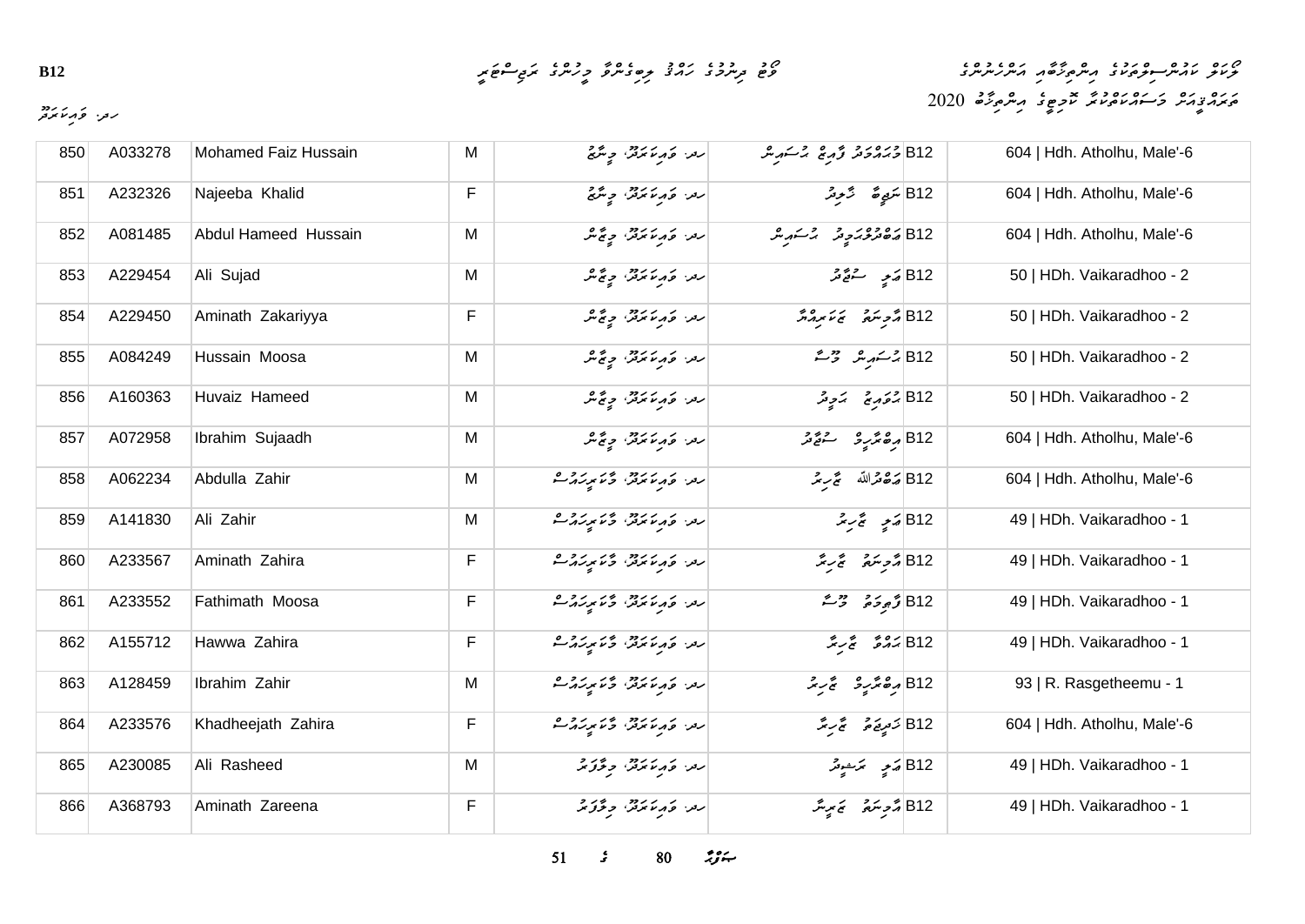*sCw7q7s5w7m< o<n9nOoAw7o< sCq;mAwBoEw7q<m; wBm;vB* م من المرة المرة المرة المرجع المرجع في المركبة 2020<br>مجم*د المريض المربوط المربع المرجع في المراجع المركبة* 

| $\overline{\phantom{a}}$<br>رد و مرحمر |  |
|----------------------------------------|--|
|----------------------------------------|--|

| 867 | A229481 | Haleemath Mohamed | $\mathsf{F}$ | رىر. ئەرىكىنىڭ جۇڭرىم         | B12  يَر <i>ْدِيَّةُ وَيَدْوَ</i> تْرُ          | 49   HDh. Vaikaradhoo - 1   |
|-----|---------|-------------------|--------------|-------------------------------|-------------------------------------------------|-----------------------------|
| 868 | A229469 | Hawwa Rizmee      | $\mathsf{F}$ | رىر ئەرىكىنىڭ جەنزىر          | B12 <i>بَدُوُوَّة بِرِي</i> ْحِ بِهِ            | 49   HDh. Vaikaradhoo - 1   |
| 869 | A098883 | Hussain Rasheed   | M            | رى ئەرىئىرتى جۇزىر            |                                                 | 49   HDh. Vaikaradhoo - 1   |
| 870 | A102279 | Ismail Mohamed    | M            | رى ئەرىكى بۇرگە               | B12 م سىر <i>ۇرى</i> ئىقمى ئىرىم                | 604   Hdh. Atholhu, Male'-6 |
| 871 | A233920 | Mohamed Hassan    | M            | رى ئەرىئىرتى جۇزىر            | B12 <i>\$ \$ \$ \$ \$ \$</i> B12                | 49   HDh. Vaikaradhoo - 1   |
| 872 | A230084 | Ziuna Mohamed     | $\mathsf F$  | رى ئەرىكى بۇرگە               | B12 ىې تەشىر بەقەتمەتىر                         | 49   HDh. Vaikaradhoo - 1   |
| 873 | A111253 | Aminath Nasiha    | $\mathsf{F}$ | رى قەرىكى بەر جوڭ             | B12 مُّ مِ مَمْ مُّ مُّ مِنْ مِنْ مُّ مِنْ مِنْ | 604   Hdh. Atholhu, Male'-6 |
| 874 | A080295 | Ibrahim Waheed    | M            | رو. قهرتم بردو. وولا          | B12 م <i>وڭ ئۇرۇھ كەيد</i>                      | 604   Hdh. Atholhu, Male'-6 |
| 875 | A229535 | Ahmed Shifaz      | M            | رو. وَرِسَمَوْرُ، وِبِرِروْدُ | B12 كەش <i>رى ئىبەنى</i> تى                     | 50   HDh. Vaikaradhoo - 2   |
| 876 | A143949 | Fathimath Shifa   | $\mathsf{F}$ | رو. ەرىئەتە دىرىدى            | B12 <i>وُجوحَة</i> شِع <i>ِرٌ</i>               | 50   HDh. Vaikaradhoo - 2   |
| 877 | A229533 | Mohamed Shifaz    | M            | رى ئەرىكى ئەسرى               | B12 <i>جەممى ھىرى ئىبوقى</i>                    | 604   Hdh. Atholhu, Male'-6 |
| 878 | A230275 | Mohamed Samir     | M            | رورا أورا أودوا والإرادان     | B12  <i>3،5% مدَّوبرُ</i>                       | 604   Hdh. Atholhu, Male'-6 |
| 879 | A047496 | Abdullah Wafir    | M            | رود تورید دو در دوره و        | B12 مَەھتراللە ئ <sub>ۇم</sub> تر               | 50   HDh. Vaikaradhoo - 2   |
| 880 | A026688 | Ahmed Hashim      | M            | رد. وگرماندور، و مشهورهای     | B12 <i>مَدْدَ</i> مْ گَسْوَ                     | 604   Hdh. Atholhu, Male'-6 |
| 881 | A051469 | Aishath Fazla     | $\mathsf F$  | رود توریم بردد. و متر بروی    | B12 مەم ئەشقى ئەرىقىمىتىكى<br>12.               | 604   Hdh. Atholhu, Male'-6 |
| 882 | A047333 | Aminath Fahudha   | $\mathsf F$  | رود و در دو در دو دوه         | B12 مُرْحِسَمُ وَرَمَّدُ                        | 604   Hdh. Atholhu, Male'-6 |
| 883 | A022349 | Fathimath Fazna   | F            | رد و در دو و دود د            | B12 تَ <i>مِوحَمْ     تَ</i> مِّسَّر            | 604   Hdh. Atholhu, Male'-6 |

 $52$  *s*  $\frac{2}{3}$  **80** *n***<sub>3</sub>** *n***<sub>1</sub> <b>***n*<sub>2</sub> *n*<sub>2</sub> *n*<sub>2</sub> *n*<sub>2</sub> *n*<sub>2</sub> *n*<sub>2</sub> *n*<sub>2</sub> *n*<sub>2</sub> *n*<sub>2</sub> *n*<sub>2</sub> *n*<sub>2</sub> *n*<sub>2</sub> *n*<sub>2</sub> *n*<sub>2</sub> *n*<sub>2</sub> *n*<sub>2</sub> *n*<sub>2</sub> *n*<sub>2</sub> *n*<sub>2</sub> *n*<sub>2</sub>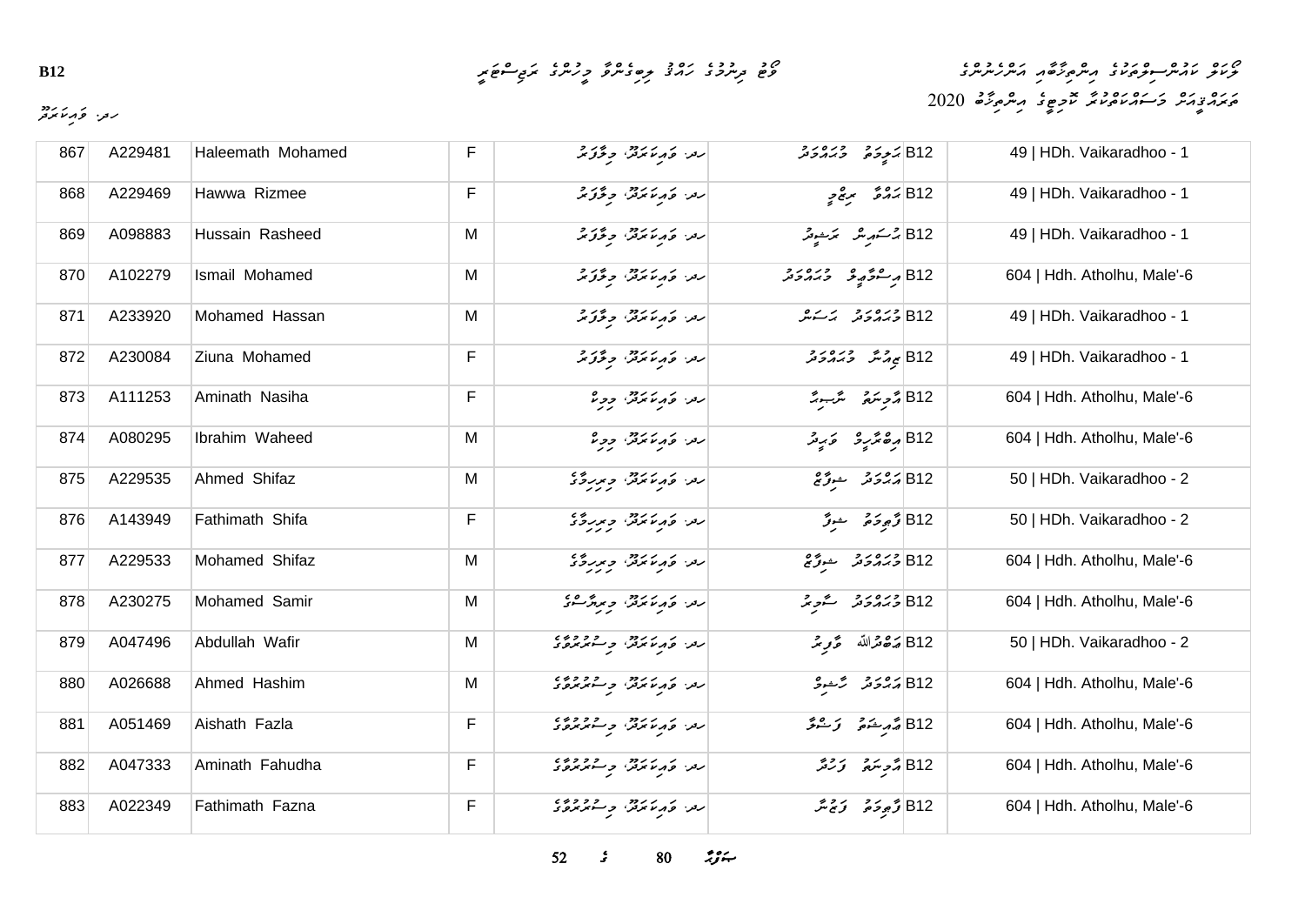*sCw7q7s5w7m< o<n9nOoAw7o< sCq;mAwBoEw7q<m; wBm;vB* r 1020*° مرد و حروره و به حروج و مرش مردم قرار 2020*<br>م<sub>وسم</sub> پر تر تر استرد مردم مردم است

| 884 | A331192 | Mariyam Layal       | F | رتدا که ماندود او د دوره د                                             | B12 <i>ويوپرو ويرو</i>                  | 604   Hdh. Atholhu, Male'-6   |
|-----|---------|---------------------|---|------------------------------------------------------------------------|-----------------------------------------|-------------------------------|
| 885 | A024216 | Mohamed Rasheed     | M | رو. نوم ما مردد و مشهوره و د                                           | B12  <i>3225 تىل م</i> ىشى <i>م</i> ى   | 50   HDh. Vaikaradhoo - 2     |
| 886 | A047332 | Sakeena Adam        | F | رو. نوم ما مردد و مشهوره و د                                           | B12 سَمبِ مَگْر مَرْتَدَدْ              | 604   Hdh. Atholhu, Male'-6   |
| 887 | A073210 | Aishath Sharumeena  | F | رور كرم بردد الجديدي                                                   | B12 م <i>ەمبىغى ھەممى</i> چە            | 604   Hdh. Atholhu, Male'-6   |
| 888 | A154116 | Mohamed Fareed      | M | رفر کرم تروژ بوری<br>رفر کرم ترفر و رسمی                               | B12 وَيَرْدُونَرْ كَرَمِيْرُ            | 633   Hulhumale', Ehenihen-19 |
| 889 | A026126 | Aishath Niha        | F | رى كەرىكى تەمەدە                                                       | B12 مُرمِشَعْ سِرَبَّہ                  | 49   HDh. Vaikaradhoo - 1     |
| 890 | A148483 | Hawwa Azmeela       | F | תנקי האת מדינות בית גבוה<br>תנקי האת מדינקי האת האת ביה                | B12 بَرْدُوْ   بَرْجُ وِ وَّ            | 604   Hdh. Atholhu, Male'-6   |
| 891 | A026127 | Lubna Mohamed       | F | رىر كەر كەن دە 2000.                                                   | B12 توھ شہد تر دیگر دیگر                | 633   Hulhumale', Ehenihen-19 |
| 892 | A062397 | Mariyam Zaleela     | F | גנגי <sub>פא</sub> נגיד דיינדים.<br>גנגי פאנגידי ביינד <del>י</del> בה | B12 كەنگەر ئۇم ئۇم                      | 49   HDh. Vaikaradhoo - 1     |
| 893 | A027782 | Abdulla Muhsin      | M | תני פת מינגי ליתיילו בלגם                                              | B12 كەھەراللە ئەربە ئىرىدىش             | 566   Villimale' Ehenihen - 1 |
| 894 | A090941 | Aminath Husna       | F | رىن ئەرىئەتكى ئەس ئەر ئەھ                                              | B12 مَّ حِسَمَة مَّ سَسَّرَّ            | 566   Villimale' Ehenihen - 1 |
| 895 | A085218 | Mohamed Kareem Easa | M | رىن ئەرىكىرى ئەس ئەر ئ                                                 | B12 <i>ڈیزون</i> و ریکو <sub>جی</sub> ٹ | 50   HDh. Vaikaradhoo - 2     |
| 896 | A233209 | Muhsina Mohamed     | F | رىن ئەرىئەتكى ئەس ئەر ئە                                               | B12 دُيْرَ سِبْرٌ وَبَرْدُونْر          | 566   Villimale' Ehenihen - 1 |
| 897 | A233206 | Sofiyya Zakariyya   | F | رى ئەرىكىلىق كەس كەر ئ                                                 | B12 بەرەش ئەئىرىدەش                     | 50   HDh. Vaikaradhoo - 2     |
| 898 | A052354 | Abdul Raheem Ahmed  | M | رى ئەرىكى دەھ                                                          | B12 كەھە <i>تەمكىرى مەدە</i> تر         | 49   HDh. Vaikaradhoo - 1     |
| 899 | A231907 | Aminath Rizna       | F | رىر كەرىكى ئەرەپ                                                       | B12 مَّ حِبَّ مَعَ مِنْ مِنْ            | 49   HDh. Vaikaradhoo - 1     |
| 900 | A231905 | Arifa Abdul Raheem  | F | رى كەرىپەت دىرەپ،<br>رىن كەرىكى كەنتى كەنتى                            | B12 مەرق مەھىرمەترىدۇ                   | 49   HDh. Vaikaradhoo - 1     |

 $53$   $\cancel{5}$   $80$   $\cancel{5}$ 

ر<sub>قر</sub>. <sub>ق</sub>مرتمبرد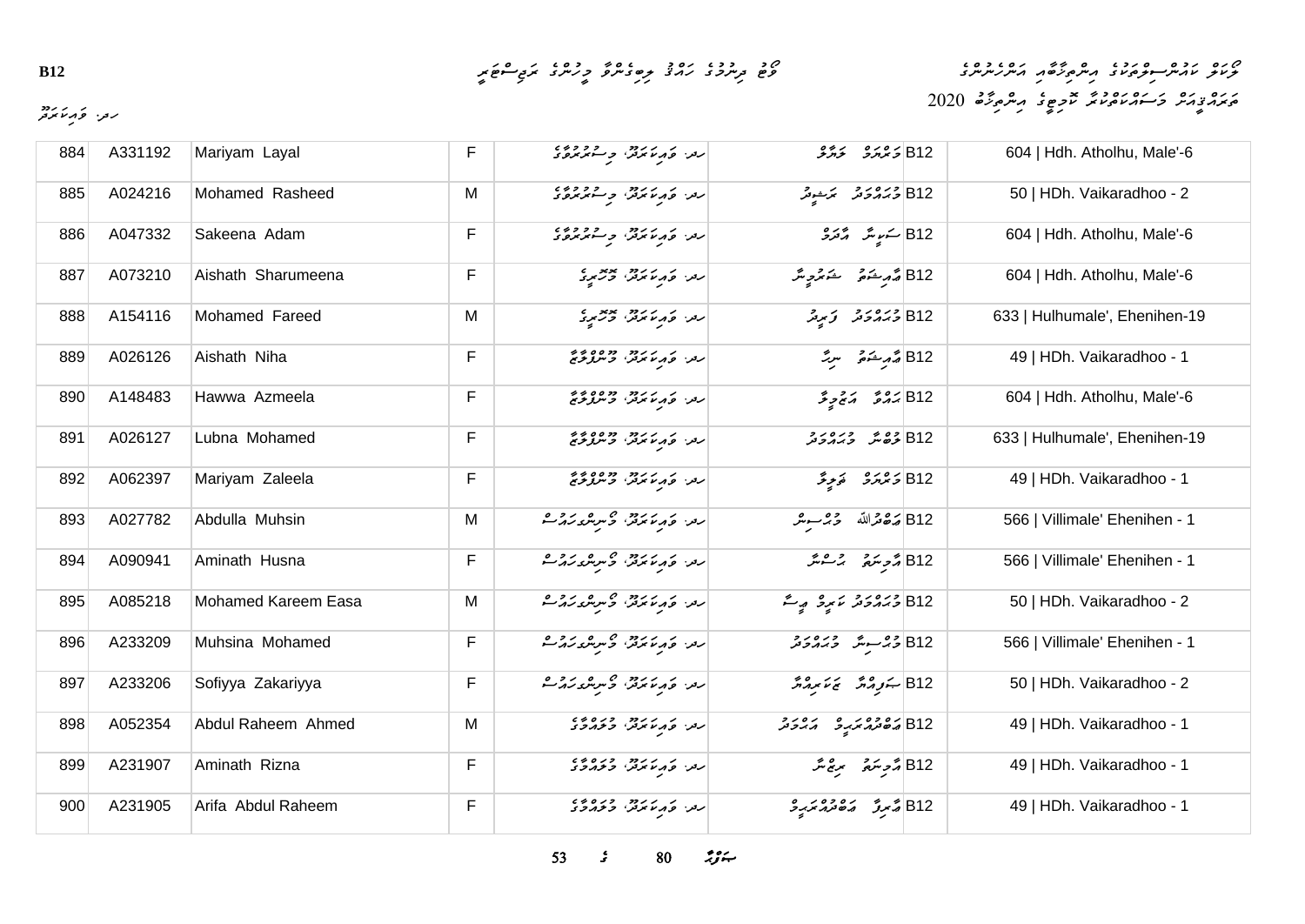*sCw7q7s5w7m< o<n9nOoAw7o< sCq;mAwBoEw7q<m; wBm;vB* م من المرة المرة المرة المرجع المرجع في المركبة 2020<br>مجم*د المريض المربوط المربع المرجع في المراجع المركبة* 

| $\overline{\phantom{a}}$ | ردر ومسعر |
|--------------------------|-----------|
|                          |           |

| 901 | A147645 | Fathimath Saeeda Ali  | F           | رى ئەرىكى دورەپ           | B12 <i>وَّجِ دَمَّةَ سَهِ مَّةً مَ</i> حِ     | 49   HDh. Vaikaradhoo - 1   |
|-----|---------|-----------------------|-------------|---------------------------|-----------------------------------------------|-----------------------------|
| 902 | A148225 | Hassan Niyaaz         | M           | رد که دکتر وره ده         | B12 ئەسەئىر س <i>ىرتى</i> چ                   | 49   HDh. Vaikaradhoo - 1   |
| 903 | A231900 | Khadheeja Hassan      | $\mathsf F$ | رود که دروه وره وه        | B12  كَتَمِيعٌ = كَدَسْرٌ                     | 49   HDh. Vaikaradhoo - 1   |
| 904 | A111436 | Ahmed Zabeer          | M           | رىر. ئەرىئەتكەن ئىس ئوق   | B12 كەنزى كىم ئىچە ئىگە                       | 604   Hdh. Atholhu, Male'-6 |
| 905 | A092974 | Aishath Zoona         | F           | رىر كەر كەنگەن كەسەگە ئ   | B12 گەم شىھ تى تىگە                           | 604   Hdh. Atholhu, Male'-6 |
| 906 | A234079 | Aminath Zoona         | $\mathsf F$ | رىر. ئەرىئەتكە ئەسەئەت    | B12 مُجْرِسَمُ مِنْ مَمْ                      | 604   Hdh. Atholhu, Male'-6 |
| 907 | A234078 | Hassan Zabeer         | M           | رىر. ئەرىئەتكەن ئەسەئەت ئ | B12 بزشکر ت <u>م</u> پر                       | 49   HDh. Vaikaradhoo - 1   |
| 908 | A234073 | Hawwa Mohamed         | F           | رىر. ئەرىئەتكە ئەسەئەپ    | B12 يَرْمَرُ حَرَمَ مِرْدَ مِرْ               | 49   HDh. Vaikaradhoo - 1   |
| 909 | A234077 | Hussain Zabeer        | M           | رىر. ئەرىئەتكە ئەسەئەت    | B12 برسكىرىنگە ئ <sub>ەھ</sub> مەتكە          | 604   Hdh. Atholhu, Male'-6 |
| 910 | A102241 | Mohamed Zaki          | M           | رىر كەر كەلگەن كەس گەنج   | B12 دېزونه تم                                 | 604   Hdh. Atholhu, Male'-6 |
| 911 | A358880 | Aishath Maziyya       | $\mathsf F$ | رىن ئەرىئەتكەن ئىرگ       | B12 مەم ئىققى ئىن ئارىم                       | 604   Hdh. Atholhu, Male'-6 |
| 912 | A034257 | Hussain Naeem         | M           | رىن ئەرىئەتەن ئارشى       | B12 پر <i>کمبر بل سکھ</i> وٹر                 | 604   Hdh. Atholhu, Male'-6 |
| 913 | A231799 | Madheeha Ibrahim      | F           | رىن ئەرىئەتكە ئەس         | B12  5مرِبَّۃ م <i>ِ رُهُ بَدْرٍ \$</i>       | 49   HDh. Vaikaradhoo - 1   |
| 914 | A232198 | Mariyam Nasha         | $\mathsf F$ | رىن ئەرىئەتەن ئارشى       | B12 وَ يُوْرُوْ - سَرْئَةُ                    | 604   Hdh. Atholhu, Male'-6 |
| 915 | A229898 | Mohamed Zinad         | M           | رىن ئەرىئەتەن ئارشى       | B12  <i>3،525 توسطين</i> گر                   | 604   Hdh. Atholhu, Male'-6 |
| 916 | A343013 | Nabeeha Hussain Naeem | $\mathsf F$ | رىن ئەرىئەترىن ئارگ       | B12 ى <i>نھ<sup>ې</sup>ڭ بۇستىرىش بىنى</i> پى | 604   Hdh. Atholhu, Male'-6 |
| 917 | A234450 | Ahmed Naeem Ali       | M           | رو. ئەرىئەروم. ئىرقى      | B12 كەبرى تىر ئىچە ئىچ                        | 604   Hdh. Atholhu, Male'-6 |

 $54$   $5$   $80$   $\frac{2}{3}$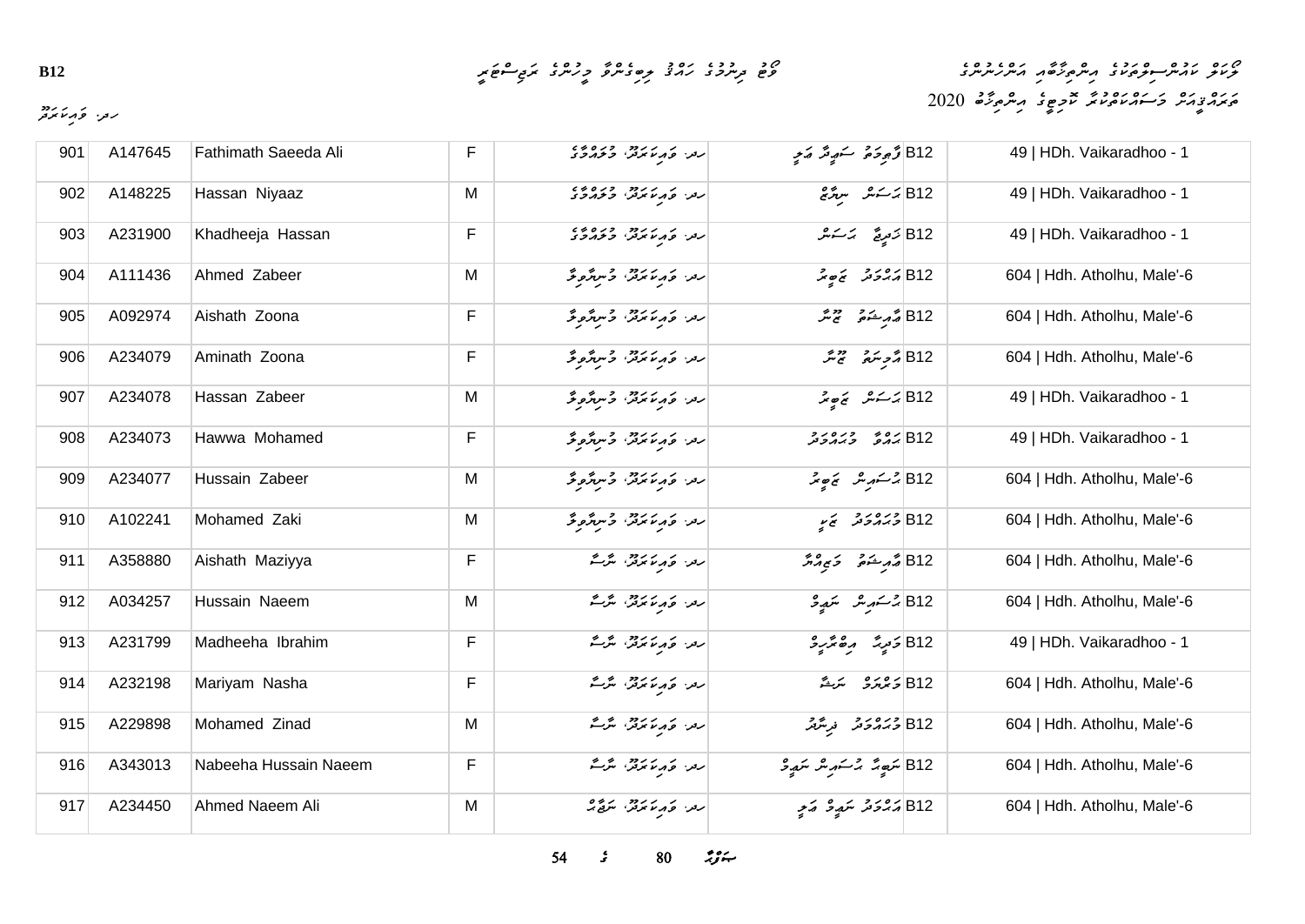*sCw7q7s5w7m< o<n9nOoAw7o< sCq;mAwBoEw7q<m; wBm;vB* م من المرة المرة المرة المرجع المرجع في المركبة 2020<br>مجم*د المريض المربوط المربع المرجع في المراجع المركبة* 

| $22 \times 10^{-1}$<br>بردر ومنعرم |  |
|------------------------------------|--|
|------------------------------------|--|

| 918 | A369291 | Aishath Eema          | $\mathsf F$ | رو. ئەرىئەتكە ئىگەرلىرى                                          | B12 مُەمشەم مەم                                                                                       | 604   Hdh. Atholhu, Male'-6   |
|-----|---------|-----------------------|-------------|------------------------------------------------------------------|-------------------------------------------------------------------------------------------------------|-------------------------------|
| 919 | A071242 | Ali Waheed            | M           | رى ئەرىكى ئىگەرگە                                                | B12 صَعِ حَدِيثَر                                                                                     | 604   Hdh. Atholhu, Male'-6   |
| 920 | A073295 | Abdul Latheef Ibrahim | M           | رىر ئەرىكى ئەرەپ ئىرىمى ئەرگە                                    | B12 كەھىركە <i>خور بەھتگى</i> ر 3                                                                     | 50   HDh. Vaikaradhoo - 2     |
| 921 | A158062 | Ali Waheed            | M           | رىر ئەرىئەندىن سەسور ئ                                           | B12 <i>مَيْ وَبِ</i> قْر                                                                              | 604   Hdh. Atholhu, Male'-6   |
| 922 | A127991 | Hassan Waheed         | M           | رىر ئەرىئەتكە ئىرسوپەتى                                          | B12  يزستر - مَ يرتر                                                                                  | 633   Hulhumale', Ehenihen-19 |
| 923 | A232713 | Ahmed Samil           | M           | رىر كەر كەيرى كەسىر كەر ھ                                        | B12 كەنزى قىرىقى سىگەنى                                                                               | 604   Hdh. Atholhu, Male'-6   |
| 924 | A132697 | Nasra Mohamed         | F           | رىر كەر كەن كەن كەن ھ                                            | B12 يترب محمد ورە دىر                                                                                 | 633   Hulhumale', Ehenihen-19 |
| 925 | A412120 | Thooma Mohamed        | $\mathsf F$ | رىر كەر كەن كەن كەن ھ                                            | B12 جونو جي دورو                                                                                      | 633   Hulhumale', Ehenihen-19 |
| 926 | A130988 | Ahmed Zaeem           | M           | תנגי פת מיותני ומות המיות.<br>תנגי פת מיותני ומות היפיות         | B12 كەنزى كىم يىقى ئاراسىتى ئاراسىتى ئاراسىتى ئاراسىتى ئاراسىتى ئاراسىتى ئاراسىتى ئاراسىتى ئاراسىتى ك | 633   Hulhumale', Ehenihen-19 |
| 927 | A229782 | Aminath Rifqa         | F           | תנגי פת מיותני ומות המיות.<br>תנגי פת מיותני ומות היפיות         | B12 مُوسَمَّة مِرْدَةً                                                                                | 633   Hulhumale', Ehenihen-19 |
| 928 | A229788 | Azmee Ali             | M           | תו פת מיותר ומוצא המי י                                          | B12 <i>ڇپ<sup>ي</sup> جي ج</i> ي                                                                      | 633   Hulhumale', Ehenihen-19 |
| 929 | A229869 | Hussain Zaeem         | M           | תבני פאת מצבני ימות המי מ                                        | B12 برُسَمبر بھ پچ <sub>م</sub> وٹر                                                                   | 633   Hulhumale', Ehenihen-19 |
| 930 | A229872 | Ibrahim Zaeem         | M           | תנגי פת מיותני ומות השיית.<br>תנגי פת מיותני ומות היפיות         | B12 مەھمگىيە تىم مەم                                                                                  | 633   Hulhumale', Ehenihen-19 |
| 931 | A229870 | Mariyam Zaeema        | F           | תנגי פת מיותני ומות השיית.<br>תנגי פת מיותני ומות היפיות         | B12 <i>قىرىڭ تەم</i> ۇ                                                                                | 633   Hulhumale', Ehenihen-19 |
| 932 | A075453 | Mohamed Zaeem         | M           | תבני פאת מיביק מיות המים יביק.<br>תבני פאת מיותכתי ייתול היפיית. | B12 <i>جەممىقىلى</i> ئەرەبى                                                                           | 633   Hulhumale', Ehenihen-19 |
| 933 | A229863 | Rashidha Abdul Rahman | $\mathsf F$ | געי פת מיתבי ייתור ישיבית                                        | B12 ترجوتر مەھ <i>ىرمەمەدە</i> تر                                                                     | 633   Hulhumale', Ehenihen-19 |
| 934 | A012235 | Abdhul Qaadhir Ali    | M           | رىر كەرىكى ئەرەپىيە                                              | B12  رەۋەترىۋ <sup>ى</sup> تىرىتى كەمچ                                                                | 49   HDh. Vaikaradhoo - 1     |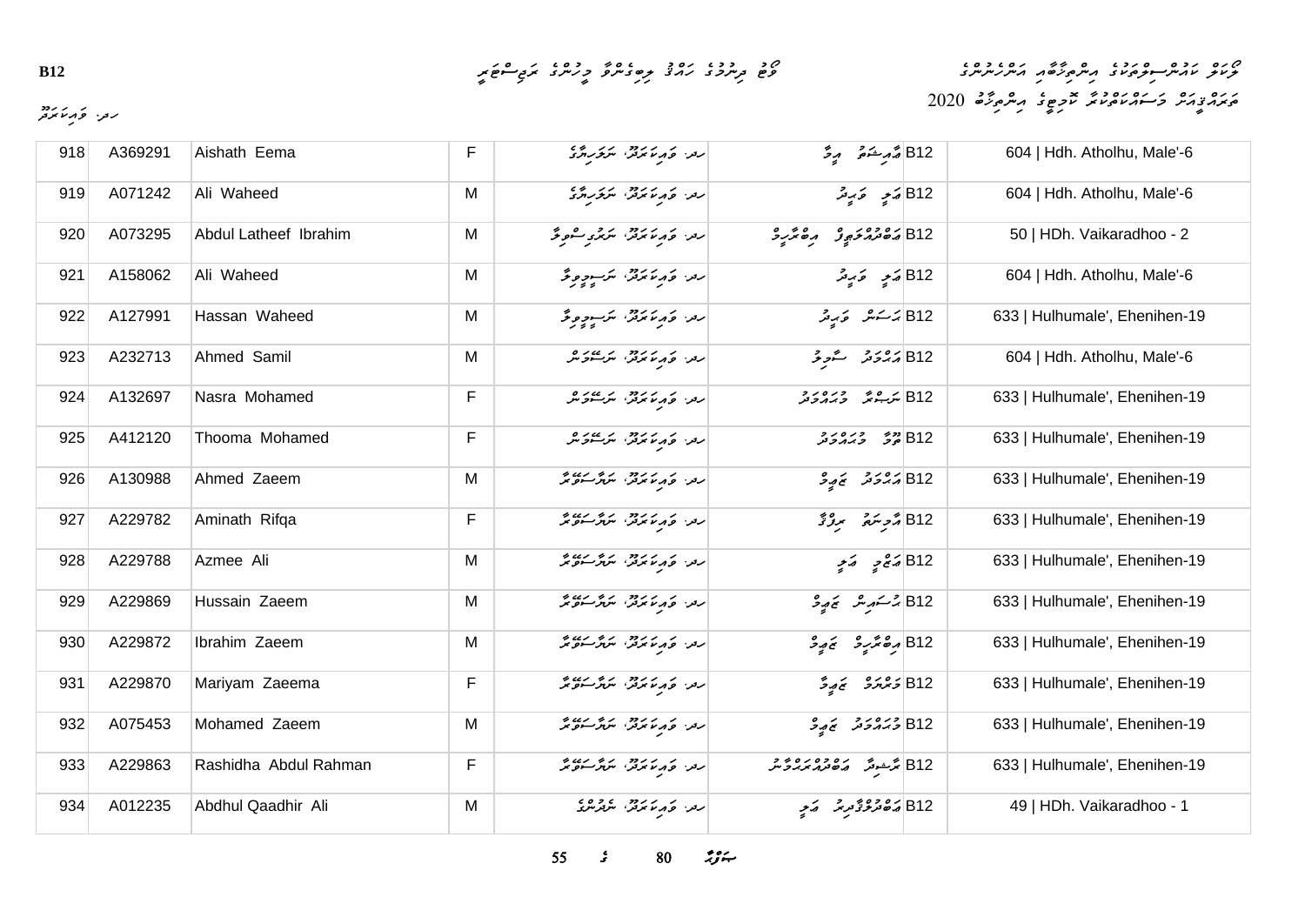*sCw7q7s5w7m< o<n9nOoAw7o< sCq;mAwBoEw7q<m; wBm;vB* م من المرة المرة المرة المرجع المرجع في المركبة 2020<br>مجم*د المريض المربوط المربع المرجع في المراجع المركبة* 

| 2200000 |  |            |
|---------|--|------------|
|         |  | ردر ومسعرم |
|         |  |            |

| 935 | A233662 | Mohamed Abdhull Qaadhir | M           | رى ئەرىكىگە ئەدە ئ            | B12 <i>جەمەدە مەھەرەپى</i> ر                                | 49   HDh. Vaikaradhoo - 1     |
|-----|---------|-------------------------|-------------|-------------------------------|-------------------------------------------------------------|-------------------------------|
| 936 | A230078 | Siba Abdhul Qaadhir     | $\mathsf F$ | رى ئەرىردە ئەدە ئ             | B12 سەھ مەھەرىرىتى بىرىتى                                   | 49   HDh. Vaikaradhoo - 1     |
| 937 | A230077 | Waznaa Abdhull Qaadhir  | $\mathsf F$ | رو. نەر ئەتەر. ئەمەر          | B12 كۆڭ شەھ قىزىر تىرىتى                                    | 566   Villimale' Ehenihen - 1 |
| 938 | A233619 | Abdulla Shifau          | M           | رىر. ئەرىئەتكەش سربۇرگ        | B12 مَرْحُمْرَ اللّه شَوَرَّ مُ                             | 604   Hdh. Atholhu, Male'-6   |
| 939 | A233616 | Ahmed Sifau             | M           | رىر. ئەرىئەتكە ، سرگەن ئى     | B12 كەنزى سو <i>ۋە</i>                                      | 566   Villimale' Ehenihen - 1 |
| 940 | A111404 | Aishath Shahula         | F           | رىر. ئەرىئەتكە ، سرگەن ئى     | B12 مَّ مِشَمَّ شَرْكَة ۖ                                   | 49   HDh. Vaikaradhoo - 1     |
| 941 | A233620 | Fathimath Shifaza       | $\mathsf F$ | رىر ئەرىئەتكە سرگەنگ          | B12 رَّجِ حَمَّى ۖ حَبِّرَتَّىَ                             | 49   HDh. Vaikaradhoo - 1     |
| 942 | A096356 | Fathuhulla Mohamed      | M           | رىر. ئەرىئەتكە ، سرگەن گ      | B12 وَحْرَمْ اللّه وَبَرْحُرْمَرْ                           | 110   R. Meedhoo - 1          |
| 943 | A147854 | Ibrahim Shifau          | M           | رىر. ئەرىئەتكە ، سرگەنگ       | B12 م <i>وڭ مگرى</i> ھەر <i>گە</i>                          | 49   HDh. Vaikaradhoo - 1     |
| 944 | A233605 | Latheefa Ibrahim        | F           | رىر. ئەرىئەتكە ، سرگەن ئى     | B12 كَرَبِي وَ مُرْصَمَّرِيْتَ الْمَرْسَمَةِ مِنْ الْمَرْسَ | 49   HDh. Vaikaradhoo - 1     |
| 945 | A233603 | Mohamed Naseer          | M           | رىر. ئەرىئەتكە ئېربۇرۇ        | B12  <i>وټرونو تربې</i> ر                                   | 49   HDh. Vaikaradhoo - 1     |
| 946 | A233621 | Nasrulla Mohamed        | M           | رىر. ئەرىئەترىق، سرچرىرىگە    | B12 يَرْبُ مِمْرالله حَ بَرْ وَجَرَفَرْ                     | 604   Hdh. Atholhu, Male'-6   |
| 947 | A229929 | Abdhulla Azzaam         | M           | געי פֿגַע מלכני ייטגבית       | B12 مَەمْراللە مَ <i>مْرَىنْ</i> ح                          | 49   HDh. Vaikaradhoo - 1     |
| 948 | A232609 | Ahmed Jailam            | M           | رى ئەرىكى سەدە ھ              | B12 كەنزى قىم ئىكى ئىل                                      | 26   HDh. Finey - 1           |
| 949 | A140764 | Mohamed Shakir          | M           | געי פאנט ציצי ייט <i>גביי</i> | B12 <i>جەنە دىنى</i> ئىقرىم                                 | 49   HDh. Vaikaradhoo - 1     |
| 950 | A152327 | Shaheedha Abdulla       | $\mathsf F$ | رى ئەرىكى سەدە ھ              | B12 خَرَبِتَمَّ     رَصُحْرَاللَّه                          | 49   HDh. Vaikaradhoo - 1     |
| 951 | A229831 | Ahmed Aksam             | M           | תעי פֿתְעֹצְבּי "תַתְפַּצִּת  | $3322$ $-222$ $-812$                                        | 604   Hdh. Atholhu, Male'-6   |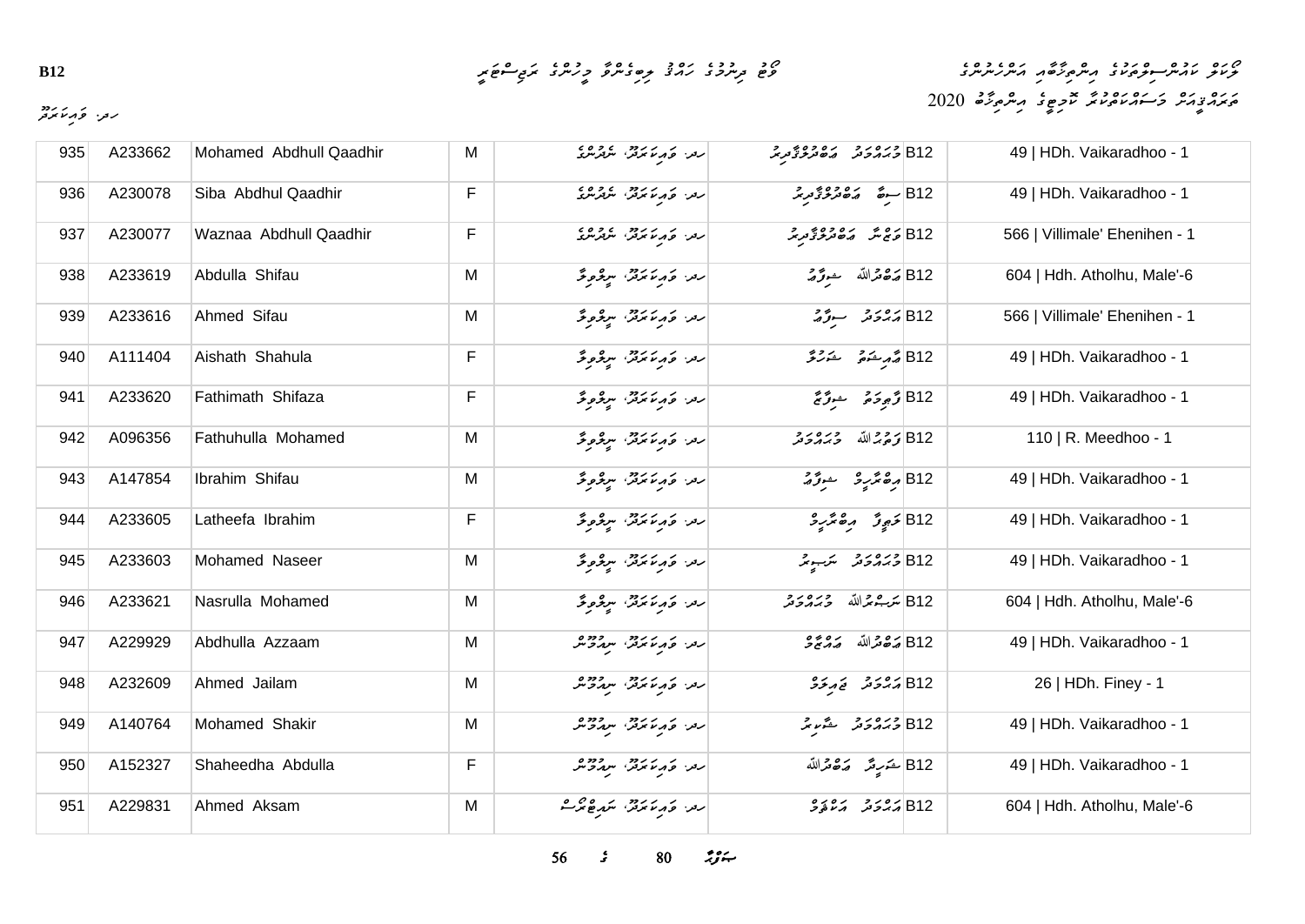*sCw7q7s5w7m< o<n9nOoAw7o< sCq;mAwBoEw7q<m; wBm;vB* م من المرة المرة المرة المرجع المرجع في المركبة 2020<br>مجم*د المريض المربوط المربع المرجع في المراجع المركبة* 

| 22 / 12 |  | ردر ومسمر |
|---------|--|-----------|
|         |  |           |

| 952 | A229758 | Haifa Shaheem            | $\mathsf F$  | رى ئەرىر بەدە شەھ بەت       | B12  رَ <sub>م</sub> ِرٌ شَرِدْ                       | 633   Hulhumale', Ehenihen-19  |
|-----|---------|--------------------------|--------------|-----------------------------|-------------------------------------------------------|--------------------------------|
| 953 | A229816 | Mohamed Shaheem          | M            | תעי פֿתְעֹצְבּי "תַתְפּית - | B12  <i>3،25 مىڭ مۇر</i> 3                            | 604   Hdh. Atholhu, Male'-6    |
| 954 | A234543 | Shameema Abdul Kareem    | $\mathsf F$  | תני פתיו זני יתגם זרים      | B12 خورتم مەھەر <i>ى مو</i> دى                        | 633   Hulhumale', Ehenihen-19  |
| 955 | A060666 | Ali Naseer               | M            | رى ئەرىئەتكە سىڭ بىر        | B12 <i>مکمی</i> مگرسومگر                              | 604   Hdh. Atholhu, Male'-6    |
| 956 | A231263 | Fathimath Rabeea         | $\mathsf{F}$ | رىن ئەرىئەتكە سىۋىر         | B12 <i>وُّجِوَدَةُ</i> بَرَم <i>وةُ</i>               | 604   Hdh. Atholhu, Male'-6    |
| 957 | A229372 | Raya Naseer              | $\mathsf F$  | رىن ئەرىئەتكە سرگە بىر      | B12 مُرَبَّرٌ مَرْسِوِمُرٌ                            | 604   Hdh. Atholhu, Male'-6    |
| 958 | A234570 | Abdul Raheem Ibrahim     | M            | رىر. ئەرىئەترىش. سرىشەش     | B12 كەھەممەر قەھمەر ق                                 | 49   HDh. Vaikaradhoo - 1      |
| 959 | A230390 | Ahmed Abdul Raheem       | M            | رىر كەرلەكتى، سرىشەش        | B12 ג׳כנג ג׳פנג׳ב, 2                                  | 49   HDh. Vaikaradhoo - 1      |
| 960 | A234574 | Aishath Shareefa         | F            | رىر كەرلەكتى، سرىشەش        | B12 مَگْرِسْتَمْ شَمْرِتَرْ                           | 49   HDh. Vaikaradhoo - 1      |
| 961 | A234577 | Aminath Hushama          | $\mathsf{F}$ | رىر. ئەرىئەتكەر سرىشەش      | B12 مَّ مِسَمَّ رَّحْدً                               | 35   Kulhudhuffushi Uthuru - 1 |
| 962 | A234576 | Fathimath Nishama        | $\mathsf F$  | رىر كەرلەتكەن سرىشەش        | B12 رَّجِ دَمَّ سِيشَرَّ                              | 604   Hdh. Atholhu, Male'-6    |
| 963 | A343220 | Ibrahim Abdul Raheem     | M            | رىر كەرلەتكەن سرىشەش        | B12 مەھمىر بەر مەمدە ئەرەبىر 3                        | 604   Hdh. Atholhu, Male'-6    |
| 964 | A234580 | Mariyam Nasha            | $\mathsf F$  | رىر. ئەرىكىرىش سېشكىر       | B12 وَيُرْبَرُوْ - بَرْبِتْهُ                         | 49   HDh. Vaikaradhoo - 1      |
| 965 | A230394 | Mohamed Abdul Raheem     | M            | رىر ئەرىئەتكەش سەھەش        | B12 32025 رەمەر ئىربى                                 | 633   Hulhumale', Ehenihen-19  |
| 966 | A343221 | Raha Abdul Raheem        | F            | رىر. ئەرىئەترىش، سرىشەش     | B12 يَرَرُّ مَ صَ <i>وْمُ يَرْبُ</i> رِ 3             | 49   HDh. Vaikaradhoo - 1      |
| 967 | A022753 | Fathimath Zuyyina Muneer | $\mathsf F$  | رىر ئەرىئەترىش سەھ تىرىرى   | B12 ۇي <sub>و</sub> رۇ ب <sub>ە</sub> رمەرىگە دىبرىگە | 633   Hulhumale', Ehenihen-19  |
| 968 | A036423 | Hameedha Ali             | F            | رىر. ئەرىئەترىش، سرڭەترىرى  | B12  يَرْمٍ مَنْ مَتْقِي                              | 633   Hulhumale', Ehenihen-19  |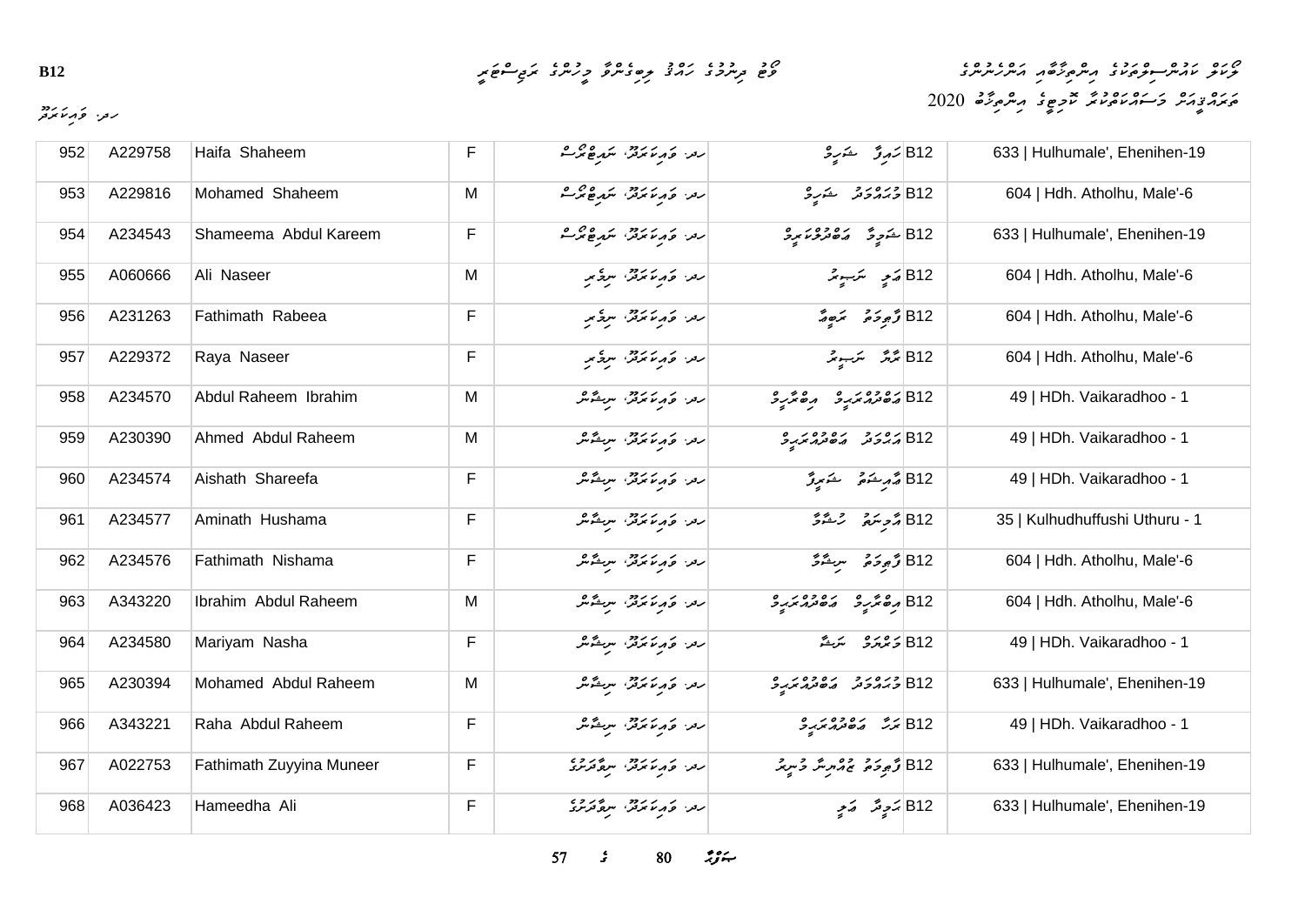*sCw7q7s5w7m< o<n9nOoAw7o< sCq;mAwBoEw7q<m; wBm;vB* م من المرة المرة المرة المرجع المرجع في المركبة 2020<br>مجم*د المريض المربوط المربع المرجع في المراجع المركبة* 

| $\overline{\phantom{a}}$<br>ردر ومسعرم |  |
|----------------------------------------|--|
|----------------------------------------|--|

| 969 | A071740 | Adam Shakeel     | M           | رى قەرىكى سىرگى                                               | B12 مُرْمَرْد - شَرِرْ دُ                                                          | 604   Hdh. Atholhu, Male'-6   |
|-----|---------|------------------|-------------|---------------------------------------------------------------|------------------------------------------------------------------------------------|-------------------------------|
| 970 | A229932 | Mohamed Shamweel | M           | رى قەرىكى ئىر                                                 | B12 <i>وُبَهُ وَبَ</i> رُ شَوْءِ وُ                                                | 604   Hdh. Atholhu, Male'-6   |
| 971 | A098164 | Abdulla Zaki     | M           | תבני פאת מצבני מבודשים.<br>תבני פאת מצבני ייתו <i>ם ת</i> ימצ | B12 مَەھْتَراللە ىج <i>ب</i>                                                       | 318   L. Hithadhoo - 1        |
| 972 | A159069 | Aishath Eeman    | $\mathsf F$ | رور و درود دورو و د                                           | B12 مەم ھۇم بوگە بىر                                                               | 50   HDh. Vaikaradhoo - 2     |
| 973 | A389690 | Hussain Haisham  | M           | תבני פאנטי בלי מנסיני ב                                       | B12 بر شهر مر شهر شده<br>مسلمان الس                                                | 604   Hdh. Atholhu, Male'-6   |
| 974 | A083471 | Ibrahim Zaki     | M           | תבני פאנטי ברי חבר ביביר בי                                   | B12 مەھمەر ئەسىمە بىر                                                              | 237   AA. Rasdhoo - 2         |
| 975 | A148262 | Fathimath Sazna  | F           | געי האו מצער ממשיבה<br>געי האו מאמרי ייטו מ                   | B12 ۇ <sub>جو</sub> رَمْ سَنَّى مَّرْ                                              | 604   Hdh. Atholhu, Male'-6   |
| 976 | A065173 | Rabia Hassan     | F           | געי האו מצער ממשיבה<br>געי האו מאמרי ייטו מ                   | B12 بُمُر <i>مة بَ</i> سَكَسْر                                                     | 604   Hdh. Atholhu, Male'-6   |
| 977 | A115796 | Ahmed Shaheem    | M           | رى ئەرىكى ھەر ئىلى                                            | B12   كەندى كىلى ئىكەندى ئىكەندى ئىكەندى ئىكەندى ئىكەندى كەندىي كەنتە ئىكەندىكى ئا | 604   Hdh. Atholhu, Male'-6   |
| 978 | A229821 | Aishath Shahida  | $\mathsf F$ | رى ئەرىكى ھەدىرى                                              | B12 مَەمەشقى ھەرىتَر                                                               | 50   HDh. Vaikaradhoo - 2     |
| 979 | A229812 | Ali Ibrahim      | M           | رى ئەرىكىگە ھەرى                                              | B12 <sub>هَ</sub> جٍ مِصْمَّرٍ وَ                                                  | 50   HDh. Vaikaradhoo - 2     |
| 980 | A159714 | Faruzana Ali     | F           | رى ئەرىئەتكە ھەترىرى                                          | B12 كۆيچى تىر كەمىيە                                                               | 50   HDh. Vaikaradhoo - 2     |
| 981 | A229813 | Fathimath Moosa  | F           | رىر ئەرىكىگە ئەربىرى                                          | B12 تۇ <sub>جۇ</sub> خۇ ئ <sup>ېمىگ</sup>                                          | 50   HDh. Vaikaradhoo - 2     |
| 982 | A154861 | Nadheema Ali     | $\mathsf F$ | رىر ئەرىكىگە ئەربىرى                                          | B12 سَمِرِدَّ کَے پِ                                                               | 633   Hulhumale', Ehenihen-19 |
| 983 | A230826 | Ahmed Nashath    | M           | رى ئەرىكى ئۇچ                                                 | B12 كەبرى تەر سىر ئىگە تەر                                                         | 50   HDh. Vaikaradhoo - 2     |
| 984 | A125647 | Ali Imran        | M           | رى ئەرىئەرە ھەر                                               | B12   تەمچە بەر ئەترىتىر                                                           | 633   Hulhumale', Ehenihen-19 |
| 985 | A084309 | Aminath Ali      | F           | رىن ئۇرىئەتكەش شەيرە                                          | B12 محرِسَمَ مَعٍ                                                                  | 50   HDh. Vaikaradhoo - 2     |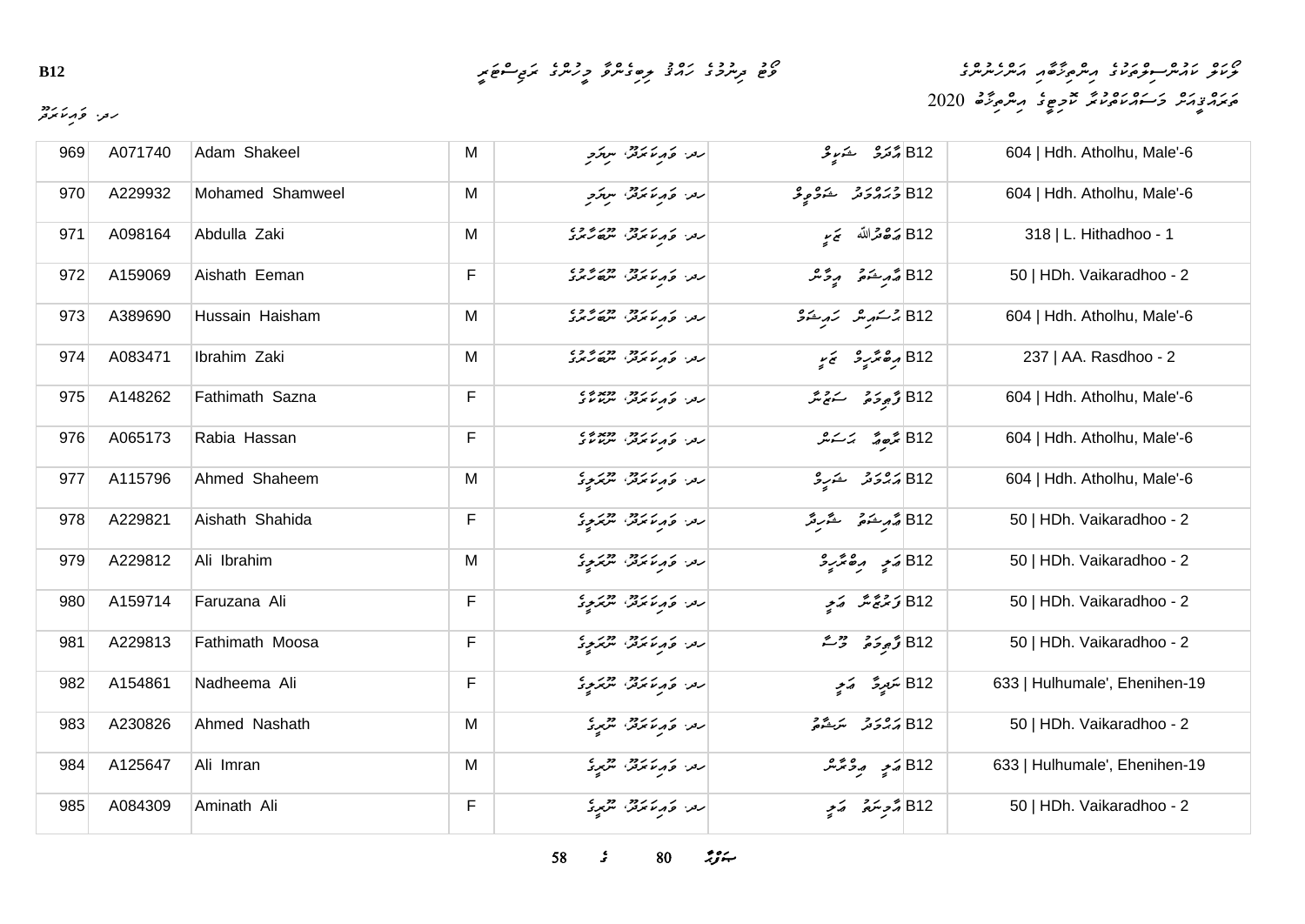*sCw7q7s5w7m< o<n9nOoAw7o< sCq;mAwBoEw7q<m; wBm;vB* م من المرة المرة المرة المرجع المرجع في المركبة 2020<br>مجم*د المريض المربوط المربع المرجع في المراجع المركبة* 

| 986  | A070959 | <b>Mohamed Naseer Nizar</b> | M           | رىر. ئەرىئەتكەن شرىرى  | B12 <i>وَيُهُدُوَنَدْ</i> مَرْسِوِيْرَ مِرِيَّ يْرَ | 50   HDh. Vaikaradhoo - 2     |
|------|---------|-----------------------------|-------------|------------------------|-----------------------------------------------------|-------------------------------|
| 987  | A310288 | Rayyan Mohamed              | M           | رى قەرىكى ئۇچى         | B12 <i>بَرْهُ مَهْرٌ وَبَرُودُو</i>                 | 50   HDh. Vaikaradhoo - 2     |
| 988  | A230832 | Saina Mohamed               | F           | رى ئەرىئەتكە سىرى      | B12 سَمبِسٌ وَبَرُودَتَر                            | 50   HDh. Vaikaradhoo - 2     |
| 989  | A290161 | Hawwa Gasim                 | $\mathsf F$ | رو. ئەرىئەتكە سەئىر    | B12 بَرْدُوَّ تَحْ- دَحْر                           | 49   HDh. Vaikaradhoo - 1     |
| 990  | A230241 | Shira Zahir                 | F           | נעי פת מינעי ייטובית   | B12 سُومَدٌ گُرِمَدٌ                                | 633   Hulhumale', Ehenihen-19 |
| 991  | A071093 | Zulfa Hassan                | $\mathsf F$ | رى ئەرىئەتكە «ر        | B12 يحو <i>ڤ برُسك</i> ر                            | 604   Hdh. Atholhu, Male'-6   |
| 992  | A230049 | Abdulla Thasneem            | M           | رىن ئەرىئەتكە ئىھوگ    | B12 كەھەراللە     كەسىرى ,                          | 49   HDh. Vaikaradhoo - 1     |
| 993  | A352679 | Ahmed Thaufeeg              | M           | رىن ئەرىئەتكە ئىھوگ    | B12 كەنزى قىر قىرىم ئۆلگەن ئى                       | 49   HDh. Vaikaradhoo - 1     |
| 994  | A261015 | Aishath Alifa               | $\mathsf F$ | رىن ئەرىئەتكە ئىھوگ    | B12 مەم ئىقىمە ھەم ق                                | 49   HDh. Vaikaradhoo - 1     |
| 995  | A041964 | Ali Mukhuthar               | M           | رىر. ئەرىئەتكە ئىتموگە | B12   كەمچە ئەمىتى ئىسىمىتىكى<br>ئ                  | 49   HDh. Vaikaradhoo - 1     |
| 996  | A153243 | Hussain Rasheed             | M           | رىر. ئەرىئەتكە ئىتموگە | B12 پر کمبر مر مرکب پر کرد کرد.<br>سرچ              | 604   Hdh. Atholhu, Male'-6   |
| 997  | A113995 | Ibrahim Rasheed             | M           | رىن ئەرىئەتكە شھۇم     | B12 م <i>وڭ مگرى</i> دۇ . مگرىش <sub>ى</sub> دۇر    | 604   Hdh. Atholhu, Male'-6   |
| 998  | A233119 | Mohamed Dawood              | M           | رىن ئەرىئەتكە شەئۇ ئى  | B12 <i>ڈبزو</i> ٹر تر <i>م</i> یر                   | 49   HDh. Vaikaradhoo - 1     |
| 999  | A230052 | Mohamed Rifath              | M           | رىن ئەرىئەتكە شەئۇ ئى  | B12  <i>32,352 برومی</i>                            | 604   Hdh. Atholhu, Male'-6   |
| 1000 | A233122 | Zulaikha Ismail             | F           | رىر. ئەرىئەتكە ئىتموگە | B12  يحترميرنتشم مرسفوتم موقع                       | 49   HDh. Vaikaradhoo - 1     |
| 1001 | A128003 | Aishath Shareefa            | $\mathsf F$ | رىد ئەرىئەردە سىمى ئى  | B12 مُرْمِسْمَة شَمَعِيقَ                           | 49   HDh. Vaikaradhoo - 1     |
| 1002 | A234424 | Afaa Mohamed                | F           | תנגי פאק עצמו בישית    | B12 <i>قرق جەم</i> رىر                              | 633   Hulhumale', Ehenihen-19 |

 $59$  *s*  $\frac{2}{3}$  **80** *n***<sub>3</sub>** *n***<sub>3</sub>** *n***<sub>3</sub>** *n***<sub>3</sub>** *n***<sub>3</sub>** *n***<sub>3</sub>** *n***<sub>3</sub>** *n***<sub>3</sub>** *n***<sub>3</sub>** *n***<sub>3</sub>** *n***<sub>3</sub>** *n***<sub>3</sub>** *n***<sub>3</sub>** *n***<sub>3</sub>** *n***<sub>3</sub>** *n***<sub>3</sub>** *n***<sub>3</sub>** *n***<sub>3</sub>** *n***<sub>3</sub>** *n***<sub>3</sub>** *n***<sub>3</sub>** *n***<sub>3</sub>** *n***<sub>3</sub>** *n***<sub>3</sub>** *n***<sub>3</sub>** *n***<sub>3</sub>** *n***<sub>3</sub>** *n***<sub>3**</sub>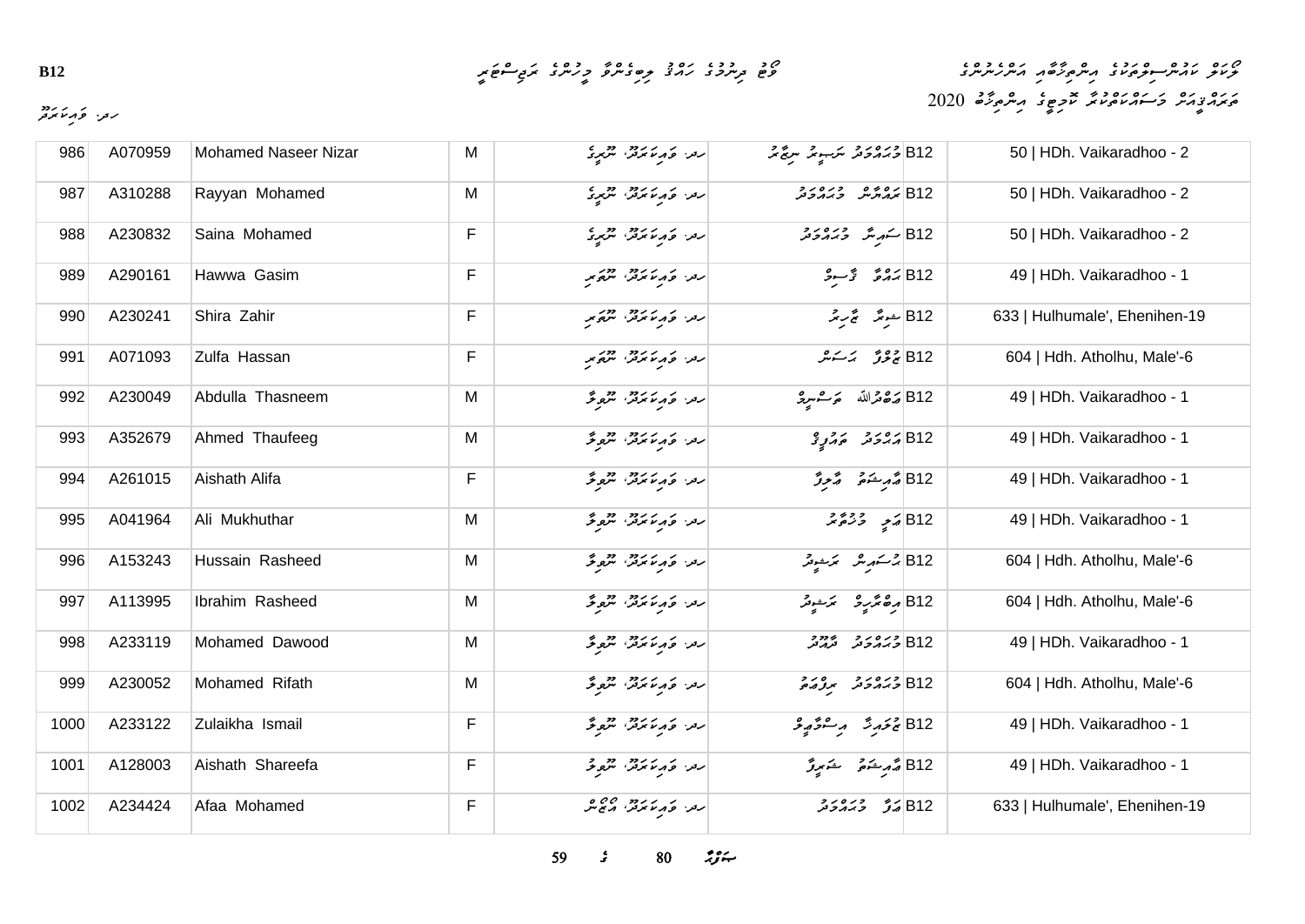*sCw7q7s5w7m< o<n9nOoAw7o< sCq;mAwBoEw7q<m; wBm;vB 2020*<br>*په پوهر وسوډيرونو لومو د موجو د مرمونه* 2020

| 1003 | A234422 | Aishath Azlifa        | F           | رى ئەرىئەتكە 200        | B12 مەم ئىقىم ئىم ئىم بورى                     | 604   Hdh. Atholhu, Male'-6   |
|------|---------|-----------------------|-------------|-------------------------|------------------------------------------------|-------------------------------|
| 1004 | A234423 | Aminath Nazfa         | $\mathsf F$ | رى ئەرىكى ئەن ھەم       | B12 مُ <i>جِسَعُو</i> سَعْوَزَ                 | 633   Hulhumale', Ehenihen-19 |
| 1005 | A230215 | Anoof Mohamed         | M           | رى ئەرىكى مەن ھ         | B12 كەنتىر بەر بەر بەر                         | 633   Hulhumale', Ehenihen-19 |
| 1006 | A234420 | Fathimath Shaheera    | F           | נעי פת מינעי הים יי     | B12 گ <sub>ۇچ</sub> وڭمۇ سى <i>مېدى</i> گە     | 633   Hulhumale', Ehenihen-19 |
| 1007 | A234418 | Mohamed Hameed        | M           | رىر. ئەرىئەترىق، مەم ش  | B12  <i>3،25 \$رونز</i>                        | 49   HDh. Vaikaradhoo - 1     |
| 1008 | A230212 | Safa Mohamed          | F           | رو. نوپرىتونى، ئەن ھ    | B12 بَدُوَّ حَرَمُ جَرَمَ                      | 633   Hulhumale', Ehenihen-19 |
| 1009 | A138859 | Abdul Hameed Ibrahim  | M           | رى ئەرىئەتكە بىر ئە     | B12 كەھىر <i>ئىچرى ھەمگەر</i> ئ                | 49   HDh. Vaikaradhoo - 1     |
| 1010 | A233934 | Ahmed Azhaan          | M           | رىر ئەرىكىنىڭ بۇنۇپ     | B12 كەبرىق كەنج ئەنگەر                         | 49   HDh. Vaikaradhoo - 1     |
| 1011 | A128326 | Aminath Sazra         | F           | رو، ئەرىكىرى بى ئەت     | B12 مَّ جِسَمَّة مَسَنَّ مَّتَ                 | 49   HDh. Vaikaradhoo - 1     |
| 1012 | A125260 | Fathimath Shazna      | F           | رىر. ئەرىئەترىق، بۇ ئۇس | B12 تُرْجِرَة حَمَدَ مَدَّمَ مَدَّ             | 633   Hulhumale', Ehenihen-19 |
| 1013 | A094464 | Haulath Abdul Hameed  | F           | رى ئەرىئەتكە بىر ئ      | B12 <i>بَهْدُوَة - مُاڤَّرُوْبَرُوِيْرَ</i>    | 49   HDh. Vaikaradhoo - 1     |
| 1014 | A233936 | Mariyam Sabeena       | F           | رى ئەرىئەتكە بىر ئ      | B12  <sub>خ مح</sub> مد محمد محمد محمد الس     | 604   Hdh. Atholhu, Male'-6   |
| 1015 | A233942 | Rifdha Abdul Hameed   | F           | رى ئەرىئەتكە بىر ئ      | B12 ىرۇن <i>گە خەھەرى يەرە</i> ر               | 49   HDh. Vaikaradhoo - 1     |
| 1016 | A233939 | Rufaidha Abdul Hameed | $\mathsf F$ | رى ئەرىئەتكە بىر ئ      | B12 بزرَم مَرَّ مَصْرُوْبَر <sub>َو</sub> مَرْ | 49   HDh. Vaikaradhoo - 1     |
| 1017 | A233599 | Ahmed Asfaan          | M           | رىر ئەرىكىگى ئىرگ       | B12 كەبرى قىم كەنگە ئىر                        | 604   Hdh. Atholhu, Male'-6   |
| 1018 | A111220 | Aishath Sazma         | F           | رو. ەرىئەتە بىر ئى      | B12 مەم ئىسىم ئىسىمى ئى                        | 50   HDh. Vaikaradhoo - 2     |
| 1019 | A233600 | Aminath Shaufa        | F           | رى ئەرىئەتكە بىرگ       | B12 مُوسَع شَمَرُ                              | 566   Villimale' Ehenihen - 1 |

*60 sC 80 nNw?mS*

*r@m8m;o<m= .@5*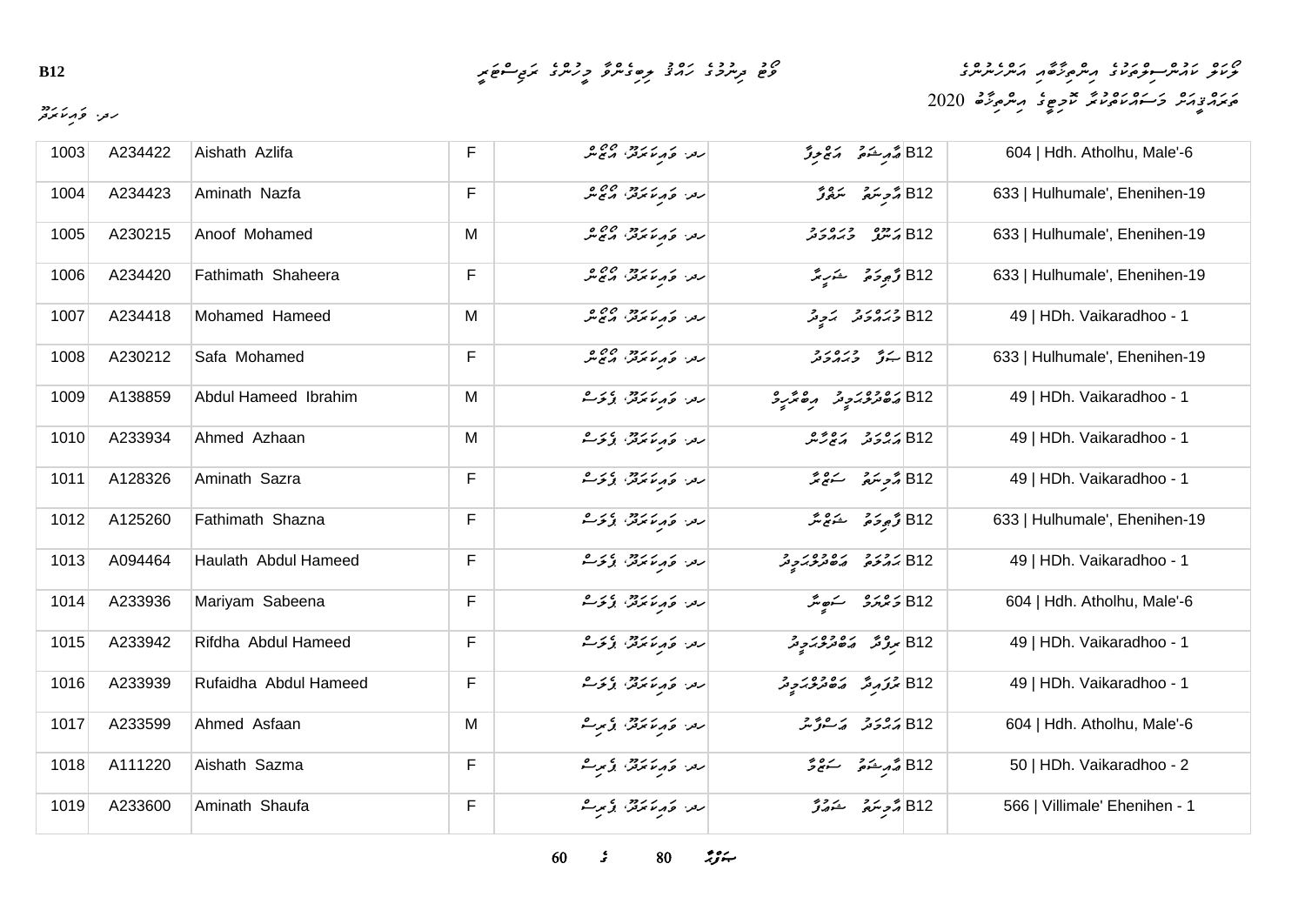*sCw7q7s5w7m< o<n9nOoAw7o< sCq;mAwBoEw7q<m; wBm;vB* م من المرة المرة المرة المرجع المرجع في المركبة 2020<br>مجم*د المريض المربوط المربع المرجع في المراجع المركبة* 

|  | ,,,,<br>ردر ومسعرم |  |
|--|--------------------|--|
|--|--------------------|--|

| 1020 | A233585 | Fathimath Shazma                      | $\mathsf F$ | رىر. ئەرىئەترىق، بۇ برگ                      | B12 رَّجِ حَمَّ شَيْءَ حَ                                            | 50   HDh. Vaikaradhoo - 2     |
|------|---------|---------------------------------------|-------------|----------------------------------------------|----------------------------------------------------------------------|-------------------------------|
| 1021 | A111212 | Hassan Jaleel                         | M           | رىن ئەرىئەتكە بىرگ                           | B12  زسکر تج <sub>مح</sub> وث                                        | 566   Villimale' Ehenihen - 1 |
| 1022 | A147759 | Mariyam Sizlee                        | F           | رىن ئەرىئەتكە بىرگ                           | B12  <sub>5</sub> پرچو سوچم پر                                       | 604   Hdh. Atholhu, Male'-6   |
| 1023 | A111221 | Mohamed Jazeel                        | M           | رىن ئەرىئەتكەن بى بىرگ                       | B12 <i>وُبَرُوُوَ</i> تَرَ نَج <sub>مَح</sub> و                      | 604   Hdh. Atholhu, Male'-6   |
| 1024 | A233601 | Sausan Jaleel                         | F           | رىر. ئەرىئىرىش بۇيرىش                        | B12 سەپرىسىر ب <sub>ى ي</sub> وتۇ                                    | 604   Hdh. Atholhu, Male'-6   |
| 1025 | A233593 | Shaheema Abdulla                      | F           | رىر ئەرىئەترىق بى بىرگ                       |                                                                      | 566   Villimale' Ehenihen - 1 |
| 1026 | A157903 | Ahmed Husham                          | M           | رو. قهر ما بردو. بر ما                       | B12 كەنزوقر بر شۇق                                                   | 49   HDh. Vaikaradhoo - 1     |
| 1027 | A157901 | Aishath Shawna Rameez                 | F           | رى ئەرىئىرى بولمى                            | B12 مُرمِشَمْ شَوْشَ مَرَحٍ حَ                                       | 49   HDh. Vaikaradhoo - 1     |
| 1028 | A230221 | Hassan Haisham                        | M           | رو. قەرئەتكەر بولار                          | B12 كەسكەر كەرشكى                                                    | 49   HDh. Vaikaradhoo - 1     |
| 1029 | A234516 | Hussain Hushaam                       | M           | رو. قهرتم بردو. بر مو                        | B12 پر <i>شهر پر پر پی</i> و                                         | 604   Hdh. Atholhu, Male'-6   |
| 1030 | A234511 | Khadeeja Abdul Kareem                 | F           | رىد ئەرىئەتكە بولان                          | B12 زَمَرِيَّ      رَە وَوْرَ مَرِيْرَ                               | 49   HDh. Vaikaradhoo - 1     |
| 1031 | A157902 | Mariyam Nawsha Rameez                 | $\mathsf F$ | رى قەرىئىرى بولمى                            | B12  وَجْهَدَةُ سَهْرَةٌ سَرَدِجْ                                    | 604   Hdh. Atholhu, Male'-6   |
| 1032 | A234507 | Mohamed Rameez                        | M           | رى ئەرىئىرى بولىق                            | B12  3 <i>522 \$رقع</i>                                              | 49   HDh. Vaikaradhoo - 1     |
| 1033 | A230231 | Nashath Mohamed                       | F           | رى قەرىكى بەر بول                            | B12 سَرْڪْرُمُ جَمْدَ دَورَ                                          | 49   HDh. Vaikaradhoo - 1     |
| 1034 | A230226 | Yoosuf Musharaf Bin Mohamed<br>Rameez | M           |                                              | B12   وت ويرو و مرور و ترويج   رو. و و تاير و بون<br>در مره<br>در سو | 49   HDh. Vaikaradhoo - 1     |
| 1035 | A101056 | Abdulla Shareef                       | M           | رو. غهر من دو.<br>ارو. غهر من مرفر. بي سرچ د | B12  مَەھْتْراللە شەمرِتْر                                           | 633   Hulhumale', Ehenihen-19 |

 $61$  *s*  $\cancel{0}$  80  $\cancel{0}$   $\cancel{0}$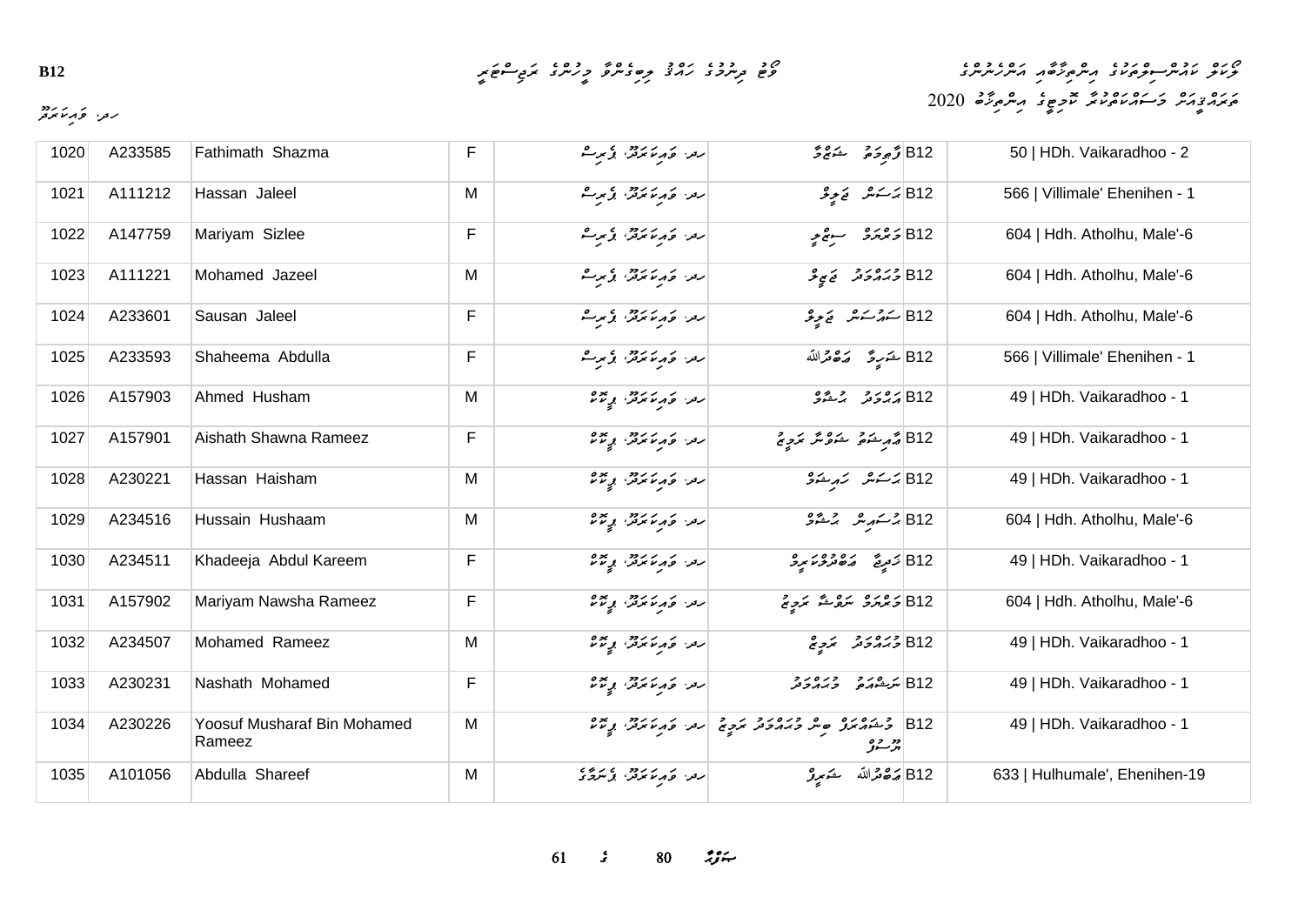*sCw7q7s5w7m< o<n9nOoAw7o< sCq;mAwBoEw7q<m; wBm;vB 2020<sup>, م</sup>وسوق المسجد التحقيق وسرمونية والم*جمع المسجد المسجد المسجد المسجد المسجد المسجد المسجد المسجد المسجد ال

| 1036 | A229189 | Adam Shareef               | M | رفر كهرم بردوس والروا        | B12 مُرْمَرْد - شَمَعِرْدُ                            | 50   HDh. Vaikaradhoo - 2     |
|------|---------|----------------------------|---|------------------------------|-------------------------------------------------------|-------------------------------|
| 1037 | A229188 | Aminath Shareefa           | F | رفر كرم كروم والأمري         | B12 مُّ حِ مَتَّ مِيوَّرٌ                             | 50   HDh. Vaikaradhoo - 2     |
| 1038 | A105932 | Mariyam Hassan             | F | رفر كالانا برود كالروم       | B12 كەنگەنى ئەسكەنلە                                  | 50   HDh. Vaikaradhoo - 2     |
| 1039 | A105933 | Mohamed Aboobakuru         | M | رودا كالرام والمروري         | B12 37073 B12                                         | 50   HDh. Vaikaradhoo - 2     |
| 1040 | A131616 | Aishath Rafeea             | F | رىر. ئەرىكىرور. ئۇ ھەم ئ     | B12 مَەرىسىم كىرى <i>مى</i> ئى                        | 604   Hdh. Atholhu, Male'-6   |
| 1041 | A232330 | Fathimath Rafeea           | F | رىر. ئەرىئەترىش، ئۇسرىي ئەت  | B12 وَّجِوَدَةُ تَمَرِّدَّ                            | 50   HDh. Vaikaradhoo - 2     |
| 1042 | A161449 | Fathimath Leen Ali Shareef | F | رىر. ئەرىكىرىش، ئۇسرىي ئەت   | B12 <i>وَّجِوَدَة</i> وِيْرَ مَرَوٍ حَ <i>مَيِ</i> رْ | 50   HDh. Vaikaradhoo - 2     |
| 1043 | A232321 | Hawwa Hussain              | F | رىر. ئەرىئەترىش، ئۇسرىي ئەت  | B12 بَرْدُمَّ بِرْسَهِ بِرْ                           | 50   HDh. Vaikaradhoo - 2     |
| 1044 | A114652 | Ibrahim Shameem            | M | رى ئەرىكى بەر ئەھمەدە        | B12 م <i>وڭ مگرى</i> ھەم <sub>چ</sub> ى               | 604   Hdh. Atholhu, Male'-6   |
| 1045 | A232319 | Khalid Ali                 | M | رىر. ئەرىئەترىق، بۇشھى ئەتمى | B12  ڈَمِیٹر کے م                                     | 50   HDh. Vaikaradhoo - 2     |
| 1046 | A229910 | Mohamed Layan              | M | رىر. ئەرىئەترىق، بۇشھى ئەتمى | B12 <i>وبروبرو بي وگر</i> ش                           | 604   Hdh. Atholhu, Male'-6   |
| 1047 | A152382 | Abdulla Nafiz              | M | رىر. ئەرىئەترىق، ئۇ بروترى   | B12 مَەھْتَراللە ش <i>ۇب</i> ۇر                       | 49   HDh. Vaikaradhoo - 1     |
| 1048 | A138658 | Ahmed Shah                 | M | رى ئەرىكىرى ئەرەم            | B12 كەنزى قىر                                         | 633   Hulhumale', Ehenihen-19 |
| 1049 | A232666 | Asiyath Ibrahim            | F | رىر. ئەرىئەترى بى بىر 200    | B12 مُ سِيرَة مِنْ مُرْسِرْد                          | 49   HDh. Vaikaradhoo - 1     |
| 1050 | A112415 | Asma Ibrahim               | F | رىر. ئەرىئەترىن بى بور مەم   | B12 كەشىر ئەھەتگە <i>بەھەتگە ب</i> ىر                 | 604   Hdh. Atholhu, Male'-6   |
| 1051 | A151412 | Hussain Shah               | M | رى ئەرىرىدى ئەرەم            | B12 پڑے پر شہر شہر                                    | 49   HDh. Vaikaradhoo - 1     |
| 1052 | A113030 | Mohamed Shah               | M | رىن ئەرىكىردە ، ئابرولرى     | B12 <i>جەنەمى تەرقى</i> ھەر                           | 604   Hdh. Atholhu, Male'-6   |

 $62$  *s*  $80$  *n***<sub>3</sub>** *n* 

ر<sub>قر: 6</sub> م<sup>. ردد</sup>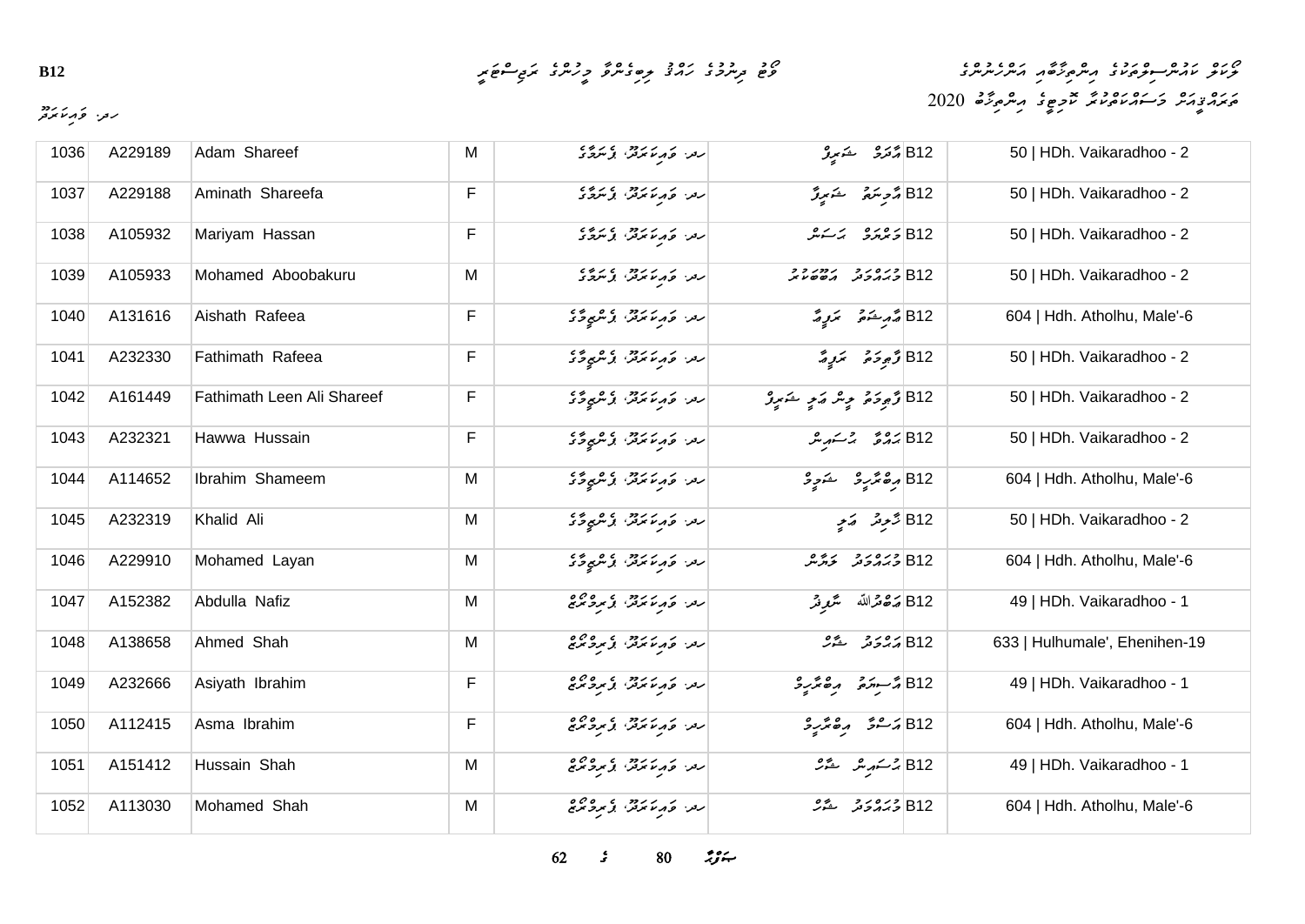*sCw7q7s5w7m< o<n9nOoAw7o< sCq;mAwBoEw7q<m; wBm;vB* م من المرة المرة المرة المرجع المرجع في المركبة 2020<br>مجم*د المريض المربوط المربع المرجع في المراجع المركبة* 

| 2211<br>ردر ومستردر |  |
|---------------------|--|
|---------------------|--|

| 1053 | A068411 | Sharafiyya Ibrahim   | F           | رورا كالرمانكرفرا المحامر والمحامج | B12 خىترومۇ م <i>ەھترى</i> دۇ                | 604   Hdh. Atholhu, Male'-6   |
|------|---------|----------------------|-------------|------------------------------------|----------------------------------------------|-------------------------------|
| 1054 | A128146 | Mohamed Iyaz         | M           | رى ئەرىئەتكە بورگاچ                | B12 <i>وبرو دو م</i> رتزی                    | 566   Villimale' Ehenihen - 1 |
| 1055 | A114528 | <b>Abdul Rasheed</b> | M           | رىر ئەرىكەت ئەرەپ                  | B12 كەھەتر <i>ە بىر</i> ىش <sub>ى</sub> رتىر | 604   Hdh. Atholhu, Male'-6   |
| 1056 | A230416 | Ahmed Afaq           | M           | رى ئەرىكىنىڭ ئىن ئەرە              | B12 كەبرى ئەرقىق ئۇنى                        | 49   HDh. Vaikaradhoo - 1     |
| 1057 | A111445 | Aishath Zaamira      | F           | رور توريم بردد به ده ده.           | B12 مۇم شىم قىم ئىچ ئىر                      | 604   Hdh. Atholhu, Male'-6   |
| 1058 | A230423 | Aminath Zaahiya      | F           | رىر ئەرىكىرى ئۇي ئەر               | B12 مَرْحِسَمَۃُ گَمَ بِرْمَّ                | 604   Hdh. Atholhu, Male'-6   |
| 1059 | A230383 | Fathmath Ziya        | F           | رىر كەرىك ئۇڭ ئوق ھەم بىر          | B12 <i>وُجوحَة</i> بِ                        | 604   Hdh. Atholhu, Male'-6   |
| 1060 | A230422 | Hussain Saifullah    | M           | رىر كەرىكەت ئۇي ئوم                | B12 كركىمبرىك كىمبروگاللە                    | 604   Hdh. Atholhu, Male'-6   |
| 1061 | A111464 | Mohamed Afsal        | M           | رىر كەرىكەت ئۇچ تۈش                | B12 <i>ۋېزو دو پروېدو</i>                    | 49   HDh. Vaikaradhoo - 1     |
| 1062 | A230928 | Ahmed Ziyadh         | M           | رو. و د مرکز مرده د د ،            | B12 كەندى قىر سى بىر ئىقر                    | 566   Villimale' Ehenihen - 1 |
| 1063 | A064136 | Mariyam Rizla        | F           | رى كەرىكتى، مەھ ئوگوى              | B12 كەبەد ئەرىج ئى                           | 50   HDh. Vaikaradhoo - 2     |
| 1064 | A230158 | Aishath Sulaiman     | F           | תו וברי המיני ביטוח ב              | B12 مەم ئىقتىم سىز ئىرقىش                    | 50   HDh. Vaikaradhoo - 2     |
| 1065 | A128007 | Ahmed Irufaah        | M           | رى ئەرىكى ئەسىر                    | B12 كەبرى قىرىم بىر ئەسىرى بىر               | 633   Hulhumale', Ehenihen-19 |
| 1066 | A234446 | Fathimath Rasha      | $\mathsf F$ | رى ئەرىكى ئەسەر                    | B12 <i>وُّجِودَة</i> بَرَسَّة                | 633   Hulhumale', Ehenihen-19 |
| 1067 | A041331 | Hussain Rasheed      | M           | رو. ئەرىئىرلار ئۆسىگە              | B12 بڑے پر نئر کرنے پر تھر                   | 604   Hdh. Atholhu, Male'-6   |
| 1068 | A128002 | Mohamed Irushad      | M           | رو. ئەرىئەتەتى تەسىش               | B12 <i>ڈیزووی پر پڑ</i> شور                  | 633   Hulhumale', Ehenihen-19 |
| 1069 | A234442 | Rasheeda Adam        | F           | رى ئەرىكىگە ئەسەر                  | B12 بَرَحْدِثَرِ     دُنَرَدَّ               | 633   Hulhumale', Ehenihen-19 |

 $63$  *s*  $\cancel{3}$  80 *n***<sub>3</sub>**  $\cancel{5}$   $\cancel{6}$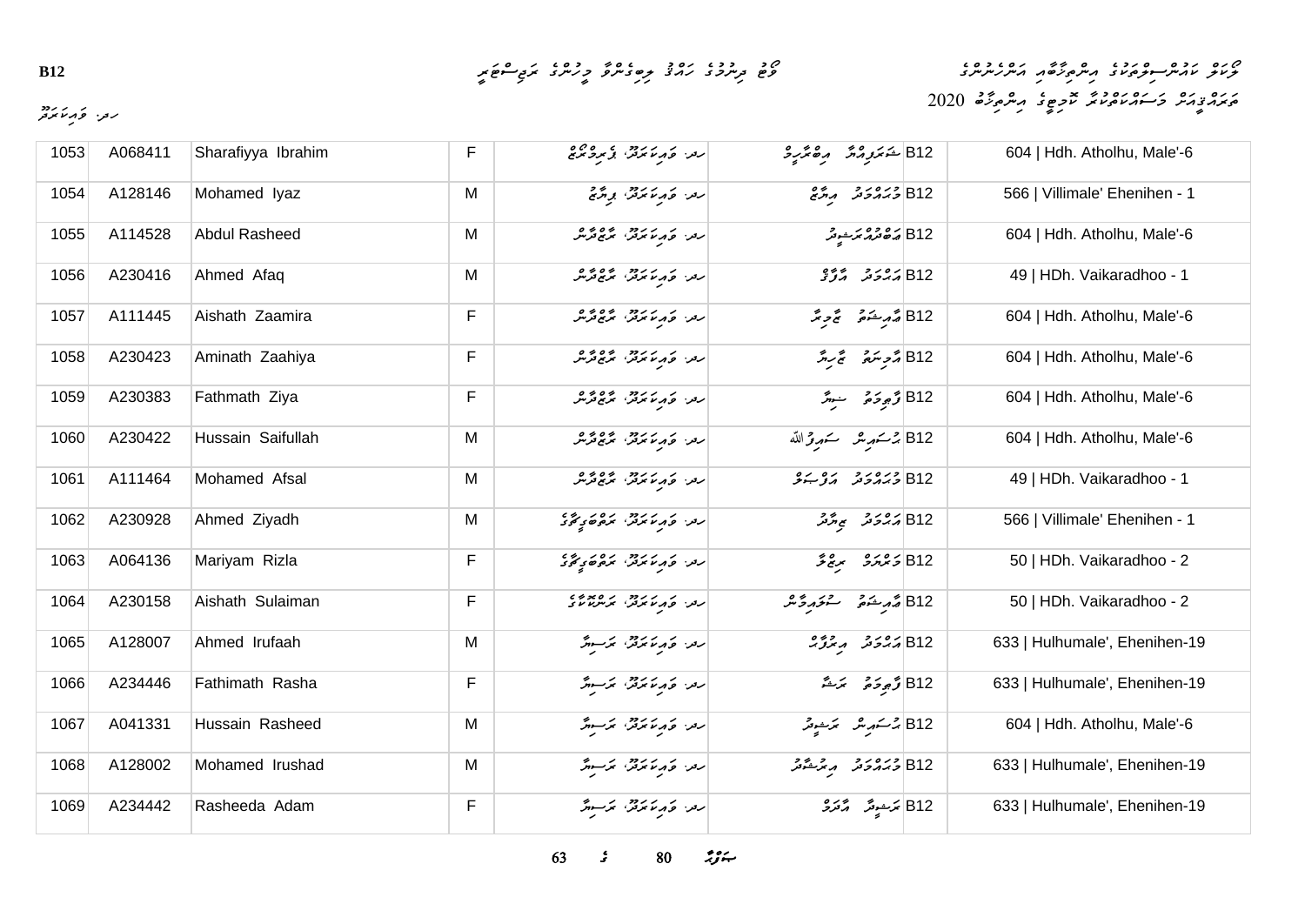*sCw7q7s5w7m< o<n9nOoAw7o< sCq;mAwBoEw7q<m; wBm;vB* م من المرة المرة المرة المرجع المرجع في المركبة 2020<br>مجم*د المريض المربوط المربع المرجع في المراجع المركبة* 

|  | 220000<br>ردر ومستردر |  |
|--|-----------------------|--|
|--|-----------------------|--|

| 1070 | A230311 | Fathimath Zuha       | $\mathsf F$ | رى ئەرىكى ئەق 200 مەن                    | B12 تُهجِعَةً حَيَّ                                                                                  | 604   Hdh. Atholhu, Male'-6   |
|------|---------|----------------------|-------------|------------------------------------------|------------------------------------------------------------------------------------------------------|-------------------------------|
| 1071 | A230314 | Husna Ibrahim        | F           | رى ئەرىر بەرە يەھرە ئ                    | B12 بزیش م <i>ره بزر</i> و                                                                           | 49   HDh. Vaikaradhoo - 1     |
| 1072 | A233090 | Ibrahim Shareef      | M           | رى ئەرىردە ، رەرە ئ                      | B12 مەھەر ئەر ئىسىر ئىسىر ئىسىر ئىسىر ئىسىر ئىسىر ئىسىر ئىسىر ئىسىر ئىسىر ئىسىر ئىسىر ئىسىر ئىسلام ئ | 66   Sh. Maaun'goodhoo - 1    |
| 1073 | A233101 | Mohamed Shareef      | M           | תעי פת מי מער 2000 פ                     | B12  <i>وټرونو خېرو</i>                                                                              | 604   Hdh. Atholhu, Male'-6   |
| 1074 | A234100 | Aishath Samla        | F           | رور كرم كرود ده و ب                      | B12 مەم ئىشقى كىمى ئىچ                                                                               | 566   Villimale' Ehenihen - 1 |
| 1075 | A234096 | Ali Shiham           | M           | رىر ئەرىئەترىق ترەپ                      | B12  رَمٍ حرَّرٌ \$                                                                                  | 49   HDh. Vaikaradhoo - 1     |
| 1076 | A159060 | Fathimath Samla      | F           | رىر ئەرىئەتەت ترەپ                       | B12 ۇ <sub>ج</sub> ودۇ سەۋۇ                                                                          | 566   Villimale' Ehenihen - 1 |
| 1077 | A234093 | Hafeeza Ibrahim      | F           | رورا المرمر والمردون المردة سو           | B12 بَرْدٍ بُمَّ مِنْ مُرْرِدُ                                                                       | 566   Villimale' Ehenihen - 1 |
| 1078 | A229478 | Hussain Hisham Ahmed | M           | رورا المرم كالمردور المالا والمرد والسوا | B12 برُسَمبر شر بر سُدَّرَ مَرْبَرْوَس                                                               | 49   HDh. Vaikaradhoo - 1     |
| 1079 | A234099 | Ibrahim Shafiu       | M           | رور عمر متمر دو ده و ب                   | B12 مەھەر بۇ ھەر ئە                                                                                  | 566   Villimale' Ehenihen - 1 |
| 1080 | A111447 | Mohamed Shiham       | M           | رورا المرم مرورا المره سو                | B12 <i>5225 مۇرمى</i><br>ن                                                                           | 255   ADh. Maamigili - 1      |
| 1081 | A146696 | Abdulla Nishan       | M           | رو. قەرىكى بىر ئەرە                      | B12 كەڭداللە سرىھەش                                                                                  | 50   HDh. Vaikaradhoo - 2     |
| 1082 | A101129 | Ahmed Nishan         | M           | رىن ئەرىئەترىقى بىرە                     | B12 <i>م بروتي سرينگينل</i>                                                                          | 604   Hdh. Atholhu, Male'-6   |
| 1083 | A234125 | Ali Nishan           | M           | رىن ئەرىئەترىق بىرم                      | B12 صَعِ سِشَمْر                                                                                     | 604   Hdh. Atholhu, Male'-6   |
| 1084 | A358903 | Aminath Nishama      | F           | رو. قەرئەترىق، بوھ                       | B12 مَّ حِسَمَة مِسِشَرَّ                                                                            | 604   Hdh. Atholhu, Male'-6   |
| 1085 | A216840 | Dheena Mohamed       | F           | رو. قەرئەترىق، بوھ                       | B12 م <sub>ی</sub> نگ ت <i>حک</i> مگر تھ                                                             | 604   Hdh. Atholhu, Male'-6   |
| 1086 | A342645 | Fathimath Nishana    | F           | رىن ئەرىئەتكەش بىرە                      | B12  <i>وگوځو مرستمنگ</i>                                                                            | 604   Hdh. Atholhu, Male'-6   |

 $64$  *s*  $80$  *n***<sub>3</sub>** *n*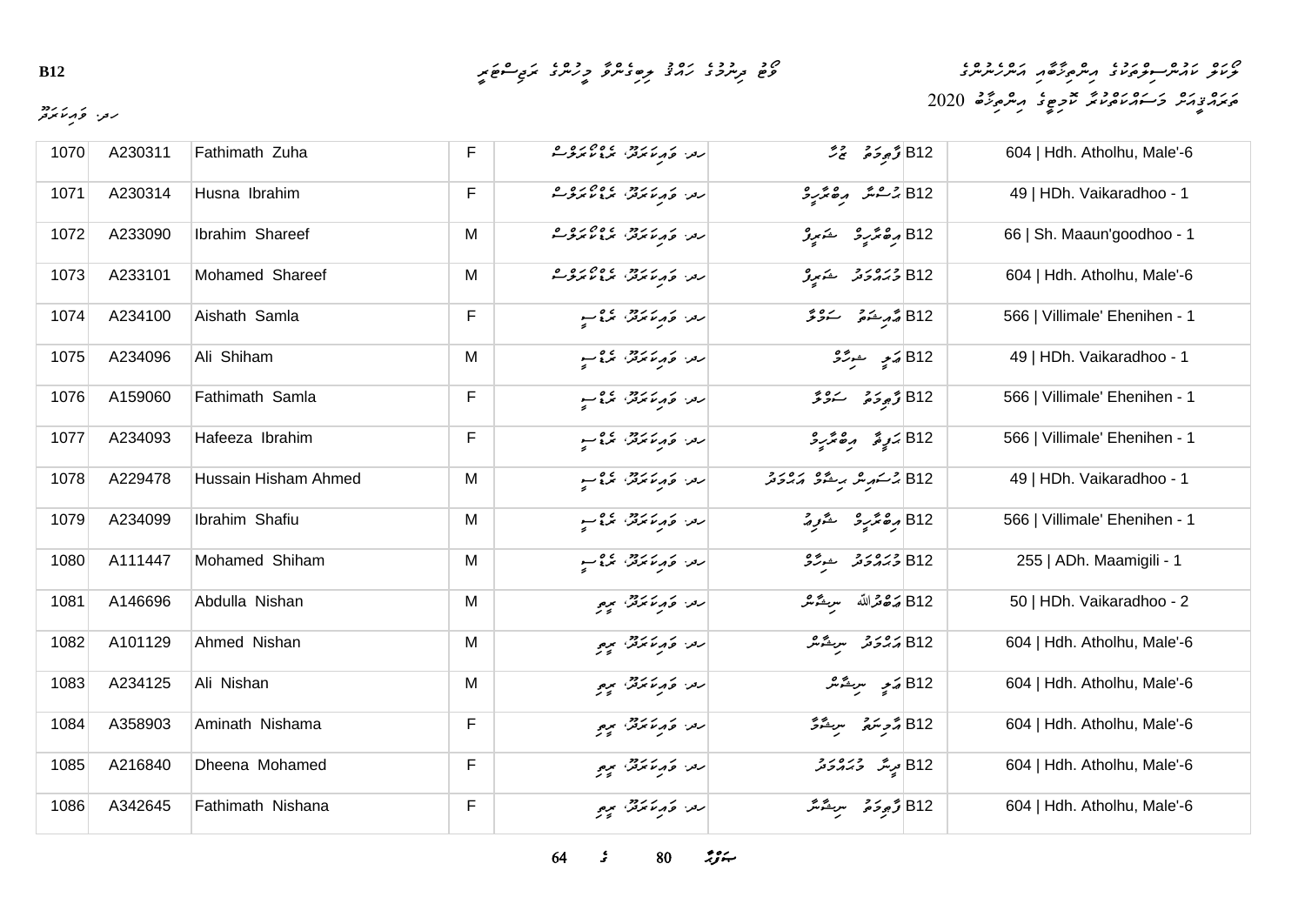*sCw7q7s5w7m< o<n9nOoAw7o< sCq;mAwBoEw7q<m; wBm;vB* م من المرة المرة المرة المرجع المرجع في المركبة 2020<br>مجم*د المريض المربوط المربع المرجع في المراجع المركبة* 

| 2211<br>ردر ومسرر |  |
|-------------------|--|
|-------------------|--|

| 1087 | A234123 | Ibrahim Nishan   | M | رىن ئەرىئەتكە بور               | B12  مەھەر بۇ سرىشەشر                        | 604   Hdh. Atholhu, Male'-6   |
|------|---------|------------------|---|---------------------------------|----------------------------------------------|-------------------------------|
| 1088 | A128405 | Mohamed Rameez   | M | رو و د د برده برو               | B12 <i>وُبَرْدُوَنْډ بَرْ<sub>دِ</sub>يْ</i> | 604   Hdh. Atholhu, Male'-6   |
| 1089 | A152465 | Hussain Farih    | M | رودا كالرمامزود الملام والمحالي | B12 پر شہر شہر تھ ہوتے۔<br>ا                 | 50   HDh. Vaikaradhoo - 2     |
| 1090 | A362655 | Aishath Maziya   | F | رى ئەرىئەرى برازم               | B12 مەم ئىسىم ئىس قى                         | 604   Hdh. Atholhu, Male'-6   |
| 1091 | A010141 | Hussain Riyaz    | M | رو. وأرسمور المرور              | B12 بڑے پہ مریز ہے۔                          | 604   Hdh. Atholhu, Male'-6   |
| 1092 | A232020 | Mazharu Riyaaz   | M | رو. و د ما مرور مرورم           | B12 كى يىچە ئىستىر يىلىنىشە                  | 604   Hdh. Atholhu, Male'-6   |
| 1093 | A132215 | Hassan Samaam    | M | رى ئەرىكى بور                   | B12 پرسترش ستر <i>ڈ</i> و                    | 604   Hdh. Atholhu, Male'-6   |
| 1094 | A233056 | Mohamed Saamee   | M | העי פאקש מבני מית               | B12 <i>\$ پروژنز</i> گو                      | 604   Hdh. Atholhu, Male'-6   |
| 1095 | A125768 | Nasheeda Mohamed | F | תמי פאנשי ברי יבול              | B12 ىترىنى <sub>ي</sub> ىتى ئ <i>ىگەدى ت</i> | 604   Hdh. Atholhu, Male'-6   |
| 1096 | A131493 | Nishdha Mohamed  | F | رور کرم دیو در مرد              | B12 سرشرش و محدد و در محمد الس               | 604   Hdh. Atholhu, Male'-6   |
| 1097 | A070201 | Ahmed Shareef    | M | رىر ئەرىكىرى ئۇيغەنبەت          | B12 كەنزى قىرىق سىزىقى بىر                   | 50   HDh. Vaikaradhoo - 2     |
| 1098 | A064384 | Hassan Shareef   | M | رىر ئەرىكىرى ئۇيغەنبەت          | B12  پرسترش ڪيولڙ                            | 50   HDh. Vaikaradhoo - 2     |
| 1099 | A054294 | Ibrahim Shareef  | M | رىر كەرلايرونى برىشكىرى         | B12 م <i>وڭ مگرى</i> ھەمبەر                  | 604   Hdh. Atholhu, Male'-6   |
| 1100 | A125437 | Abdulla Ashraf   | M | رودا تحمد ما برود المجماج       | B12 مَەڤْتَراللە مَشْتَمَرَّز                | 633   Hulhumale', Ehenihen-19 |
| 1101 | A158494 | Ahmed Affan      | M | رود و درود ۵۵ می                | B12 كەبروتىر كەرگەش                          | 633   Hulhumale', Ehenihen-19 |
| 1102 | A128018 | Aminath Zeeniya  | F | رود نو در دود ۵۵                | B12 مُتَّحِبِّتَهُ مَمِيثَةٌ                 | 50   HDh. Vaikaradhoo - 2     |
| 1103 | A094681 | Assad Musthafa   | M | رود و در دود ٥٥                 | B12 كەسىر بەر يەر ئەرگە                      | 633   Hulhumale', Ehenihen-19 |

 $65$  *s*  $\frac{2}{3}$  80 *n***<sub>3</sub>**  $\frac{2}{3}$   $\frac{2}{3}$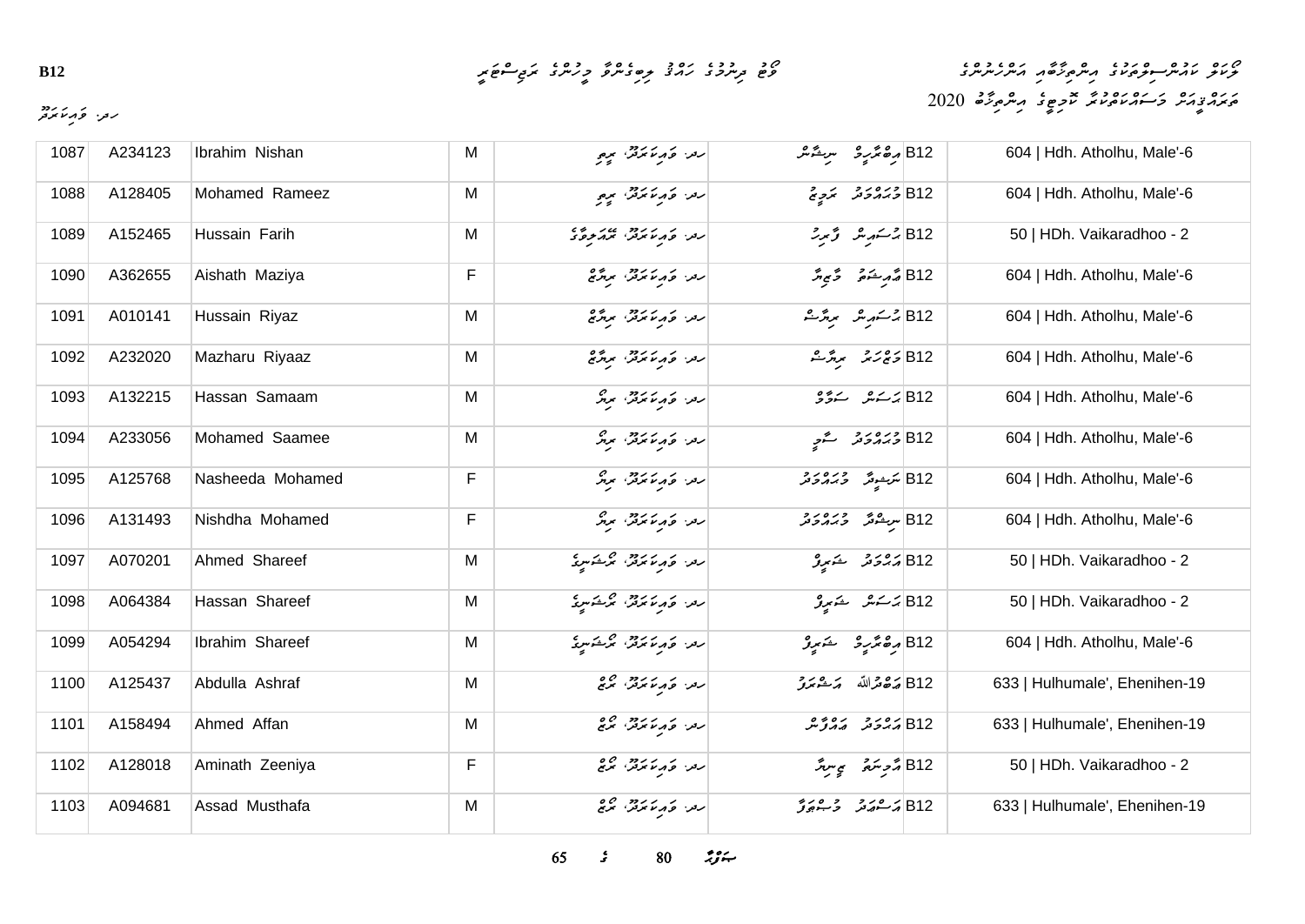*sCw7q7s5w7m< o<n9nOoAw7o< sCq;mAwBoEw7q<m; wBm;vB* م من المرة المرة المرة المرجع المرجع في المركبة 2020<br>مجم*د المريض المربوط المربع المرجع في المراجع المركبة* 

| カンシーン<br>ردر ومستردر |
|----------------------|
|----------------------|

| 1104 | A131676 | Fazla Musthafa   | F           | رو. قهرما برود مرج              | B12 زَسْعَرَ تَرْجُورَّ                       | 604   Hdh. Atholhu, Male'-6   |
|------|---------|------------------|-------------|---------------------------------|-----------------------------------------------|-------------------------------|
| 1105 | A234279 | Hassan Sam'aan   | M           | رو. وكريم بردو. 00              | B12 كەسەھەر سەۋە <i>مى</i> ر                  | 633   Hulhumale', Ehenihen-19 |
| 1106 | A094680 | Jameela Ali      | F           | رود که در دو ۵۵ کرم             | B12 <i>ف<sub>َ</sub> جِ</i> مَدَ جِمَعِ       | 50   HDh. Vaikaradhoo - 2     |
| 1107 | A158495 | Mariyam Fazleela | F           | رى ئەرىكى بەدە ئەن              | B12 وَيُرْبَرُوْ كَقَامِرَةٌ كَمَّا           | 604   Hdh. Atholhu, Male'-6   |
| 1108 | A149609 | Musthafa Moosa   | M           | رو. و در دود ٥٥                 | B12 <sub>ح</sub> ويش ويشتر                    | 50   HDh. Vaikaradhoo - 2     |
| 1109 | A234284 | Raisha Musthafa  | F           | رود که در دود ۵۵ ور             | B12 بَرَمٍ شَدَّ وَجَمْعَوَزَ                 | 604   Hdh. Atholhu, Male'-6   |
| 1110 | A111179 | Abdulla Shareef  | M           | رى ئەرىئەروم بورە               | B12 مَەھْتَراللە شەمب <i>وق</i>               | 604   Hdh. Atholhu, Male'-6   |
| 1111 | A140699 | Mohamed Shareef  | M           | رى ئەرىئەروم بورە               | B12 <i>322 كىنى</i> ئىستىمب <i>ۇ</i>          | 49   HDh. Vaikaradhoo - 1     |
| 1112 | A155514 | Sofiyya Yoosuf   | F           | תבני <sub>הא</sub> ל מציג ביביב | B12 بەرەپە تەرىبۇ                             | 49   HDh. Vaikaradhoo - 1     |
| 1113 | A048463 | Ameena Ali       | F           | رى ئەرىكى ئى ئىس                | B12 <sub>مک</sub> ویٹر کے پر                  | 604   Hdh. Atholhu, Male'-6   |
| 1114 | A229315 | Hassan Shujau    | M           | رى ئەرىكى ئىس ئىس               | B12 بَرْسَةَ مَّدْ قَدَّمَةَ بِهِ             | 604   Hdh. Atholhu, Male'-6   |
| 1115 | A048374 | Mohamed Hassan   | M           | رىر. ئەرىكىگە ئەس ئىس           | B12  <i>وبروبرو برسک</i> ر                    | 50   HDh. Vaikaradhoo - 2     |
| 1116 | A229310 | Naadhira Mohamed | $\mathsf F$ | رى ئەرىكى ئى ئىس                | B12 سَّمِبِرَّدَ وَبَرَمُ وَبِرَ              | 50   HDh. Vaikaradhoo - 2     |
| 1117 | A095459 | Nahida Mohamed   | F           | رو. ئەرىئەتكە شەرىر             | B12 مَّر <i>ْبِ</i> مَّ حَ <i>مْدُوْم</i> َرْ | 604   Hdh. Atholhu, Male'-6   |
| 1118 | A234165 | Aaliya Zareer    | F           | رو. ئەرىئىرتى، سىھىگە           | B12 م <i>گرمرڈ</i> تم پر تمر                  | 633   Hulhumale', Ehenihen-19 |
| 1119 | A114006 | Ahmed Asif       | M           | رى ئەرىكى ئىش كەنگە             | B12 كەنزى قىرىسى ئى                           | 604   Hdh. Atholhu, Male'-6   |
| 1120 | A234163 | Aishath Asifa    | F           | رو. ۇرىئەتە ئىچە ئى             | B12 مُ مِسْمَعْ مُ سِرِرٌ                     | 633   Hulhumale', Ehenihen-19 |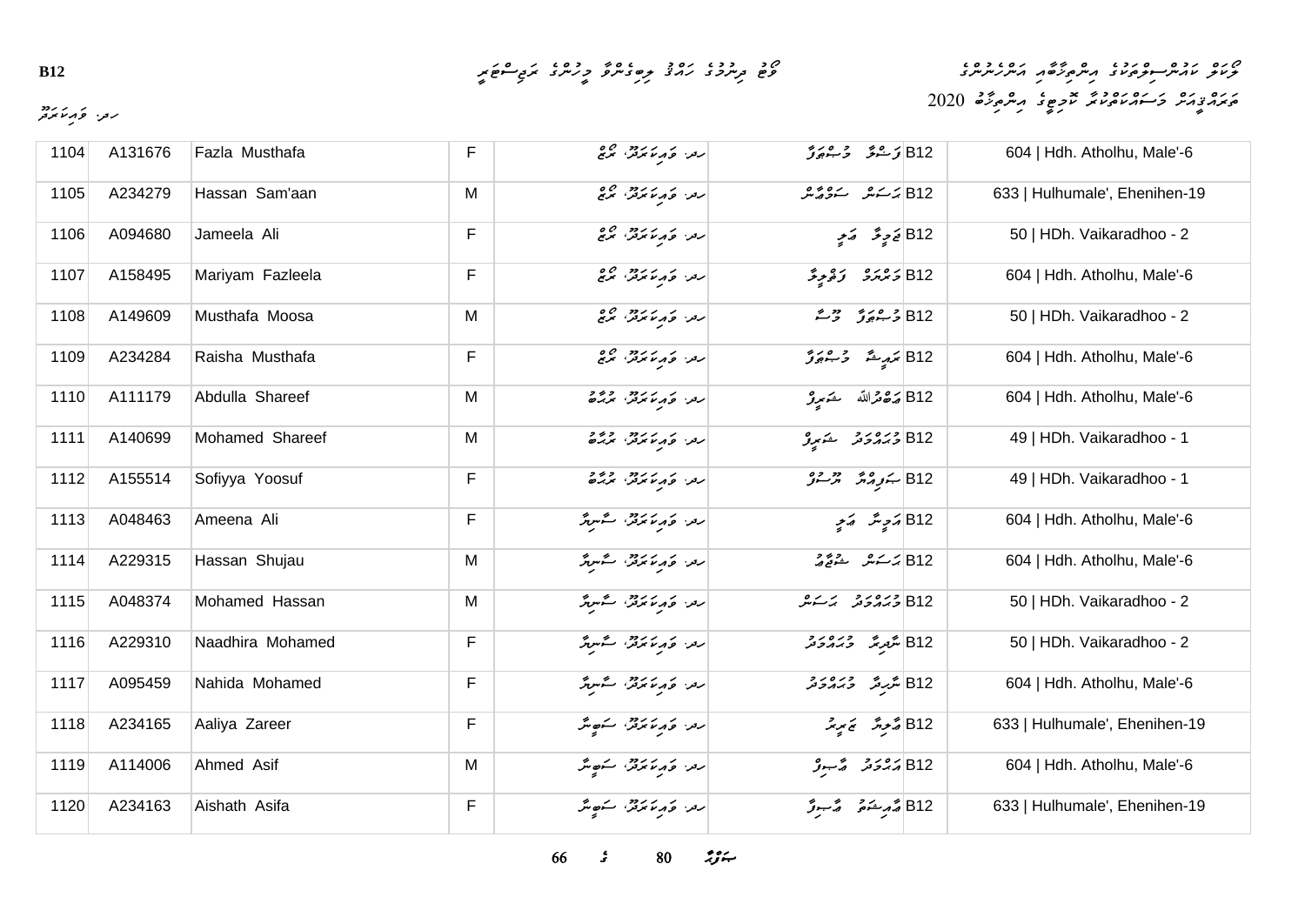*sCw7q7s5w7m< o<n9nOoAw7o< sCq;mAwBoEw7q<m; wBm;vB 2020*<br>*په پوهر وسوډيرونو لومو د موجو د مرمونه* 2020

| 1121 | A147412 | Ali Asim            | M           | رىر. ئەرىئەترىق، سىھەتر   | B12  رَمِ رَمَّ وَمَ                    | 633   Hulhumale', Ehenihen-19 |
|------|---------|---------------------|-------------|---------------------------|-----------------------------------------|-------------------------------|
| 1122 | A234167 | Fathimath Nahula    | F           | رىر ئەرىئەتكە سىھەش       | B12 <i>وَّجِ حَقَّ</i> سَرَدْتَرَ       | 633   Hulhumale', Ehenihen-19 |
| 1123 | A023602 | Hassan Zareer       | M           | رىر ئەرىئەتكە سىھەش       | B12   ټرىكىش ئى ئىرىتى                  | 633   Hulhumale', Ehenihen-19 |
| 1124 | A310291 | Hussain Sibaau      | M           | رو. ئەرىئەرو. سىھەش       | B12 برسمبر محمد المستقار                | 633   Hulhumale', Ehenihen-19 |
| 1125 | A234166 | Ibrahim Hathim      | M           | رىر ئەرىكىرى سىھەش        | B12 م <i>وڭ ئۇرۇ بۇم</i> ۇ              | 633   Hulhumale', Ehenihen-19 |
| 1126 | A023599 | Mariyam Amira       | F           | رىر ئەرىكىرى سىھەش        | B12 كەبىر بۇر ئەر ئىگە بەر ئە           | 633   Hulhumale', Ehenihen-19 |
| 1127 | A141765 | Mohamed Arif        | M           | رىر ئەرىئەترىش سەھلىر     | B12 <i>2522 مگ</i> رو                   | 633   Hulhumale', Ehenihen-19 |
| 1128 | A121214 | Adam Naseer Ibrahim | M           | رىر ئەرىئەترىق سەھ ترىپرى | B12 مُ مَرَدٌ مَرَسِيمٌ مِرْكَمَ رِدِدٌ | 604   Hdh. Atholhu, Male'-6   |
| 1129 | A155807 | Ali Naseer Ibrahim  | M           | رىر ئەرىرىردە سەھ ترىرى   | B12 كەيچ ئىزىبولىر مەھەر كەيج           | 604   Hdh. Atholhu, Male'-6   |
| 1130 | A229733 | Aminath Niha        | $\mathsf F$ | رىر ئەرىئەترىق سەھ ترىپرى | B12 مُّ مِسَمَّدٍ مِنْ مِنْ             | 604   Hdh. Atholhu, Male'-6   |
| 1131 | A229727 | Mohamed Nuvaas      | M           | رىر ئەرىئەترىق سەھ ترىپرى | B12 <i>ۋېزو دې</i> شر <i>و</i> م        | 604   Hdh. Atholhu, Male'-6   |
| 1132 | A229724 | Naaya Naseer        | $\mathsf F$ | رىن ئەرىئەترىق سەھ ترىپرى | B12 يُتَمَدُّ - يَرَسِيْرَ              | 604   Hdh. Atholhu, Male'-6   |
| 1133 | A132640 | Aishath Zeena       | F           | תני פתיותני המיתבל        | B12 <i>مەم يىشقى</i> پېرىگر             | 566   Villimale' Ehenihen - 1 |
| 1134 | A231124 | Moosa Adam          | M           | رىر ئەرىئەتكە سەھ ئىرى    | $3.3$ 2 $3$ B12                         | 566   Villimale' Ehenihen - 1 |
| 1135 | A233653 | Aishath Zimna       | F           | رىن ئەرىكىرى سىمولى مەن   | B12 مەم شەق بىم ئەنگە                   | 50   HDh. Vaikaradhoo - 2     |
| 1136 | A128413 | Humairaa Mohamed    | $\mathsf F$ | رىن ئەرىكىرى سىمولى مەن   | B12 بۇتەبەئز ئەيرەتەتە                  | 50   HDh. Vaikaradhoo - 2     |
| 1137 | A233654 | Mariyam Nazra       | F           | תמי פת מימילי ישיב בימים  | B12 <i>وَبُرْبِرْدْ بِبَرْبُرْ</i>      | 50   HDh. Vaikaradhoo - 2     |

*67 sC 80 nNw?mS*

ر<sub>قر: 6</sub> م<sup>. ردد</sup>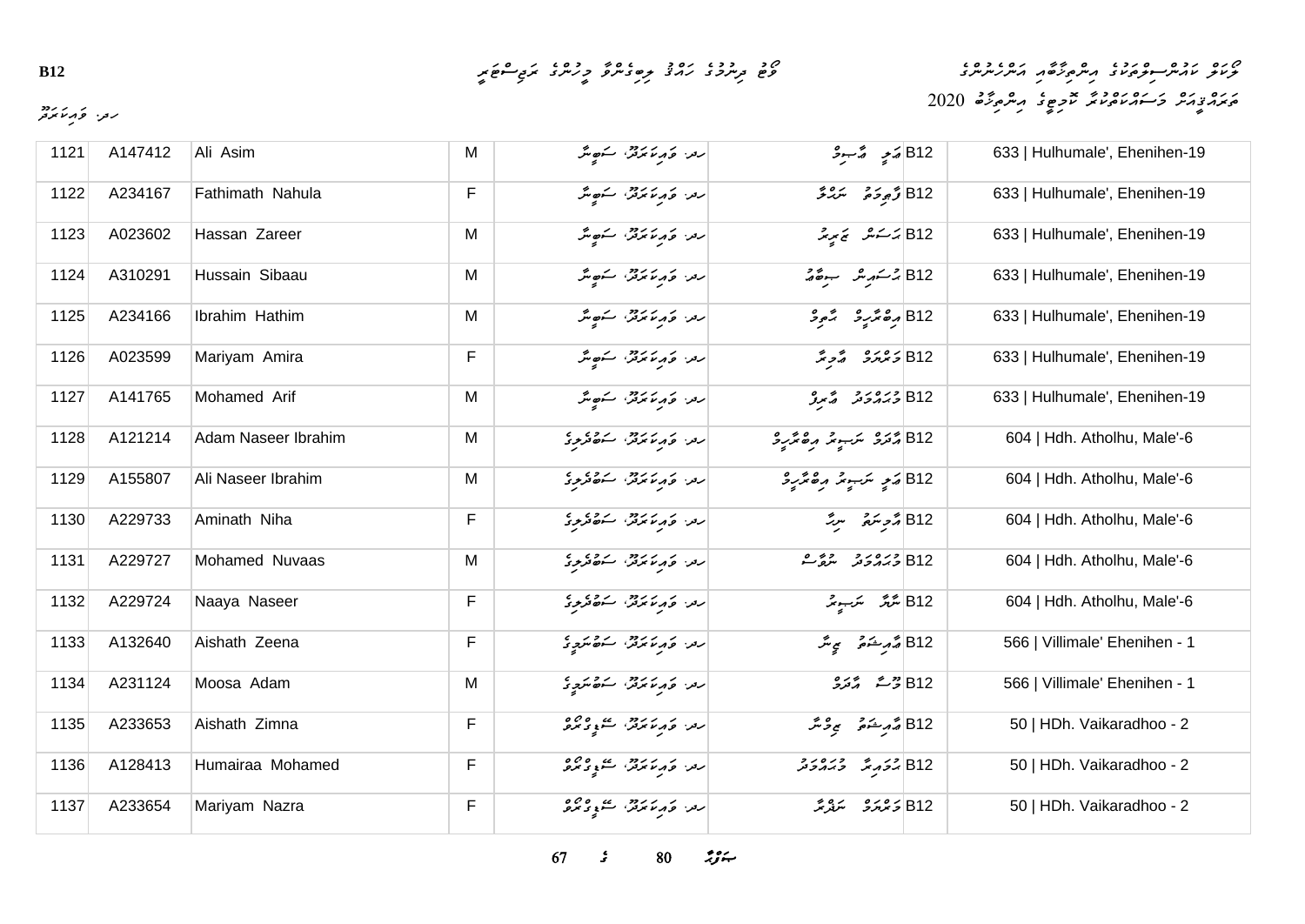*sCw7q7s5w7m< o<n9nOoAw7o< sCq;mAwBoEw7q<m; wBm;vB* م من المرة المرة المرة المرجع المراجع المراجع المراجع المراجع المراجع المراجع المراجع المراجع المراجع المراجع<br>مرين المراجع المراجع المرجع المراجع المراجع المراجع المراجع المراجع المراجع المراجع المراجع المراجع المراجع ال

| カンシーン<br>ردر ومستردر |  |
|----------------------|--|
|----------------------|--|

| 1138 | A233622 | Mohamed Naseem     | M           | رىر ئەرىئەتكە ئەرىمى        | B12 <i>وُبَرُوْدُو تَرَبِّ</i> ودُ   | 50   HDh. Vaikaradhoo - 2      |
|------|---------|--------------------|-------------|-----------------------------|--------------------------------------|--------------------------------|
| 1139 | A248032 | Naseera Mohamed    | F           |                             | B12 ىترىبونتى ئ <i>وتمەدەت</i> ر     | 50   HDh. Vaikaradhoo - 2      |
| 1140 | A060333 | Nasrulla Mohamed   | M           | رىر كەر كەرەد سىنجا ئەسھ    | B12 يترب حرالله وبروتر               | 35   Kulhudhuffushi Uthuru - 1 |
| 1141 | A146576 | Abdulla Saeed      | M           | رىر. ئەرىر بردو. سى ئەم 200 | B12 مَەھمَراللە سَىمِيىتر            | 50   HDh. Vaikaradhoo - 2      |
| 1142 | A234410 | Adam Shaheed       | M           | رىر. ئۇرىزىرى ئەستىم ئەرەھ  | B12 كەترى ھەرىتر                     | 284   Dh. Kudahuvadhoo - 1     |
| 1143 | A234412 | Aishath Shazaath   | $\mathsf F$ | رىر. ئۇرىزىرى ئەستىم ئەرەھ  | B12 مَ <i>ذِيشَة شَعَعْ</i> قَ       | 604   Hdh. Atholhu, Male'-6    |
| 1144 | A128061 | Ali Shaheed        | M           | رىر. ئۇرىزىرى ئەستىم ئەرەھ  | B12 <i>ڇَ ڇِ ڪَڀِيمُ</i>             | 149   K. Dhiffushi - 2         |
| 1145 | A234408 | Aminath Sihuda     | F           | رىر. ئۇرىزىرى ئەستىم ئەرەھ  | B12 مَّ حِبِّ مَعَهُمْ مَسْتِمَدَّةً | 274   F. Magoodhoo - 1         |
| 1146 | A234407 | Fathimath Shahudha | F           | رىر. ئۇرىزىرى ئەستىم ئەرەھ  | B12 <i>وَّجِ حَمَّى حَدَّثَرٌ</i>    | 50   HDh. Vaikaradhoo - 2      |
| 1147 | A127679 | Hussain Shaheed    | M           | رى ئەرىر دەر سىم ئەم ق      | B12 پر <i>کمبر بنگر بین</i> گر       | 604   Hdh. Atholhu, Male'-6    |
| 1148 | A146584 | Ibrahim Shaheed    | M           | رى ئەرىر دەر سىم ئەم ق      | B12 م <i>وڭ مگرى</i> ھەرپىر          | 604   Hdh. Atholhu, Male'-6    |
| 1149 | A025327 | Mohamed Shaheed    | M           | رىر ئەرىرىدى سىم ئەم ئ      | B12  <i>وَيُهُوَفُرُ</i> شَمَرٍ مُرُ | 50   HDh. Vaikaradhoo - 2      |
| 1150 | A234411 | Saajidha Abdulla   | $\mathsf F$ | رىر. ئەرىئەترى سىم ئەم ق    |                                      | 50   HDh. Vaikaradhoo - 2      |
| 1151 | A234404 | Sofiyya Adam       | F           | رىر. ئۇرىزىرى ئەستىم ئەرەھ  | B12 ب <i>ەَوِمْہُ مُ</i> مَرَّدُ     | 50   HDh. Vaikaradhoo - 2      |
| 1152 | A232215 | Abdulla Azman      | M           | رىر. ئەرىئەتەش. شۇ ئۇرگ     | B12 مَنْ هُمْرالله مَنْ مَرْحَمْد    | 604   Hdh. Atholhu, Male'-6    |
| 1153 | A041537 | Ahmed Naseem       | M           | رىر. ئەرىئەترىق، شۇپروتۇ    | B12   كەندى كىلى ئىسبورى             | 49   HDh. Vaikaradhoo - 1      |
| 1154 | A232276 | Aishath Afa        | F           | رىر. ئەرىئىرتى، شوپەرگە     | B12 مُصِنْعَة مَرَّزٌ                | 49   HDh. Vaikaradhoo - 1      |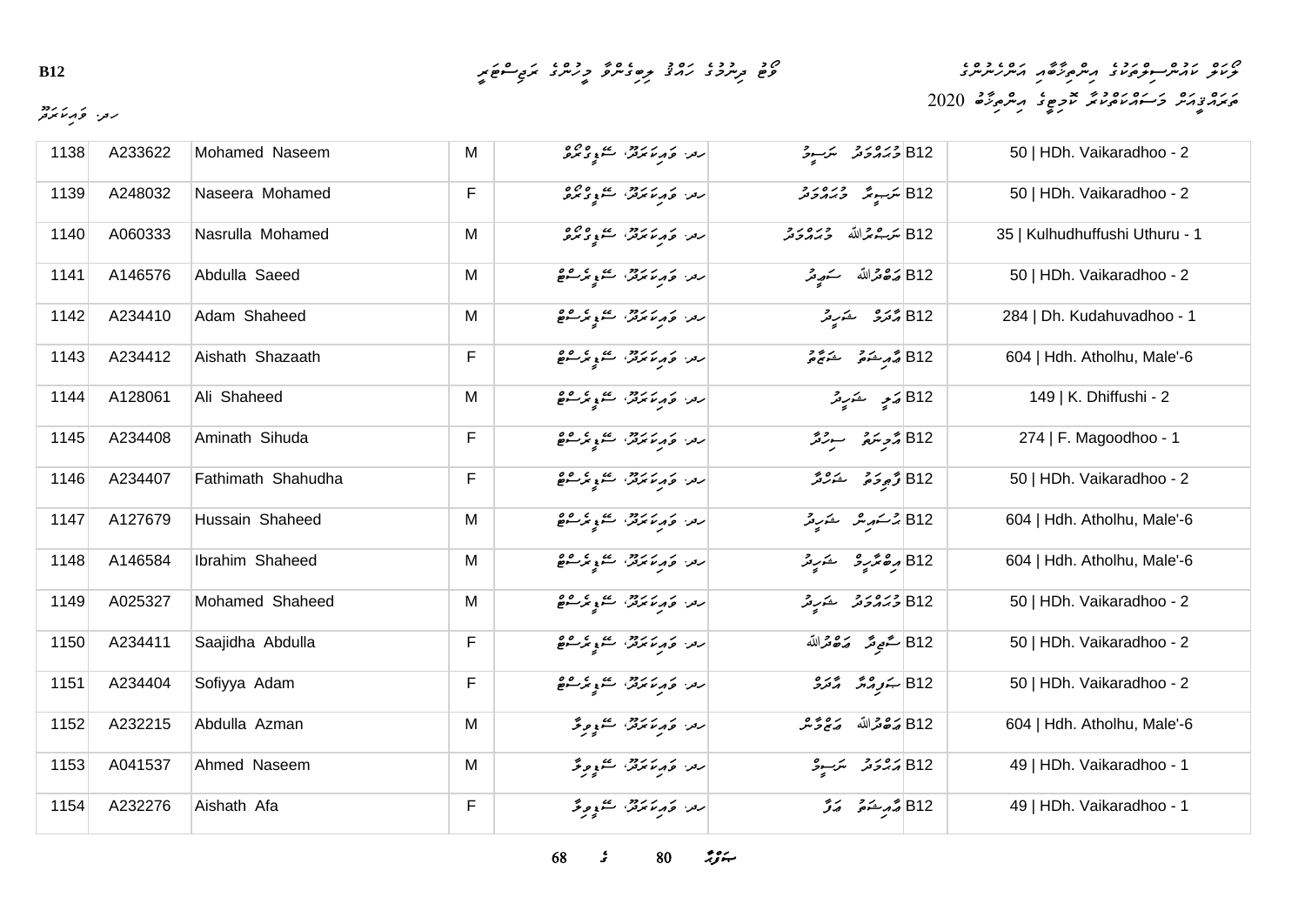*sCw7q7s5w7m< o<n9nOoAw7o< sCq;mAwBoEw7q<m; wBm;vB* م من المرة المرة المرة المرجع المراجع المراجع المراجع المراجع المراجع المراجع المراجع المراجع المراجع المراجع<br>مرين المراجع المراجع المرجع المراجع المراجع المراجع المراجع المراجع المراجع المراجع المراجع المراجع المراجع ال

| 22 / 12<br>ردر ومسمر |  |
|----------------------|--|
|----------------------|--|

| 1155 | A232273 | Ali Irufaan      | M            | رىر. ئەرىئەترىق، شۇپروتۇ | B12 <i>ڇَجِ په پوُڙنگ</i> ر                       | 604   Hdh. Atholhu, Male'-6 |
|------|---------|------------------|--------------|--------------------------|---------------------------------------------------|-----------------------------|
| 1156 | A132652 | Aminath Ahdha    | F            | رىر. ئەرىئەترىق، شوپەتر  | B12 مَّ حِسَمَۃ مَدَمَّدَ                         | 49   HDh. Vaikaradhoo - 1   |
| 1157 | A232278 | Farahath Naseema | $\mathsf{F}$ | رىر. ئەرىئەترىق شومۇ ئ   | B12 <i>وَ يَرْبَہُ مَّ</i> سَرَّب <sup>و</sup> دً | 49   HDh. Vaikaradhoo - 1   |
| 1158 | A132661 | Fathimath Afra   | $\mathsf{F}$ | رىر. ئەرىئەترى سىمومۇ    | B12 گ <sub>ۇ</sub> چەق كەرىگە                     | 604   Hdh. Atholhu, Male'-6 |
| 1159 | A232236 | Hassan Asif      | M            | رىر ئەرىئەتكە شىموتكى    | B12 پرسش پی بور                                   | 49   HDh. Vaikaradhoo - 1   |
| 1160 | A147827 | Hussain Wafir    | M            | رىر. ئەرىئەترىق، شۇرىدۇ. | B12 برْسَهِ بْلْرَ مُحْرِبْرُ }                   | 604   Hdh. Atholhu, Male'-6 |
| 1161 | A147830 | Mariyam Azma     | F            | رىر ئەرىئەتكە شىموتۇ     | $552$ $572$ $512$                                 | 49   HDh. Vaikaradhoo - 1   |
| 1162 | A062493 | Mohamed Afir     | M            | رىد. ئەرىئەترى سىموقى    | B12  <i>جەنەچەتى ھۇم</i> ىر                       | 604   Hdh. Atholhu, Male'-6 |
| 1163 | A232211 | Muhusina Hussain | $\mathsf{F}$ | رىدا ئەرىكىنىڭ سىموي ئى  | B12 دُيْرَ سِنَدَ بِرْسَهِ بِدْ                   | 49   HDh. Vaikaradhoo - 1   |
| 1164 | A043545 | Ali Sameer       | M            | رى ئەرىكى ئىگە           | B12 <sub>ھ</sub> ُ جِ سُوچڻ                       | 49   HDh. Vaikaradhoo - 1   |
| 1165 | A234590 | Mariyam Firusha  | $\mathsf F$  | رىر كەرىكى كەن سىرگىز    | B12 كەنگەر ئەيرىشە                                | 604   Hdh. Atholhu, Male'-6 |
| 1166 | A147363 | Ahmed Faris      | M            | رو. ە بەلاتە بەلەر ئ     | B12 كەندى قىلى قىلىپ شە                           | 604   Hdh. Atholhu, Male'-6 |
| 1167 | A070075 | Aishath Nashida  | $\mathsf{F}$ | رى ئەرىكىگە سەردى        | B12 مَگْرِسْتَمْ مُگْرَسُومَّرُ                   | 49   HDh. Vaikaradhoo - 1   |
| 1168 | A232062 | Aminath Naidha   | $\mathsf{F}$ | رى ئەرىكىنى سەرئ         | B12 مُجرِسَعُ مُتَّمِدِمَّد                       | 49   HDh. Vaikaradhoo - 1   |
| 1169 | A229885 | Fathmath Liva    | $\mathsf{F}$ | رو. ە دىكتون سەردى       | B12 <i>وُجوحَمْ وِمُّ</i>                         | 49   HDh. Vaikaradhoo - 1   |
| 1170 | A232055 | Habeeba Mohamed  | $\mathsf F$  | رى ئەرىكى ئەرگە          | B12 بَرْحِرَةً وَبَرْدُونَرْ                      | 49   HDh. Vaikaradhoo - 1   |
| 1171 | A232051 | Hajara Ibrahim   | F            | رو. ەرىكى ئەرگە          | B12 تَتَمَعَّرَ م <i>ِ مُعْتَدِ</i> وَ            | 49   HDh. Vaikaradhoo - 1   |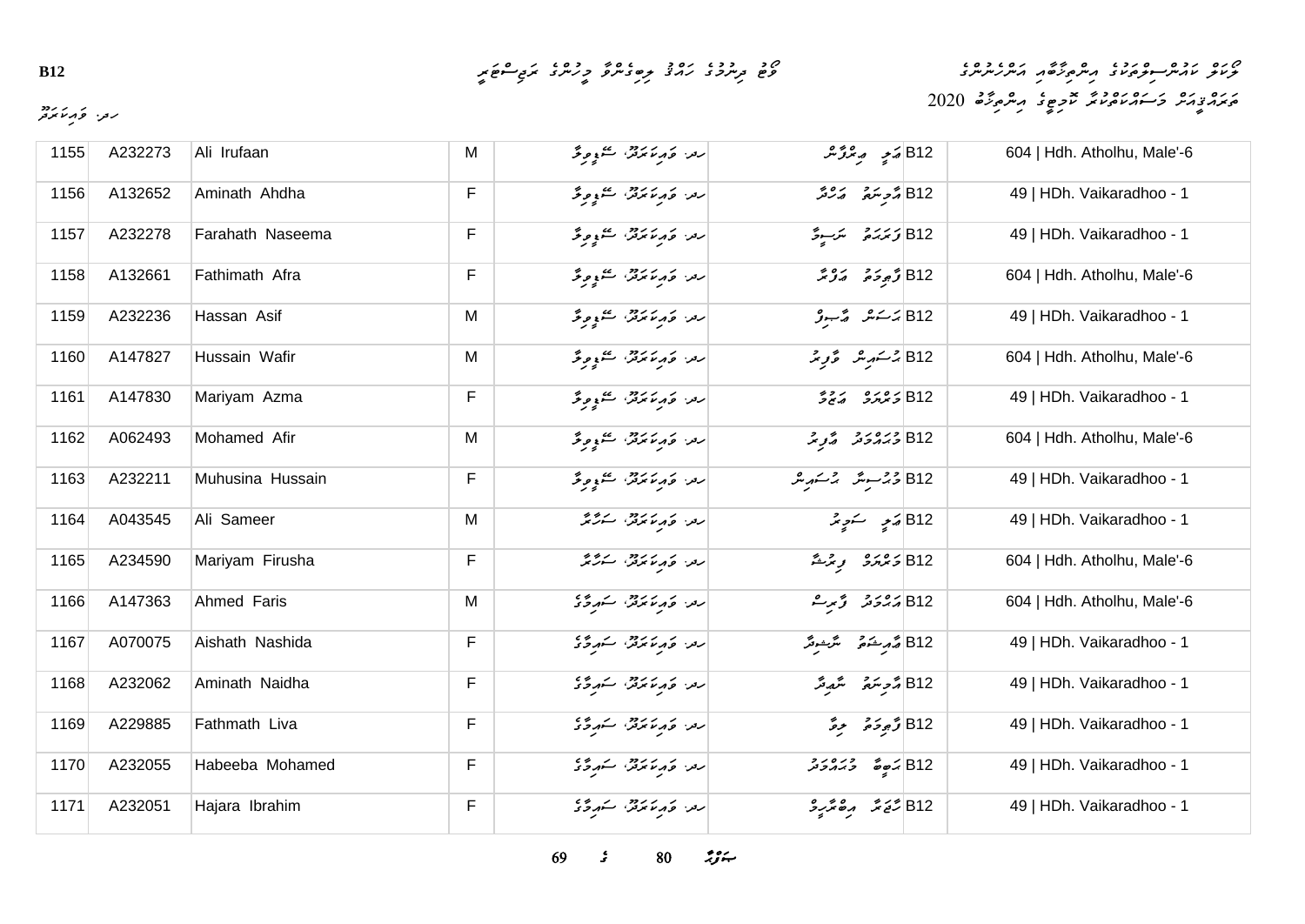*sCw7q7s5w7m< o<n9nOoAw7o< sCq;mAwBoEw7q<m; wBm;vB* م من المرة المرة المرة المرجع المراجع المراجع المراجع المراجع المراجع المراجع المراجع المراجع المراجع المراجع<br>مرين المراجع المراجع المرجع المراجع المراجع المراجع المراجع المراجع المراجع المراجع المراجع المراجع المراجع ال

| 1172 | A349989 | Hassan Haanim              | M | رى ئەرىكى ئەرگە                                                              | B12  ترسكانى محسرتى                                     | 49   HDh. Vaikaradhoo - 1     |
|------|---------|----------------------------|---|------------------------------------------------------------------------------|---------------------------------------------------------|-------------------------------|
| 1173 | A232060 | Hilyaa Binthu Dawood Gasim | F | رىدا ئەرىئەترىش سەرئى                                                        | B12 برق <i>ەڭ ھەھم</i> ت <i>رە</i> تر ت <sup>ې</sup> رو | 49   HDh. Vaikaradhoo - 1     |
| 1174 | A026946 | Ibrahim Habeeb             | M | رى ئەرىكىنى سەردى                                                            | B12 مەھم <i>گىچ</i> ش <i>ەھ</i>                         | 49   HDh. Vaikaradhoo - 1     |
| 1175 | A372106 | Mariyam Hamna              | F | رو. ە بەلاتە بەلەر ئ                                                         | B12 <i>ويوه دونگ</i> ر                                  | 49   HDh. Vaikaradhoo - 1     |
| 1176 | A232066 | Mohamed Haisham            | M | رى ئەرىكىگە سەردى                                                            | B12 وُيَرْدُونَرْ كَهُوْدً                              | 604   Hdh. Atholhu, Male'-6   |
| 1177 | A120380 | Mohamed Hilmy              | M | رىن ئەرىكىگى سەردى                                                           | B12  <i>3223\$مراج</i> ع                                | 49   HDh. Vaikaradhoo - 1     |
| 1178 | A210429 | Mohamed Jazlaan            | M | رىر ئەرىكى ئەرگە ئ                                                           | B12 <i>ويەم</i> رىر ئ <i>ى تى</i> م ئىر                 | 49   HDh. Vaikaradhoo - 1     |
| 1179 | A392911 | Aminath Safwa              | F | رور و در دود.<br>رور و در ما بوتر، سودر ما دور سوتر مرد                      | B12 مَّ جِسَمَّة سَنَوْعَ                               | 50   HDh. Vaikaradhoo - 2     |
| 1180 | A392912 | Mohamed Mayiz              | M | ران که در در در در ۲۵ در ۲۵ در ۶<br>رانس که در دکتر، سکه دادر سافرس          | B12 <i>جُهُدُونَوْ وُمِنْ</i>                           | 566   Villimale' Ehenihen - 1 |
| 1181 | A229383 | Nahidha Abdul Sattar       | F | رود و د لارده د ده پرد و د ده د<br>رود و د لاندن سود لاین سوتربری            | B12 مگرىق مەھەرەر مەدەبىر                               | 284   Dh. Kudahuvadhoo - 1    |
| 1182 | A128731 | Nashida Abdul Sattar       | F | راور از دور ده ده دور ۲۵ ورو د<br>راور دور ما بولور سور ما دور سولوس         | B12 مگرېنونگر او <i>۱۹۶۵ کو</i> رو د                    | 604   Hdh. Atholhu, Male'-6   |
| 1183 | A229400 | Shahidha Abdul Saththar    | F | راد. د د د ده ده د د د د د د د د د<br>راد. د د د د د د د ساور د د د ساور د د | B12 شرىر مەھ <i>دە بە</i> رە بو                         | 50   HDh. Vaikaradhoo - 2     |
| 1184 | A229382 | Shamsunnisa                | F | راور کا در مردور در ۲۵ در ۲۵ در ۶۵<br>راور کا در ما مراور استاد مربوط سوادرس | B12 ينەۋىسە مەسرىسە                                     | 50   HDh. Vaikaradhoo - 2     |
| 1185 | A044240 | Abdul Raheem Abdul Rahmaan | M | رىر. ئەرىئەترىق، سەۋ                                                         | 12 גם כם גם גם כם גם גם בם                              | 49   HDh. Vaikaradhoo - 1     |
| 1186 | A234337 | Abdulla Faazil             | M | رىن ئەرىئەتكەن سەنج                                                          | B12 كەھەراللە   ۇىنوقر                                  | 49   HDh. Vaikaradhoo - 1     |
| 1187 | A234336 | Ahmed Sifan                | M | رى قەرىكى ئەسكى                                                              | B12 <i>232 بەرگى</i> ر                                  | 604   Hdh. Atholhu, Male'-6   |
| 1188 | A230357 | Aminath Samna              | F | رود نوم دردو کرد                                                             | B12 مُتَّحِسَمُ سَوْسً                                  | 604   Hdh. Atholhu, Male'-6   |

*70 sC 80 nNw?mS*

*r@m8m;o<m= .@5*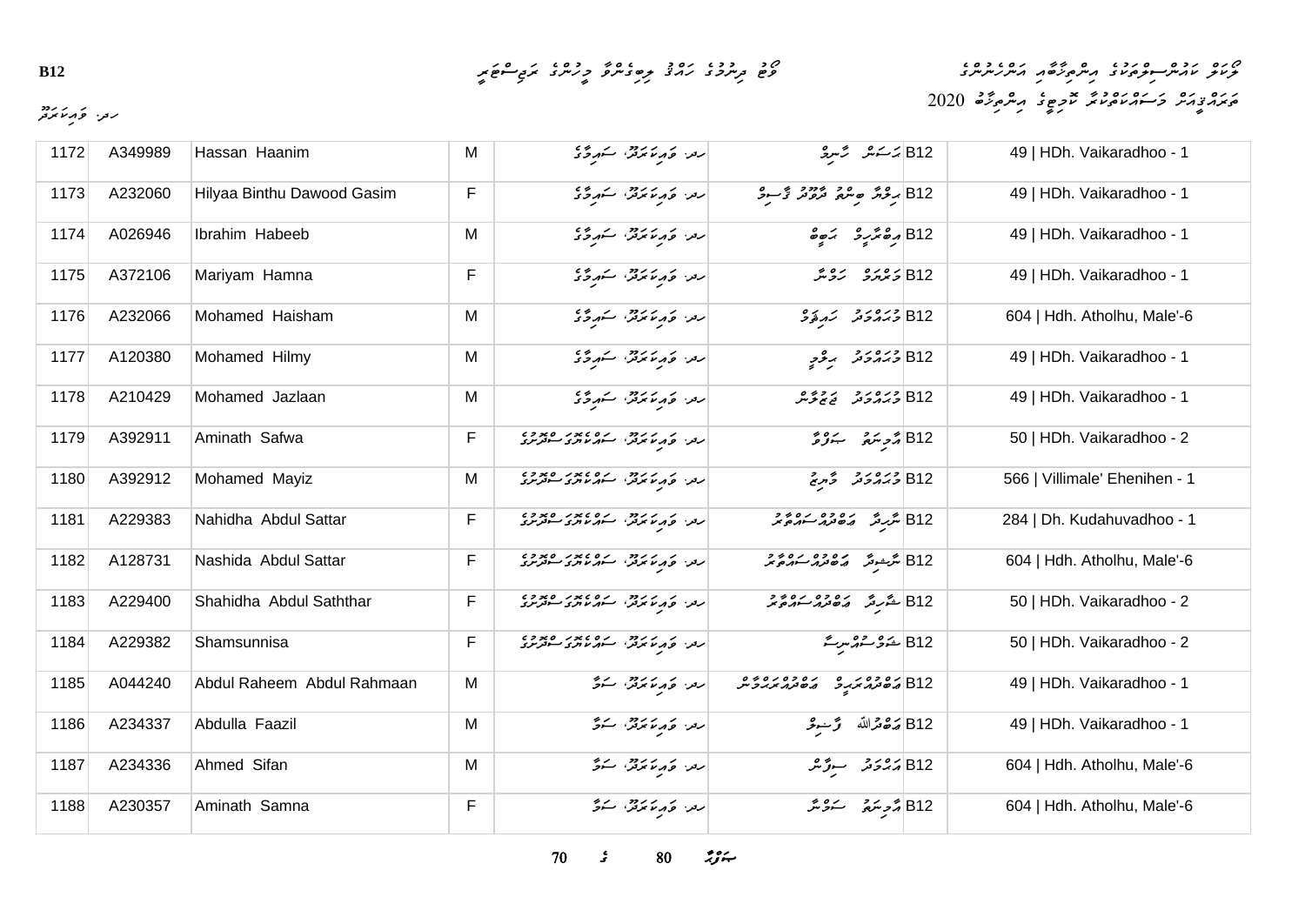*sCw7q7s5w7m< o<n9nOoAw7o< sCq;mAwBoEw7q<m; wBm;vB* م من المرة المرة المرة المرجع المراجع المراجع المراجع المراجع المراجع المراجع المراجع المراجع المراجع المراجع<br>مرين المراجع المراجع المرجع المراجع المراجع المراجع المراجع المراجع المراجع المراجع المراجع المراجع المراجع ال

| カンシーン<br>ردر ومستردر |
|----------------------|
|----------------------|

| 1189 | A234334 | Fathimath Sifana  | $\mathsf{F}$ | رىن ئەرىئەتە ئەڭ                                       | B12 <i>وَّجِ دَمَّة</i> سِبوَّ مَّر             | 49   HDh. Vaikaradhoo - 1     |
|------|---------|-------------------|--------------|--------------------------------------------------------|-------------------------------------------------|-------------------------------|
| 1190 | A230204 | Hussain Aflaan    | M            | رى قەرىئەتە ئەڭ                                        | B12 يُرْسَمَ بِهِ مَرْوَمُحَسَّرَ               | 604   Hdh. Atholhu, Male'-6   |
| 1191 | A234338 | Mariyam Sana      | F            | رى قەرىئەتە ئەڭ                                        | B12 ئ <i>ۇچۇق سەن</i> گە                        | 604   Hdh. Atholhu, Male'-6   |
| 1192 | A234333 | Mohamed Shifan    | M            | رى ئەرىئەرە ئەت                                        | B12  <i>وټرونوتر خور ش</i> ر                    | 49   HDh. Vaikaradhoo - 1     |
| 1193 | A234332 | Shakeela Mohamed  | F            | رود نوم دردو کرو                                       | B12 خىرى <i>گە ئىمگەن</i> گە                    | 604   Hdh. Atholhu, Male'-6   |
| 1194 | A233137 | Aishath Hafeeza   | $\mathsf F$  | رودا که در دود.<br>رودا که داکم ترفر، سنگرس            | B12 مَگْرِسْتَمْ كَمْ يَوْمَحْ                  | 566   Villimale' Ehenihen - 1 |
| 1195 | A105467 | Faiza Mohamed     | F            | رىر ئەرىر بەدە كەن ئەرەپ                               | B12 وَّمِيعٌ فَرَيْدُونَدْ                      | 49   HDh. Vaikaradhoo - 1     |
| 1196 | A146585 | Fathimath Shiuny  | F            | ر پر کار دور دی ه ده با<br>رفز کار با برفر است پرسرفری | B12 <i>وُجوحَ</i> هُ سُورُسٍ                    | 566   Villimale' Ehenihen - 1 |
| 1197 | A150113 | Hudha Mohamed     | F            | رودا که در دود. سنتر موفوی                             | B12 رُمَّر به دره در پا                         | 49   HDh. Vaikaradhoo - 1     |
| 1198 | A064715 | Mohamed Hussain   | M            | رودا که در دود.<br>رودا که داکم ترفر، سکورسرفری        | B12 <i>جەنەدى بىر جىسىمبىر</i>                  | 49   HDh. Vaikaradhoo - 1     |
| 1199 | A230054 | Mohamed Maahil    | M            | رودا که داردو در ۲۵۵۵                                  | B12  <i>وټرونو وُرِو</i> ْ                      | 49   HDh. Vaikaradhoo - 1     |
| 1200 | A233133 | Saeedha Abdulla   | F            | رىر ئەرىر بەدە كەن ئەرەپ                               | B12 سَمَ <i>مِيعَدُ 12</i> 0ھُراللَّه           | 49   HDh. Vaikaradhoo - 1     |
| 1201 | A098853 | Ahmed Waheed      | M            | رور كەرىكىرود سوي ؟                                    | B12   پَرْدُوَسْ کَلْمَ بِسْرٌ                  | 633   Hulhumale', Ehenihen-19 |
| 1202 | A232614 | Aishath Sharufa   | F            | رىن ئەرىئەترىش سوي                                     | B12 مَ <sub>م</sub> ْرِحْمَۃ حَمَ <i>مْرَدٌ</i> | 633   Hulhumale', Ehenihen-19 |
| 1203 | A232617 | Ali Waheed        | M            | رىن ئەرىئەترىش سوي                                     | B12 كەي     قەرىقر                              | 604   Hdh. Atholhu, Male'-6   |
| 1204 | A071478 | Fathimath Razeefa | $\mathsf F$  | رور و در رود سور ؟                                     | B12 و <i>ژ<sub>ّج</sub>و دَيْهِ وَ"</i>         | 604   Hdh. Atholhu, Male'-6   |
| 1205 | A232619 | Ibrahim Waheed    | M            | رىر. ئەرىئەترىش سورى                                   | B12 مەھمەر ئەرىمە                               | 633   Hulhumale', Ehenihen-19 |

 $71$  *s* 80  $23$   $\approx$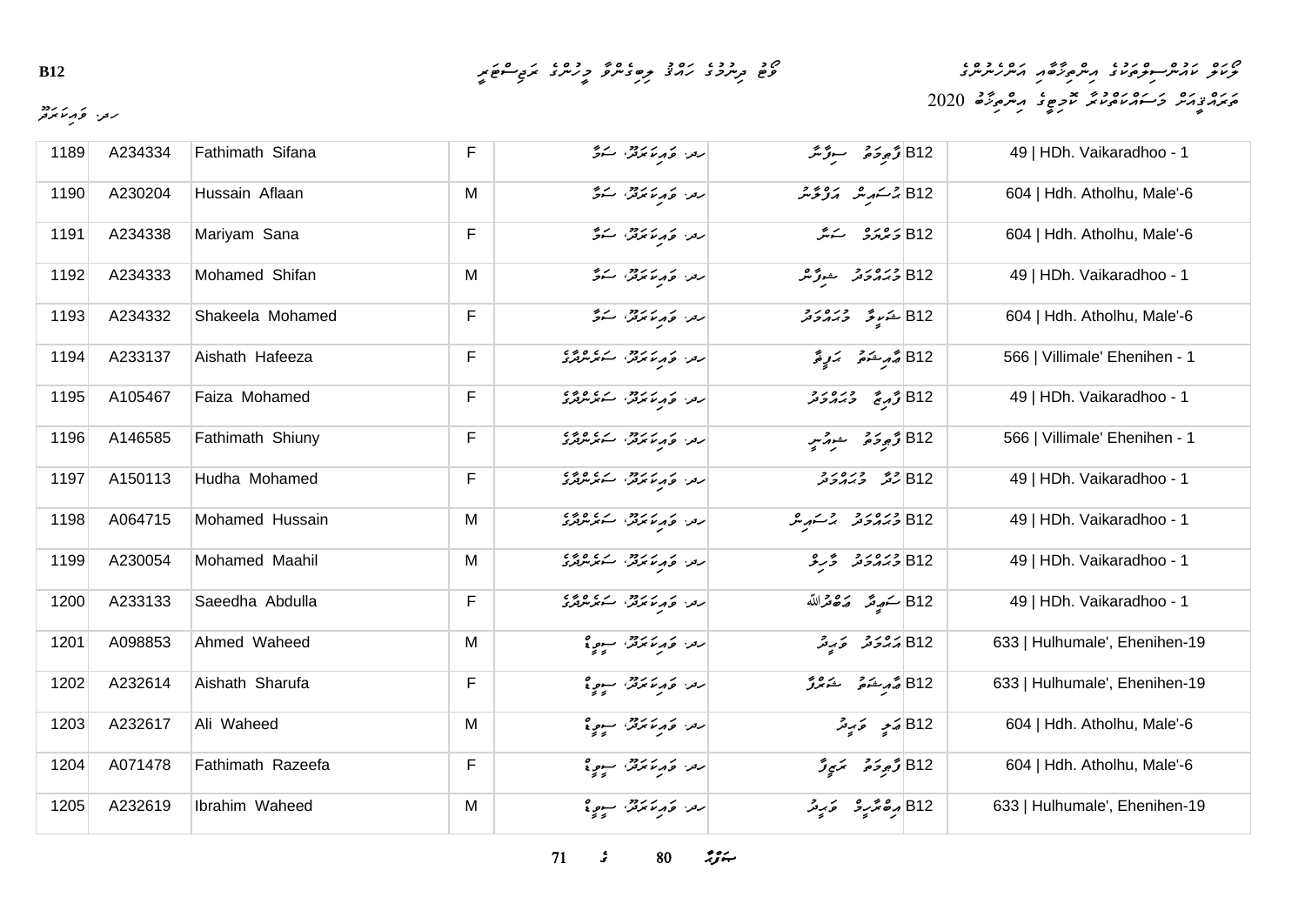*sCw7q7s5w7m< o<n9nOoAw7o< sCq;mAwBoEw7q<m; wBm;vB* م من المرة المرة المرة المرجع المراجع المراجع المراجع المراجع المراجع المراجع المراجع المراجع المراجع المراجع<br>مرين المراجع المراجع المرجع المراجع المراجع المراجع المراجع المراجع المراجع المراجع المراجع المراجع المراجع ال

| 1206 | A232622 | Razeena Ibrahim    | $\mathsf F$ | رىن ئۇرىئەتكە ئەسورى     | B12 ىرىپ ئىگە مەھەتگەر بى                     | 633   Hulhumale', Ehenihen-19 |
|------|---------|--------------------|-------------|--------------------------|-----------------------------------------------|-------------------------------|
| 1207 | A038209 | Abdulla Haneef     | M           | رىر ئەرىئەتەر مەممى      | B12 مَەھتراللە ترىب <i>وت</i>                 | 633   Hulhumale', Ehenihen-19 |
| 1208 | A231675 | Ahmed Sharwaan     | M           | رىر ئەرىئەترىق سەدى ھ    | B12 يَرْدُونَرَ سَيَعْرَضُ مَثَ               | 604   Hdh. Atholhu, Male'-6   |
| 1209 | A073284 | Aishath Rizma      | F           | رىر ئەرىئەترىق سەء ئوسە  | B12 مۇم شەقر بىر يىچ گ                        | 50   HDh. Vaikaradhoo - 2     |
| 1210 | A231674 | Aminath Firasha    | F           | رىر ئەرىئەترىق سەء ئوسە  | B12 مَّ حِ سَمَّة و مِدَّثَّة                 | 633   Hulhumale', Ehenihen-19 |
| 1211 | A038210 | Fathimath Rizma    | F           | رىر كەر كەر ئەم ئوگ      | B12 زَّەپرىقى ئىرتى ئى                        | 633   Hulhumale', Ehenihen-19 |
| 1212 | A073283 | Mohamed Rilwan     | M           | رو. و در دو. دوه ده و    | B12 <i>ۋىرە دەر بېرىشۇ تى</i> ر               | 50   HDh. Vaikaradhoo - 2     |
| 1213 | A231667 | Nazeera Hussain    | F           | رىر ئەرىئەترىق سەدى ھ    | B12 يت <sub>غير</sub> يژ - پرکسي بر           | 633   Hulhumale', Ehenihen-19 |
| 1214 | A229302 | Aishath Azleena    | $\mathsf F$ | رىر. ئەرىئەترىق، سوسكىرى | B12 م <i>ەم ھەھم مەھم</i> پەشر                | 604   Hdh. Atholhu, Male'-6   |
| 1215 | A229665 | Ali Jazulee        | M           | رو. ەرىئەتە سوسىس        | B12 <sub>حک</sub> م تھے تھے ج                 | 604   Hdh. Atholhu, Male'-6   |
| 1216 | A102830 | Fathmath Mahudiyya | F           | رو. ەرىئەتە سوسىس        | B12 تَ <i>مِّوحَةْ حَ</i> كْسِ <i>مْ</i> ةَ َ | 566   Villimale' Ehenihen - 1 |
| 1217 | A157958 | Ahmed Mohamed      | M           | رىر ئەرىئەترىش سونجاش    | B12 كەبرو بورەرو                              | 604   Hdh. Atholhu, Male'-6   |
| 1218 | A230243 | Ali Huzam          | M           | رىر ئەرىئەترىش سونجاش    | B12  رَمٍ گُرُوُ                              | 49   HDh. Vaikaradhoo - 1     |
| 1219 | A234659 | Fathimath Hishama  | F           | رىر ئەرىئەترىش سونجاش    | B12 <i>وُّجِودَة</i> رِحْدَةَ                 | 604   Hdh. Atholhu, Male'-6   |
| 1220 | A234658 | Mohamed Hisham     | M           | رو. ئەرىئەترىق، سونجاش   | B12  <i>3225 قر</i> برخ <b>گ</b> ی            | 604   Hdh. Atholhu, Male'-6   |
| 1221 | A229781 | Ahmed Yazeed       | M           | תבני פאק עצבי המיב       | B12 كەندى قىر كىرىمى قىل                      | 604   Hdh. Atholhu, Male'-6   |
| 1222 | A229772 | Ali Khaleel        | M           | גני פאנשי בני הייב       | B12 کړې تر <i>ې</i> ږ                         | 50   HDh. Vaikaradhoo - 2     |

 $72$  *s* 80  $23$   $\div$ 

ر<sub>قر</sub>. و<sub>ك</sub>رم<sup>ود</sup>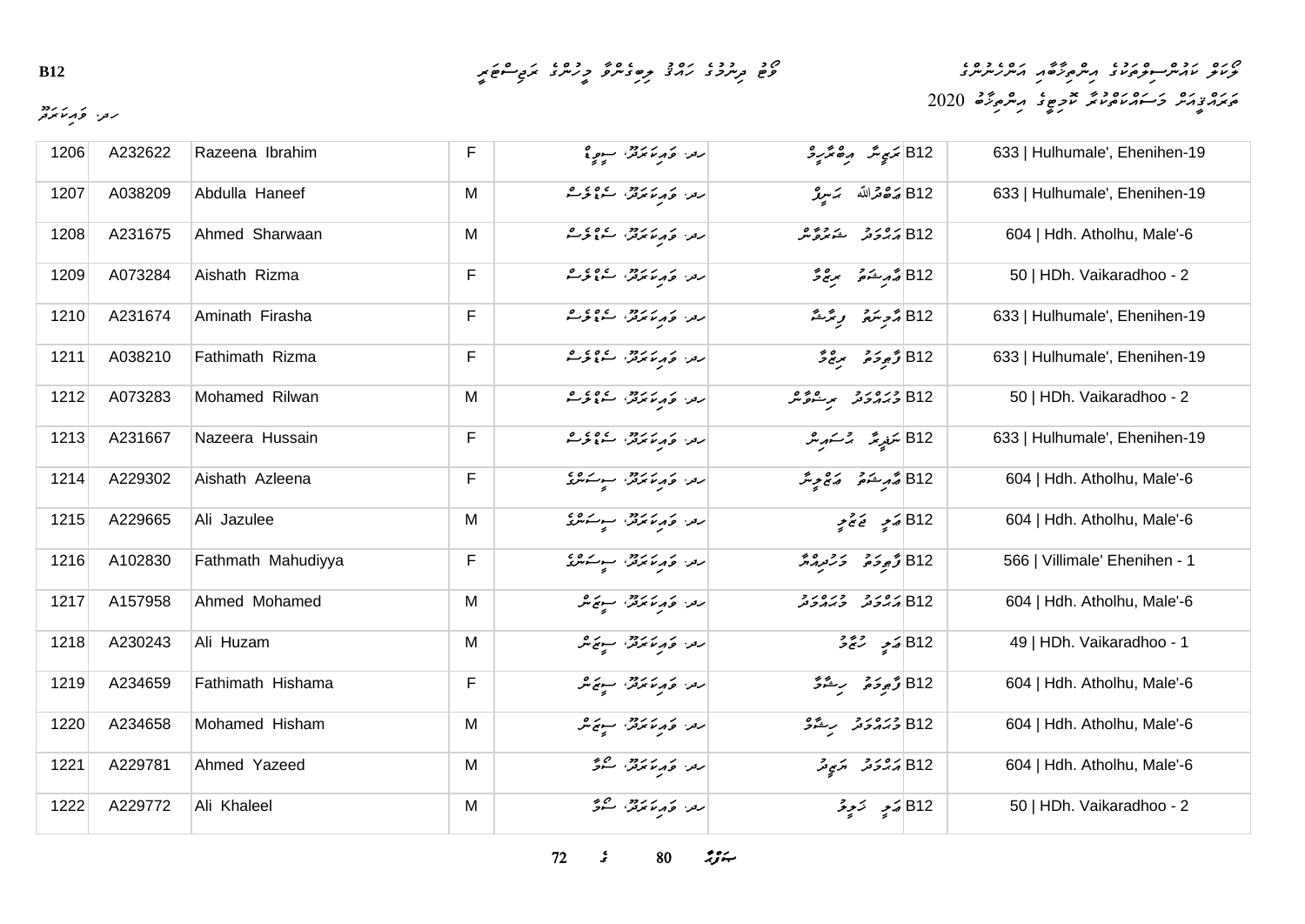*sCw7q7s5w7m< o<n9nOoAw7o< sCq;mAwBoEw7q<m; wBm;vB* م من المرة المرة المرة المرجع المراجع المراجع المراجع المراجع المراجع المراجع المراجع المراجع المراجع المراجع<br>مرين المراجع المراجع المرجع المراجع المراجع المراجع المراجع المراجع المراجع المراجع المراجع المراجع المراجع ال

| カンシーン<br>ردر ومستردر |
|----------------------|
|----------------------|

| 1223 | A403633 | Athoof Khaleel          | M           | رو. ئەرىئەتە ئەسىم    | B12 <i>ڇپي ڏي</i> و                               | 604   Hdh. Atholhu, Male'-6   |
|------|---------|-------------------------|-------------|-----------------------|---------------------------------------------------|-------------------------------|
| 1224 | A146649 | Fathimath Inaya         | F           | رى ئەرىئەتەر.<br>رى   | B12 تۇ <sub>جو</sub> خ <sup>ى</sup> مەش <i>ۇر</i> | 633   Hulhumale', Ehenihen-19 |
| 1225 | A229775 | Hawwa Adam              | F           | رى ئەرىئەتكە ھۇ       | B12 بَرْدُوَّ بِرَمَرْدُ                          | 50   HDh. Vaikaradhoo - 2     |
| 1226 | A229779 | Mohamed Inaaz           | M           | رىن ئەرىئەتكە سىم     | B12 <i>ويروى قى</i> مەشتر                         | 50   HDh. Vaikaradhoo - 2     |
| 1227 | A234393 | <b>Ahmed Hameed Ali</b> | M           | رو. ە بەرىمەتر، سىۋ   | B12   كەبۇ <i>3 كەبىر كەب</i>                     | 49   HDh. Vaikaradhoo - 1     |
| 1228 | A234402 | Aishath Zimna           | F           | رىن ئەرىئەترىق، سىر   | B12 مۇم ھۇم سىم ئاھىرىگە                          | 49   HDh. Vaikaradhoo - 1     |
| 1229 | A234400 | Aminath Rimna           | F           | رىر ئەرىئەتكە ھەتتى   | B12 مَّ حِبَّمَةٌ مَ بِرَحْتَرُ                   | 49   HDh. Vaikaradhoo - 1     |
| 1230 | A234398 | Fathimath Rimna         | F           | رىر ئەرىئەتكە ھەتتى   | B12 <i>وُّجوحَمْ بِرِ</i> دْسَّر                  | 49   HDh. Vaikaradhoo - 1     |
| 1231 | A234396 | Mariyam Rimna           | $\mathsf F$ | رىر. ئەرىئەترىق، سىگە | B12  <i>5 بمبرق بر</i> وتر                        | 49   HDh. Vaikaradhoo - 1     |
| 1232 | A234403 | Mohamed Rihaan          | M           | رىر. ئەرىئەترىش، سىگ  | B12 <i>وبروونز</i> بر <i>گ</i> ر                  | 633   Hulhumale', Ehenihen-19 |
| 1233 | A234395 | Moomina Mohamed         | $\mathsf F$ | رىن ئەرىئەترىق، سىر   | B12  <i>وَجُوِيرٌ وَيَهُوَ</i> مُرُ               | 49   HDh. Vaikaradhoo - 1     |
| 1234 | A261006 | Reehana Ahmed           | F           | رىر. ئەرىئەترىش سىگە  | B12  يرترنتر    كەرى تەر                          | 49   HDh. Vaikaradhoo - 1     |
| 1235 | A101755 | Abdul Razzag Mohamed    | M           | رىر ئەرىئەترىش سەرگىر | B12 <sub>م</sub> ەھەرە بوي مەرەبەد                | 50   HDh. Vaikaradhoo - 2     |
| 1236 | A234316 | Aishath Sifaza          | $\mathsf F$ | رىن ئەرىكىرە ئەرگىر   | B12 مَەمەشقىق سو <i>ۋى</i> مَّ                    | 50   HDh. Vaikaradhoo - 2     |
| 1237 | A234310 | Ameera Dawood           | F           | رىر ئەرىئەتكە سەرجىر  | B12 كەچ ئىچە ئىقدىتىلىر                           | 50   HDh. Vaikaradhoo - 2     |
| 1238 | A234314 | Aminath Sifana          | F           | رە. ئەرىئەترىق سەرگىر | B12 مَرْحِبَهُ مَعِنَّةٌ مِنْ مَدَّ               | 50   HDh. Vaikaradhoo - 2     |
| 1239 | A234312 | Fathimath Shizna        | F           | رىر ئەرىئەتكە سەرجىر  | B12 <i>وَجودَة</i> مُصِيَّة مُّرَ                 | 261   V. Keyodhoo - 1         |

 $73$  *s*  $\frac{6}{5}$  80 *n***<sub>3</sub>** *s*<sub>3</sub> *s*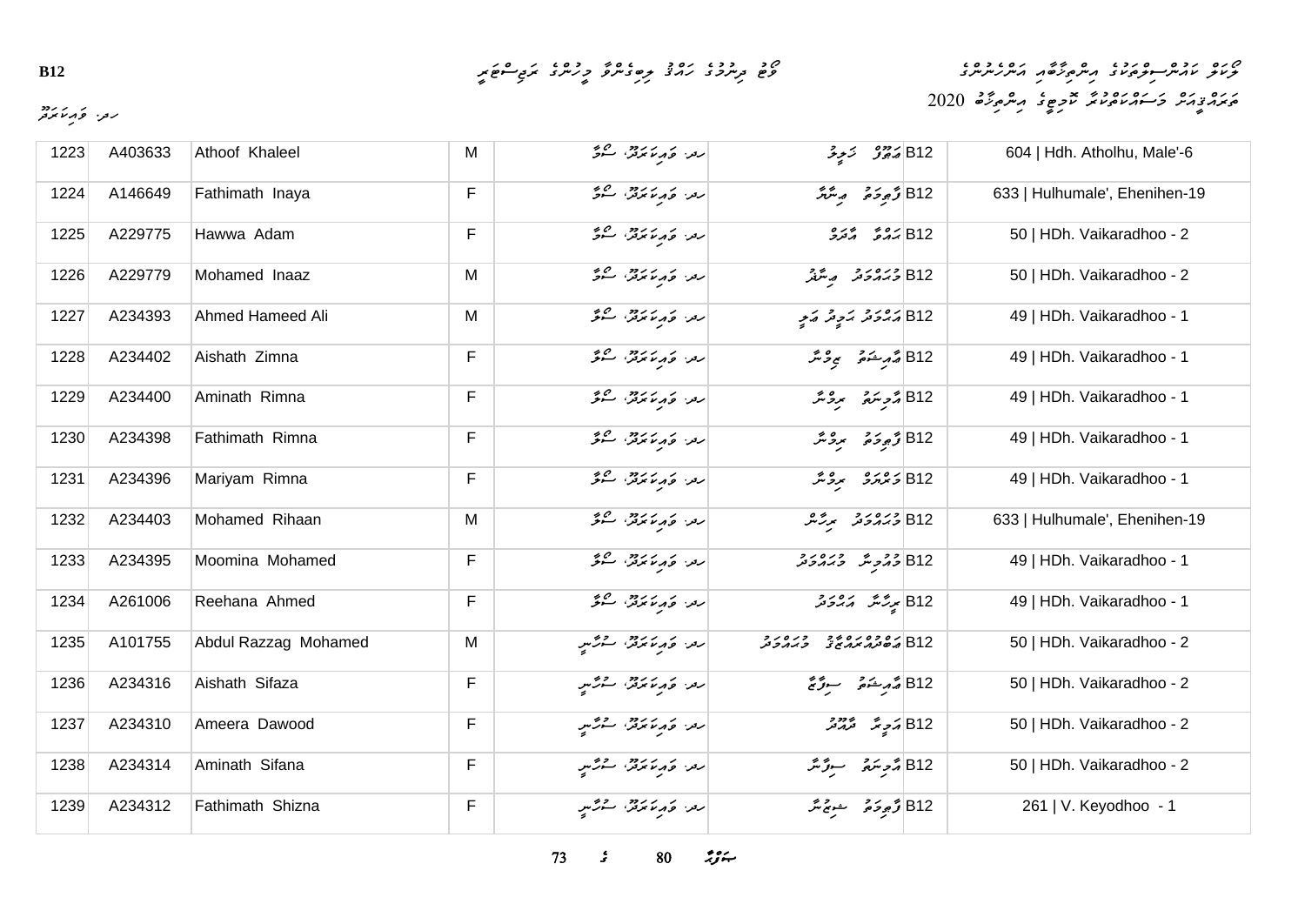*sCw7q7s5w7m< o<n9nOoAw7o< sCq;mAwBoEw7q<m; wBm;vB* م من المرة المرة المرة المرجع المراجع المراجع المراجع المراجع المراجع المراجع المراجع المراجع المراجع المراجع<br>مرين المراجع المراجع المرجع المراجع المراجع المراجع المراجع المراجع المراجع المراجع المراجع المراجع المراجع ال

|  | ,,,,<br>ردر ومسعرم |  |
|--|--------------------|--|
|--|--------------------|--|

| 1240 | A234319 | Hasna Abdul Razzag | F | رو. ئەرىئىرتى سىرگىر                          | B12 ئەشقەر ئەھ <i>ەر مەم ق</i>                                                | 604   Hdh. Atholhu, Male'-6   |
|------|---------|--------------------|---|-----------------------------------------------|-------------------------------------------------------------------------------|-------------------------------|
| 1241 | A234313 | Mariyam Rizna      | F | رو. ئەرىئىرلار ئىرگىر                         | B12   <i>5 برگردی مربی بگ</i> ر                                               | 50   HDh. Vaikaradhoo - 2     |
| 1242 | A234317 | Mohamed Razzaan    | M | رى ئەرىئەتە ئەرگىر                            | B12 <i>جەمەدە بىرە بى</i> ر                                                   | 604   Hdh. Atholhu, Male'-6   |
| 1243 | A230776 | Dawood Gasim       | M | رى كەر كەن رومى                               | B12 تَرْحَرْتُہ گَرِ — وَ                                                     | 50   HDh. Vaikaradhoo - 2     |
| 1244 | A011515 | Ahmed Amir         | M | رودا المرود المرواني                          | B12 كەنزى قەرىر                                                               | 633   Hulhumale', Ehenihen-19 |
| 1245 | A082740 | Ahmed Haleem       | M | رىر ئەرىئەتكە ئەمرەتگە                        | B12 كەندى كىم تەرە                                                            | 50   HDh. Vaikaradhoo - 2     |
| 1246 | A230760 | Mohamed Haleem     | M | رىر ئەرىئەتكە ئەمرەتگە                        | B12 <i>وُبَرُوُبُوَ بَرْوِ</i> وْ                                             | 50   HDh. Vaikaradhoo - 2     |
| 1247 | A045803 | Moosa Haleem       | M | رى ئەرىكى ئەس ئەرەپى                          | B12 جوءِ جوءِ                                                                 | 604   Hdh. Atholhu, Male'-6   |
| 1248 | A154297 | Fathimath Ziyadha  | F | رى ئەرىئەدە 200                               | B12 ۇ <sub>جو</sub> رۇ م <sub>وج</sub> ۇر                                     | 633   Hulhumale', Ehenihen-19 |
| 1249 | A234527 | Fathimath Nuha     | F | رى ئەرىئەتە بوير                              | B12 <i>وُّجوح</i> و مِنْ مِنْ                                                 | 604   Hdh. Atholhu, Male'-6   |
| 1250 | A234528 | Mohamed Nuham      | M | رودا أو و ما مرود المعرب                      | B12 <i>جەممى</i> تەرەپىيە ئىرىگىچە                                            | 49   HDh. Vaikaradhoo - 1     |
| 1251 | A234530 | Nooma Zaheen       | F | رى ئەرىئەتكە ئەتر                             | B12 ىنم <i>مى</i> گ ق <i>رىي</i> ىگ                                           | 249   ADh. Mandhoo - 1        |
| 1252 | A234524 | Thohira Khalid     | F | رى ئەرىئەتكە ئەتر                             | B12  پُرىدَ گەمەتە                                                            | 604   Hdh. Atholhu, Male'-6   |
| 1253 | A229653 | Aiman Abdul Wahid  | M | رور کرد کرده برونوی<br>رور کرد کردگاه محمدحری | B12 <i>הُمحَمَّدُ مُعْتَرَفُوَّبِ</i> تِرُ                                    | 289   Th. Vilufushi - 2       |
| 1254 | A231731 | Hussain Nasih      | M | رو. و در دو. بدود و                           | B12 پر <i>شہر شہر پر می</i> ر میں میں میں میں میں ایک ایک پر پر میں ایک ایک ب | 604   Hdh. Atholhu, Male'-6   |
| 1255 | A010510 | Ahmed Rameez       | M | رور كرم مكافر كمح سرمكر                       |                                                                               | 604   Hdh. Atholhu, Male'-6   |
| 1256 | A261010 | Azhadh Rameez      | M | رىن ئەرىئەتكە ئەسىر                           | B12  مَنْ كَرَمْزِ    مَرْجِعْ                                                | 49   HDh. Vaikaradhoo - 1     |

 $74$  *s* 80  $23$   $\div$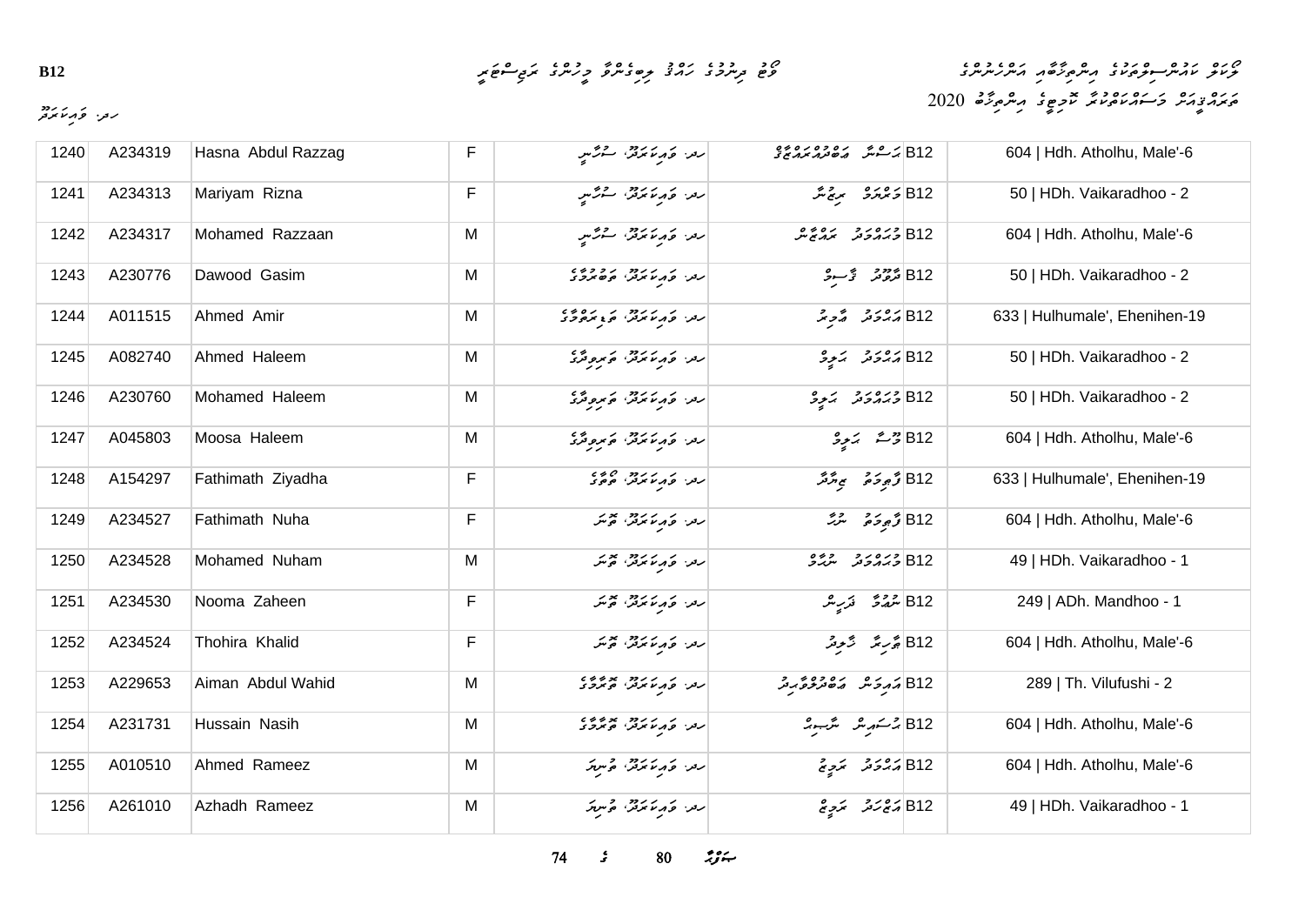*sCw7q7s5w7m< o<n9nOoAw7o< sCq;mAwBoEw7q<m; wBm;vB* م من المرة المرة المرة المرجع المراجع المراجع المراجع المراجع المراجع المراجع المراجع المراجع المراجع المراجع<br>مرين المراجع المراجع المرجع المراجع المراجع المراجع المراجع المراجع المراجع المراجع المراجع المراجع المراجع ال

| 220000 |  | ردر ومسرر |
|--------|--|-----------|
|        |  |           |

| 1257 | A261011 | Imman Rameez      | M           | رورا أو ما أولاد المحسن و المستر | B12 م <i>جدد محمومی</i> کارچ                 | 633   Hulhumale', Ehenihen-19 |
|------|---------|-------------------|-------------|----------------------------------|----------------------------------------------|-------------------------------|
| 1258 | A345232 | Zuhudha Abdulla   | F           | رى قەرىكى ئۇس                    | B12 يحريمًا مَدَّدَّة اللَّه                 | 604   Hdh. Atholhu, Male'-6   |
| 1259 | A232851 | Ahmed Areej       | M           | رى ئەرىئىرتى ھىرەپ               | B12 كەش <sup>ى</sup> كەت كەيدىقى B12         | 49   HDh. Vaikaradhoo - 1     |
| 1260 | A113463 | Fathimath Sobeera | F           | رى ئەرىكىنى ھىرە ئ               | B12 تَهوِحَقَّ سَنَهِ تَدْ                   | 604   Hdh. Atholhu, Male'-6   |
| 1261 | A232838 | Hawwa Hussain     | F           | رو. وريابردو مي بورمج            | B12 كەش <i>ۇ</i> بۇ سەر بىر                  | 49   HDh. Vaikaradhoo - 1     |
| 1262 | A113464 | Safoora Khalid    | $\mathsf F$ | رىر. ئەرىكتىش ھىي ئىچ            | B12 يَذَيْرٌ گَمِتْرُ                        | 32   HDh. Nolhivaran - 1      |
| 1263 | A232844 | Sobeeha Khalid    | F           | رىر ئەرىئەترىق ھىرەپ             | B12 جَم <i>ِيدٌ</i> دَّمِيْدُ                | 49   HDh. Vaikaradhoo - 1     |
| 1264 | A157413 | Abdulla Arif      | M           | رور و مرکز ده مده ه              | B12 مَرْحَدْاللّه مَرْمَرْ                   | 604   Hdh. Atholhu, Male'-6   |
| 1265 | A043987 | Ahmed Arif        | M           | תעי פת מינעי יציבים              | B12 كەنزىق گەيرۇ                             | 50   HDh. Vaikaradhoo - 2     |
| 1266 | A111086 | Aishath Areefa    | F           | رور و مرکز دو مده ه              | B12 مەم شىمى كەمپىر                          | 633   Hulhumale', Ehenihen-19 |
| 1267 | A043986 | Ali Mohamed       | M           | תעי פתע בעין ביצי                | B12 كەبى ق <i>ەتمەق</i> تر                   | 50   HDh. Vaikaradhoo - 2     |
| 1268 | A111085 | Aminath Areefa    | F           | תעי פתשיעני יציבים               | B12 مُتَّحِسَمُ مَسِرَّدً                    | 604   Hdh. Atholhu, Male'-6   |
| 1269 | A229802 | Hassan Arif       | M           | رىر كەرىكى ئەدەرە                | B12 بزشش م <sup>ح</sup> مبرو                 | 604   Hdh. Atholhu, Male'-6   |
| 1270 | A146594 | Ibrahim Arif      | M           | رى قەرىكى ئەدە 2                 | B12 مەھمگەپىۋە مەمبىرتى                      | 604   Hdh. Atholhu, Male'-6   |
| 1271 | A229800 | Mariyam Areefa    | F           | رور و مرکز ده مده و              | B12  <i>وَجْهُرُوْ - مَ</i> مِر <i>ُوٌ</i> ّ | 604   Hdh. Atholhu, Male'-6   |
| 1272 | A233905 | Ahmed Mihad       | M           | תעי פת מיתני פנית יים            | B12   كەندى قىلى بەرگە تەر                   | 604   Hdh. Atholhu, Male'-6   |
| 1273 | A233917 | Aishath Lubna     | F           | رور و در دو دوه ده و ه           | B12 مەم شەم ئەھەمگە                          | 604   Hdh. Atholhu, Male'-6   |

 $75$   $3$   $80$   $73$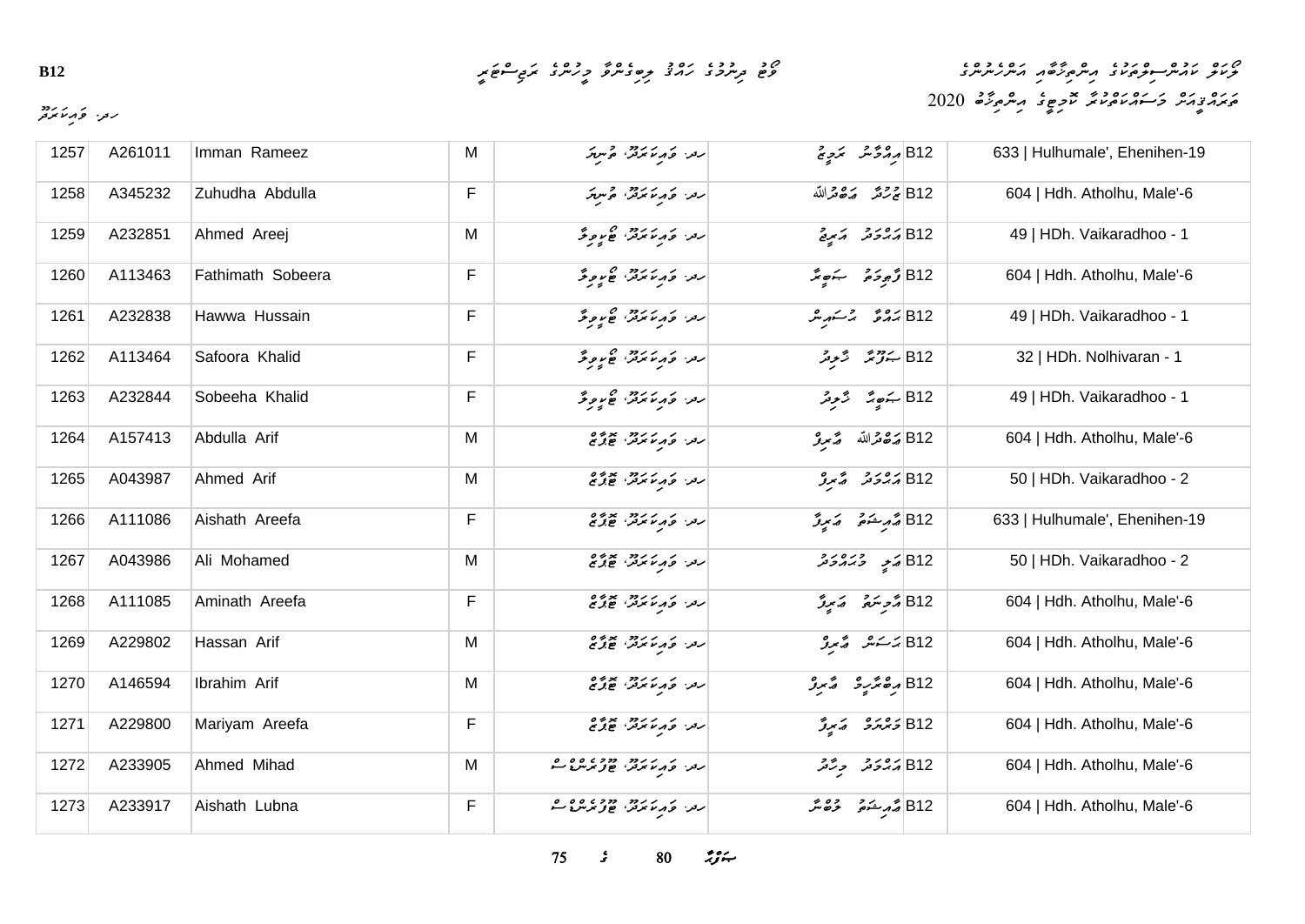*sCw7q7s5w7m< o<n9nOoAw7o< sCq;mAwBoEw7q<m; wBm;vB 2020<sup>, م</sup>وسوق المسجد المجموعة المسجد من المجموعة والم*جموعة والمجموعة والمجموعة والمجموعة والمجموعة والمجموعة وال

| 1274 | A233913 | Ali Mahudhee         | M | ردر و مرید در در در ده و ه |                                                               | 604   Hdh. Atholhu, Male'-6   |
|------|---------|----------------------|---|----------------------------|---------------------------------------------------------------|-------------------------------|
| 1275 | A230083 | Aminath Leena        | F | ردر و در در دود وه وه و    | B12 مَّ مِتَمَّدَ مِتَّ                                       | 604   Hdh. Atholhu, Male'-6   |
| 1276 | A233909 | Fathimath Laila      | F | رد که در دو دوده ده وه     | B12 <i>وَّجِوَة وَجَهِ قَ</i>                                 | 604   Hdh. Atholhu, Male'-6   |
| 1277 | A044216 | Ibrahim Waheed       | M | رد که ایران دوره دوره و د  | B12 م <i>وڭ ئۇر</i> ۇ ھەرپىر                                  | 604   Hdh. Atholhu, Male'-6   |
| 1278 | A128640 | Mohamed Nihad        | M | תעי פתיותני פניתיים -      | B12 <i>وُيَرْدُوَنْڊ</i> سِ <i>رِدُنْدُ</i>                   | 604   Hdh. Atholhu, Male'-6   |
| 1279 | A233912 | Ratheeba Adam        | F | תעי פתע מני מכנים כם       | B12 <i>بَرْمٍ هُ</i> " <i>مُ</i> تَرَدُّ                      | 604   Hdh. Atholhu, Male'-6   |
| 1280 | A155902 | Abdul Kareem Ibrahim | M | رفر كرد كارود وولولا       | B12 رَەتزىر برە بەھ ئېرىۋ                                     | 49   HDh. Vaikaradhoo - 1     |
| 1281 | A128055 | Aishath Waheeda      | F | رفر كرم ترود و و د د       | B12 م <i>ەممىشى قىرى</i> مە                                   | 604   Hdh. Atholhu, Male'-6   |
| 1282 | A333258 | Aishath Jana Jadulla | F | رفر كرد كارود وولولا       | B12 مَّ مِرْ شَمَّةً وَ مَّرَ مَّ مَّرَاللَّه                 | 604   Hdh. Atholhu, Male'-6   |
| 1283 | A232015 | Ameen Abdul Kareem   | M | رفر كرد كارود و و د د      | B12 <sub>م</sub> َح <i>وِيثر مُقَعَرَ مُرَبَّحَ مِ</i> حَ     | 604   Hdh. Atholhu, Male'-6   |
| 1284 | A125827 | Fathimath Waheeda    | F | رفر كرد كارود وولولا       | B12 ۇ <sub>ج</sub> ودۇ ق <sup>ى</sup> رى <i>د</i>             | 49   HDh. Vaikaradhoo - 1     |
| 1285 | A128056 | Ibrahim Saleem       | M | رفر كرد كارود و و د د      | B12  مەھەر ئەر ئىستىر ئىچە ئىچە ئىچە ئالىرى ئىستان ئىستان ئىل | 604   Hdh. Atholhu, Male'-6   |
| 1286 | A111343 | Hassan Ziyad         | M | رى ئەرىكى ئۇنى ئەستەك      | B12 بَرَسَتَ مَشَرَ مِهْرَ مَرْ                               | 604   Hdh. Atholhu, Male'-6   |
| 1287 | A025579 | Ahmed Shaheer        | M | رىن ئەرىئەتكى ئۇيرى        | B12 كەندى قىرىتى ئىستىر بىر                                   | 604   Hdh. Atholhu, Male'-6   |
| 1288 | A229463 | Fathimath Shaheera   | F | رى قەرىئەتە قىرى           | B12 رَّ <sub>مِو</sub> حَة شَرِيمَّ                           | 633   Hulhumale', Ehenihen-19 |
| 1289 | A325609 | Hamdhaa Ahmed        | F | رى قەرىكى ئەركى ھەمرى      | B12 يَرْوَتْرُ مَدْرَوْتْر                                    | 50   HDh. Vaikaradhoo - 2     |
| 1290 | A154157 | Hawwa Yoosuf         | F | رىر ئەرىئەترىقى ئۇيرى      | $3 - 3$ $3 - 12$                                              | 604   Hdh. Atholhu, Male'-6   |

 $76$  *s* 80 *n***<sub>3</sub> <del>***n***<sub>5</sub>**</del>

ر<sub>قر: 6</sub> م<sup>. ردد</sup>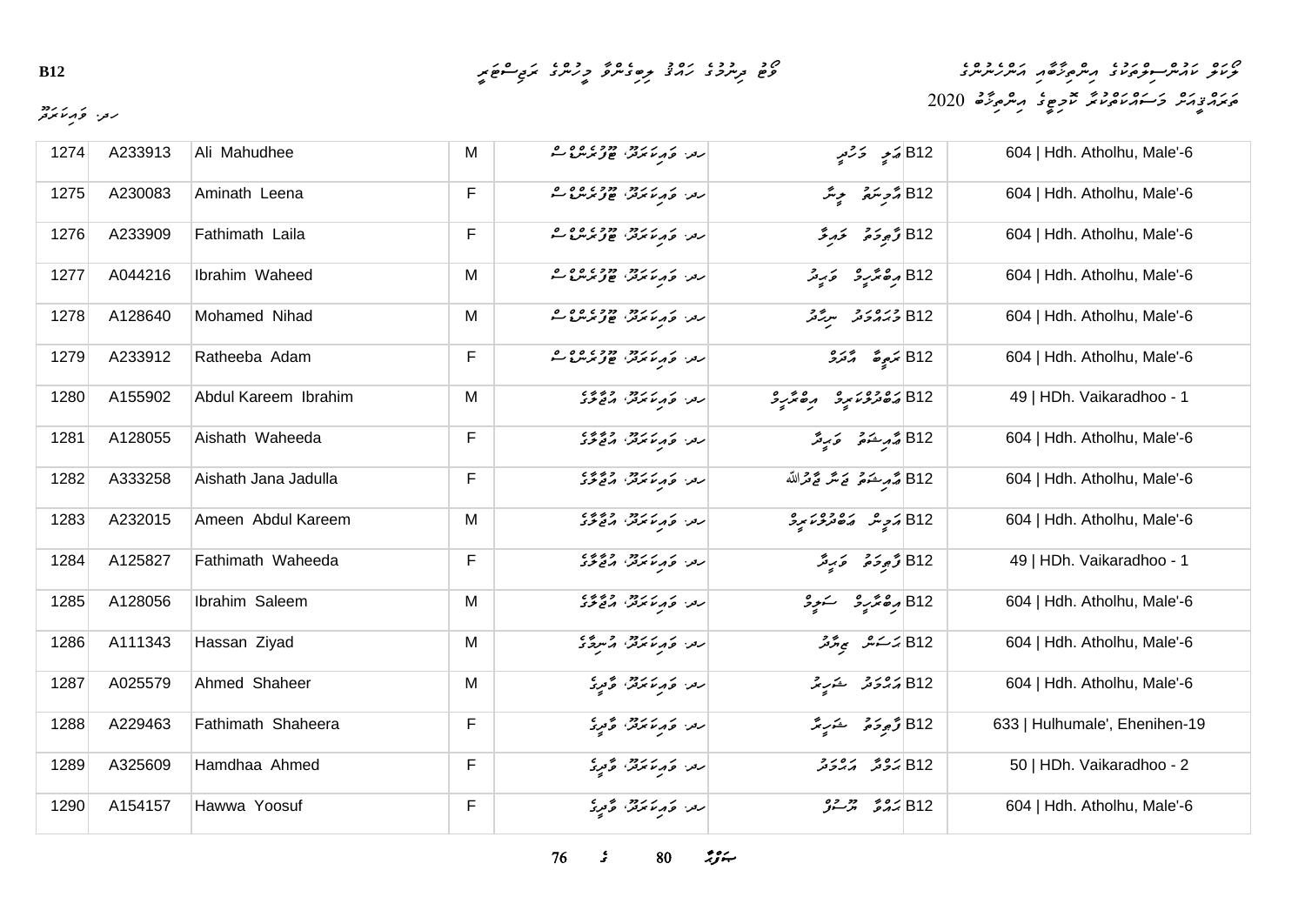*sCw7q7s5w7m< o<n9nOoAw7o< sCq;mAwBoEw7q<m; wBm;vB* م من المرة المرة المرة المرجع المراجع المراجع المراجع المراجع المراجع المراجع المراجع المراجع المراجع المراجع<br>مرين المراجع المراجع المرجع المراجع المراجع المراجع المراجع المراجع المراجع المراجع المراجع المراجع المراجع ال

| 2211<br>ردر ومسرر |  |
|-------------------|--|
|-------------------|--|

| 1291 | A229475 | Leena Moosa           | $\mathsf{F}$ | رىن ئەرىئەترىش ئۇمرى   | B12 مویٹر ترجمہٴ                                   | 289   Th. Vilufushi - 2       |
|------|---------|-----------------------|--------------|------------------------|----------------------------------------------------|-------------------------------|
| 1292 | A325610 | Mohamed Jalwan        | M            | رىر ئەرىئەترىق ئۇيرى   | B12 <i>وبرە دو يوۋىر</i>                           | 50   HDh. Vaikaradhoo - 2     |
| 1293 | A093831 | Zulfa Abdulla         | F            | رىن ئەرىئەترىقى ئۇيرى  | B12 يحورٌ     يرڤ قرالله                           | 633   Hulhumale', Ehenihen-19 |
| 1294 | A042620 | Ahmed Faiz Hussain    | M            | رى ئەرىكى ئەرە         | B12  مَدْوَمْرِ وَ <sub>م</sub> ُرِجْ كَمَسَمْرِسْ | 604   Hdh. Atholhu, Male'-6   |
| 1295 | A229623 | Faiza Hussain         | $\mathsf F$  | رى ئەرىكى ئەرە         | B12 وَْرِجَ بِمَ سَنَرِيْتَرَ                      | 633   Hulhumale', Ehenihen-19 |
| 1296 | A229619 | Fathimath Yoosuf      | F            | رى ئەرىكەت ئەرە        | B12 گ <sub>ۇج</sub> ۇمۇ مەسىرى                     | 633   Hulhumale', Ehenihen-19 |
| 1297 | A157447 | Fauziyya Hussain      | F            | رى ئەرىكى ئەرە         | B12 زَمَّ مِمْ مَرْ مَسَمَّ مِرْ مَرْ              | 633   Hulhumale', Ehenihen-19 |
| 1298 | A229616 | Hussain Ali           | M            | رى ئەرىئەتكى ئەم 200   | B12  پر کمبر بھ م <i>ے پ</i> ر                     | 633   Hulhumale', Ehenihen-19 |
| 1299 | A103180 | Ibrahim Faiz          | M            | رى كەرىكى كەرەپ        | B12 مەھمگىيى ئۇم <i>ق</i>                          | 50   HDh. Vaikaradhoo - 2     |
| 1300 | A229993 | Mohamed Hasin Hussain | M            | رو. ئەرىئىرلار ئەسرىگى | B12   <i>ويروون برسين برستهب</i> ش                 | 50   HDh. Vaikaradhoo - 2     |
| 1301 | A111887 | Shahida Musthafa      | $\mathsf F$  | رى ئەرىكىنى ئەيرى      | B12 حَدَرِيْر وَجَمْهِوْ                           | 50   HDh. Vaikaradhoo - 2     |
| 1302 | A229901 | Fathmath Zimaam       | F            | رىن ئەرىئەترى ئەيرزە   | B12 تَ <i>مْ جِحَمْ فِرِحَّ</i> حْ                 | 49   HDh. Vaikaradhoo - 1     |
| 1303 | A232174 | Ibrahim Naeem         | M            | رى ئەرىكى ئەررە        | B12 مەھم <i>گى</i> ر ئىستىم ئى                     | 49   HDh. Vaikaradhoo - 1     |
| 1304 | A229896 | Mohamed Naaim         | M            | رى ئەرىكى ئەررە        | B12 <i>جەنەدى ئىم</i> بى                           | 49   HDh. Vaikaradhoo - 1     |
| 1305 | A234007 | Zahura Abdul Hadhee   | F            | رى ئەرىكى ئەررە        | B12 ىخ <i>رىقى ھەقرى بىرى</i>                      | 49   HDh. Vaikaradhoo - 1     |
| 1306 | A233884 | Adam Zuhair           | M            | رىن ئەرىئەتكە ئەئەتمە  | B12 مُرْمَرْدَ بِمَ رَ <sub>مِ</sub> مُرْ          | 49   HDh. Vaikaradhoo - 1     |
| 1307 | A140768 | Ahmed Zareer          | M            | رىن قەرىكىنىڭ ھەقلى    | B12 كەندى كىم ئىچە ئىراپىتىكى بىر ئىقتا            | 49   HDh. Vaikaradhoo - 1     |

*77 sC 80 nNw?mS*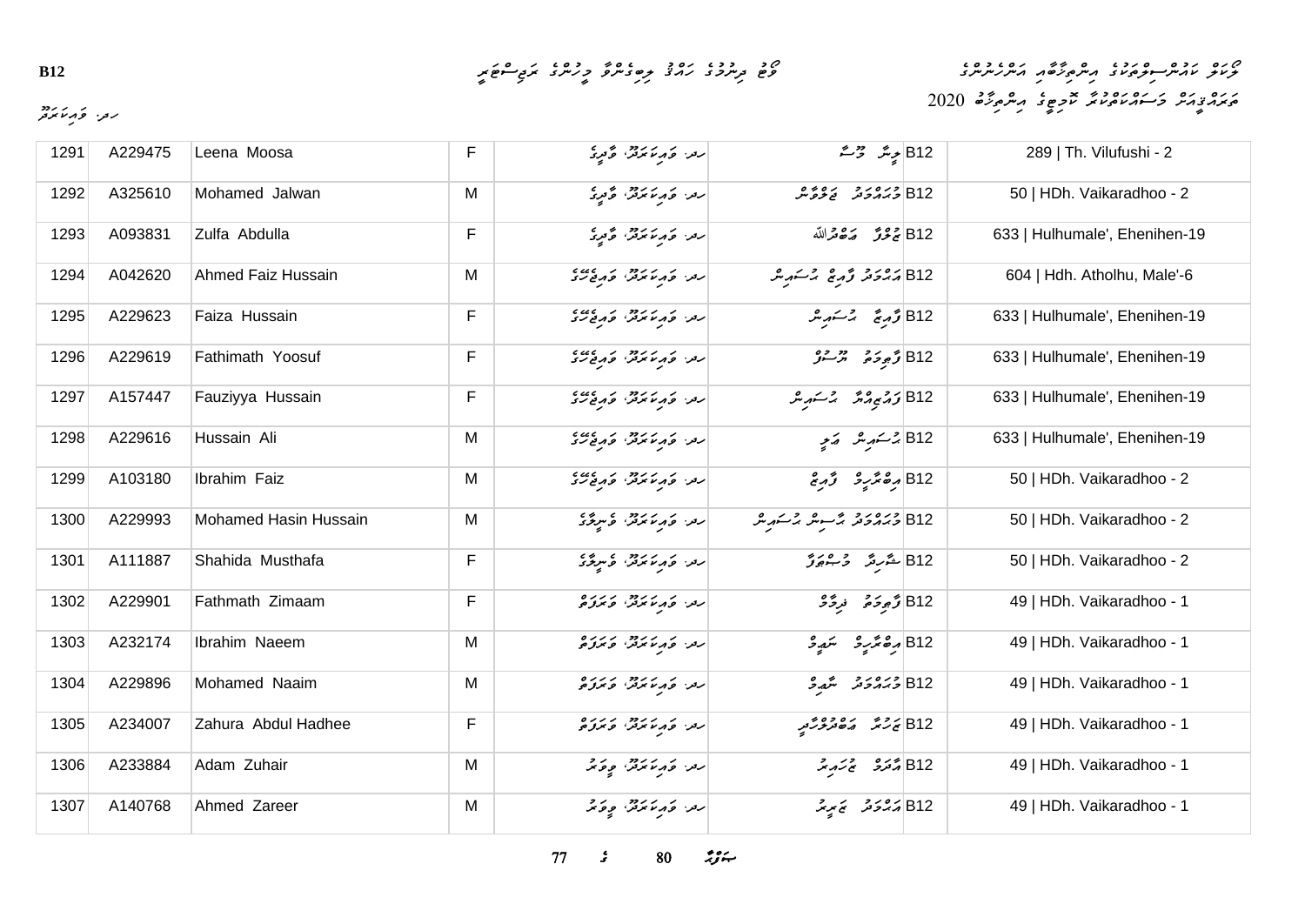*sCw7q7s5w7m< o<n9nOoAw7o< sCq;mAwBoEw7q<m; wBm;vB* م من المرة المرة المرة المرجع المراجع المراجع المراجع المراجع المراجع المراجع المراجع المراجع المراجع المراجع<br>مرين المراجع المراجع المرجع المراجع المراجع المراجع المراجع المراجع المراجع المراجع المراجع المراجع المراجع ال

| 1308 | A140809 | Aishath Zumna        | F | رىرا ئەرىئەترىق بوئەتر  | B12 مۇمەيشقى ئىمى ئىگە                        | 13   HA. Dhidhdhoo - 1        |
|------|---------|----------------------|---|-------------------------|-----------------------------------------------|-------------------------------|
| 1309 | A233871 | Aminath Zuhudha      | F | رىر. ئەرىئەتكە ئەتكەتمە | B12 مَّ حِسَمَعُ مَحْتَمَّد                   | 633   Hulhumale', Ehenihen-19 |
| 1310 | A233901 | Hawwa Zahura         | F | رىن ئەرىئەتكە ئەئەتمە   | B12 بَرْدْءٌ بِحَرْبَرٌ                       | 49   HDh. Vaikaradhoo - 1     |
| 1311 | A233900 | Ibrahim Zuhair       | M | رى ئەرىئەدە يەئەر       | B12 م <i>وڭ تۇرىق تىم مى</i> رىتى             | 49   HDh. Vaikaradhoo - 1     |
| 1312 | A233874 | Mariyam Zahiyya      | F | رىن ئەرىئەتكە ئوقەتمە   | B12 <i>وَجُهْدَ فَيَ بِهُمَّ</i>              | 49   HDh. Vaikaradhoo - 1     |
| 1313 | A233873 | Mohamed Zuhair       | M | رىن ئەرىئەتكە ئوقەتمە   | B12 <i>وُيَدُوْدُوْ</i> بِمَ <i>تَهِ</i> يْرَ | 49   HDh. Vaikaradhoo - 1     |
| 1314 | A230081 | Saniyya Ahmed        | F | رىدا ئەرىئەتكە ئەئەتمە  | B12 سىبەر ئەردىر                              | 604   Hdh. Atholhu, Male'-6   |
| 1315 | A230080 | Sariyya Ahmed        | F | رى ئەرىئەتكە ئەئەتم     | B12 س <i>تمبرة. بد محدد ق</i> ر               | 604   Hdh. Atholhu, Male'-6   |
| 1316 | A233872 | Sarma Ahmed          | F | رى قەرىكى ھۇمگە         | B12 سەمبەر ئەردىتە                            | 49   HDh. Vaikaradhoo - 1     |
| 1317 | A233902 | Saziyya Ahmed        | F | رى قەيتىگى جۇڭ          | B12 سەپەر قەرىر قىرىدىن                       | 49   HDh. Vaikaradhoo - 1     |
| 1318 | A230079 | Zaahiyaa Zareer      | F | رى ئەرىئەتە يەئەت       | B12 تج س <sub>ا</sub> نگر سج میں تھ           | 604   Hdh. Atholhu, Male'-6   |
| 1319 | A023843 | Ibrahim Waheed       | M | ر در نوم مردد در د      | B12 م <i>وڭ ئۇر</i> ۇ ھ <i>ۆم</i> ىتى         | 49   HDh. Vaikaradhoo - 1     |
| 1320 | A090991 | Raamiza Abdul Sattar | F | رود نوم ما بود دره د    | B12 تر <i>ويج م</i> قصد مصر معرف              | 566   Villimale' Ehenihen - 1 |
| 1321 | A233116 | Yaniu Waheed         | M | رمز تحمد تا برده به د   | B12 مُرْسِمٌ      وَرِيْرٌ                    | 604   Hdh. Atholhu, Male'-6   |
| 1322 | A329671 | Ahmed Wisham         | M | رىن ئەرىئەترىقى ئۆترگ   | B12 كەنزى قىر مەشكى                           | 604   Hdh. Atholhu, Male'-6   |
| 1323 | A229958 | Fathmath Lauza       | F | رىر. ئەرىئەترىق، ئۆترىش | B12 تَ <i>وجوءَ خود</i> يَّ                   | 566   Villimale' Ehenihen - 1 |
| 1324 | A035100 | Ibrahim Zahir        | M | رىد ئەرىئەتكە ئۆتكەش    | B12 م <i>وھنڑر پی پار</i> نمہ                 | 604   Hdh. Atholhu, Male'-6   |

*78 sC 80 nNw?mS*

ر<sub>قر: ح</sub> ك<sub>م</sub>ركز .<br>ر<sub>قر:</sub> ح كم يم تكريم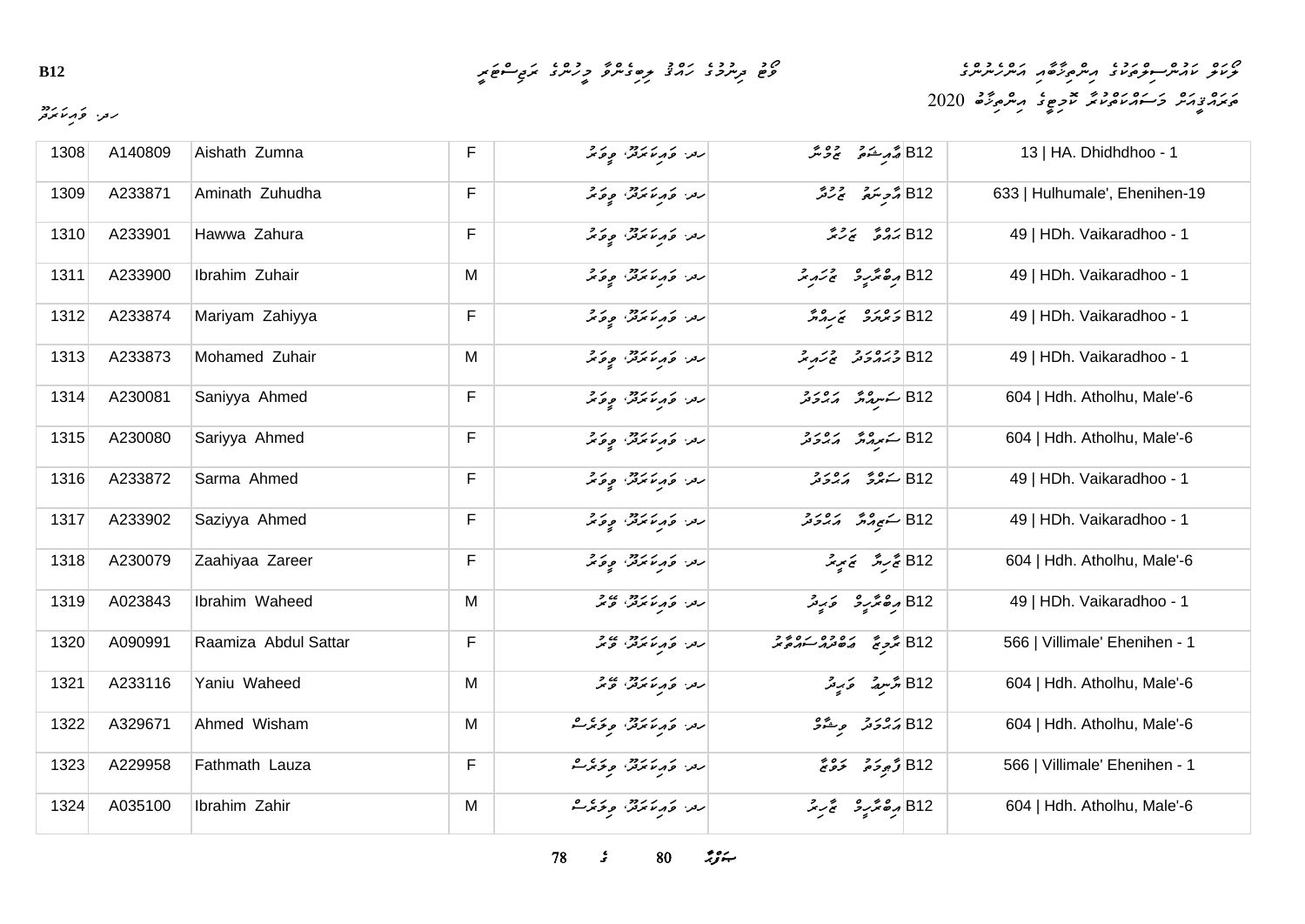*sCw7q7s5w7m< o<n9nOoAw7o< sCq;mAwBoEw7q<m; wBm;vB* م من المرة المرة المرة المرجع المراجع المراجع المراجع المراجع المراجع المراجع المراجع المراجع المراجع المراجع<br>مرين المراجع المراجع المرجع المراجع المراجع المراجع المراجع المراجع المراجع المراجع المراجع المراجع المراجع ال

|  | 220000<br>ردر ومستردر |  |
|--|-----------------------|--|
|--|-----------------------|--|

| 1325 | A230106 | Mohamed Husam        | M           | رىن ئەرىكىتى، ئەبمەر ئ         | B12 <i>جەممى ھار بىلى</i> چ                       | 604   Hdh. Atholhu, Male'-6   |
|------|---------|----------------------|-------------|--------------------------------|---------------------------------------------------|-------------------------------|
| 1326 | A230099 | Sobeeha Ali          | F           | رىر. ئەرىكىرىش، ئۆتكەش         | B12 ب <i>نوبڈ م</i> َعٍ                           | 566   Villimale' Ehenihen - 1 |
| 1327 | A027102 | Ahmed Zahir          | M           | رىن ئەرىرىدى بوگۇچىسىسى        | B12 كەنزى قىلى ئىقى بىر                           | 49   HDh. Vaikaradhoo - 1     |
| 1328 | A231971 | Aishath Nazeela      | F           | رىر. ئۇرىئەترىق، ئۇقخ يەسكەنگر | B12 مەم سىم ئىسى ئىسى ئىسى ئىس                    | 604   Hdh. Atholhu, Male'-6   |
| 1329 | A310290 | Aishath Udhuma Ahmed | F           | رىر. ئەرىئەترى ئۆتمەت ئەسەس    | B12 مەم شەم مەرق مەدەر                            | 49   HDh. Vaikaradhoo - 1     |
| 1330 | A027110 | Fathimath Riyasa     | F           | رىر. ھەرىكىرىق، ھەڭ يەسكەنگر   | B12 گۇجۇڭمۇ سىرتىگە                               | 604   Hdh. Atholhu, Male'-6   |
| 1331 | A231974 | Hussain Nazeel       | M           | رىر. ئەرىكىرى ئۇقچى سىسكىر     | B12  پرڪ <i>ي پير سکي پ</i> و                     | 566   Villimale' Ehenihen - 1 |
| 1332 | A027251 | Ibrahim Shifaz       | M           | رىن ئەرىكىرى ئۇقى سىسكىر       | B12 مەھەر بەر ئىسىرتى تى                          | 604   Hdh. Atholhu, Male'-6   |
| 1333 | A234786 | Aminath Shahida      | F           | رىن ئەرىئەترى ئەس              | B12 مَّ حِسَمَة مَّ شَرِيمَّ                      | 49   HDh. Vaikaradhoo - 1     |
| 1334 | A234788 | Fathimath Saaidha    | F           | رىن ئەرىئەتكە ئەس              | B12 تَ <i>وْجِوَةْ شَهْرِةْدْ</i>                 | 633   Hulhumale', Ehenihen-19 |
| 1335 | A234795 | Hussain Zayaan       | M           | رىن ئەرىئەتكە ئەس              | B12 برڪ <sub>يم</sub> بر پہر مر                   | 604   Hdh. Atholhu, Male'-6   |
| 1336 | A234793 | Mariyam Faaidha      | F           | رىن ئەرىئەتكە ئەس              | B12 <i>5 پر پڑھ</i> گرم پھر                       | 604   Hdh. Atholhu, Male'-6   |
| 1337 | A150053 | Mohamed Zahir        | M           | رىن ئەرىئەترى ئەس              | B12 <i>وَيَدْوُوَتَوْ</i> يَحْرِيْرُ              | 604   Hdh. Atholhu, Male'-6   |
| 1338 | A121774 | Adam Fathuhy         | M           | رى ئەرىكى ئەڭ بور              | B12 مُرْمَرْد وَمْرِ                              | 604   Hdh. Atholhu, Male'-6   |
| 1339 | A146341 | Fathimath Shirana    | F           | رى ئەرىكىن ئەۋرى               | B12 <i>وَّج</i> وحَةُ صَبِعَتْهُ                  | 50   HDh. Vaikaradhoo - 2     |
| 1340 | A105892 | Hamida Ali           | $\mathsf F$ | رى ئەرىكى ئەڭ بور              | B12 تَرْ <sub>وِمَدُ صَمِ</sub>                   | 633   Hulhumale', Ehenihen-19 |
| 1341 | A229771 | Ahmed Ziyan Ali      | M           | رىر. ئۇرىئەترىش تۇرپىر         | B12   پر جو پر پر گرمي کريگيري کريد <del>که</del> | 604   Hdh. Atholhu, Male'-6   |

*79 sC 80 nNw?mS*